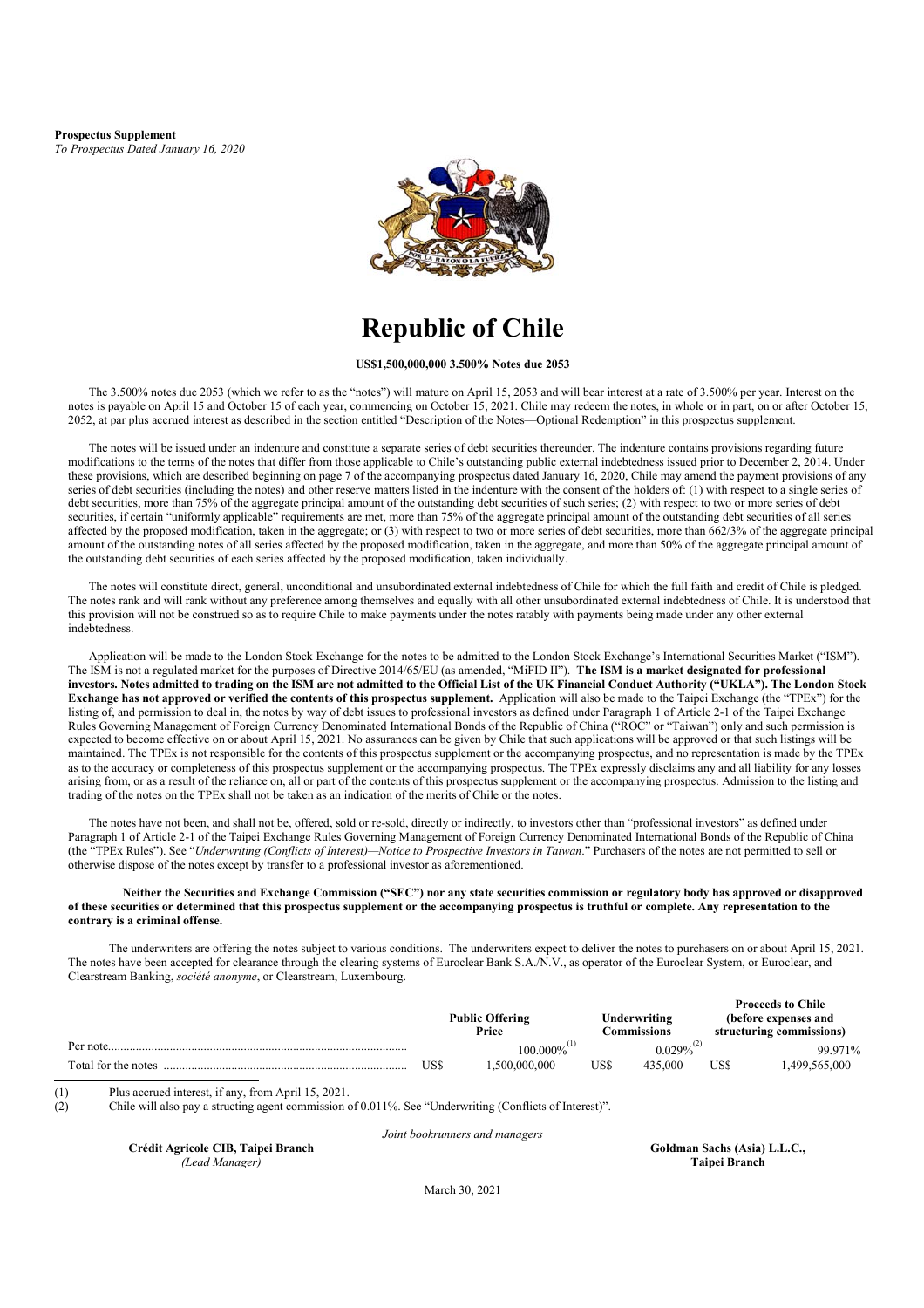We are responsible for the information contained in this prospectus supplement and the accompanying prospectus and in any related free-writing prospectus we prepare or authorize. We have not authorized anyone to give you any other information, and we take no responsibility for any other information that others may give you.

## **TABLE OF CONTENTS**

**Prospectus Supplement** 

| $\mathbf{a}$<br>- 21<br>ч |  |
|---------------------------|--|
|                           |  |

| $S-1$  |
|--------|
| $S-2$  |
| $S-3$  |
| $S-5$  |
| $S-8$  |
| $S-9$  |
| $S-37$ |
| $S-40$ |
| $S-44$ |
| $S-50$ |
| $S-50$ |
| $S-51$ |

## **Prospectus**

Page

| $\overline{1}$ |
|----------------|
| $\mathbf{1}$   |
|                |
| $\overline{2}$ |
| $\overline{c}$ |
| 14             |
| 17             |
| 19             |
| 19             |
| 19             |
| 19             |
|                |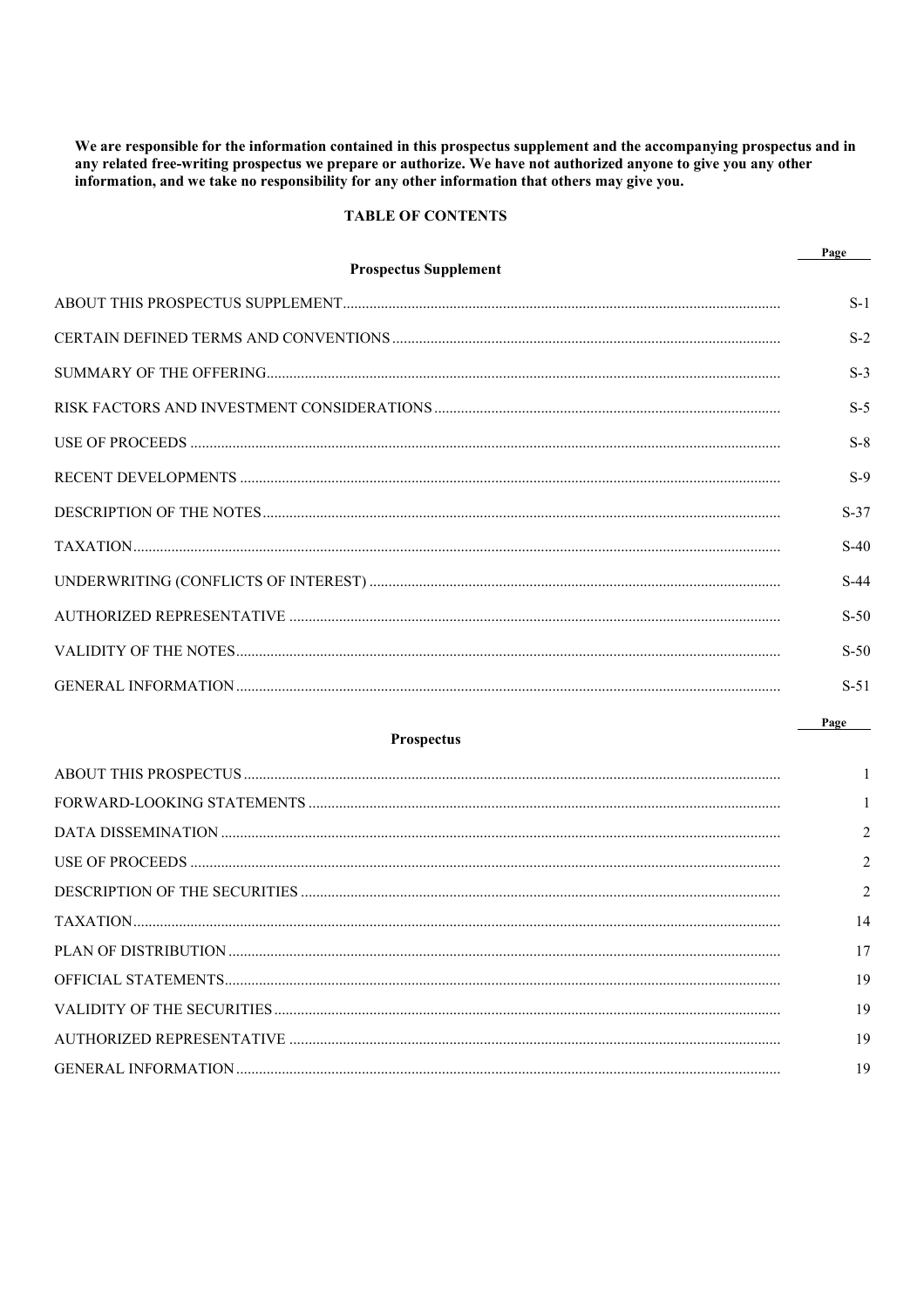## **ABOUT THIS PROSPECTUS SUPPLEMENT**

This prospectus supplement supplements the accompanying prospectus dated January 16, 2020, relating to Chile's debt securities and warrants. If the information in this prospectus supplement differs from the information contained in the accompanying prospectus, you should rely on the updated information in this prospectus supplement.

You should read this prospectus supplement along with the accompanying prospectus. Both documents contain information you should consider when making your investment decision. You should rely only on the information provided in this prospectus supplement and the accompanying prospectus. Chile has not authorized anyone else to provide you with different information. Chile and the underwriters are offering to sell the notes and seeking offers to buy the notes only in jurisdictions where it is lawful to do so. The information contained in this prospectus supplement and the accompanying prospectus is current only as of their respective dates.

Chile is furnishing this prospectus supplement and the accompanying prospectus solely for use by prospective investors in connection with their consideration of a purchase of the notes. Chile confirms that:

- the information contained in this prospectus supplement and the accompanying prospectus is true and correct in all material respects and is not misleading as of its date;
- it has not omitted facts, the omission of which makes this prospectus supplement and the accompanying prospectus as a whole misleading; and
- it accepts responsibility for the information it has provided in this prospectus supplement and the accompanying prospectus.

In connection with the offering of the notes, the underwriters or any person acting for it, may over-allot the notes or effect transactions with a view to supporting the market price of the notes at a level higher than that which might otherwise prevail. However, stabilization may not necessarily occur. Any stabilization action may begin on or after the date of adequate public disclosure of the final price of the notes and, if begun, may be ended at any time, but it must end no later than the earlier of 30 days after the closing date and 60 days after the date of the allotment of the notes.

Notwithstanding the foregoing, the underwriters will not conduct any over-allotment, syndicate covering transactions and stabilizing transactions in the TPEx.

## **NOTICE TO PROSPECTIVE INVESTORS IN THE EUROPEAN ECONOMIC AREA**

**Prohibition of Sales to EEA Retail Investors –** The notes are not intended to be offered, sold or otherwise made available to and should not be offered, sold or otherwise made available to any retail investor in the European Economic Area ("EEA") . For these purposes, a retail investor means a person who is one (or more) of: (i) a retail client as defined in point (11) of Article 4(1) of Directive 2014/65/EU (as amended, "MiFID II"); or (ii) a customer within the meaning of Directive (EU) 2016/97 (the "Insurance Distribution Directive"), where that customer would not qualify as a professional client as defined in point (10) of Article 4(1) of MiFID II.

Consequently, no key information document required by Regulation (EU) No 1286/2014 (the "PRIIPs Regulation") for offering or selling the notes or otherwise making them available to retail investors in the EEA has been prepared and therefore offering or selling the notes or otherwise making them available to any retail investor in the EEA may be unlawful under the PRIIPs Regulation.

The above selling restriction is in addition to any other selling restrictions set out below.

## **NOTICE TO PROSPECTIVE INVESTORS IN THE UNITED KINGDOM**

**Prohibition of Sales to UK Retail Investors –** The notes are not intended to be offered, sold or otherwise made available to and should not be offered, sold or otherwise made available to any retail investor in the United Kingdom ("UK"). For these purposes, a retail investor means a person who is one (or more) of: (i) a retail client, as defined in point (8) of Article 2 of Regulation (EU) No 2017/565 as it forms part of UK domestic law by virtue of the European Union (Withdrawal) Act 2018 ("EUWA"); or (ii) a customer within the meaning of the provisions of the Financial Services and Markets Act 2000 (the "FSMA") and any rules or regulations made under the FSMA to implement the Insurance Distribution Directive, where that customer would not qualify as a professional client, as defined in point (8) of Article 2(1) of Regulation (EU) No 600/2014 as it forms part of UK domestic law by virtue of the EUWA.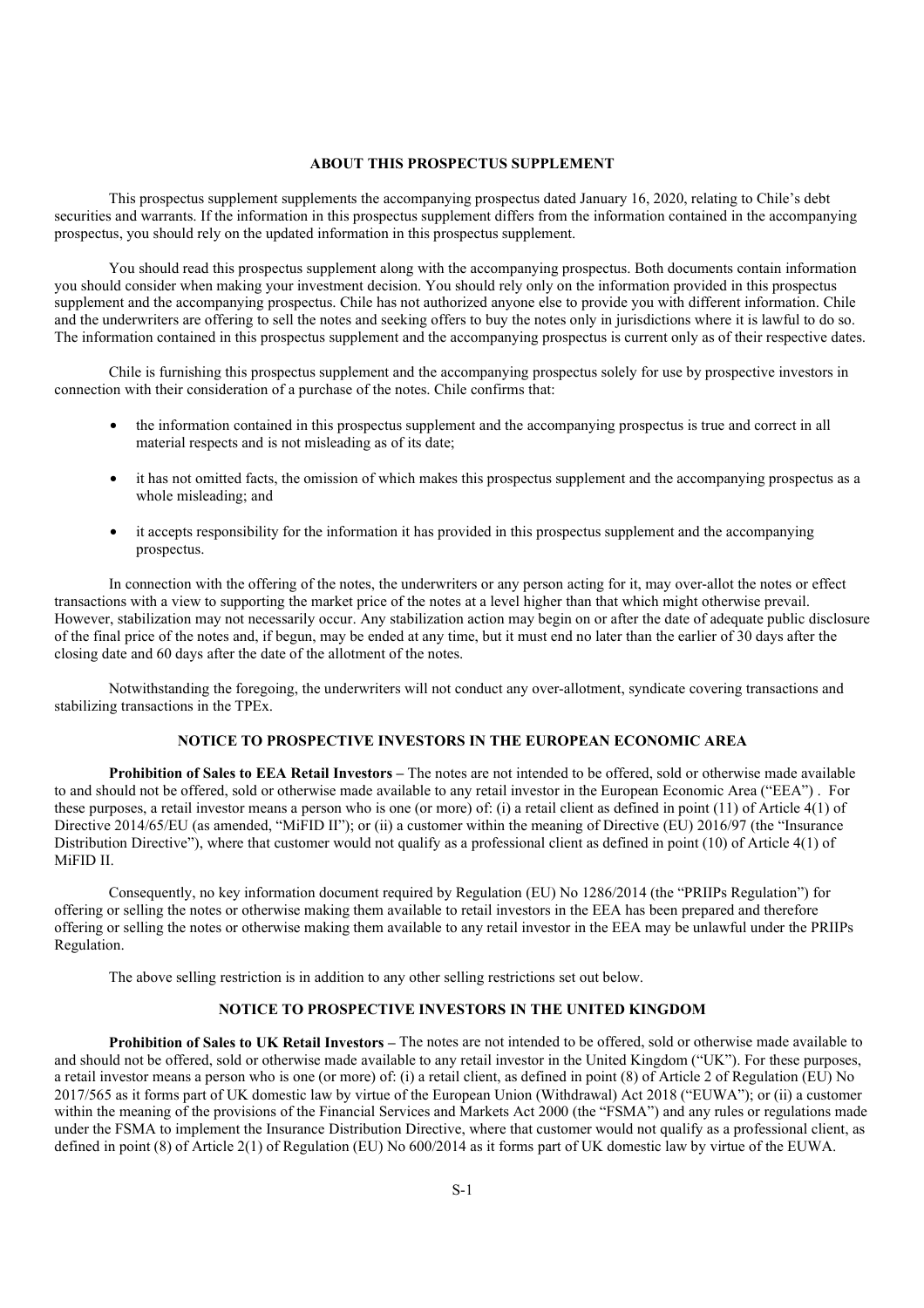Consequently, no key information document required by Regulation (EU) No 1286/2014 as it forms part of domestic law by virtue of the EUWA (the "UK PRIIPs Regulation") for offering or selling the notes or otherwise making them available to retail investors in the UK has been prepared and therefore offering or selling the notes or otherwise making them available to any retail investor in the UK may be unlawful under the UK PRIIPs Regulation.

This prospectus supplement is for distribution only to persons who: (i) are outside the United Kingdom; (ii) have professional experience in matters relating to investments falling within Article 19(5) of the Financial Services and Markets Act 2000 (Financial Promotion) Order 2005 (as amended, the "Financial Promotion Order"); (iii) are persons falling within Articles 49(2)(a) to (d) ("high net worth companies, unincorporated associations, etc.") of the Financial Promotion Order; or (iv) are persons to whom an invitation or inducement to engage in investment activity (within the meaning of Section 21 of the FSMA) in connection with the issue or sale of any securities may otherwise lawfully be communicated or caused to be communicated (all such persons together being referred to as "relevant persons"). This prospectus supplement is directed only at relevant persons and must not be acted on or relied on by persons who are not relevant persons. Any investment or investment activity to which this prospectus supplement relates is available only to relevant persons and will be engaged in only with relevant persons.

The above selling restriction is in addition to any other selling restrictions set out below.

### **NOTICE TO PROSPECTIVE INVESTORS IN SINGAPORE**

**Notification under Section 309B(1) of the Securities and Futures Act (Chapter 289) of Singapore, as modified from time to time (the "SFA")⸺** The notes are "prescribed capital markets products" (as defined in the Securities and Futures (Capital Markets Products) Regulations 2018) and Excluded Investment Products (as defined in MAS Notice SFA 04-N12: Notice on the Sale of Investment Products and MAS Notice FAA-N16: Notice on Recommendations on Investment Products).

### **CERTAIN DEFINED TERMS AND CONVENTIONS**

### **Defined Terms**

Terms used but not defined in this prospectus supplement have the meanings ascribed to them in the accompanying prospectus dated January 16, 2020.

#### **Currency of Presentation**

Unless otherwise stated, Chile has converted amounts relating to a period into U.S. dollars ("U.S. dollars," "dollars" or "US\$") or Chilean pesos ("pesos," "Chilean pesos" or "Ps.") using the average exchange rate for that period. For amounts at period end, Chilean pesos are translated into U.S. dollar amounts using the exchange rate at the period end. Translations of pesos to dollars have been made for the convenience of the reader only and should not be construed as a representation that the amounts in question have been, could have been or could be converted into dollars at any particular rate or at all.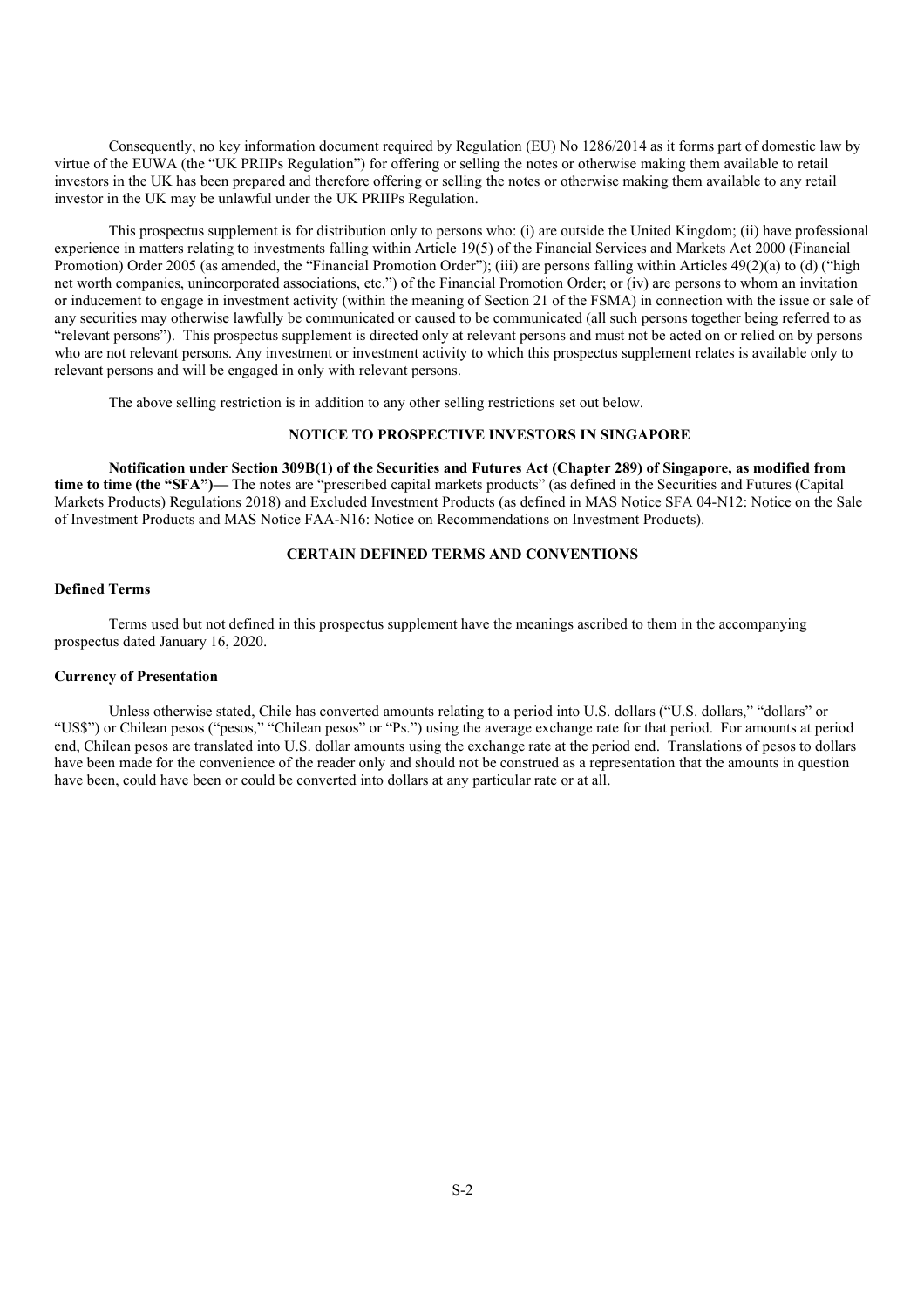## **SUMMARY OF THE OFFERING**

*This summary highlights information contained elsewhere in this prospectus supplement and the accompanying prospectus. It is not complete and may not contain all the information that you should consider before investing in the notes. You should read this prospectus supplement and the accompanying prospectus carefully.* 

| Aggregate Principal AmountUS\$1,500,000,000 |                                                                                                                                                                                                                                                                                                                                                                                                                                                                                                                                                                                                                                                                                                                                                                                                                                                                                                                                                                                                                                                                                                               |
|---------------------------------------------|---------------------------------------------------------------------------------------------------------------------------------------------------------------------------------------------------------------------------------------------------------------------------------------------------------------------------------------------------------------------------------------------------------------------------------------------------------------------------------------------------------------------------------------------------------------------------------------------------------------------------------------------------------------------------------------------------------------------------------------------------------------------------------------------------------------------------------------------------------------------------------------------------------------------------------------------------------------------------------------------------------------------------------------------------------------------------------------------------------------|
|                                             |                                                                                                                                                                                                                                                                                                                                                                                                                                                                                                                                                                                                                                                                                                                                                                                                                                                                                                                                                                                                                                                                                                               |
|                                             |                                                                                                                                                                                                                                                                                                                                                                                                                                                                                                                                                                                                                                                                                                                                                                                                                                                                                                                                                                                                                                                                                                               |
|                                             | coupons.                                                                                                                                                                                                                                                                                                                                                                                                                                                                                                                                                                                                                                                                                                                                                                                                                                                                                                                                                                                                                                                                                                      |
|                                             | in excess thereof.                                                                                                                                                                                                                                                                                                                                                                                                                                                                                                                                                                                                                                                                                                                                                                                                                                                                                                                                                                                                                                                                                            |
|                                             | on October 15, 2021. The notes will bear interest from April 15, 2021 at the rate of 3.500% per<br>year.                                                                                                                                                                                                                                                                                                                                                                                                                                                                                                                                                                                                                                                                                                                                                                                                                                                                                                                                                                                                      |
|                                             | Optional Redemption The notes will be subject to redemption at the option of Chile, on terms described under<br>"Description of the Notes—Optional Redemption" in this prospectus supplement.                                                                                                                                                                                                                                                                                                                                                                                                                                                                                                                                                                                                                                                                                                                                                                                                                                                                                                                 |
|                                             | The notes will constitute direct, general, unconditional and unsubordinated external<br>indebtedness of Chile for which the full faith and credit of Chile is pledged. The notes rank and<br>will rank without any preference among themselves and equally with all other unsubordinated<br>external indebtedness of Chile. It is understood that this provision will not be construed so as to<br>require Chile to make payments under the notes ratably with payments being made under any<br>other external indebtedness.                                                                                                                                                                                                                                                                                                                                                                                                                                                                                                                                                                                  |
| <b>Withholding Tax and Additional</b>       | Chile will make all payments on the notes without withholding or deducting any taxes imposed<br>by Chile or any political subdivision thereof or taxing authority therein, subject to certain<br>specified exceptions. For more information, see "Description of the Securities-Debt<br>Securities—Additional Amounts" in the accompanying prospectus.                                                                                                                                                                                                                                                                                                                                                                                                                                                                                                                                                                                                                                                                                                                                                        |
|                                             | . For a general summary of United States federal income tax consequences resulting from the<br>purchase, ownership and disposition of a note, holders should refer to the discussion set forth<br>under the heading "Taxation-United States Federal Taxation" in this prospectus supplement<br>and the accompanying prospectus.                                                                                                                                                                                                                                                                                                                                                                                                                                                                                                                                                                                                                                                                                                                                                                               |
|                                             | of the notes, or issue additional debt securities having the same terms and conditions as the<br>notes in all respects, except for the issue date, issue price and first payment on those additional<br>notes or debt securities; provided, however, that any additional debt securities subsequently<br>issued that, for U.S. federal income tax purposes, are not issued pursuant to a "qualified"<br>reopening" of the notes, are not treated as part of the same "issue" as the notes, or have greater<br>than a de minimis amount of original issue discount shall have a separate CUSIP, ISIN or other<br>identifying number from the previously outstanding notes. Additional debt securities of a series<br>issued in this manner will be consolidated with, form a single series and be fully fungible with<br>the previously outstanding notes, to the extent permitted by applicable authorities in the ROC<br>and subject to the receipt of all necessary regulatory and listing approvals from such<br>authorities, including but not limited to the TPEx and the Taiwan Securities Association. |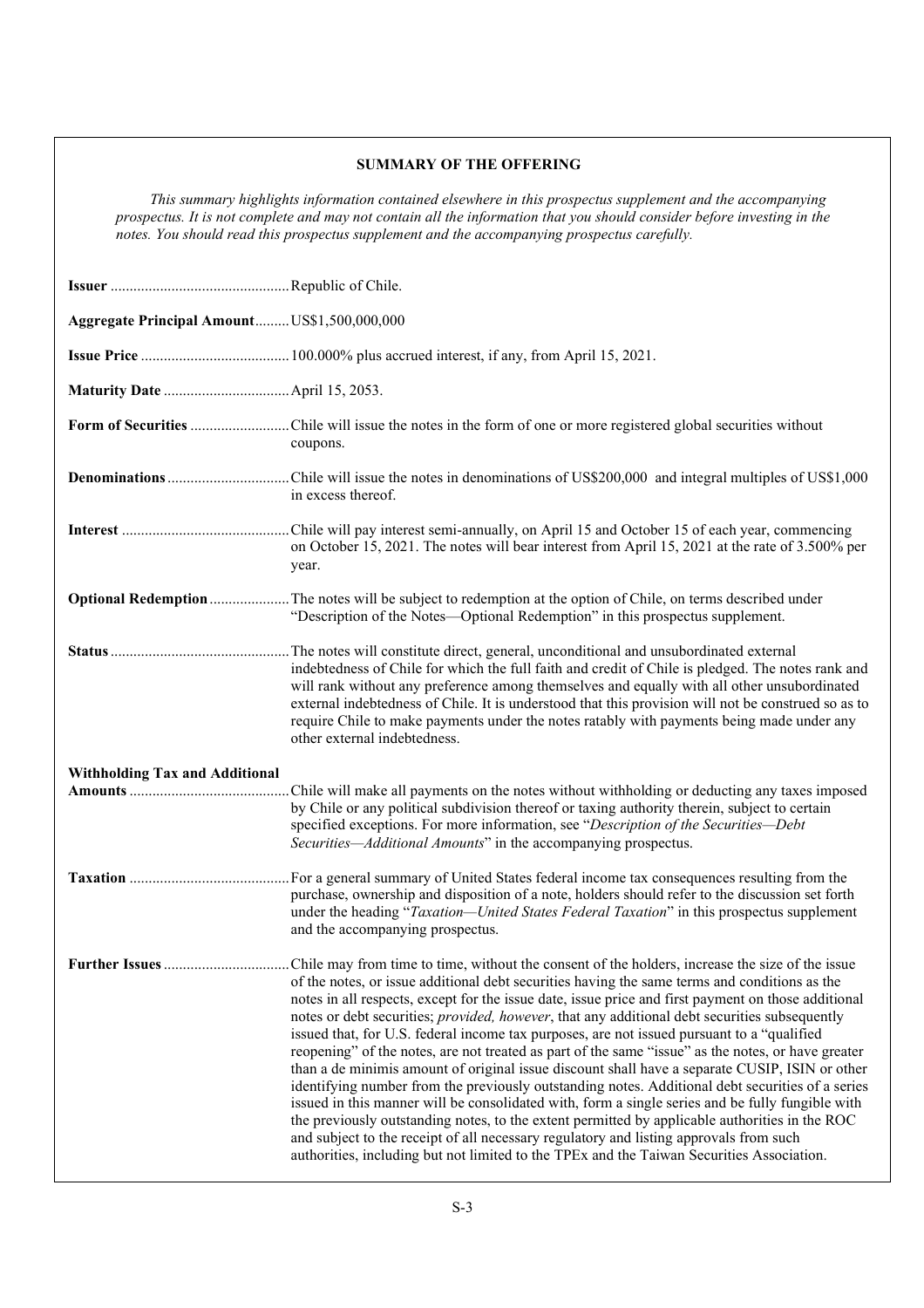|                                    | Chile estimates that the net proceeds (after deduction of the aggregate commission of 0.040%<br>of the principal amount of the notes, and estimated expenses of US\$150,000, a portion of<br>which will be paid by the underwriters) from the sale of the notes will be US\$1,499,250,000.                                                                                                                                                                                                                                                                                                                                                                                                                                                                                                                                                                                                                                                                                                                                                                                                                                                                                                                                                                |
|------------------------------------|-----------------------------------------------------------------------------------------------------------------------------------------------------------------------------------------------------------------------------------------------------------------------------------------------------------------------------------------------------------------------------------------------------------------------------------------------------------------------------------------------------------------------------------------------------------------------------------------------------------------------------------------------------------------------------------------------------------------------------------------------------------------------------------------------------------------------------------------------------------------------------------------------------------------------------------------------------------------------------------------------------------------------------------------------------------------------------------------------------------------------------------------------------------------------------------------------------------------------------------------------------------|
|                                    | It is Chile's intention to invest an amount equal to the proceeds from the sale of the notes, net<br>of the underwriting discount and certain expenses, into projects that may qualify as "eligible<br>green expenditures" and "eligible social expenditures" under the Sustainable Bond Framework,<br>which is described under "Recent Developments-Sustainable Bond Framework" in Chile's<br>amendment No. 4 on Form 18-K to the 2019 annual report filed with the SEC on<br>November 17, 2020.                                                                                                                                                                                                                                                                                                                                                                                                                                                                                                                                                                                                                                                                                                                                                         |
|                                    | Under the Sustainable Bond Framework, eligible green and social expenditures may include<br>tax expenditures (fiscal exemptions and subsidies), operational expenditures, investments in<br>real assets and maintenance costs for public infrastructure, intangible assets, and transfers of<br>capital to public or private entities. "Eligible green expenditures" may be in one or more of the<br>following categories: clean transportation, energy efficiency, renewable energy, living natural<br>resources, land use and marine protected areas, efficient and climate resilient water<br>management and green buildings (ecological buildings). "Eligible social expenditures" may be<br>in one or more of the following categories: support for the elderly or people with special needs<br>in vulnerable situation, support for low-income families, support for human rights victims,<br>support for the community through job creation, access to affordable housing, access to<br>education, food security, access to essential health services, and social programs designed to<br>prevent and/or alleviate unemployment derived from socioeconomic crises, including through<br>the potential effect of financing SMEs and micro finances. |
|                                    | The examples of projects described above are for illustrative purposes only and no assurance<br>can be provided that disbursements for projects with these specific characteristics will be made<br>by Chile in an amount equal to the proceeds from the sale of the notes. There can be no<br>assurance that any projects so funded will meet investor expectations regarding sustainability<br>performance. Adverse environmental or social impacts may occur during the design,<br>construction and operation of the projects, or the projects may become controversial or<br>criticized by activist groups or other stakeholders.                                                                                                                                                                                                                                                                                                                                                                                                                                                                                                                                                                                                                     |
| Listing                            | Application will be made to the London Stock Exchange for the notes to be admitted to the<br>London Stock Exchange's ISM. Application will also be made to the TPEx for the listing of,<br>and permission to deal in, the notes and such permission is expected to become effective on or<br>about April 15, 2021. No assurances can be given by Chile that such applications will be<br>approved or that such listings will be maintained.                                                                                                                                                                                                                                                                                                                                                                                                                                                                                                                                                                                                                                                                                                                                                                                                               |
|                                    | Joint bookrunners and managers Crédit Agricole Corporate and Investment Bank, Taipei Branch (Lead Manager)<br>Goldman Sachs (Asia) L.L.C., Taipei Branch                                                                                                                                                                                                                                                                                                                                                                                                                                                                                                                                                                                                                                                                                                                                                                                                                                                                                                                                                                                                                                                                                                  |
|                                    | the ROC and has therefore not offered or sold, and will not subscribe for, underwrite or sell<br>any of the notes offered hereby).                                                                                                                                                                                                                                                                                                                                                                                                                                                                                                                                                                                                                                                                                                                                                                                                                                                                                                                                                                                                                                                                                                                        |
|                                    |                                                                                                                                                                                                                                                                                                                                                                                                                                                                                                                                                                                                                                                                                                                                                                                                                                                                                                                                                                                                                                                                                                                                                                                                                                                           |
| Trustee, Registrar, Transfer Agent |                                                                                                                                                                                                                                                                                                                                                                                                                                                                                                                                                                                                                                                                                                                                                                                                                                                                                                                                                                                                                                                                                                                                                                                                                                                           |
|                                    | Principal Paying Agent The Bank of New York Mellon, London Branch.                                                                                                                                                                                                                                                                                                                                                                                                                                                                                                                                                                                                                                                                                                                                                                                                                                                                                                                                                                                                                                                                                                                                                                                        |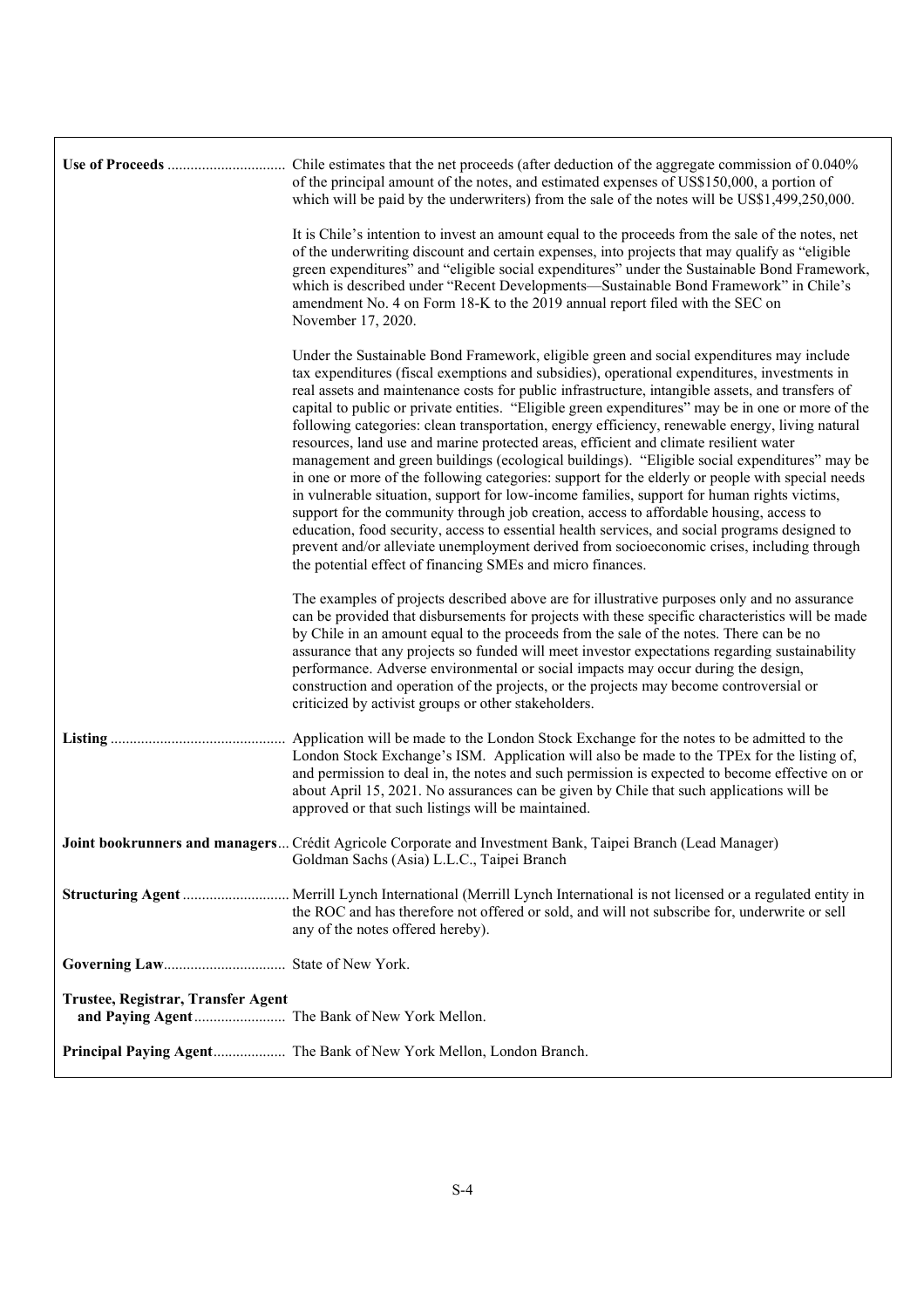## **RISK FACTORS AND INVESTMENT CONSIDERATIONS**

*An investment in the notes involves a significant degree of risk. Investors are urged to read carefully the entirety of the accompanying prospectus together with this prospectus supplement and to note, in particular, the following considerations.* 

#### **Risk Factors and Investment Considerations Relating to the Notes**

#### *Enforcement of Civil Liabilities; Waiver of Sovereign Immunity.*

Chile is a foreign sovereign state. Consequently, it may be difficult for you or the trustee to obtain or enforce judgments of courts in the United States or elsewhere against Chile. See "Description of the Securities—Jurisdiction, Consent to Service, Enforcement of Judgments and Immunities from Attachment," in the accompanying prospectus.

#### *Market for the Notes.*

Chile has been advised by the underwriters that the underwriters may make a market in the notes but they are not obligated to do so and may discontinue market making at any time without notice. Application will be made to the London Stock Exchange for the notes to be admitted to the London Stock Exchange's ISM. In addition, Chile intends to apply to list the notes on the TPEx. However, we cannot make any assurance as to:

- the development of an active trading market or that the TPEx listing will be maintained;
- the liquidity of any trading market that may develop;
- the ability of holders to sell their notes; or
- the price at which the holders would be able to sell their notes.

No assurances can be given as to whether the notes will be, or will remain, listed on the TPEx. If the notes fail to or cease to be listed on the TPEx, certain investors may not invest in, or continue to hold or invest in, the notes. In addition, any trading market that may develop for the notes may be adversely affected by changes in the overall market for investment-grade securities, changes in our financial performance or prospects, a change in our credit rating, the interest of securities dealers in making a market for the notes and prevailing interest rates, financial markets and general economic conditions. A market for the notes, if any, may be subject to volatility. Prospective investors in the notes should be aware that they may be required to bear the financial risks of such an investment for an indefinite period of time.

### *There can be no assurances that Chile will make disbursements for projects with the specific characteristics described in the "Use of Proceeds" section in an amount equal to the proceeds from the sale of the notes.*

The types of eligible green and social expenditures referred to in the "Use of Proceeds" section of this prospectus supplement and in the Sustainable Bond Framework are for illustrative purposes only and no assurance can be provided that expenditures with these specific characteristics will be made by Chile in an amount equal to the proceeds from the sale of the notes. There is currently no market consensus on what precise attributes are required for a particular project or expenditures or series of debt securities for them to be defined as "green," "social" or "sustainable" and therefore no assurance can be provided to investors that selected projects or expenditures will meet all investor expectations regarding sustainable performance. Adverse environmental or social impacts may occur during the design, construction and operation of a project or a project may become controversial or criticized by activist groups or other stakeholders.

No assurance or representation is given as to the suitability or reliability for any purpose whatsoever of any opinion or certification of any third party (whether or not solicited by Chile) in connection with the Sustainable Bond Framework or the notes. No such opinion or certification is, nor should it be deemed to be, a recommendation by Chile, any underwriter or any other person to buy, sell or hold any notes. For the avoidance of doubt, no such opinion or certification is, nor shall it be deemed to be, incorporated into this prospectus supplement.

Although the Sustainable Bond Framework contemplates certain practices with respect to reporting and use of proceeds, any failure by Chile to conform to these practices does not constitute or give rise to a breach or an event of default under the notes or any other instrument. Any failure by Chile to use an amount equivalent to the proceeds from the issuance of the notes as set forth in the Sustainable Bond Framework, or to meet or continue to meet the investment requirements of environmentally or socially focused investors with respect to the notes, or any withdrawal or modification of any third party opinion or certification, may affect the value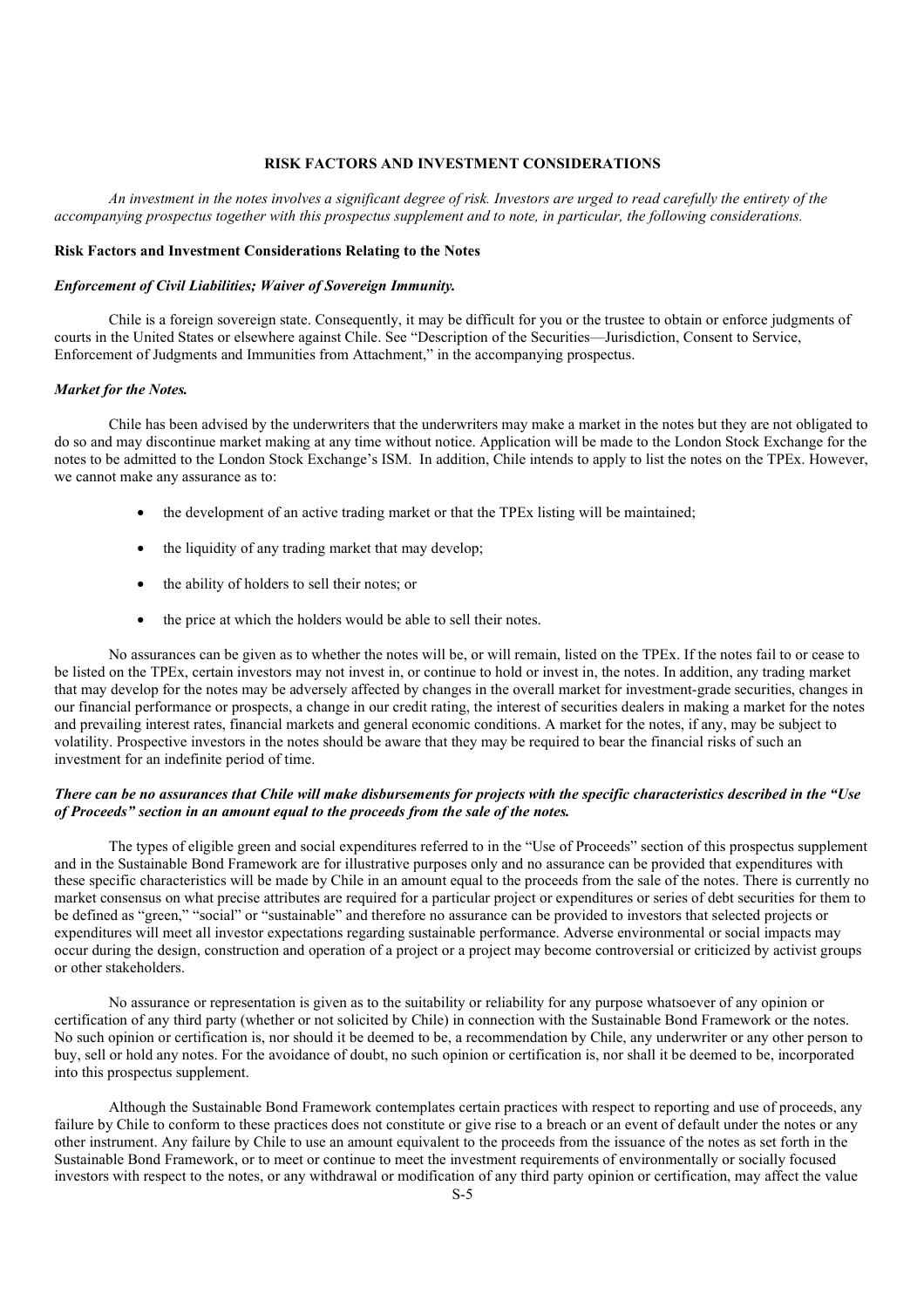of the notes and may have consequences for certain investors with portfolio mandates to invest in "green," "social" or "sustainable" assets.

None of the underwriters nor the structuring agent is responsible for the ongoing monitoring of the use of the proceeds of the notes or Chile's expenditures, including Chile's budgetary expenditures referred to in the "Use of Proceeds" section of this prospectus supplement.

The Sustainable Bond Framework and any practices contemplated thereunder are not incorporated into this prospectus supplement or the terms of the notes. They do not establish enforceable contractual obligations of Chile or any other person.

## *The certification of the notes as "climate bonds" by the Climate Bonds Initiative ("CBI") is based solely on the "climate bond standard" published by the CBI and does not, and is not intended to, make any representation or give any assurance with respect to any other matter relating to the notes, including but not limited to, this prospectus supplement or Chile.*

 The certification of the notes as "climate bonds" by the CBI was addressed solely to Chile and is not a recommendation to any person to purchase, hold or sell the notes and such certification does not address the market price or suitability of the notes for a particular investor. The certification also does not address the merits of the decision by Chile or any third party to participate in any nominated project and does not express and should not be deemed to be an expression of an opinion as to Chile or any aspect of any nominated project (including but not limited to the financial viability of any nominated project) other than with respect to conformance with the "climate bond standard" published by the CBI.

 In issuing or monitoring, as applicable, the certification, the CBI has assumed and relied upon and will assume and rely upon the accuracy and completeness in all material respects of the information supplied or otherwise made available to the CBI. The CBI does not assume or accept any responsibility to any person for independently verifying (and it has not verified) such information or to undertake (and it has not undertaken) any independent evaluation of any nominated project or Chile. In addition, the CBI does not assume any obligation to conduct (and it has not conducted) any physical inspection of any nominated project. The certification may only be used with the notes and may not be used for any other purpose without the CBI's prior written consent.

 The certification does not and is not in any way intended to address the likelihood of timely payment of interest when due on the notes and/or the payment of principal at maturity or any other date. The certification may be withdrawn at any time in the CBI's sole and absolute discretion and there can be no assurance that such certification will not be withdrawn.

## **Risk Factors and Investment Considerations Relating to Chile**

#### *Chile's economic environment is currently challenged by the coronavirus.*

In December 2019, a novel form of pneumonia first noticed in Wuhan, Hubei province (COVID-19, caused by a novel coronavirus) was reported to the World Health Organization, with cases soon confirmed in multiple provinces in China. On March 11, 2020, the World Health Organization characterized COVID-19 as a pandemic. Several measures have been undertaken by the Chinese government and other governments where the novel coronavirus has proven to have affected population, such as the European Union, the United Kingdom, the United States of America, South Korea and Japan among others, to control the coronavirus, including mandatory quarantines, travel restrictions to and from the above listed countries by air carriers and foreign governments.

The long-term effects to the global economy and the Chilean economy of epidemics and other public health crises, such as the on-going COVID-19 outbreak, are difficult to assess or predict, and may include risks to citizens' health and safety, as well as reduced economic activity. It is unclear what effects they may have on the global political and economic conditions in the long term. Additionally, we cannot predict the evolution of the disease in Chile, nor any additional restrictions that might need to be imposed. However, we expect COVID-19 to have a significant adverse effect on the world economy, which could, in turn, negatively affect Chile' s economy.

Since March 2020, the government has introduced several measures designed to address the COVID-19 outbreak and resulting economic impact. See "Recent Developments—Republic of Chile—Social Developments—The Outbreak of COVID-19" in Chile's annual report on Form 18-K for the year ended December 31, 2019 filed with the SEC on May 1, 2020, amendment No. 4 on Form 18-K to the 2019 annual report filed with the SEC on November 17, 2020, amendment No. 6 on Form 18-K to the 2019 annual report filed with the SEC on January 15, 2021 and amendment No. 9 on Form 18-K to the 2019 annual report filed with the SEC on March 29, 2021, all of them incorporated by reference herein.

The measures to contain the pandemic so far have resulted in a significant slowdown in economic activity that has and will continue to adversely affect economic growth in 2021, to a degree that we cannot quantify as of the date of this prospectus supplement. Any prolonged restrictive measures put in place in order to control an outbreak of contagious disease or other adverse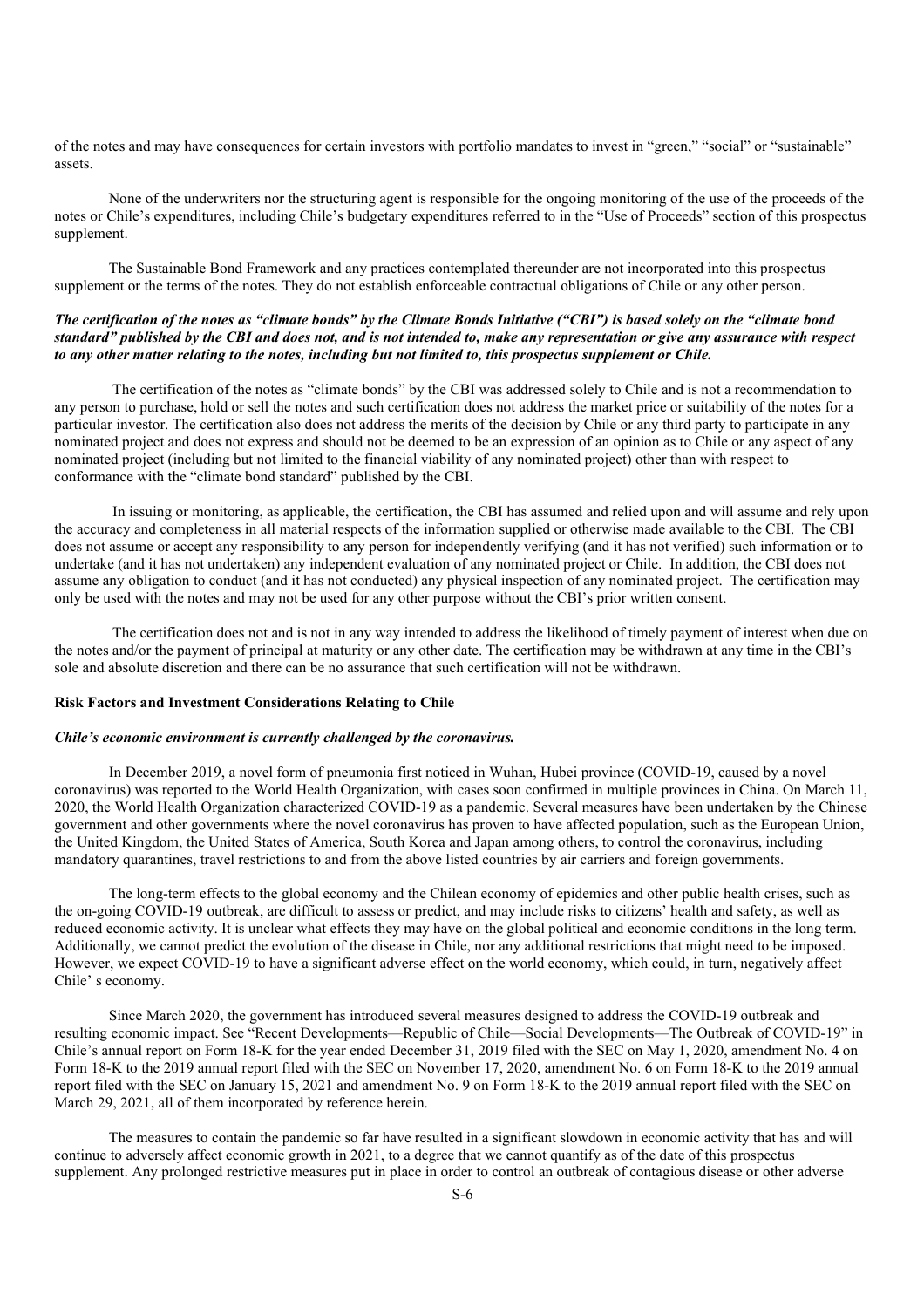public health development in Chile may extend the adverse effect on Chile's economy. Even though vaccination has started since the end of December 2020 resulting, as of the date of this prospectus supplement, in more than five million people vaccinated with at least one of the two doses required by the vaccines mainly used in Chile, there can be no assurance that vaccination will be made over the whole Chilean population and we cannot predict to what extent will such vaccination have positive effects in the Chilean economy.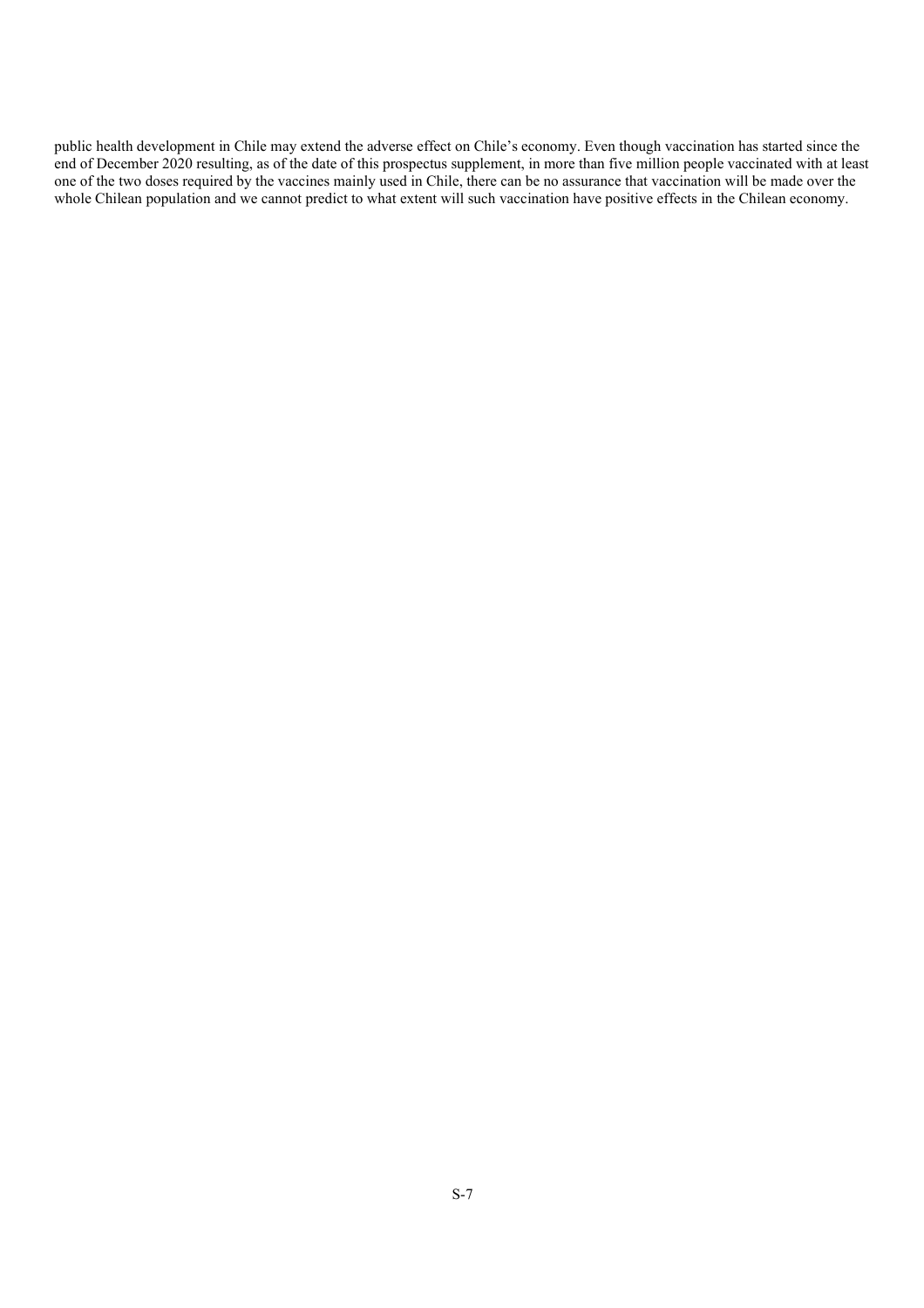## **USE OF PROCEEDS**

Chile estimates that the net proceeds (after deduction of the aggregate commission of 0.040% of the principal amount of the notes, and estimated expenses of US\$150,000, a portion of which will be paid by the underwriters) from the sale of the notes will be US\$1,499,250,000.

It is Chile's intention to invest an amount equal to the proceeds from the sale of the notes, net of the underwriting discount and certain expenses, into projects that may qualify as "eligible green expenditures" and "eligible social expenditures" under the Sustainable Bond Framework, which is described under "Recent Developments—Sustainable Bond Framework" in Chile's amendment No. 4 on Form 18-K to the 2019 annual report filed with the SEC on November 17, 2020.

Under the Sustainable Bond Framework, eligible green and social expenditures may include tax expenditures (fiscal exemptions and subsidies), operational expenditures, investments in real assets and maintenance costs for public infrastructure, intangible assets, and transfers of capital to public or private entities. "Eligible green expenditures" may be in one or more of the following categories: clean transportation, energy efficiency, renewable energy, living natural resources, land use and marine protected areas, efficient and climate resilient water management and green buildings (ecological buildings). "Eligible social expenditures" may be in one or more of the following categories: support for the elderly or people with special needs in vulnerable situation, support for low-income families, support for human rights victims, support for the community through job creation, access to affordable housing, access to education, food security, access to essential health services, and social programs designed to prevent and/or alleviate unemployment derived from socioeconomic crises, including through the potential effect of financing SMEs and micro finances.

The examples of projects described above are for illustrative purposes only and no assurance can be provided that disbursements for projects with these specific characteristics will be made by Chile in an amount equal to the proceeds from the sale of the notes. There can be no assurance that any projects so funded will meet investor expectations regarding sustainability performance. Adverse environmental or social impacts may occur during the design, construction and operation of the projects, or the projects may become controversial or criticized by activist groups or other stakeholders.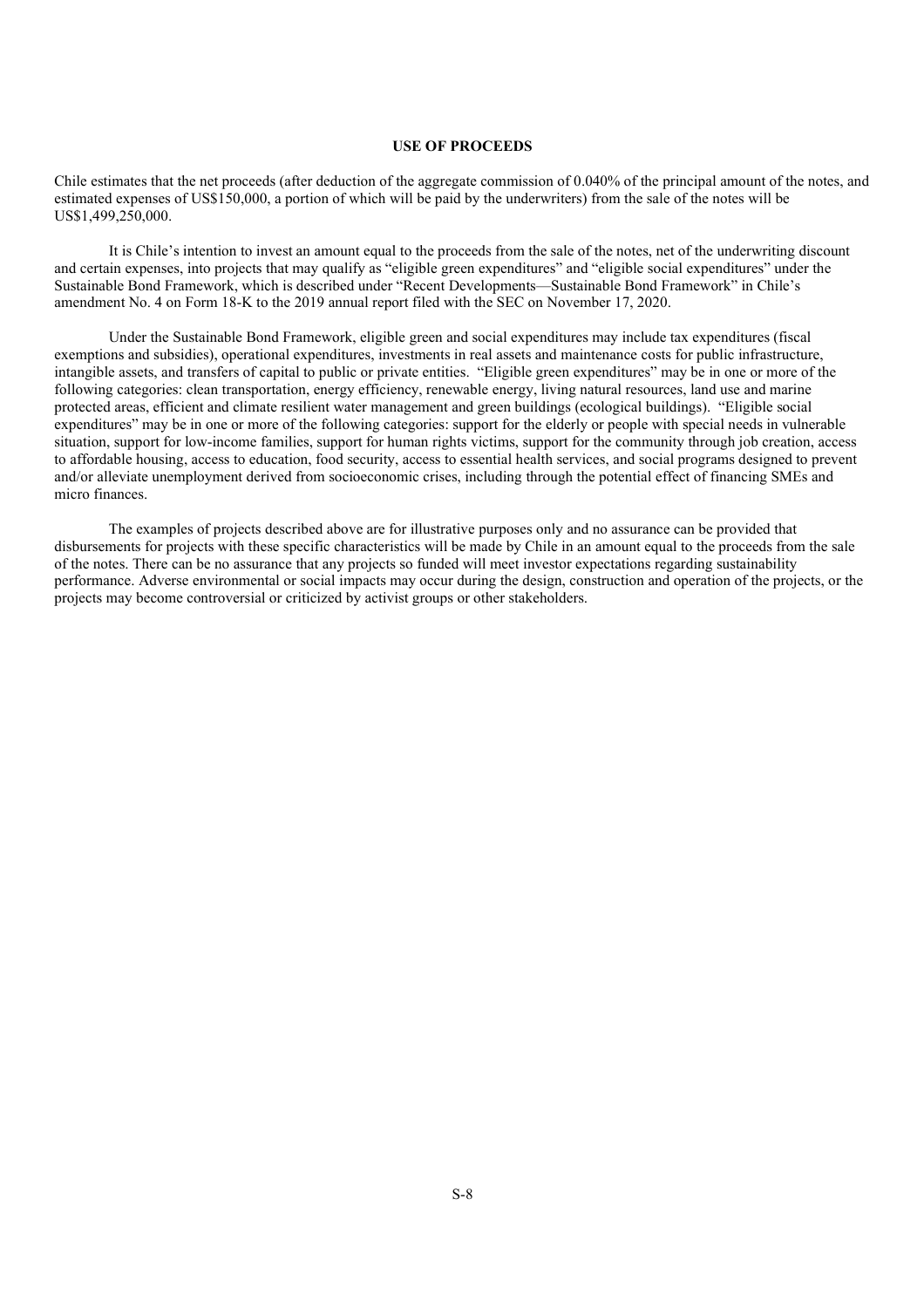#### **RECENT DEVELOPMENTS**

*The information contained in this section supplements the information about Chile corresponding to the headings below that*  is contained in Exhibit 99.D to Chile's annual report on Form 18-K for the fiscal year ended December 31, 2019, as amended. To the *extent the information in this section differs from the information contained in such annual report, you should rely on the information in this section. Capitalized terms not defined in this section have the meanings ascribed to them in the annual report.* 

### **REPUBLIC OF CHILE**

#### *The Outbreak of COVID-19*

On February 3, 2021, Law No. 21,307 was published in the Official Gazette introducing changes to the *Fondo de Garantía para Pequeños Empresarios* (Small Enterprise Guarantees Fund or "FOGAPE") and creating a new FOGAPE program focused on economic recovery by guaranteeing the financing of investments, working capital and debt refinancing to small-, medium- ("SMEs") and large-enterprises (the "FOGAPE REACTIVA Program") through December 31, 2021. The main aspects introduced by Law No. 21,307 are: (i) extension of the benefits provided to SMEs by Law No. 21,229 (the "FOGAPE COVID-19 Program") from April 30, 2021 to December 31, 2021 (see "*Recent Developments—Republic of Chile—The Outbreak of COVID-19*" in amendment No. 6 to the Annual Report); (ii) the maximum spread in addition to the monetary policy rate applicable to financings guaranteed by the FOGAPE REACTIVA Program and granted by institutions with access to Chilean Central Bank's funding has been modified from a maximum rate equivalent to the monetary policy rate or *Tasa de Política Monetaria* (TPM) set by the Chilean Central Bank (currently at 0.5%) plus 3% per year to a maximum rate equivalent to the TPM plus 7.2% per year; (iii) authorization to the Ministry of Finance to increase (by means of a supreme decree) the FOGAPE guarantee coverage limits (including both the coverage percentage and the guaranteed amounts) for those economic sectors most affected by Chile's financial and economic context, and also to permit secured financings of acquisition of fixed assets and leasing transactions up to 1.5 times the ceiling of loans under the FOGAPE Programs; (iv) amendment to the use of proceeds of FOGAPE guaranteed financings to permit for debt refinancing; (v) stamp tax exemption for all new financings carried out by FOGAPE and for refinancing operations through 2021; and (vi) retroactive option of extension of the term of the loans and guarantees granted under the FOGAPE COVID-19 Program, for up to 60 months after the initial granting date.

On February 15, 2021, Law No. 21,312 was published in the Official Gazette extending until December 6, 2021 the measures enacted through Law No. 21,263 easing certain requirements to draw from the Unemployment Insurance Fund and be entitled to the benefits granted by Law No. 21,227 (Employment Protection Law). See "*Recent Developments—Republic of Chile—Social Developments—The Outbreak of COVID-19*" in the Annual Report.

On January 27, 2021, the Chilean Central Bank announced a third stage of the Conditional Credit Facility for Incremental Banking Placements program (*Facilidad de Financiamiento Condicional al Incremento de las Colocaciones* ("FCIC")), which commenced on March 1, 2021 and will remain in effect for six months. See "*Recent Developments—Republic of Chile—Social Developments—The Outbreak of COVID-19*" in the Annual Report. This third stage will consist mainly of: (i) US\$10 billion available for banking entities to continue financing and refinancing loans to households and companies, especially those that do not have access to the capital markets; (ii) an applicable interest rate equal to the lowest monetary policy rate during the term of mentioned third stage; (iii) access to this program linked to the flow of commercial loans to companies with sales of up to *unidades de fomento* ("UF") 1,000,000, with a higher weighting for new loans and debt refinancing granted under the FOGAPE REACTIVA Program, with a limit of US\$2 billion per bank; and (iv) access by banking entities subject to the posting of eligible collateral. This third stage of FCIC raises the amount of the whole FCIC program to US\$50 billion.

On February 3, 2021, Chile began its mass vaccination program, starting with specific groups that meet the criteria indicated by the Ministry of Health, progressively moving forward with new schedules depending on the arrival, approval and recommendation for use of the various vaccines. The government of Chile intends to vaccinate the majority of the 15 million adult population during the first half of 2021. As of the end of March 2021, more than 5.6 million people have received the first dose of COVID-19 vaccine, two weeks ahead of the governments' initial target. As of March 25, 2021, 9,403,849 people have been vaccinated in Chile.

On March 22, 2021, the President announced several measures to be adopted in order to extend the "Social Protection Network", a support system implemented by the government that seeks to protect families. It would include a series of benefits to address adverse events or contingencies that threaten families' progress and well-being, including consequences derived from COVID-19. Some of these measures will require the adoption of legislation by Congress. These measures are based on five pillars: (i) increasing protection to households; (ii) increasing support to the Chilean middle class; (iii) increasing employment protection; (iv) strengthening the support to SMEs; and  $(v)$  strengthening the health plan of the government. The measures announced to achieve these objectives include: (i) extension of the Emergency Family Income program (*Ingreso Familiar de Emergencia*) until June 2021 to families living in areas under lock-down for periods of up to 14 days, of an amount equal to Ps.100,000 per family member; (ii) a "monthly COVID bonus" during March, April, May and June 2021 of up to Ps.40,000 per family member, for families living in areas under stages two and three of the "step-by-step" program; (iii) a special bonus of up to Ps.500,000 to middle class persons who meet certain income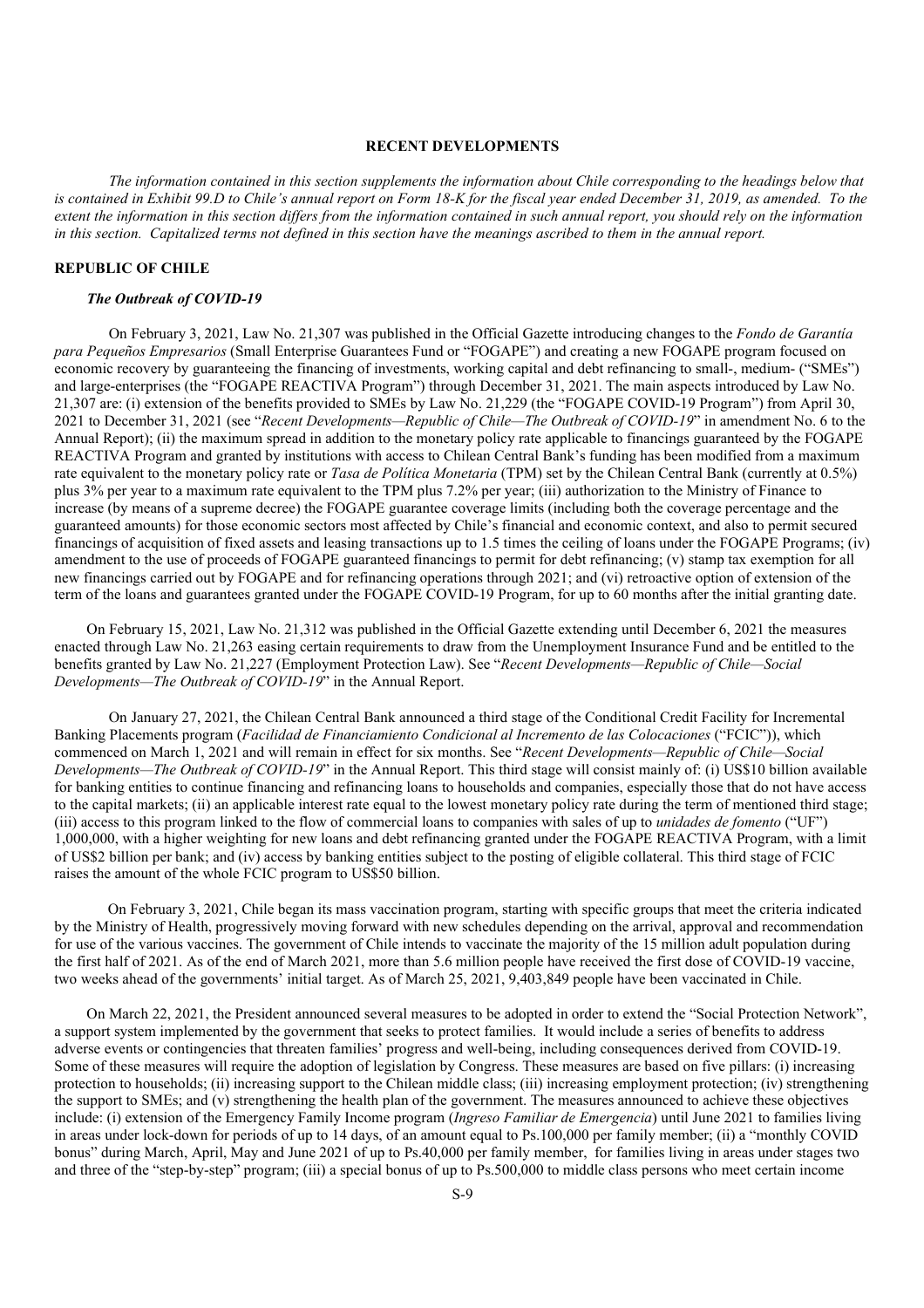requirements; (iv) a solidarity loan option for the middle class that could cover up to a 100% of income reductions with a maximum coverage of Ps.650,000, which may be requested up to three times, and twice if they are also beneficiaries of the middle class special bonus; (v) improvements to the unemployment insurance, allowing people who have lost or have had their work suspended to receive the maximum amount (70% of lost wages); (vi) a new employment subsidy of Ps.50,000 per month, for up to six months, for workers who obtain formal employment and up to Ps.70,000 in the case of women and young or disabled workers; (vii) extension of up to three months of the subsidy for working parents with children under two years of age; (viii) an increase in subsidies to entrepreneurs; (ix) granting municipalities the powers to postpone the payment of municipality taxes, businesses licenses (*patentes comerciales*), alcohol sale licenses (*patente de alcoholes*) and real estate taxes (*contribuciones de bienes raíces*), and to cancel up to 90% of interests and fines derived from these matters. The government estimates that this expansion of the Social Protection Network may involve disbursements totaling US\$6 billion, which will be in addition to the US\$12 billion COVID Fund approved in 2020. See "*Recent Developments—Republic of Chile—Social Developments—The Outbreak of COVID-19*" in the Annual Report.

The government currently maintains a "step-by-step" gradual lockdown relief program in force since March 2020. This includes five stages ranging from quarantine to advance re-opening, based on a formula that combines several factors, including new cases per capita in a given area, the size of the elderly and vulnerable population and access to medical care in such area. Depending on the results of these health and safety guidelines and criteria, the government may allow each district or region to gradually advance to the full re-opening stage or re-impose lockdowns or quarantines. In March 2021, the government tightened restrictions on mobility, progressively ordering a "phase one lockdown" or "quarantine" to those communes with higher rates of COVID-19 contagion, to reduce the spreading risk and the pressure on the health emergency system. As of March 26, 2021, 73.68% of the population was subject to restricted mobility under this program and the stringency index (a composite measure based on nine response indicators including school closures, workplace closures, and travel bans) stood at 76.19.

As of March 26, 2021, 962,321 COVID-19 infections had been recorded in Chile, of which 41,151 were active as of such date, with 7,626 new cases recorded on March 26, 2021, and 22,587 total deaths.

#### *Pension Funds and the Chilean Pension System*

On March 1, 2021, a group of members of the Chamber of Deputies submitted to Congress a draft bill aimed at allowing pension fund account holders to make a third withdrawal of funds from their individual accounts of up to 10% of the existing balances within a one-year period and subject to a maximum withdrawal of UF 150 and a minimum withdrawal of UF 35, unless the account holder has a balance of less than UF 35 in his or her account, in which case the account holder will be allowed to withdraw the remaining balance. Unlike the previous laws on the same matter, this new bill provides that the government will assume the obligation to replenish each individual account by crediting an amount equal to the funds withdrawn by the time of retirement, plus interest, so their pensions are not affected by the third withdrawal. On December 21, 2020, the Constitutional Court of Chile ruled that the second withdrawal was unconstitutional, on the grounds that the right to initiate bills relating to social security matters is a Presidential prerogative. See "*Recent Developments—Republic of Chile—Social Developments—The Outbreak of COVID-19*" in amendment No. 6 to the Annual Report. Accordingly, the government may appeal to the Constitutional Court of Chile if the third withdrawal is approved by Congress. As of the date hereof, this bill is being discussed in Congress.

On March 8, 2021, the President submitted several amendments to the draft bill including comprehensive reforms aimed at improving the Chilean pension system that he had previously submitted to Congress. See "*Recent Developments—Republic of Chile— Social Developments—Pension System Reforms*" in amendment No. 6 to the Annual Report. These amendments include, among others, expanding the coverage of the collective fund known as the "*Pilar Solidario"* up from 60% to 80% of the country's most vulnerable population and increasing the current guaranteed minimum pension amount known as "*Pensión Básica Solidaria"* to Ps.177,000 (equivalent to US\$247 approximately). This draft bill also seeks to increase by 6% the amount that employers must deduct from workers' salaries for their payment into a new pension fund that will be managed by a public agency. Of that 6%, 50% would go into an individual account of the relevant worker, the pension savings account, and the other 50% would go into a collective account, under the collective and solidarity savings program.

On March 9, 2021, a group of members of the Chamber of Deputies submitted to Congress a draft bill aimed at amending the Constitution to authorize the government to reimburse the funds withdrawn by vulnerable pension fund account holders pursuant to Law No. 21,248 and Law No. 21,295 of 2020. If enacted, vulnerable pension fund account holders will have a right to claim reimbursement of the complete amounts actually withdrawn, adjusted for inflation according to the consumer price index. This draft bill would be based on the constitutional authorization of the executive branch to make payments not contemplated in the budget law in effect for any fiscal year by an amount equal to, but not exceeding, 2% of the approved government expenditure items. As of this date, this draft bill as being discussed in Congress. See "*Recent Developments—Republic of Chile—Social Developments—The Outbreak of COVID-19*" in the Amendments No. 4 and 6 to the Annual Report.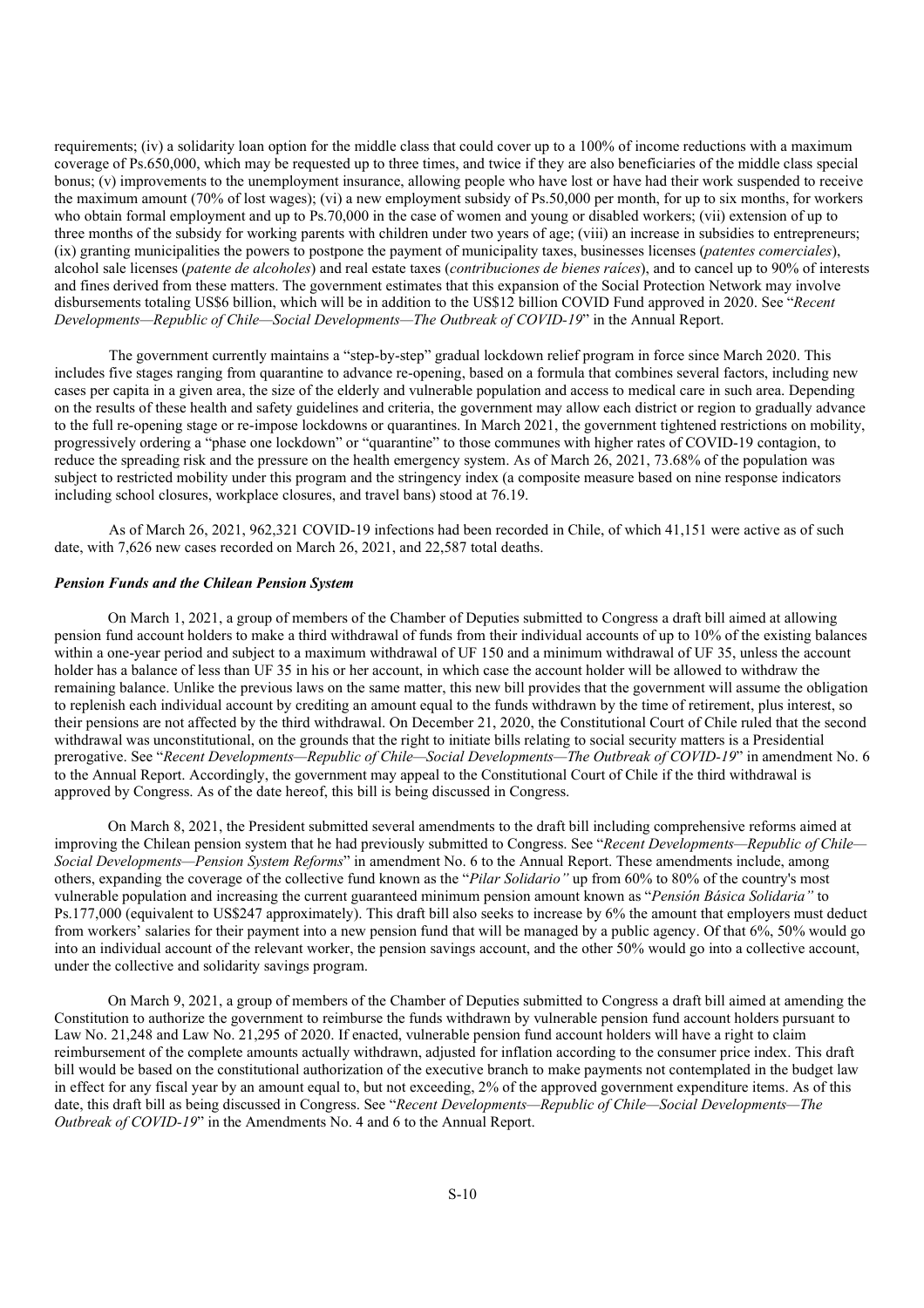#### **The Chilean Constitution and Government**

On January 20, 2021, a group of members of the Chamber of Deputies submitted to Congress a constitutional reform bill to allow participation of Chilean citizens residing abroad in the election of members to the Constitutional Convention that will take place in April 2021. Even though Law No. 20,960 regulates the right of Chileans to vote while residing abroad, it does not contemplate the right to vote in extraordinary elections such as the election of Constitutional Convention members. As of the date hereof, this draft bill is being discussed in Congress.

#### **Recent Developments in Banking Regulation**

On March 1, 2021, a group of members of the Chamber of Deputies submitted to Congress a draft bill aiming to prohibit and impose administrative and criminal liability for charging interest on interest, or "anatocism", in money lending transactions governed by Chilean law. In addition, this bill seeks to amend the Civil Code rules on payment of money obligations so that payments of outstanding debts will be first allocated to outstanding principal amounts and then to accrued interest. If the draft bill is enacted, previous money lending transactions would be grandfathered. As of the date hereof, this draft bill is being discussed in Congress.

#### **Capital Markets**

On January 25, 2021, the CMF published General Rule No. 451 providing for the characteristics and requirements applicable to registered securities issuers in order to register their debt securities under a new automatic registration regime regulated by Law No. 18,045 of the securities market. The regulation seeks to help streamline the securities issuance process and access to market by issuers.

On February 9, 2021, the CMF published its fintech law proposal, which was submitted to the Ministry of Finance in November 2020. The proposal seeks, among other things, to create a legal and regulatory framework for crowdfunding platforms and other fintech activities related to the securities market, bringing the following entities within the regulatory scope of the CMF: (i) crowdfunding platforms; (ii) alternative transaction systems; (iii) order routers and financial instrument intermediaries; (iv) custodians of financial instruments; and (v) credit advisors. Upon approval of the fintech law by Congress, these entities will have to register in a public registry maintained by the CMF, and before commencing their operations they will have to demonstrate compliance with requirements associated with the level of risk of each service provided. This fintech bill proposed by the CMF, or any other bill regulating fintech, has yet to be submitted to Congress.

On February 22, 2021, the CMF published General Rule No. 452, which exempts certain public offerings of securities from registration with the CMF, such as those that can only be acquired by institutional investors or those consisting of workers' compensation plans. This regulation seeks to create an alternative financing option to banking and the regulated securities market, in which companies, especially SMEs, can obtain funds from the general public through the issuance and public offering of securities.

#### **Environment and Tariffs on Energy Distribution Service**

On January 20, 2020, the President submitted to Congress a draft bill to approve Annex VI to the Protocol on Environmental Protection to the Antarctic Treaty, concerning Liability arising from environmental emergencies. This treaty, signed in Madrid on October 4, 1991 and ratified by Chile in 1995, designates Antarctica as a "natural reserve, devoted to peace and science". The main objective of Annex VI is to establish obligations for Antarctic operators to adopt preventive measures, emergency plans and response actions for environmental emergencies, as well as mechanisms for determining liability for failure to take such actions. If approved, Chile would assume, and would have to enforce in practice, a higher level of requirements both in its activities as an operator state and with respect to non-state operators subject to Chilean regulations. As of the date hereof, this draft bill is being discussed in Congress.

On March 2, 2021, a senator submitted to Congress a draft bill that seeks to declare green hydrogen a national state-owned asset (*Bien Nacional de Uso Público*). Such declaration would place the green hydrogen industry under the control of and exploitation (directly or through third parties) by the Republic. As of the date hereof, this draft bill is being discussed in Congress.

On January 29, 2021, a draft bill was submitted to Congress to eliminate the guaranteed profitability of electric energy distribution service concessionaires in the General Power Services Act, so that tariffs to users are not increased.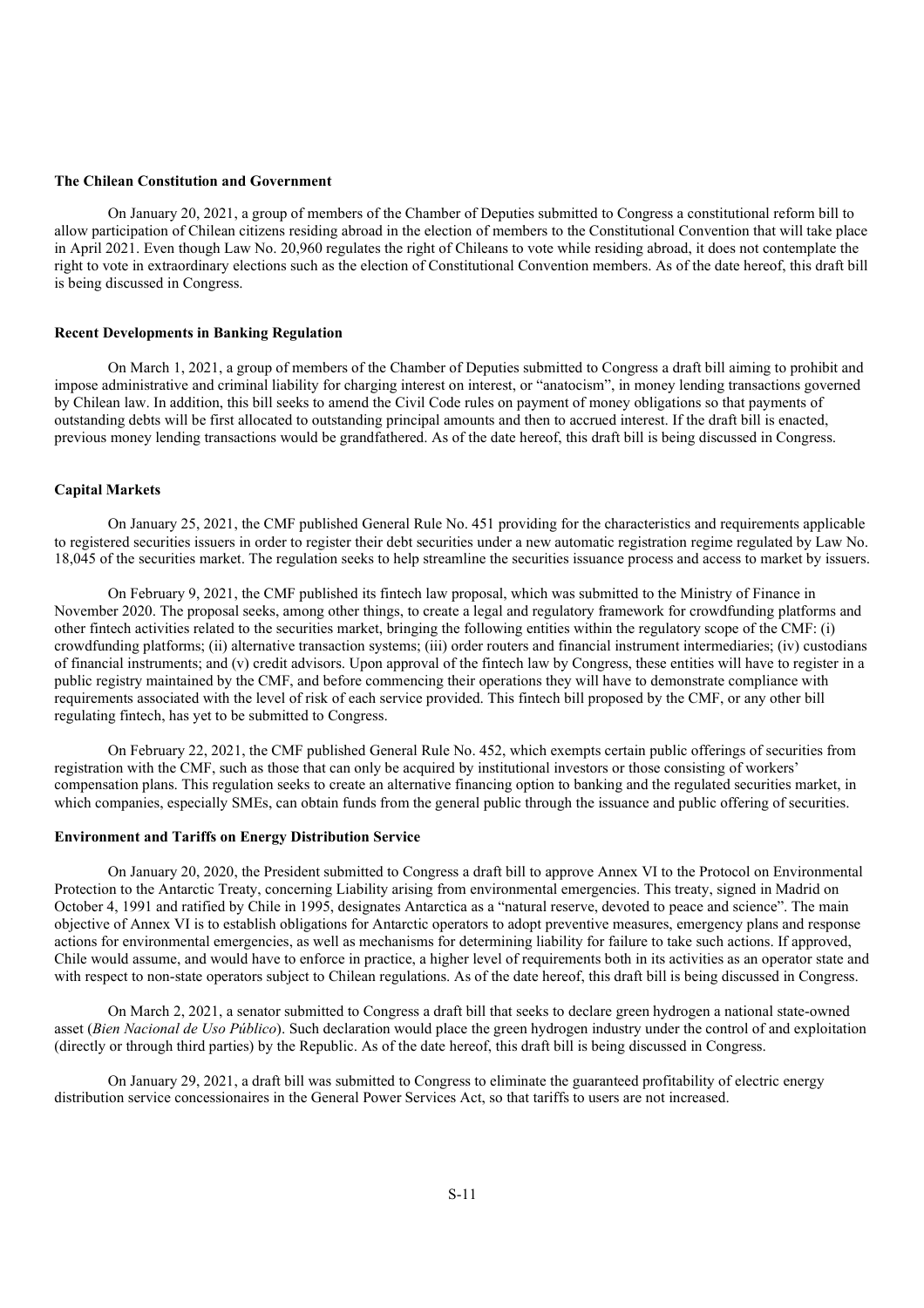#### **Taxation**

On March 10, 2021, the Chamber of Deputies commenced discussions of a constitutional reform bill that seeks to create a one-time extraordinary tax on large fortunes ("*Impuesto al Patrimonio de las Grandes Fortunas*"). In particular, and in the context of the COVID-19 pandemic, it has been proposed to impose a 2.5% tax on individuals with assets in Chile and abroad in excess of US\$22 million as of December 31, 2019. In addition, the government expects members of Congress to propose tax measures, which could generate greater pressure to increase taxes. The Ministry of Finance has created a group of tax experts to review existing tax exemptions and propose their abrogation or reform.

## **THE ECONOMY**

### **Economic Performance Indicators**

The following table sets forth certain macroeconomic performance indicators for the period indicated:

|                              | Current                         | <b>Real GDP</b>       | Domestic             |
|------------------------------|---------------------------------|-----------------------|----------------------|
|                              | Account                         | Growth                | Demand               |
|                              | (in millions of $\text{USS}(1)$ | $(in \frac{9}{6})(2)$ | Growth (in $\%$ )(2) |
| Year ended December 31, 2020 | 3,370                           | $5.8\%$               | (9.1)                |

(1) Current account data for the period indicated. (2) Compared to the same period in 2019.

*Source*: Chilean Central Bank.

The following table sets forth changes in the Imacec, Mining Imacec and Non-mining Imacec for the periods indicated:

## **Imacec, Mining Imacec and Non-mining Imacec (% change from same period in previous year)**

|           | <b>Imacec</b> | <b>Mining Imacec</b> | Non-mining<br>Imacec |
|-----------|---------------|----------------------|----------------------|
| 2020      |               |                      |                      |
| January   | 1.3           | 4.0                  | 1.0                  |
| February  | 3.2           | 11.9                 | 2.4                  |
| March     | (3.5)         | 3.0                  | (4.1)                |
| April     | (13.8)        | 1.9                  | (15.2)               |
| May       | (15.3)        | 2.9                  | (17.0)               |
| June      | (13.6)        | 3.5                  | (15.2)               |
| July      | (11.2)        | 2.8                  | (12.7)               |
| August    | (10.9)        | (1.7)                | (11.9)               |
| September | (4.8)         | (1.0)                | (5.2)                |
| October   | (0.9)         | 2.1                  | (1.2)                |
| November  | 1.0           | (0.1)                | 1.1                  |
| December  | (0.1)         | (8.9)                | 0.9                  |
|           |               |                      |                      |
| 2021      |               |                      |                      |
| January   | (2.8)         | (1.2)                | (2.8)                |

*Source*: Chilean Central Bank.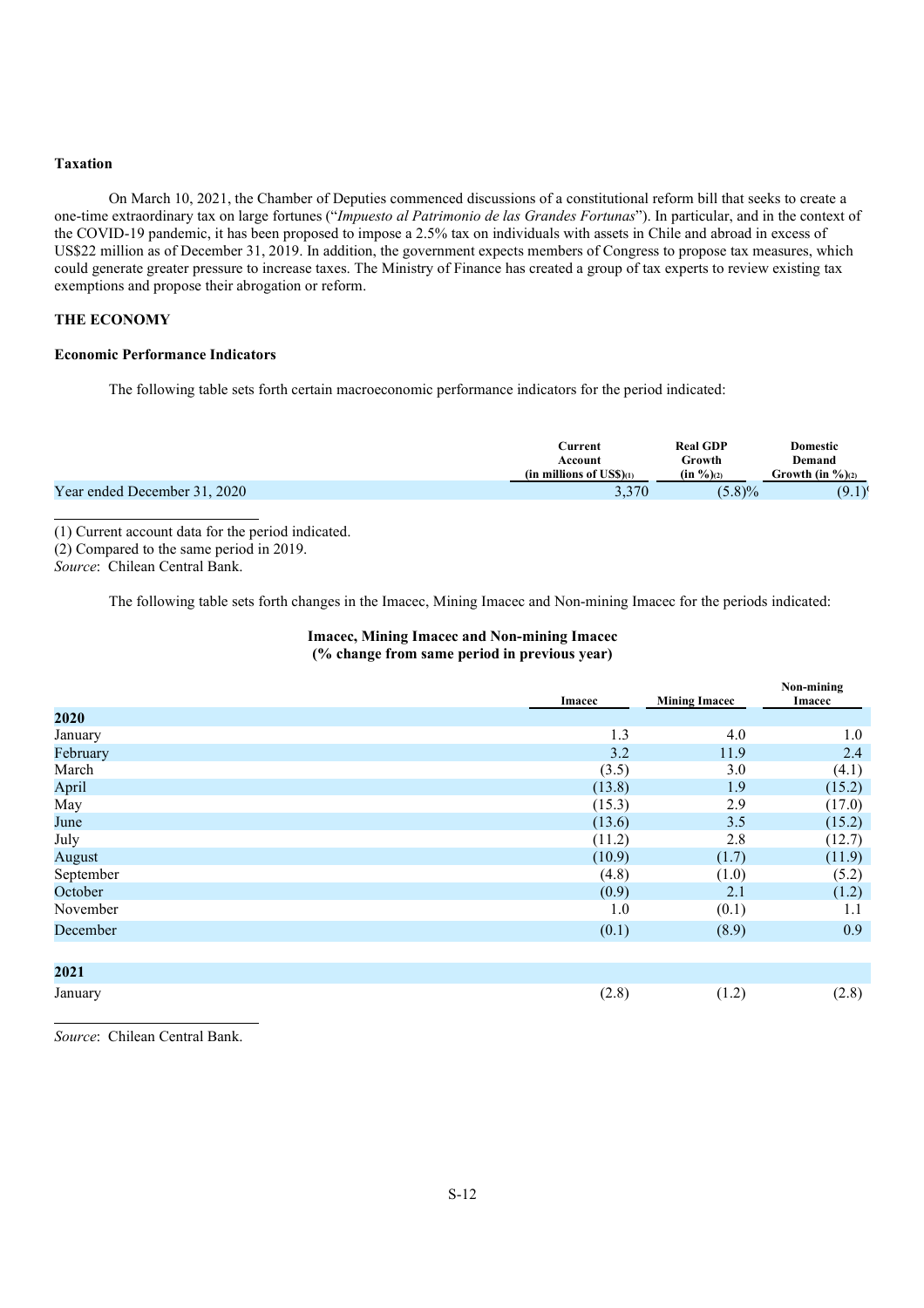#### **Gross Domestic Product**

In 2020, real GDP contracted 5.8% compared to the same period in 2019 as a consequence of the measures implemented to prevent the spread of COVID-19 in the manufacturing and service sectors, which reduced demand for imports. During 2020, aggregate domestic demand decreased 9.1%, gross fixed capital formation decreased 11.5%, total consumption decreased 6.8% and exports decreased 1.0%, while imports decreased 12.7%, in each case in real terms when compared to 2019.

The following tables present GDP and expenditures measured at current prices and in chained volume at previous period prices, each for the periods indicated:

## **Nominal GDP and Expenditures (at current prices for the period indicated, in billions of Chilean pesos)**

|                               | 2019    | 2020    |
|-------------------------------|---------|---------|
| Nominal GDP                   | 196,379 | 200,512 |
| Aggregate domestic demand     | 198,006 | 189,990 |
| Gross fixed capital formation | 44.989  | 41,901  |
| Change in inventories         | 160     | (2,153) |
| Total consumption             | 152,857 | 150,242 |
| Private consumption           | 124,128 | 118,428 |
| Government consumption        | 28,729  | 31,814  |
| Total exports                 | 55,032  | 63,251  |
| Total imports                 | 56,658  | 52,729  |
| Net exports                   | (1,626) | 10,523  |

 $\mathcal{L}_\text{max}$ *Source*: Chilean Central Bank.

## **Real GDP and Expenditures (chained volume at previous period prices, in billions of Chilean pesos)**

|                               | 2019    | 2020    |
|-------------------------------|---------|---------|
| Real GDP                      | 154,660 | 145,734 |
| Aggregate domestic demand     | 156,422 | 142,227 |
| Gross fixed capital formation | 34,060  | 30,148  |
| Change in inventories         | 152     | (1,800) |
| Total consumption             | 122,210 | 113,879 |
| Private consumption           | 100,876 | 93,312  |
| Government consumption        | 21,335  | 20,507  |
| Total exports                 | 44,423  | 43,971  |
| Total imports                 | 46,493  | 40,589  |
| Net exports                   | (2,069) | 3,382   |

*Source*: Chilean Central Bank.

#### **Composition of Demand**

In 2020, consumption, as a percentage of GDP and measured at current prices, increased to 77.5% of GDP compared to 77.2% of GDP in the same period in 2019. Gross fixed capital formation decreased to 21.03% of GDP in 2020 compared to 22.7% of GDP in 2019. For 2020, exports measured at current prices accounted for 28.8% of GDP and imports measured at current prices accounted for 27.2% of GDP compared to 28.3% and 27.5% of GDP for the same period in 2019, respectively.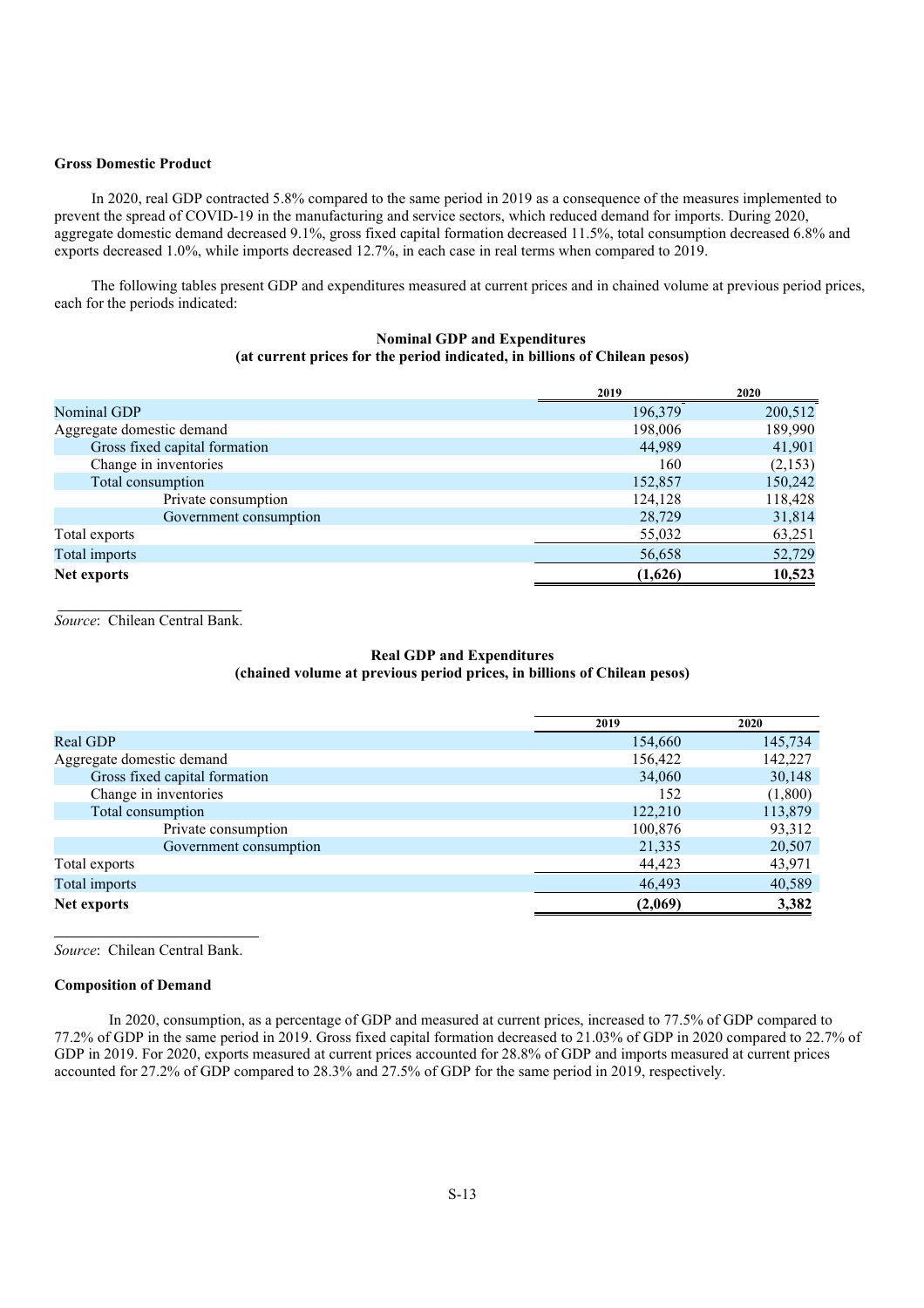The following table presents GDP by categories of aggregate demand for the periods indicated:

## **GDP by Aggregate Demand (% of GDP, except as indicated)**

|                                            |     | 2019        | 2020    |
|--------------------------------------------|-----|-------------|---------|
| Nominal GDP (in billions of Chilean pesos) | Ps. | 169,537 Ps. | 179,749 |
| Domestic absorption                        |     | 99.4        | 98.8    |
| Total consumption                          |     | 77.2        | 77.5    |
| Private consumption                        |     | 63.4        | 63.4    |
| Government consumption                     |     | 13.8        | 14.1    |
| Change in inventories                      |     | (0.5)       | 0.2     |
| Gross fixed capital formation              |     | 22.7        | 21.0    |
| Exports of goods and services              |     | 28.3        | 28.8    |
| Imports of goods and services              |     | 27.5        | 27.2    |

*Source*: Chilean Central Bank.

### **Savings and Investment**

In 2020, total gross savings (or domestic gross investment) decreased as a percentage of GDP as a consequence of a decrease in external savings.

The following table sets forth information for savings and investment for the periods indicated:

#### **Savings and Investment (% of GDP)**

|                                                         | 2019 | 2020  |
|---------------------------------------------------------|------|-------|
| <b>National Savings</b>                                 | 19.3 |       |
| External Savings                                        |      | (1.4) |
| <b>Total Gross Savings or Domestic Gross Investment</b> | 23.0 | 19.8  |

*Source*: Chilean Central Bank.

#### **Principal Sectors of the Economy**

In 2020, the primary sector of Chile's economy increased 0.3%, the manufacturing sector decreased 3.5% and the services sector decreased 7.1%, in each case, in real terms. Whereas the primary sector was stable, the decrease in the manufacturing sector was driven mainly by reduced prices in the textiles, clothing and leather, and the non-metallic mineral products and base metal products sub-sectors, and the decrease in the services sector was driven mainly by reduced activity in the transport and the personal services sub-sectors.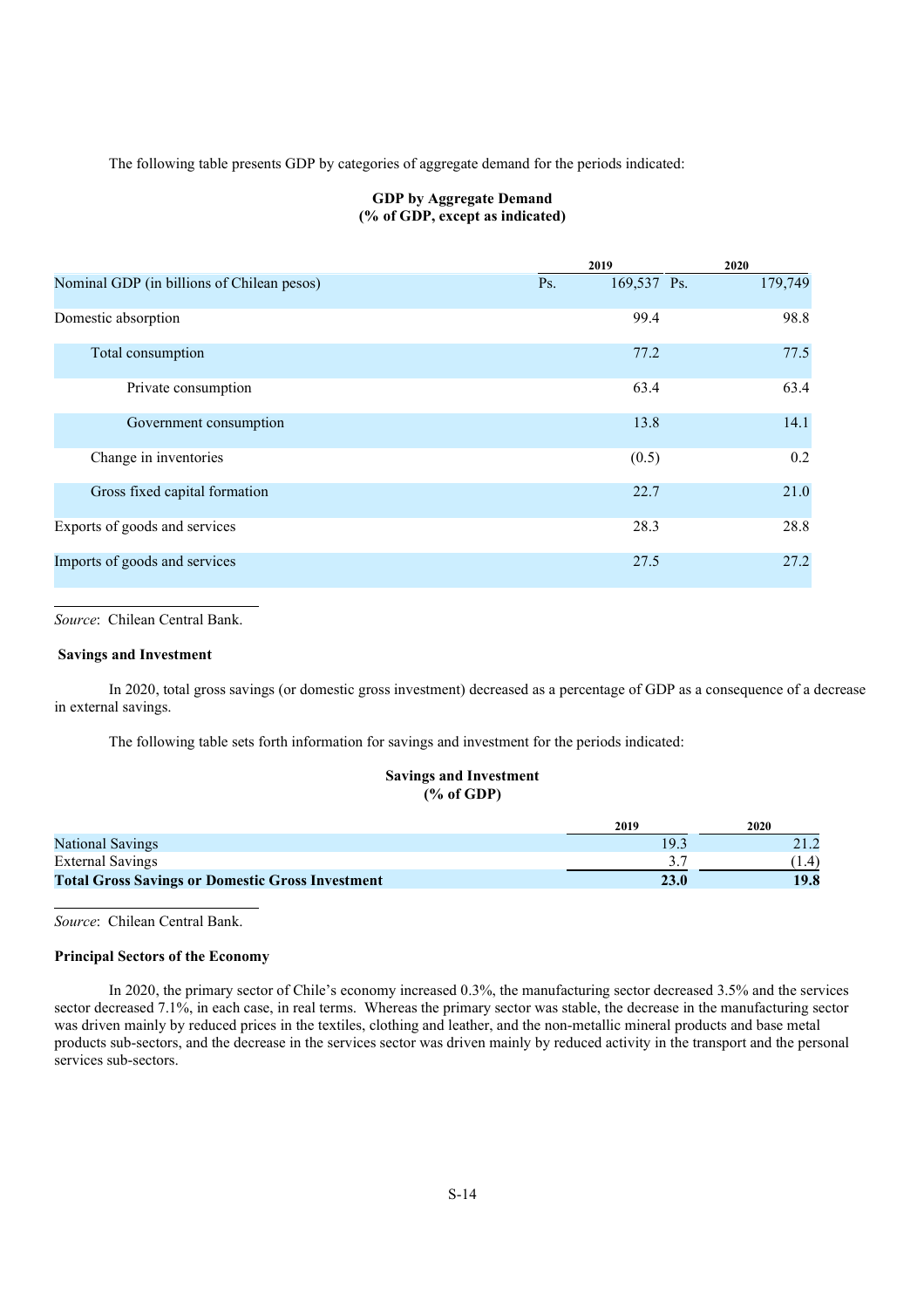The following table presents changes in real GDP by sector for the period indicated:

## **Change in Real GDP by Sector (% change from same period in previous year, except as indicated)**

|                                                                                     | 2020             |
|-------------------------------------------------------------------------------------|------------------|
| <b>Primary sector:</b>                                                              | 0.3              |
| Agriculture, livestock and forestry                                                 | (1.5)            |
| Fishing                                                                             | (8.4)            |
| Mining                                                                              | 1.3              |
| Copper                                                                              | 0.4              |
| Other                                                                               | 9.2              |
| <b>Manufacturing sector:</b>                                                        | (3.5)            |
| Foodstuffs, beverages and tobacco                                                   |                  |
| Textiles, clothing and leather                                                      | (19.7)           |
| Wood products and furniture                                                         | (5.7)            |
| Paper and printing products                                                         | (0.9)            |
| Chemicals, petroleum, rubber and plastic products                                   | (6.7)            |
| Non-metallic mineral products and base metal products                               | (5.6)            |
| Metal products, machinery and equipment and miscellaneous manufacturing             | (1.7)            |
| <b>Services sector:</b>                                                             | (7.1)            |
| Electricity, oil and gas and water                                                  | 0.2              |
| Construction                                                                        | (14.1)           |
| Trade and catering                                                                  | (7.7)            |
| Transport                                                                           | (17.5)           |
| Communications                                                                      | 0.6              |
| Financial services                                                                  | (2.6)            |
| Housing                                                                             | (15.3)           |
| Personal services                                                                   | 3.1              |
| Public administration                                                               | (7.1)            |
| <b>Subtotal</b>                                                                     | (5.5)            |
| Net adjustments for payments made by financial institutions, VAT and import tariffs | (6.1)            |
| <b>Total GDP</b>                                                                    | (5.8)            |
| Real GDP (chained volume at previous year prices, in billions of Chilean pesos)     | Ps.<br>145,733.8 |

*Source*: Chilean Central Bank.

The following table presents the components of Chile's nominal GDP for the periods indicated:

## **Nominal GDP by Sector (% of GDP, except as indicated)**

|                                                       | 2019 | 2020 |
|-------------------------------------------------------|------|------|
| <b>Primary sector:</b>                                | 12.7 | 16.3 |
| Agriculture, livestock and forestry                   | 3.0  | 3.4  |
| Fishing                                               | 0.7  | 0.5  |
| Mining                                                | 9.1  | 12.5 |
| Copper                                                | 8.1  | 11.2 |
| Other                                                 | 1.0  | 1.3  |
| <b>Manufacturing sector:</b>                          | 10.1 | 9.9  |
| Foodstuffs, beverages and tobacco                     | 4.6  | 4.5  |
| Textiles, clothing and leather                        | 0.1  | 0.1  |
| Wood products and furniture                           | 0.6  | 0.5  |
| Paper and printing products                           | 0.9  | 0.8  |
| Chemicals, petroleum, rubber and plastic products     | 1.9  | 2.0  |
| Non-metallic mineral products and base metal products | 0.4  | 0.4  |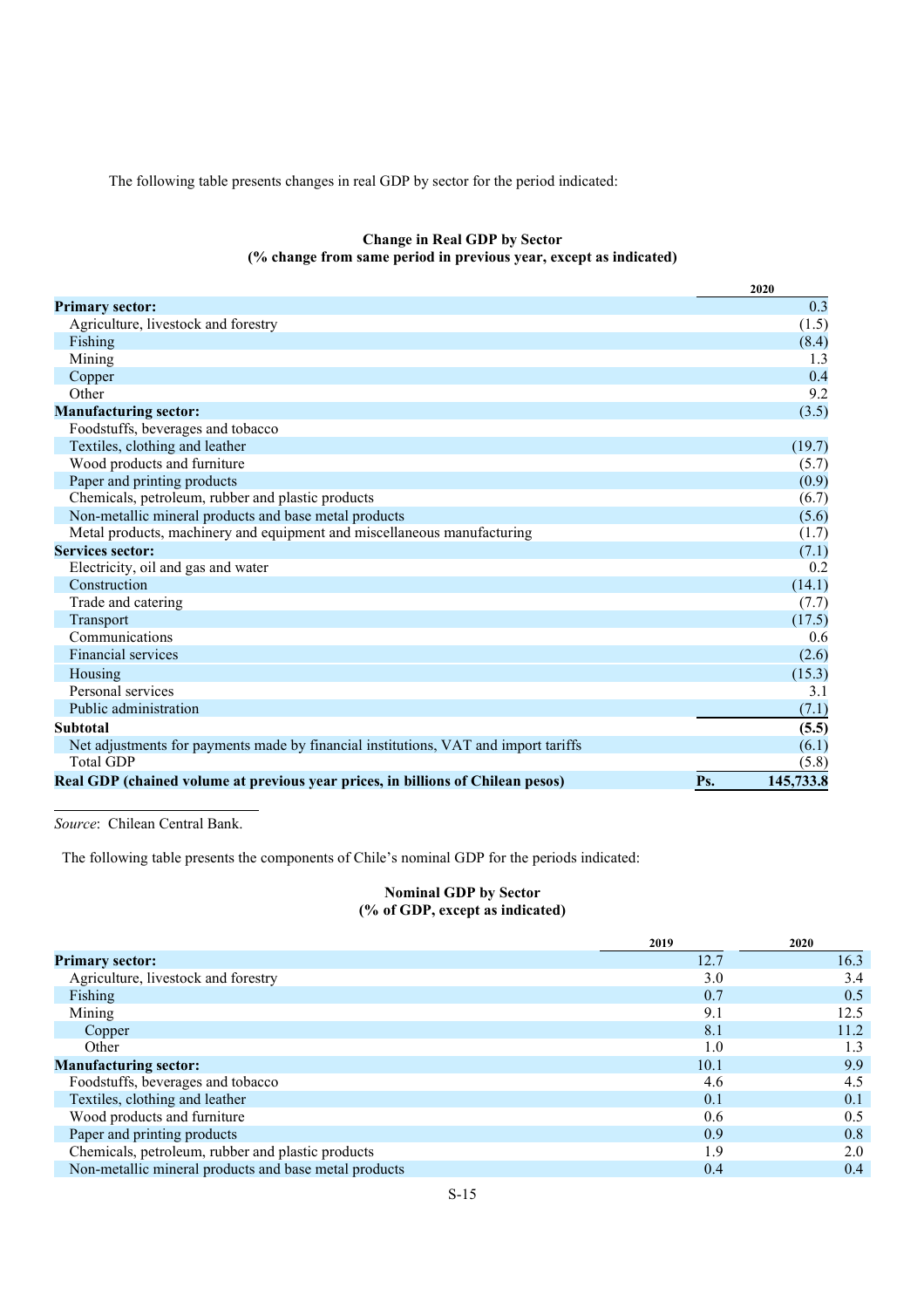| Metal products, machinery and equipment and miscellaneous manufacturing             | 1.6     | 1.6     |
|-------------------------------------------------------------------------------------|---------|---------|
| <b>Services sector:</b>                                                             | 68.6    | 65.5    |
| Electricity, oil and gas and water                                                  | 2.9     | 3.0     |
| Construction                                                                        | 6.9     | 6.0     |
| Trade and catering                                                                  | 11.4    | 10.9    |
| <b>Transport</b>                                                                    | 4.7     | 4.2     |
| Communications                                                                      | 2.3     | 2.1     |
| Financial services                                                                  | 14.7    | 14.3    |
| Housing                                                                             | 12.4    | 12.1    |
| Personal services                                                                   | 4.9     | 4.9     |
| Public administration                                                               | 68.6    | 65.5    |
| <b>Subtotal</b>                                                                     | 91.5    | 91.8    |
| Net adjustments for payments made by financial institutions, VAT and import tariffs | 8.5     | 8.2     |
| <b>Total GDP</b>                                                                    | 100.0   | 100.0   |
| <b>Nominal GDP (in billions of Chilean pesos)</b>                                   | 196,379 | 200,512 |

## *Source*: Chilean Central Bank.

#### *Primary Sector*

The Chilean economy's primary sector's direct contribution to nominal GDP was 16.3% in 2020, compared to 12.7% in 2019, mainly due to the contraction of the manufacturing and services sectors of Chile's economy.

### *Agriculture, Livestock and Forestry*

In 2020, the agriculture, livestock and forestry sector decreased 4.2% in real terms, as compared to the same period in 2019, and accounted for 3.4% of nominal GDP for the year ended December 31, 2020, compared to 3.0% of nominal GDP during the same period in 2019.

#### *Mining*

In 2020, the mining sector accounted 12.5% of nominal GDP, compared to 9.1% of nominal GDP during the same period in 2019. For 2020, mining products accounted for 56.8% of Chile's total exports, totaling approximately US\$41.8 billion compared to US\$35.3 billion for the same period in 2019.

#### *Manufacturing Sector*

In 2020, the manufacturing sector accounted for 9.9% of nominal GDP, compared to 10.1% of nominal GDP for 2019.

The following table sets forth information regarding the output of manufacturing production for the period indicated:

## **Output of Manufactured Products (in billions of Chilean pesos and as a percentage of total)**

|                                                                         | 2020   |               |
|-------------------------------------------------------------------------|--------|---------------|
|                                                                         | (Ps.)  | $\frac{9}{9}$ |
| Foodstuffs, beverages and tobacco                                       | 9.028  | 45.3          |
| Textiles, clothing and leather                                          | 203    | 1.0           |
| Wood products and furniture                                             | 1.101  | 5.5           |
| Paper and printing products                                             | 1.593  | 8.0           |
| Chemicals, petroleum, rubber and plastic products                       | 4.060  | 20.4          |
| Non-metallic mineral products and base metal products                   | 763    | 3.8           |
| Metal products, machinery and equipment and miscellaneous manufacturing | 3,162  | 15.9          |
| Total                                                                   | 19.910 | 100           |

*Source*: Chilean Central Bank.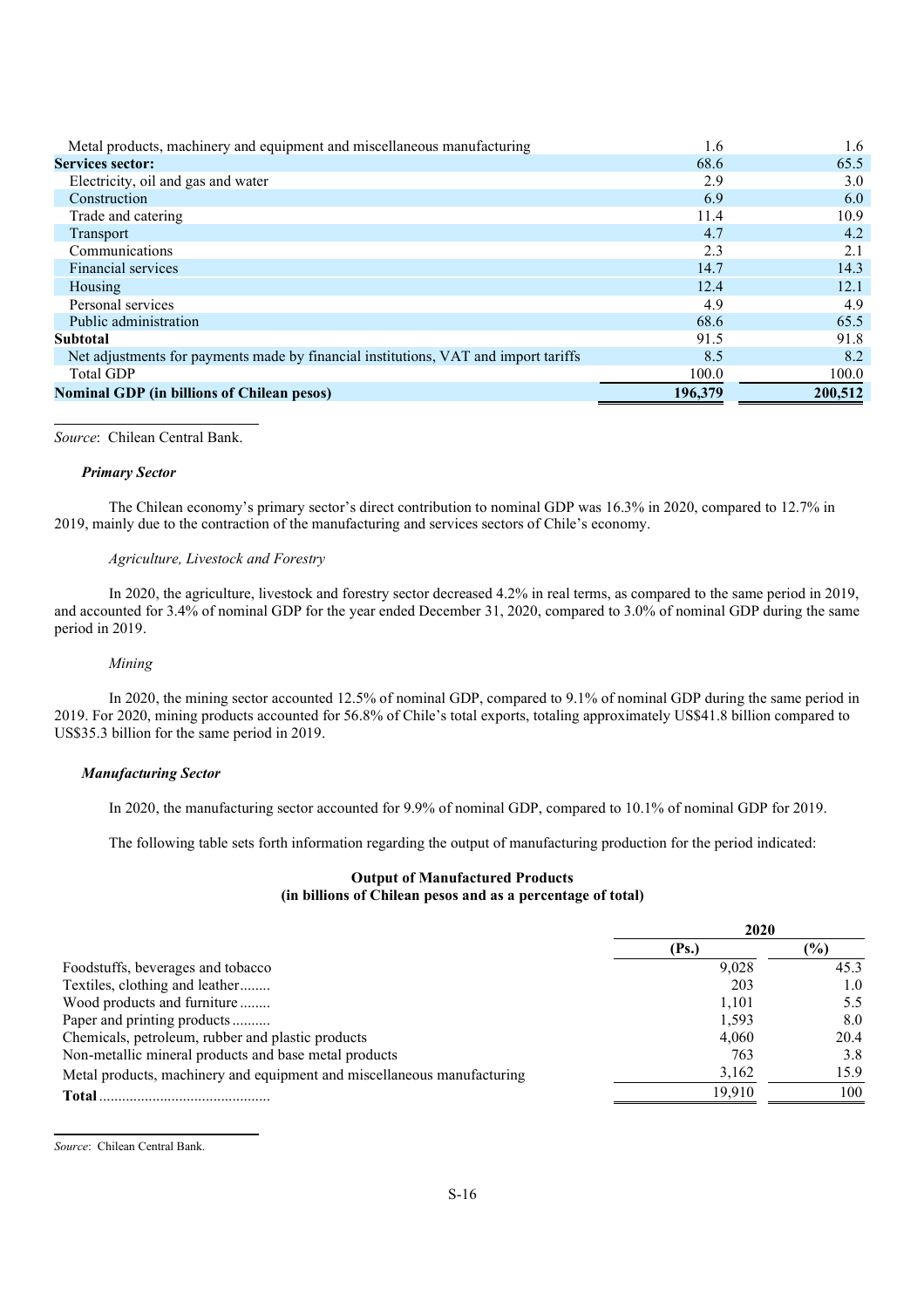In 2020, the manufacturing sector decreased 3.5% in real terms, compared to 2019, explained by a general contraction in all sectors, mainly in clothing and leather.

In 2020, exports of manufactured foodstuff products decreased to US\$9.6 billion, compared to US\$10.0 billion in 2019.

In 2020, the chemicals, petroleum products, rubber and plastics industries exported approximately US\$4.7 billion, compared to US\$5.1 billion in 2019.

In 2020, wine exports amounted to US\$1.8 billion, compared to the US\$1.9 billion in 2019.

#### *Services Sector*

*Electricity, Oil and Gas and Water*

For the year ended December 31, 2020, the electricity, oil and gas and water sector accounted for 3.0% of nominal GDP, compared to 2.9% for the same period in 2019.

*Construction*

In 2020, the construction sector accounted for 6.9% of nominal GDP, compared to 6.0% in 2019.

*Trade and Catering*

In 2020, the catering sector accounted for 10.9% of nominal GDP, compared to 11.4% in 2019.

*Transport*

In 2020, the transport sector accounted for 4.2% of nominal GDP, compared to 4.7% in 2019.

*Communications*

In 2020, the communications sector accounted for 2.1% of nominal GDP, compared to 2.3% in 2019.

*Financial Services*

In 2020, the financial services sector accounted for 14.3% of nominal GDP, compared to 14.7% in 2019.

*Housing*

In 2020, the housing sector accounted for 8.0% of nominal GDP, compared to 8.3% in 2019.

*Personal Services*

In 2020, the personal services sector accounted for 12.1% of nominal GDP, compared to 12.4% in 2019.

*Public Administration*

In 2020 and 2019, the public administration sector accounted for 4.9% of nominal GDP.

#### **Employment and Labor**

#### *Employment*

In 2020, the rate of unemployment was 10.2%, compared to 7.4% in 2019.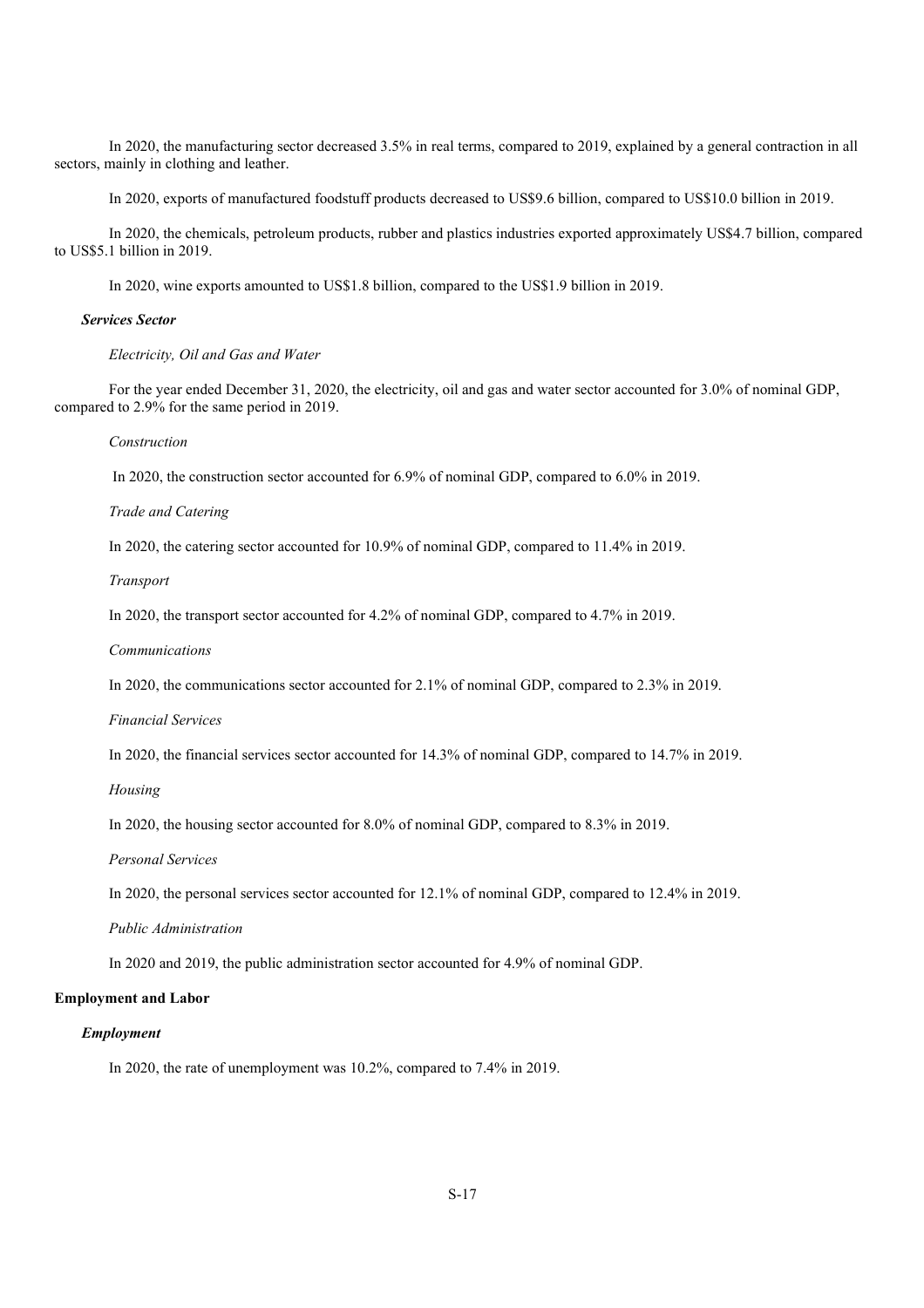The following table presents information on employment and the labor force in Chile for the period indicated:

## **Employment and Labor (in thousands of persons or percentages)**

|                           | 2020  |
|---------------------------|-------|
| Nationwide:               |       |
| Labor force               | 9,046 |
| Employment                | 8,121 |
| Participation rate $(\%)$ | 57.2  |
| Unemployment rate $(\%)$  | 10.2  |
| Santiago:                 |       |
| Labor force               | 4,126 |
| Employment                | 3,656 |
| Participation rate $(\%)$ | 61.9  |
| Unemployment rate (%)     | 11.5  |

*Source*: National Statistics Institute and University of Chile surveys.

In 2020, the manufacturing sector employed 9.5% of Chile's labor force and accounted for 9.9% of GDP. In the same year, the agriculture, livestock, forestry and fishing sectors accounted for 3.9% of GDP and employed 7.3% of Chile's labor force. The mining sector accounted for 12.5% of GDP and employed only approximately 2.5% of Chile's labor force, due to the less laborintensive nature of this sector.

The following table presents information regarding the average percentage of the labor force working in each sector of the economy for the period indicated:

## **Employment (% of total labor force employed)**

|                                                 | $2020^{(1)}$ |
|-------------------------------------------------|--------------|
| <b>Primary sector</b>                           | 9.8          |
| Agriculture, livestock and forestry and fishing | 7.3          |
| Mining                                          | 2.5          |
| <b>Manufacturing sector</b>                     | 9.5          |
| <b>Services sector</b>                          | 80.7         |
| Electricity, gas and water                      | 1.5          |
| Construction                                    | 8.1          |
| Trade and catering                              | 23.2         |
| Transport and communications                    | 8.1          |
| Financial services                              | 2.2          |
| Community and social services(2)                | 37.6         |
| <b>Total</b>                                    | 100.0        |

(1) Constitutes an average for the year ended December 31, 2020.

(2) Includes services related to housing, professional, technical and administrative support activities, public administration and defense, education and health, among others.

*Source*: National Statistics Institute.

In 2020, women accounted on average for 41% of the total nationwide labor force.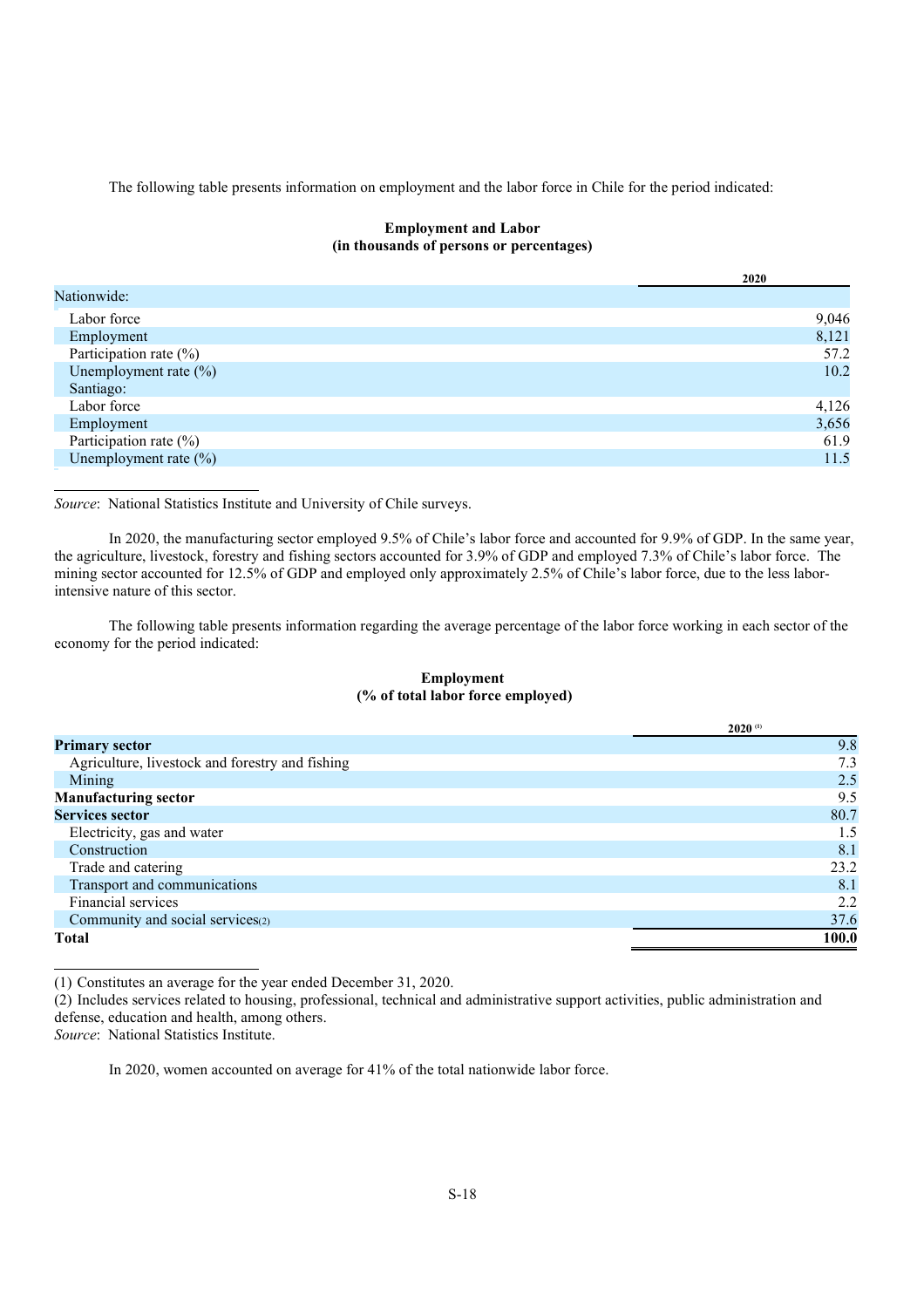#### **Wages**

The following table sets forth average real wages and average change in productivity in 2020, compared to 2019.

## **Real Wages (% change from period in 2019)**

|                                | 2020    |  |
|--------------------------------|---------|--|
|                                | $1.0\%$ |  |
| Average change in productivity | 7.4%    |  |

*Sources*: Chilean Central Bank and National Statistics Institute.

## **BALANCE OF PAYMENTS AND FOREIGN TRADE**

#### **Balance of Payments**

Chile's balance of payment recorded a deficit of US\$2.9 billion in 2020, compared to a deficit of US\$1.5 billion in 2019.

#### *Current Account*

Chile's current account recorded a surplus of US\$3.4 billion (1.2% of GDP) in 2020, compared to a deficit of US\$10.5 billion (3.9% of GDP) in 2019.

The merchandise trade surplus increased to US\$18.4 billion in 2020, from US\$3.0 billion in 2019, driven by a decrease in merchandise imports (US\$55.1 billion for 2020 compared to US\$65.8 billion in 2019). A decrease in merchandise exports to US\$73.5 billion in 2020, compared to US\$65.8 billion in 2019, partially offset the impact of the decrease in exports (measured in U.S. dollars).

#### *Capital Account and Financial Account*

Chile's capital account recorded a surplus of US\$1 million in 2020, compared to a surplus of US\$672 million in 2019.

The financial account registered a surplus of US\$995 million (0.4% of GDP) in 2020, compared to a deficit of US\$9.2 billion (3.5% of GDP) in 2019. This decrease in the deficit was mainly due to negative net portfolio investment and negative other investments.

The following table sets forth Chile's balance of payments for the periods indicated:

## **Balance of Payments (in millions of US\$)**

|                                     | 2019      | 2020      |
|-------------------------------------|-----------|-----------|
| <b>Current account</b>              |           |           |
| Current account, net                | (10, 454) | 3,370     |
| Goods and Services, net             | (2,150)   | 13,371    |
| Merchandise Trade Balance           | 2,953     | 18,369    |
| <b>Exports</b>                      | 68,763    | 73,485    |
| Imports                             | 65,810    | 55,116    |
| <b>Services</b>                     | (5,103)   | (4,998)   |
| Credits                             | 9,259     | 6,318     |
| <b>Debits</b>                       | 14,362    | 11,316    |
| Income, net                         | (10, 144) | (10, 964) |
| Income from investment              | (9,490)   | (10,261)  |
| Income from direct investment $(1)$ | (9,839)   | (10, 161) |
| Abroad                              | 5,425     | 4,431     |
| From abroad                         | 15,264    | 14,592    |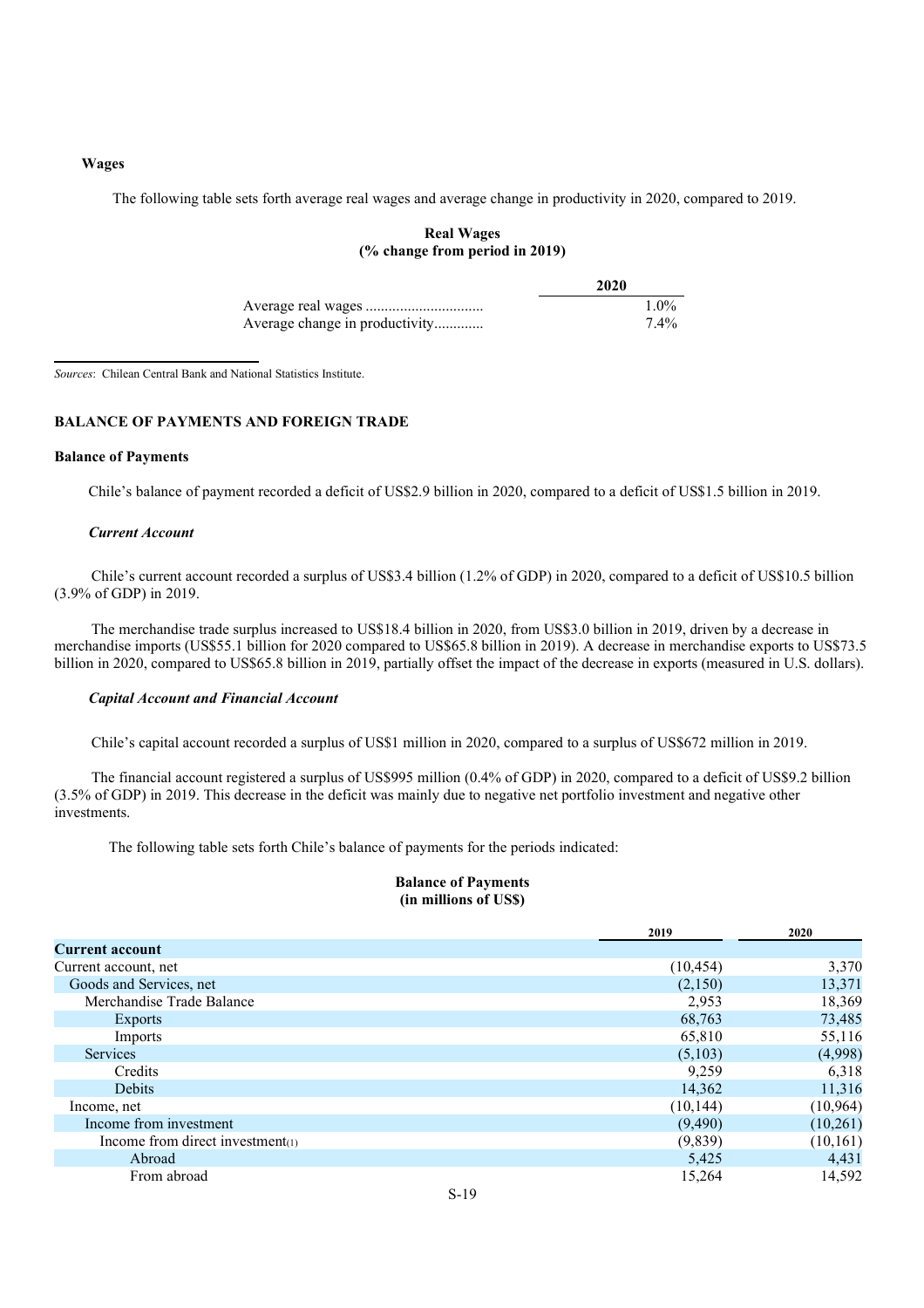| Income from portfolio investment                 | 866      | 15        |
|--------------------------------------------------|----------|-----------|
| Dividends                                        | 2,549    | 2,226     |
| Interest                                         | (1,682)  | (2,211)   |
| Income from other investment                     | (517)    | (114)     |
| Credits                                          | 946      | 786       |
| Debits                                           | 1,463    | 900       |
| Current transfers, net                           | 1,840    | 963       |
| Credits                                          | 2,591    | 2,480     |
| Debits                                           | (750)    | (1,517)   |
| <b>Capital and financial accounts</b>            |          |           |
| Capital and financial accounts, net              | (8,527)  | 997       |
| Capital account, net                             | 672      | 1.14      |
| Financial account, net                           | (9,199)  | 995       |
| Direct investment, net                           | (3,247)  | 3,197     |
| Direct investment abroad                         | 9,339    | 11,725    |
| Shares and other capital                         | 6,754    | 6,033     |
| Earnings reinvested                              | 4,023    | 3,379     |
| Debt instruments(2)                              | (1, 438) | 2,313     |
| Direct investment to Chile                       | 12,587   | 8,528     |
| Shares and other capital                         | 6,145    | 4,391     |
| Earnings reinvested                              | 4,444    | 3,212     |
| Debt instruments(2)                              | 1,997    | 924       |
| Portfolio investment, net                        | (9,517)  | (12, 304) |
| Assets                                           | 1,668    | (5,377)   |
| Liabilities                                      | 11,185   | 6,927     |
| Financial Derivatives, net                       | (9,517)  | (12, 304) |
| Other Investment, net(3)                         | 1,519    | 2,524     |
| Assets                                           | 2,974    | 7,845     |
| Commercial credits                               | (22)     | 1,936     |
| Loans                                            | (582)    | (123)     |
| Currency and deposits                            | 2,560    | 5,919     |
| Other assets                                     | 1,018    | (133)     |
| Liabilities                                      | 777      | (2,629)   |
| Commercial credits                               | (1, 393) | (75)      |
| Loans <sub>(3)</sub>                             | 1,794    | (2,078)   |
| Currency and deposits                            | 375      | (475)     |
| Other liabilities                                |          |           |
| Assets in reserve, net                           | (152)    | (2,895)   |
| Errors and omissions, net                        | (152)    | (2,375)   |
| Financial account (excluding change in reserves) | (9,199)  | 995       |
| <b>Total balance of payments</b>                 | (152)    | (2,895)   |
|                                                  |          |           |

(1) Includes interest.

(2) Includes trade credits, loans, currency and deposits.

(3) Short term net flows.

*Source*: Chilean Central Bank.

### **Merchandise Trade**

Chile's imports for 2020 originated mainly in China (28.0% of total imports), the United States (17.7% of total imports), Brazil (7.3% of total imports), Argentina (5.4% of total imports), Germany (4.0% of total imports) and Mexico (2.8% of total imports). In 2020, merchandise imports totaled US\$54.9 billion. Intermediate goods, such as oil and others fossil fuels, accounted for 57.4% of total imports in 2020 compared to 49.6% in 2019. Imports of consumer goods amounted to 31.2% of total imports in 2020 compared to 28.8% in 2019. Imports of capital goods accounted for 24.9% of total imports for that period compared to 21.6% in 2019.

The primary destinations of Chile's exports for 2020 were China (which received 38.2% of total exports), the United States (which received 13.4%), Japan (which received 8.6%), South Korea (which received 5.7%) and Brazil (which received 4.3%). In the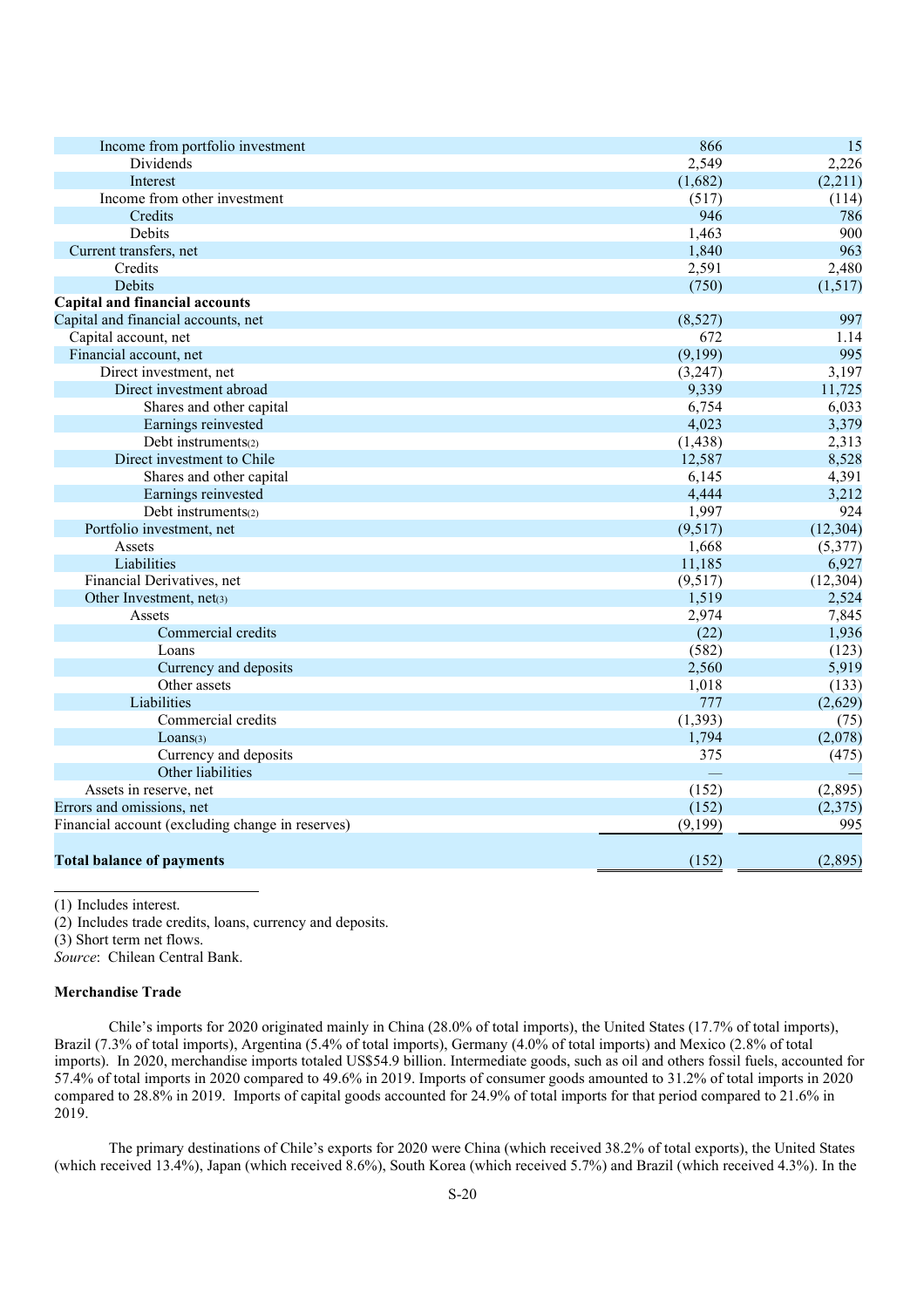year ended December 31, 2020, merchandise exports totaled US\$71.7 billion. In 2020, the proportion of Chile's exports to Asia as a percentage of total exports increased from 54.9% to 57.8%, while the proportion of Chile's exports to North America decreased from 17.0% to 16.2%, as compared to 2019.

The following tables set forth information regarding exports and imports for the periods indicated:

## **Geographical Distribution of Merchandise Trade (% of total exports/imports)**

|                                            | 2019 | 2020 |
|--------------------------------------------|------|------|
| <b>Exports (FOB)</b>                       |      |      |
| Americas:                                  |      |      |
| Argentina                                  | 0.9  | 0.9  |
| <b>Brazil</b>                              | 4.5  | 4.3  |
| Mexico                                     | 1.9  | 1.5  |
| <b>United States</b>                       | 13.7 | 13.4 |
| Other                                      | 9.2  | 7.7  |
| <b>Total Americas:</b>                     | 30.1 | 27.7 |
| <b>Europe:</b>                             |      |      |
| France                                     | 1.3  | 1.9  |
| Germany                                    | 1.2  | 1.4  |
| Italy                                      | 2.3  | 1.8  |
| United Kingdom                             | 1.8  | 1.6  |
| <b>EFTA</b>                                | 0.9  | 0.8  |
| Other                                      | 5.8  | 5.6  |
| <b>Total Europe:</b>                       | 13.3 | 13.1 |
| Asia:                                      |      |      |
| Japan                                      | 9.2  | 8.6  |
| South Korea                                | 6.6  | 5.7  |
| Taiwan                                     | 2.2  | 1.8  |
| China                                      | 32.5 | 38.2 |
| Other                                      | 4.4  | 3.5  |
| <b>Total Asia:</b>                         | 54.9 | 57.8 |
| Other: $(1)$                               | 1.8  | 1.4  |
| <b>Total exports:</b>                      | 100  | 100  |
|                                            | 2019 | 2020 |
| <b>Contract Contract Contract Contract</b> |      |      |

| <b>Imports (CIF)</b>   |      |      |
|------------------------|------|------|
| Americas:              |      |      |
| Argentina              | 4.8  | 5.4  |
| <b>Brazil</b>          | 8.1  | 7.3  |
| Mexico                 | 3.0  | 2.8  |
| <b>United States</b>   | 19.6 | 17.7 |
| Other                  | 8.8  | 8.9  |
| <b>Total Americas:</b> | 44.3 | 42.1 |
| <b>Europe:</b>         |      |      |
| France                 | 2.4  | 1.5  |
| Germany                | 4.1  | 4.0  |
| Italy                  | 0.6  | 0.7  |
| United Kingdom         | 2.4  | 2.5  |
| <b>EFTA</b>            | 0.8  | 0.9  |
| Other                  | 7.1  | 7.5  |
| <b>Total Europe:</b>   | 17.4 | 17.1 |
| Asia:                  |      |      |
| Japan                  | 3.5  | 2.1  |
| South Korea            | 2.0  | 1.6  |
| Taiwan                 | 0.4  | 0.4  |
| China                  | 23.8 | 28.0 |
| Other                  | 5.1  | 5.2  |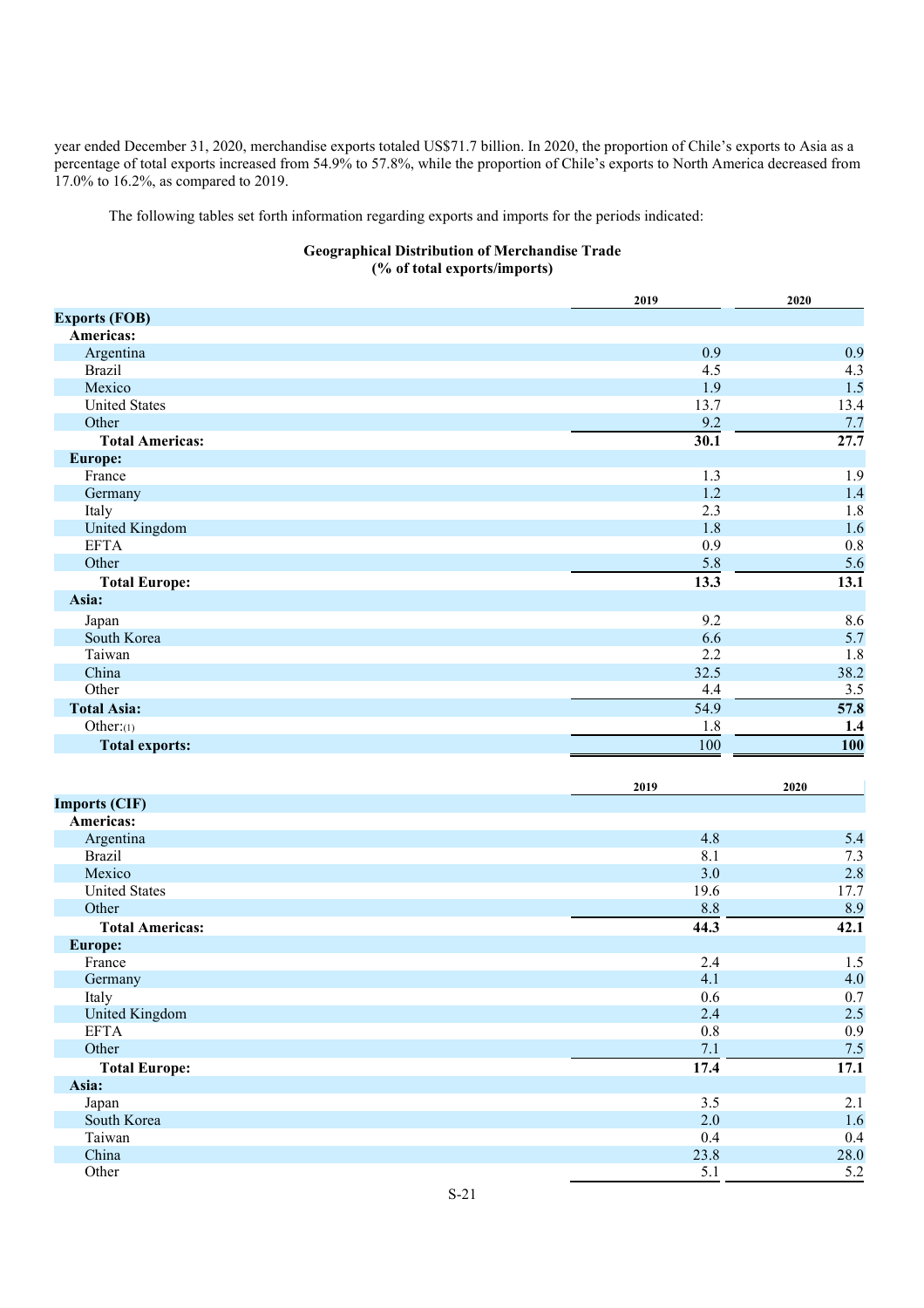| <b>Total Asia:</b>    | 34.8 | 2 <sub>H</sub><br>ن. ر ر |
|-----------------------|------|--------------------------|
| Other:(1)             | ر.ر  | J.J                      |
| <b>Total imports:</b> | 100  | 100                      |

(1) Includes Africa, Oceania and other countries, including those in tax free zones. *Source*: Chilean Central Bank.

### **Services Trade**

In 2020, exported services decreased 36.4% and imported services decreased 22.5%, compared to 2019.

## **MONETARY AND FINANCIAL SYSTEM**

#### **Monetary and Exchange Rate Policy**

#### *Monetary Policy and Interest Rate Evolution*

The following table sets forth the Chilean Central Bank's average interest rates through December 31, 2020.

## **Chilean Central Bank Average Interest Rates**

**(in %)**

|      | $BCP^{(1)(3)}$ |          | (2)(3)<br><b>BCU</b> |          |      |
|------|----------------|----------|----------------------|----------|------|
| Year | 5 years        | 10 years | 5 years              | 10 years | TPM  |
|      | $\sim$         | ___      | ____                 | ____     | 0.50 |

(1) BCP: Peso-denominated Chilean Central Bank notes.

(2) BCU: UF-denominated Chilean Central Bank notes.

(3) BCU and BCP are part of the inflation-indexed and peso-denominated financial instruments issued by the Chilean Central Bank since September 2003. See *"Monetary and Exchange Rate Policy—Monetary Policy and Interest Rate Evolution*" in the Annual Report. *Source*: Chilean Central Bank.

#### *Inflation*

The 2020 year-to-date inflation rate was 3.0%.

The following table shows changes in the CPI and the PPI for the periods indicated.

### **Inflation (% change from same period in 2019)**

|                              | $PPI_{(1)}$ |
|------------------------------|-------------|
| Year ended December 31, 2020 |             |
|                              |             |

(1) Manufacturing, mining and electricity, water and gas distribution industries.

*Source*: CPI, Chilean Central Bank. PPI, National Institute of Statistics

#### *Exchange Rate Policy*

The Chilean peso was trading at Ps. 711.2/US\$1.00 on December 31, 2020, compared to Ps. 744.6/US\$1.00 on December 31, 2019.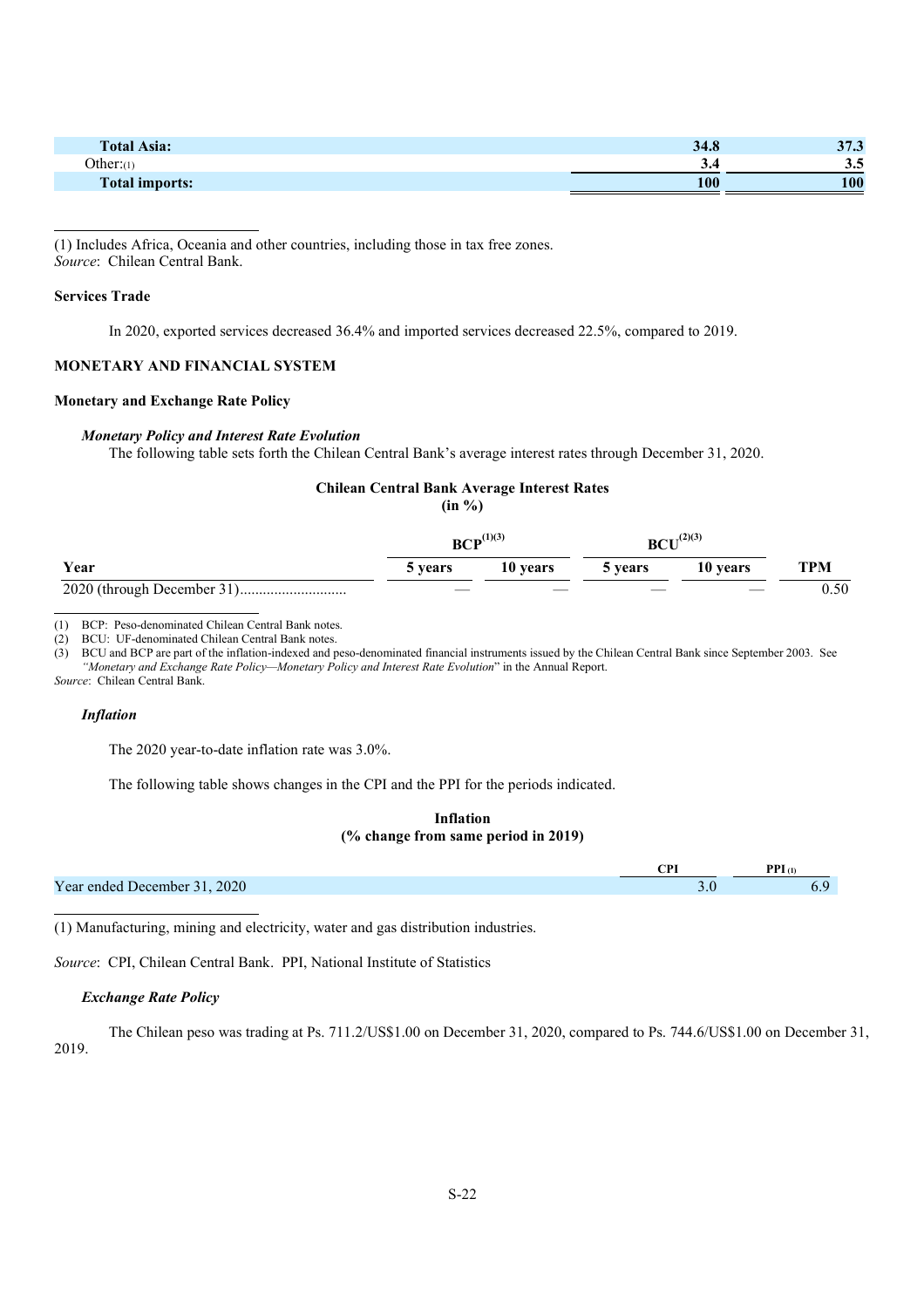The following table shows the high, low, average and period-end Chilean peso/U.S. dollar exchange rate for 2020.

## **Observed Exchange Rates (1) (Chilean pesos per US\$)**

|                                | High  | LOW   | <b>*age</b> | Period-End |
|--------------------------------|-------|-------|-------------|------------|
| 2020<br>Year ended December 31 | 867.8 | 710.5 | 792.2       | 11.2       |
|                                |       |       |             |            |

(1) The table presents the high, low, average and period-end observed rates for the period. (2) Represents the average of average monthly rates for the period indicated. *Source*: Chilean Central Bank.

#### *International Reserves*

Net international reserves of the Chilean Central Bank totaled approximately US\$39.2 billion as of December 31, 2020, compared to US\$40.6 billion as of December 31, 2019. In January 2021, the Central Bank announced a program for the purchase of U.S. dollars, to increase its international reserves up to approximately 18.0% of Chile's GDP. Since the beginning of the program in January 2021 and as of March 18, 2021, the Chilean Central Bank purchased a total of US\$1.8 billion under such program.

The following table shows the composition of net international reserves of the Chilean Central Bank as of the dates indicated:

# **Net International Reserves of the Chilean Central Bank**

**(in millions of US\$)**

|                                           | As of December 31, |          |  |
|-------------------------------------------|--------------------|----------|--|
|                                           | 2019               | 2020     |  |
| Chilean Central Bank:                     |                    |          |  |
| Assets:                                   |                    |          |  |
| Gold                                      | 12.0               | 14.9     |  |
| Special Drawing Rights (SDRs)             | 745.7              | 674.9    |  |
| Reserve position in the IMF               | 419.0              | 675.8    |  |
| Foreign exchange and bank deposits        | 5,435.7            | 1,857.3  |  |
| <b>Securities</b>                         | 34,044.6           | 35,942.9 |  |
| Other $asserts(1)$                        | 0.0                | 0.0      |  |
| <b>Total</b>                              | 40,656.9           | 39,165.7 |  |
|                                           |                    |          |  |
| Liabilities:                              |                    |          |  |
| Reciprocal Credit Agreements              |                    |          |  |
| Bonds and promissory notes                | 29.0               | 22.0     |  |
| Accounts with international organizations | 86.0               | 82.0     |  |
| <b>SDR</b> allocations                    | 1,124.0            | 1,206.0  |  |
| <b>Short Term Liabilities</b>             | 0.0                | 0.0      |  |
| Total                                     | 1,238.0            | 1,310.0  |  |
| Total international reserves, net         | 39,419.0           | 37,856.0 |  |

(1) Includes reciprocal credit agreements with the central banks member of Latin American Integration Association (ALADI)'s Agreement of Reciprocal Payments and Credits.

*Source*: Chilean Central Bank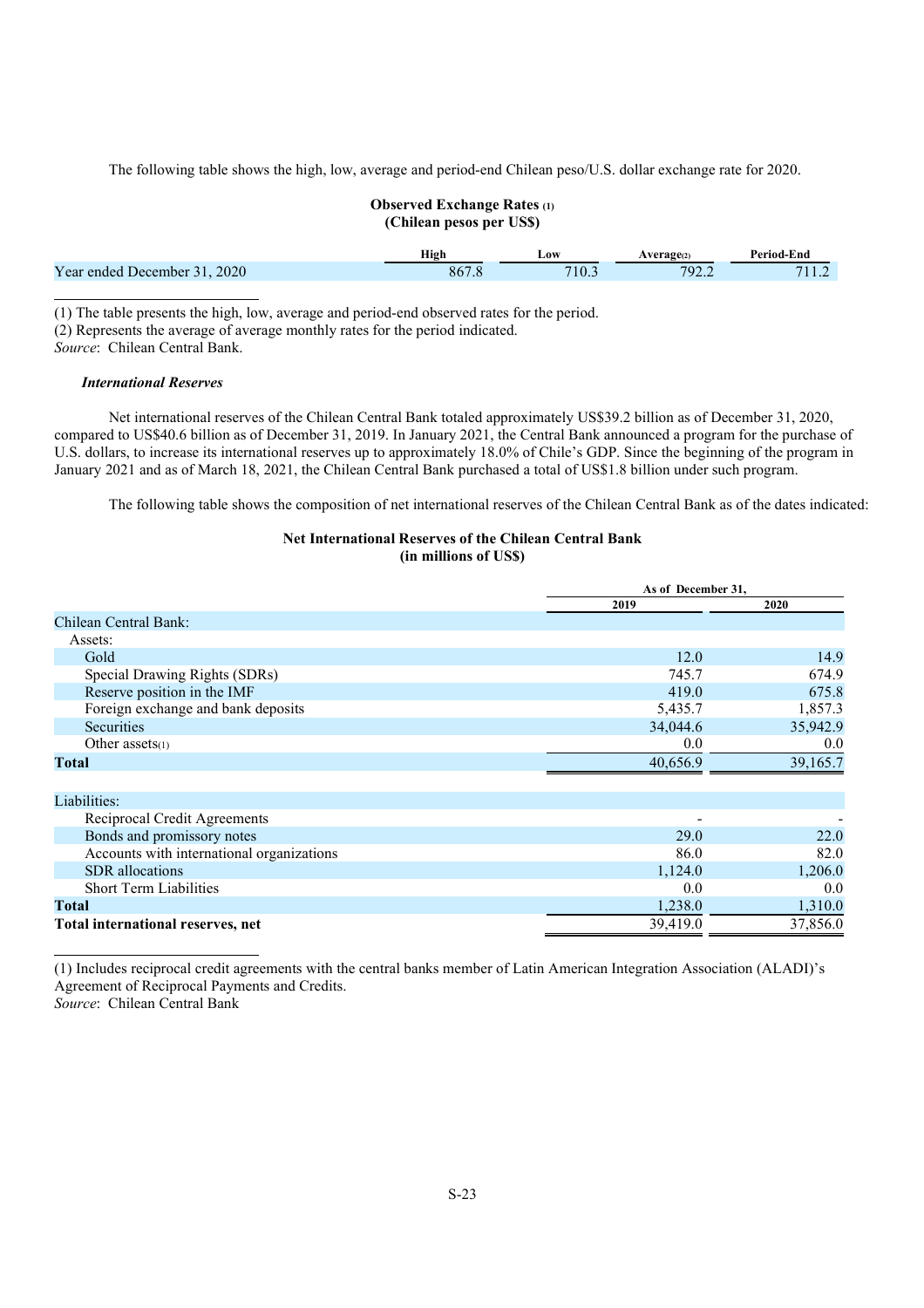#### *Money Supply*

The following tables set forth the monthly average monetary base and the average monetary aggregates as of the dates indicated:

#### **Monetary Base(1) (in billions of Chilean pesos)**

|                         |          | As of December 31. |  |  |
|-------------------------|----------|--------------------|--|--|
| Currency in circulation | 2019     | 2020               |  |  |
|                         | 7,372.4  | 11,609.4           |  |  |
| Bank reserves           | 6.023.3  | 16,157.7           |  |  |
| <b>Monetary base</b>    | 13,395.7 | 27,767.1           |  |  |

(1) There are no demand deposits at the Chilean Central Bank. *Source:* Chilean Central Bank.

#### **Monetary Aggregates (in billions of Chilean pesos)**

|                                                   | As of December 31, 2020 |
|---------------------------------------------------|-------------------------|
|                                                   |                         |
| Currency in circulation                           | 11,609.4                |
| Demand deposits at commercial banks               | 53,760.2                |
| $M1_{(1)}$                                        | 65,369.6                |
| Total time and savings deposits at banks          | 85,409.2                |
| Others                                            | 8,502.3                 |
| M2 <sub>(2)</sub>                                 | 159,281.1               |
| Foreign currency deposits at Chilean Central Bank | 24,534.7                |
| Documents of Chilean Central Bank                 | 11,789.4                |
| Letters of Credit                                 | 255.7                   |
| Private Bonds                                     | 30,208.7                |
| Others                                            | 47,038.2                |
| $M3_{(3)}$                                        | 273,107.7               |

<sup>(1)</sup> M1: Currency in circulation plus checking accounts net of float, demand deposits at commercial banks other than the former and other than demand savings deposits.

<sup>(2)</sup> M2: M1 plus time deposits, time savings deposits, shares of mutual funds invested in up to one-year term debt instruments and collections by saving and credit cooperatives (excluding time deposit of the mutual funds previously mentioned and of saving and credit cooperatives).

<sup>(3)</sup> M3: M2 plus deposits in foreign currency, documents issued by the Chilean Central Bank, Chilean treasury bonds, letters of credit, commercial papers, corporate bonds, shares of the other mutual funds and shares of pension funds in voluntary savings (excluding mutual funds' and pension funds' investments in M3 securities). *Source*: Chilean Central Bank.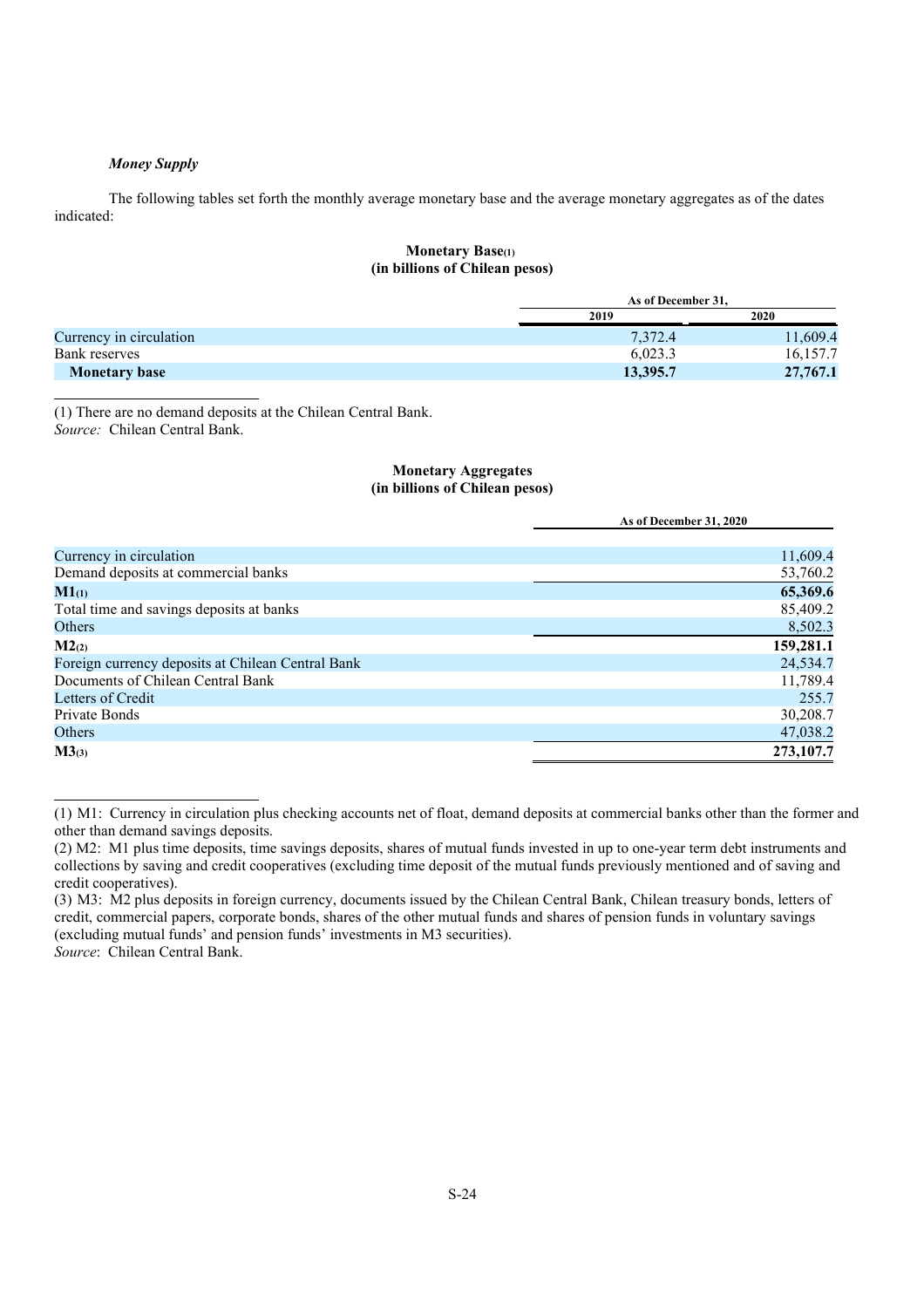The following table shows changes in selected monetary indicators for the period indicated

#### **Selected Monetary Indicators (in % change from 2019)**

|                                                     | 2020 |
|-----------------------------------------------------|------|
| $M1$ (% change)                                     | 53.9 |
| $M2$ (% change)                                     | 4.9  |
| Credit from the financial system (% change)         | 5.5  |
| Average annual Chilean peso deposit rate( $\%$ )(1) | 0.0  |

(1) Represents real interest rates for a period of 90 to 365 days. *Source*: Chilean Central Bank.

The following table shows liquidity and credit aggregates as of the dates indicated:

## **Liquidity and Credit Aggregates (in billions of Chilean pesos)**

| 2019<br>2020<br>13,396<br>Liquidity aggregates (at period end) | 27,767  |
|----------------------------------------------------------------|---------|
|                                                                |         |
|                                                                |         |
| Monetary base:                                                 |         |
| Currency, excluding cash in vaults at banks<br>7,372           | 11,609  |
| 42,471<br>$M1_{(1)}$                                           | 65,370  |
| 151,785<br>M2 <sub>(2)</sub>                                   | 159,281 |
| 255,856<br>$M3_{(3)}$                                          | 273,108 |
| Credit aggregates (at period end):                             |         |
| Private sector credit<br>174,192                               | 179,805 |
| Public sector credit<br>4,237                                  | 12,868  |
| 152,531<br>Total domestic credit(4)                            | 158,216 |
| Deposits $(4)$ :                                               |         |
| 158,161<br>Chilean peso deposits                               | 164,320 |
| Foreign-currency deposits<br>28,003                            | 28,946  |
| 186,164<br><b>Total deposits</b>                               | 193,267 |

(1) Currency in circulation plus Chilean peso-denominated demand deposits.

(2) M1 plus Chilean peso-denominated savings deposits.

(3) M2 plus deposits in foreign currency, principally U.S. dollars. Does not include government time deposits at Chilean Central Bank.

(4) Includes capital reserves and other net assets and liabilities.

*Source:* Chilean Central Bank.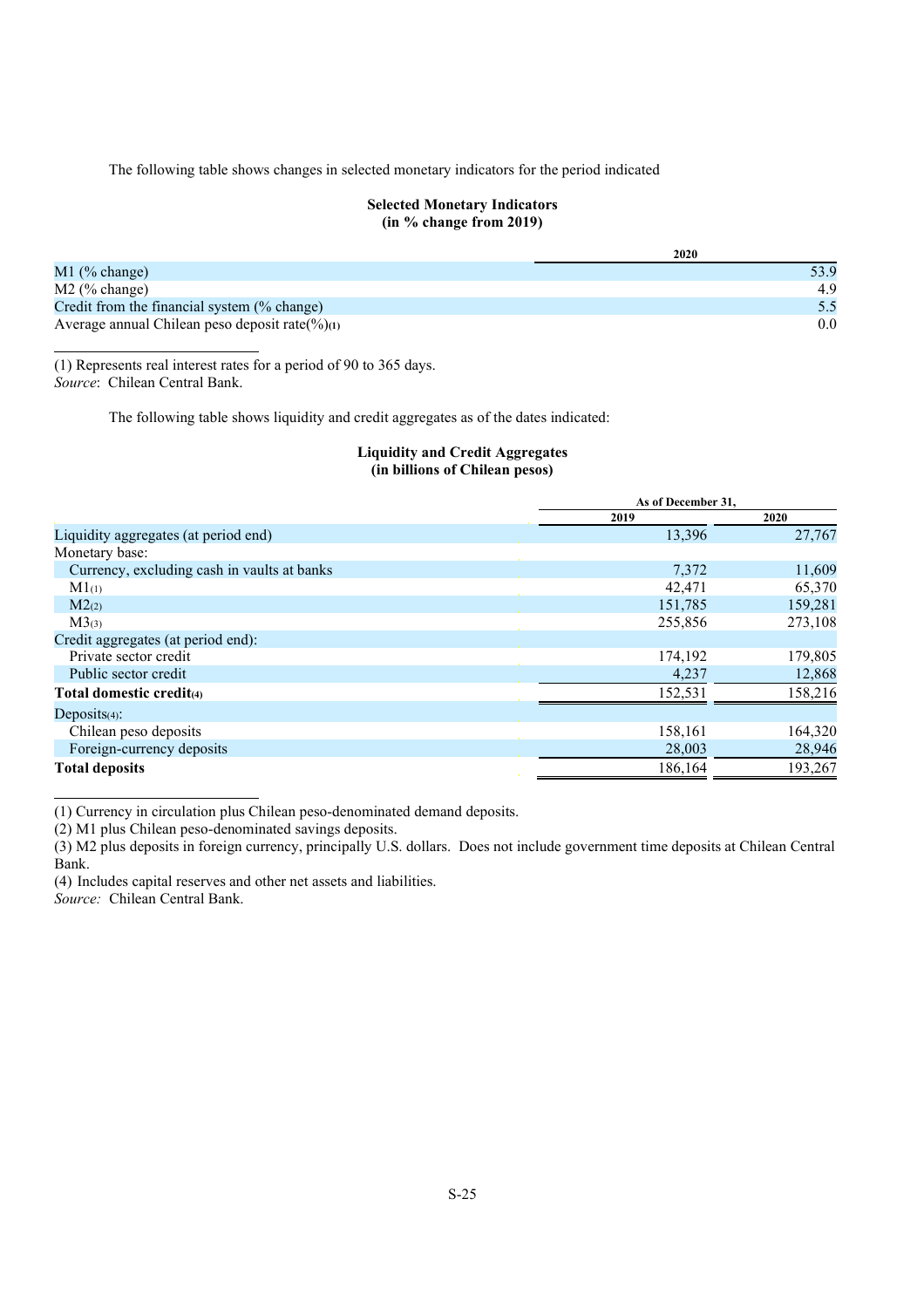## **Financial Sector**

## *General Overview of Banking System*

The following tables provide certain statistical information on the financial system:

## **Chilean Financial System (in millions of US\$, except for percentages)**

|                                               | As of December 31, 2020            |                         |                                    |                         |                                    |                         |                                     |                         |
|-----------------------------------------------|------------------------------------|-------------------------|------------------------------------|-------------------------|------------------------------------|-------------------------|-------------------------------------|-------------------------|
|                                               | <b>Assets</b>                      |                         | Loans                              |                         | <b>Deposits</b>                    |                         | Shareholders'<br>Equity $(1)$       |                         |
|                                               | Amount<br>(in millions<br>of US\$) | Market<br>Share $(\% )$ | Amount<br>(in millions<br>of US\$) | Market<br>Share $(\% )$ | Amount<br>(in millions<br>of US\$) | Market<br>Share $(\% )$ | Amount<br>(in millions)<br>of US\$) | Market<br>Share $(\% )$ |
| Domestically owned<br>private-sector banks    | 377,825                            | 83.2%                   | 243,779                            | 86.3%                   | 183,520                            | 79.6%                   | 27,062                              | 88.7%                   |
| Foreign- owned private-<br>sector banks $(2)$ | 1,805                              | $0.4\%$                 | 284                                | $0.1\%$                 | 330                                | $0.1\%$                 | 633                                 | $2.1\%$                 |
| Private-sector total                          | 379,629                            | 83.6%                   | 244,064                            | 86.4%                   | 183,850                            | 79.8%                   | 27,694                              | 90.7%                   |
| Banco Estado                                  | 74,685                             | 16.4%                   | 38,446                             | 13.6%                   | 46,619                             | 20.2%                   | 2,829                               | 9.3%                    |
| <b>Total banks</b>                            | 454,315                            | 100.0%                  | 282,510                            | 100.0%                  | 230,469                            | 100.0%                  | 30,523                              | 100.0%                  |

|                                               | As of December 31, 2019             |                         |                                     |                         |                                     |                                        |                                       |                         |  |
|-----------------------------------------------|-------------------------------------|-------------------------|-------------------------------------|-------------------------|-------------------------------------|----------------------------------------|---------------------------------------|-------------------------|--|
|                                               | <b>Assets</b>                       |                         | <b>Deposits</b><br>Loans            |                         |                                     | Shareholders'<br>Equity <sub>(1)</sub> |                                       |                         |  |
|                                               | Amount<br>(in millions)<br>of US\$) | Market<br>Share $(\% )$ | Amount<br>(in millions)<br>of US\$) | Market<br>Share $(\% )$ | Amount<br>(in millions)<br>of US\$) | Market<br><b>Share</b><br>(%)          | Amount<br>(in<br>millions of<br>US\$) | Market<br>Share $(\% )$ |  |
| Domestically owned<br>private-sector banks    | 330,145                             | 84.6%                   | 228,177.0                           | 86.5%                   | 167,547.0                           | 82.0%                                  | 25,630.0                              | 89.5%                   |  |
| Foreign- owned private-<br>sector banks $(2)$ | 1.763                               | $0.5\%$                 | 370.0                               | $0.1\%$                 | 556.0                               | $0.3\%$                                | 580.0                                 | 2.0%                    |  |
| Private-sector total                          | 331,908                             | 85.1%                   | 228,546.0                           | 86.6%                   | 168,104.0                           | 82.2%                                  | 26,210.0                              | 91.5%                   |  |
| Banco Estado                                  | 58,224                              | 14.9%                   | 35,285.0                            | 13.4%                   | 36,324.0                            | 17.8%                                  | 2,421.0                               | $8.5\%$                 |  |
| <b>Total banks</b>                            | 390,132                             | 100.0%                  | 263,831.0                           | 100.0%                  | 204,427.0                           | 100.0%                                 | 28,631.0                              | 100.0%                  |  |

(1) Corresponds to the "*Capital Básico*." This item included capital and reserves.

(2) Foreign-owned subsidiaries of foreign banks are classified as domestically owned private-sector banks. If classified as foreignowned private-sector banks, the market share of foreign-owned private-sector banks as of December 31, 2020 would be as follows: assets: 41.2%, loans: 42.8%, deposits: 36.8% and shareholders' equity: 42.0%, with the corresponding reduction in the market share of domestically owned private-sector banks.

*Source:* CMF.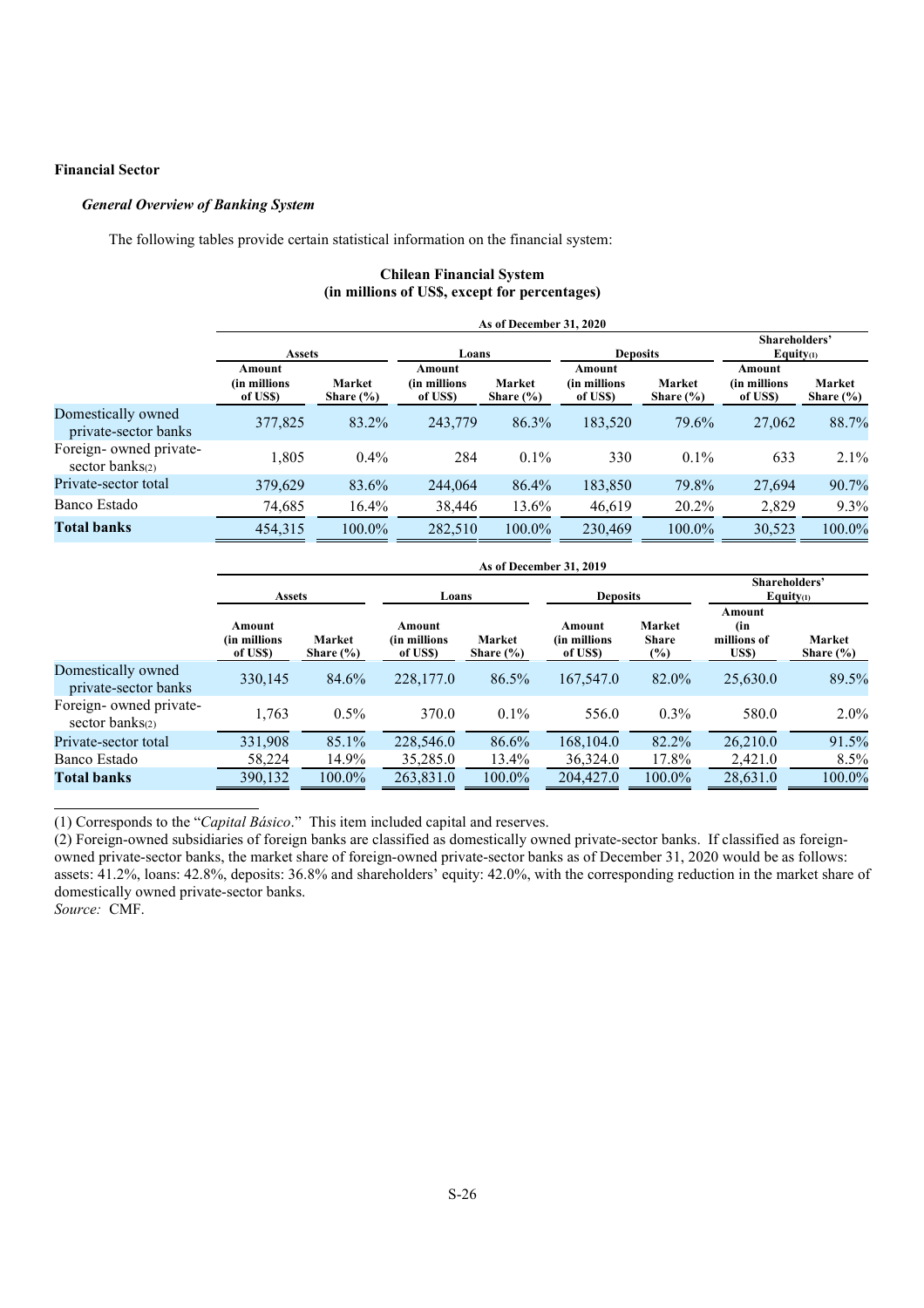The following tables set forth the total assets of the four largest Chilean private-sector banks, the state-owned *Banco Estado* and other banks in the aggregate as of the dates indicated:

|                                |                                 | As of December 31, 2020 |  |  |
|--------------------------------|---------------------------------|-------------------------|--|--|
|                                | in billions of Chilean<br>Pesos | Market Share (%)        |  |  |
| Banco Santander-Chile          | 55.8                            | 17.3                    |  |  |
| Banco Estado                   | 53.1                            | 16.4                    |  |  |
| Banco de Chile                 | 46.1                            | 14.3                    |  |  |
| Banco de Crédito e Inversiones | 57.2                            | 17.7                    |  |  |
| Itaú Corpbanca                 | 35.7                            | 11.0                    |  |  |
| Other banks                    | 75.3                            | 23.3                    |  |  |
| <b>Total Banking System</b>    | 323.1                           | 100.0                   |  |  |

*Source*: CMF.

|                                | As of December 31, 2019                |                  |  |
|--------------------------------|----------------------------------------|------------------|--|
|                                | in billions of Chilean<br><b>Pesos</b> | Market Share (%) |  |
| Banco Santander-Chile          | 50.6                                   | 17.4             |  |
| Banco Estado                   | 43.4                                   | 14.9             |  |
| Banco de Chile                 | 41.3                                   | 14.2             |  |
| Banco de Crédito e Inversiones | 50.3                                   | 17.3             |  |
| Itaú Corpbanca                 | 33.8                                   | 11.6             |  |
| Other banks                    | 71.2                                   | 24.5             |  |
| <b>Total Banking System</b>    | 290.5                                  | 100.0            |  |

*Source*: CMF.

## **Stock Exchanges**

The table below summarizes the value of the main indexes of the Santiago Stock Exchange as of December 31, 2020:

## **Indicators for the Santiago Stock Exchange**

|                         | <b>S&amp;P/CLX/</b><br><b>IGPA</b> (1) | <b>S&amp;P/CLX</b><br>IPSA(2) |
|-------------------------|----------------------------------------|-------------------------------|
| As of December 31, 2020 | 21.007                                 | 177<br>$-4.11$                |

(1) The General Stock Price Index (*Índice General de Precios de Acciones*, or S&P/CLX IGPA) is an index designed to serve as a broad benchmark for the Chilean equities market. The index seeks to measure the performance of Chile-domiciled stocks listed on the Santiago Stock Exchange that have a relevant trading presence. Pension funds are not covered by the index.

(2) The Selective Stock Price Index (*Índice de Precios Selectivo de Acciones*, or S&P/CLX IPSA) is an index designed to measure the performance of the largest and most liquid stocks listed on the Santiago Stock Exchange. *Source:* Santiago Stock Exchange.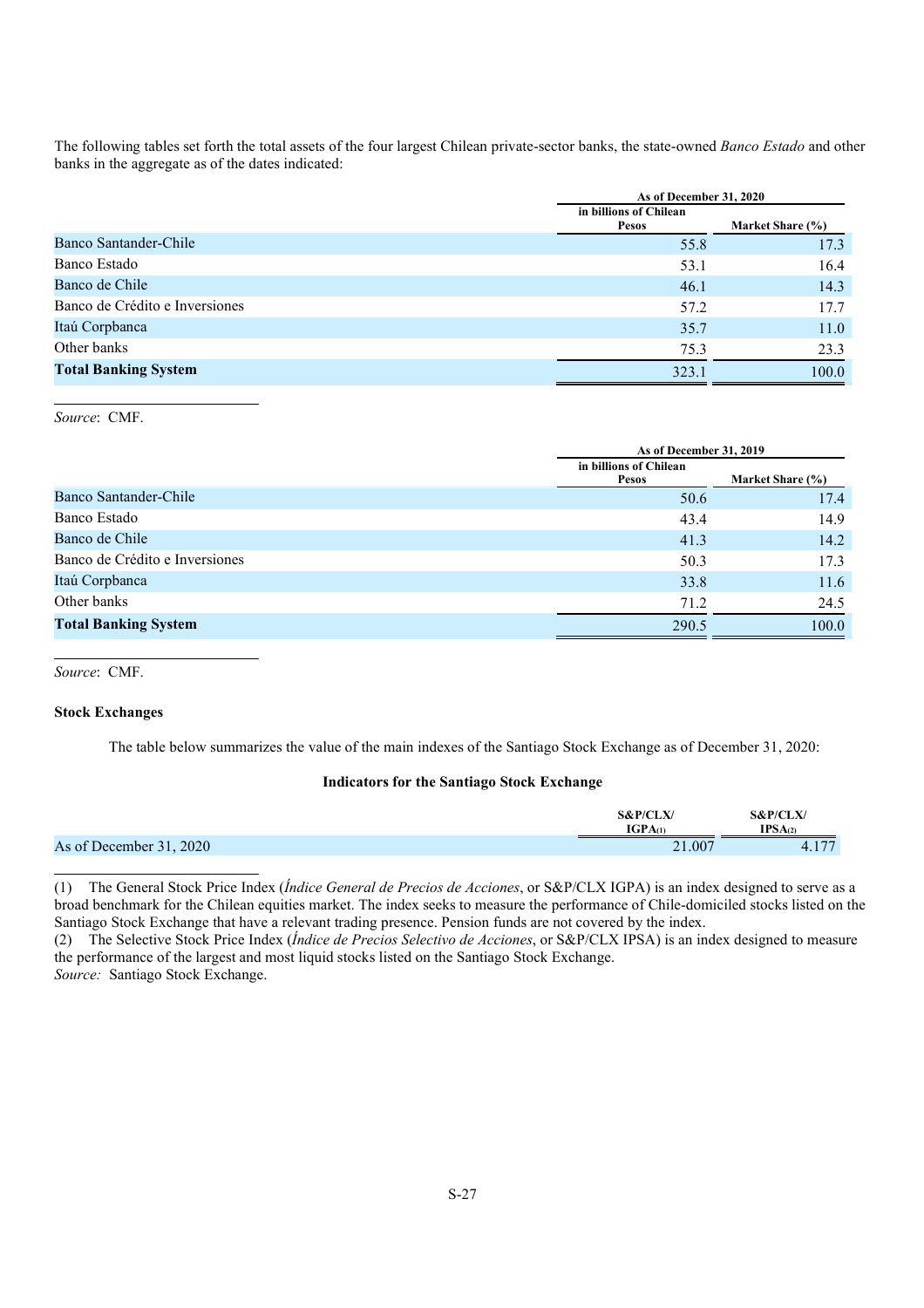### *Institutional Investors*

The following table sets forth the amount of assets of the various types of institutional investors in Chile as of the indicated dates:

| As of December 31. | Pension<br>Funds<br>(AFPs) | <b>Insurance</b><br>Companies | Mutual<br>Funds | Investment<br>Funds <sub>(1)</sub> | Foreign<br>Capital<br>Investment<br>Funds | <b>Total</b> |
|--------------------|----------------------------|-------------------------------|-----------------|------------------------------------|-------------------------------------------|--------------|
| 2019               | 213,023                    | 53,660                        | 59,775          | $\,$ $\,$                          | $\overline{\phantom{a}}$                  | 326,439      |
| 2020               | 210,775                    | 55,227                        | 70,640          | -                                  | $\overline{\phantom{0}}$                  | 336,642      |

## **Total Assets of Institutional Investors (in billions of US\$)**

(1) Includes international investment funds.

*Source*: CMF, Superintendency of Pensions.

#### **Pension Funds and the Chilean Pension System**

As of December 31, 2020, the pension funds (AFPs) held aggregate financial assets totaling approximately US\$210.0 billion, compared to US\$213.0 billion as of December 31, 2019. This decrease was mainly due to the withdrawal of funds allowed pursuant to the legislation adopted to mitigate the COVID-19 pandemic. See "*Recent Developments—Republic of Chile—Social Developments— The Outbreak of COVID-19*" in amendment No. 6 to the Annual Report.

#### **PUBLIC SECTOR FINANCES**

#### **Fiscal Responsibility Law**

#### *Pension Reserve Fund*

The table below sets forth the total contribution to, and total withdrawals from, the Pension Reserve Fund ("FRP") for 2020, as well as the total assets of the FRP as of December 31, 2020:

|                              | Contribution<br>(in millions of | Withdrawals<br>(in millions of | <b>Total Assets at</b><br><b>December 31, 2020</b> |
|------------------------------|---------------------------------|--------------------------------|----------------------------------------------------|
|                              | US\$)                           | US\$)                          | (in millions of USS)                               |
| Year ended December 31, 2020 | $\,$ $\,$                       | 1.576.5                        | 10.156.8                                           |

#### **Economic and Social Stabilization Fund**

The table below sets forth the total contribution to, and total withdrawals from, the FEES during 2020, as well as the total assets of the FEES as of December 31, 2020:

|                              | Contribution    |                      | <b>Total Assets at</b>   |
|------------------------------|-----------------|----------------------|--------------------------|
|                              | (in millions of | Withdrawals          | <b>December 31, 2020</b> |
|                              | US\$)           | (in millions of USS) | (in millions of USS)     |
| Year ended December 31, 2020 |                 | 4.090.0              | 8,955.2                  |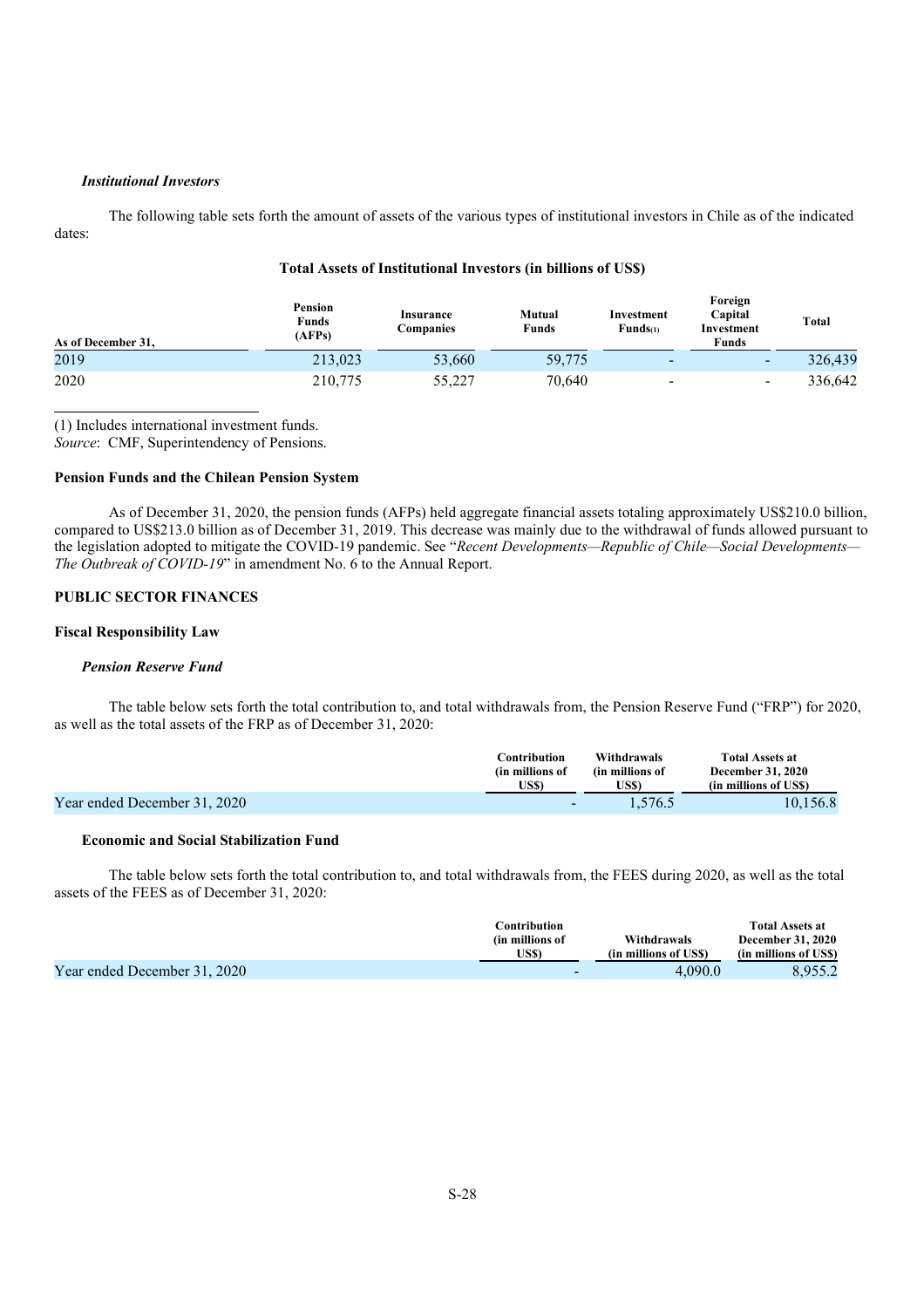## **Budget Law and Political Initiatives**

The following table sets forth a summary of public sector accounts during the year ended December 31, 2019 and 2020 (calculated on an accrual basis and as a percentage of GDP for the periods indicated):

|                                          |       | 2019                  | 2020   |                       |  |
|------------------------------------------|-------|-----------------------|--------|-----------------------|--|
| <b>Current Revenues and Expenditures</b> | (USS) | $(\frac{9}{6})^{(3)}$ | (USS)  | $(\frac{9}{6})^{(3)}$ |  |
| Revenues                                 | 60.1  | 21.5                  | 56.7   | 20.3                  |  |
| Net taxes <sup>(1)</sup>                 | 49.2  | 17.6                  | 46.0   | 16.4                  |  |
| Copper revenues $(2)$                    | 1.0   | 0.4                   | 1.4    | 0.5                   |  |
| Social Security contributions            | 4.3   | 1.5                   | 4.4    | 1.6                   |  |
| Donations                                | 217.0 | 0.1                   | 162.0  | 0.1                   |  |
| Real property incomes                    | 1.5   | 0.6                   | 1.2    | 0.4                   |  |
| Operational revenues                     | 1.5   | 0.5                   | 1.1    | 0.4                   |  |
| Other revenues                           | 2.4   | 0.8                   | 2.4    | 0.9                   |  |
| Expenditures                             | 57.5  | 20.6                  | 67.8   | 24.3                  |  |
| Wages and salaries                       | 13.9  | 5.0                   | 15.1   | 5.4                   |  |
| Goods and services                       | 5.5   | 2.0                   | 6.2    | 2.2                   |  |
| Interest on public debt                  | 2.6   | 0.9                   | 2.7    | 1.0                   |  |
| Transfer payments                        | 24.6  | 8.8                   | 31.5   | 11.3                  |  |
| Transfers to social security             | 10.7  | 3.8                   | 12.2   | 4.4                   |  |
| Others                                   | 143.0 | 0.1                   | 164.0  | 0.1                   |  |
| <b>Capital Revenues and Expenditures</b> |       |                       |        |                       |  |
| Revenues                                 |       |                       |        |                       |  |
| Asset sales                              | 16.0  | 0.0                   | 21     | 0.0                   |  |
| Expenditures                             |       |                       |        |                       |  |
| Investment                               | 5.7   | 2.1                   | 5.1    | 1.8                   |  |
| Capital transfers                        | 4.9   | 1.7                   | 4.6    | 1.6                   |  |
| Central government balance               | (8.0) | (2.9)                 | (20.8) | (7.5)                 |  |

### **Public Sector Finances (in billions of US\$ and percentage of total GDP)**

(1) Taxes collected net of refunds.

(2) Excludes transfers from Codelco under Law No. 13,196. This law (*Ley Reservada del Cobre*), which is not publicly disclosed, earmarks 10% of Codelco's revenues from the export of copper and related byproducts for defense spending and these funds are therefore excluded from the central government's current revenues. Defense spending is considered an extra-budgetary expense in accordance with IMF accounting guidelines. Although Congress repealed the Ley Reservada del Cobre in September 2019, the provisions of such legislation continue to apply to the allocation, distribution and control of the resources associated to military projects approved before December 31, 2019.

(3) Expressed as a percentage of GDP for 2020.

*Source:* Chilean Budget Office.

#### **Government Revenue**

#### *Taxation*

Net tax revenues totaled US\$45.9 billion in 2020, compared to US\$49.2 billion in 2019.

#### **Public Contingent Liabilities**

Public contingent liabilities may materialize depending on the course of events and from a variety of sources, as described below (only direct fiscal sources are included):

• *Litigation*: The central government and other state-owned agencies face private lawsuits. If the courts rule against the government or if a settlement is agreed, payments will be required. As of September 2020, the government had paid approximately Ps.32,163 million (approximately US\$41.0 million as of September 30, 2020).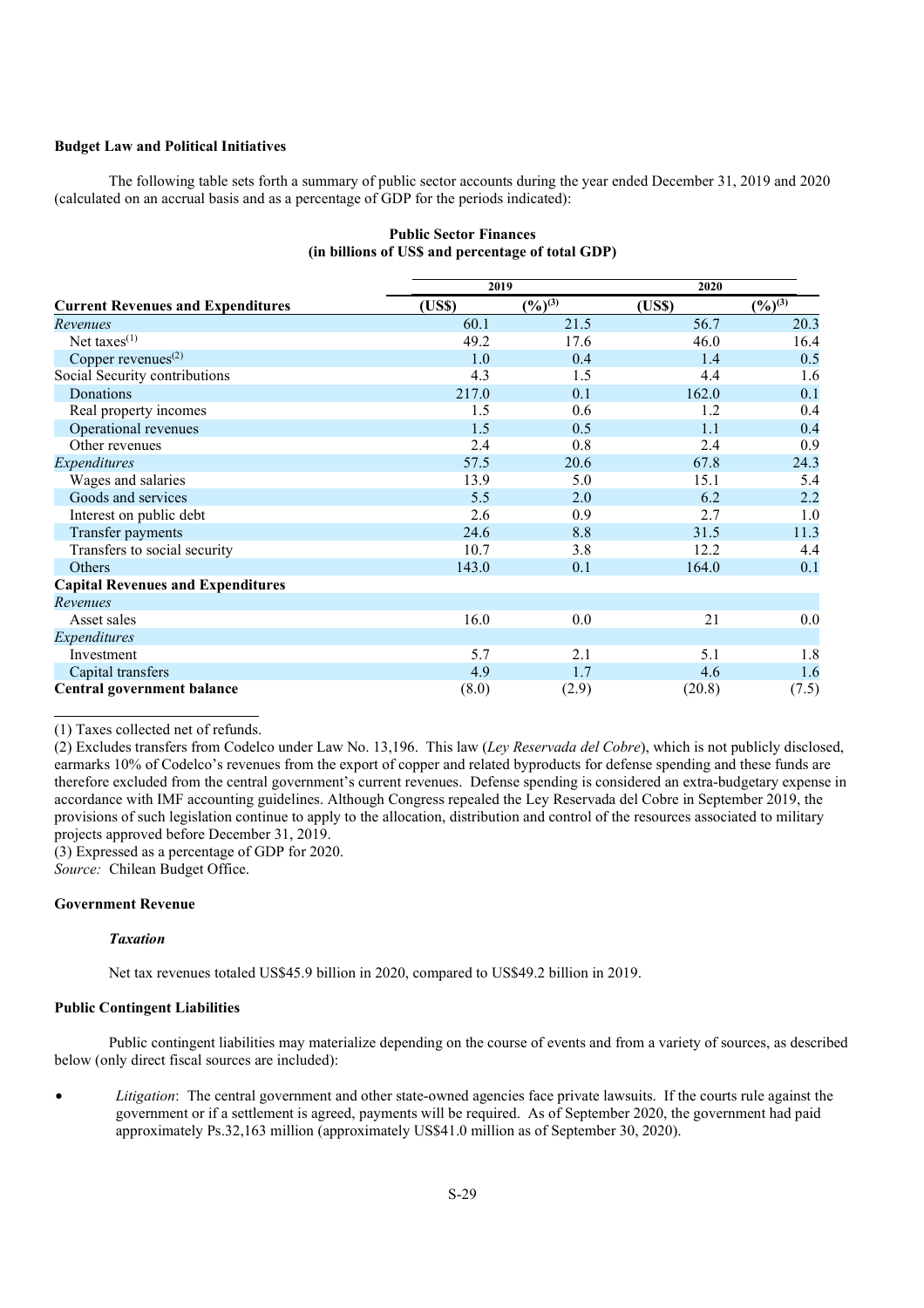- *Infrastructure Concessions Program Guarantees*: Certain contracts between the government and a concessionaire guarantee minimum revenues to the private operator. If the effective revenues are less than this minimum, the government is contractually required to cover the shortfall. The government estimates that approximately Ps. 69.4 billion (approximately US\$97.6 million as of December 31, 2020) were paid on account of program guarantees in 2020.
- *Bank Time Deposit Guarantees*: The government guarantees certain time deposits, savings accounts and certain securities held by individuals. This guarantee is subject to a maximum of UF200 (or approximately Ps.5.8 million or US\$8,174.5 as of December 31, 2020) per person for each calendar year. There have been no bank defaults in Chile since the deposit guarantee program was put in place. If all banks in Chile were to default, the maximum fiscal exposure under the government guarantee, estimated as of September 30, 2020, would represent approximately 3.34% of GDP.
- *Pension Guarantees*: The Chilean social security pension system provides a minimum pension guarantee to retirees that have made contributions for at least 20 years but have not saved enough money to reach the minimum pension amount. The shortfall is covered by the government. In July 2008, pension reforms came into force that gradually raise the established minimum guaranteed by the state by providing minimum pensions for elderly and disabled citizens even if they have not contributed or have done so for less than 20 years. For 2020, government payments under the pension system represented 1.35% of GDP and are expected to gradually increase to 1.76% of GDP in 2030. To guarantee the sustainable financing of the pension system, the government created the Pension Reserve Fund.
- *Pension Reform Bonds*: The aggregate principal amount outstanding under the pension reform bonds (*Bonos de Reconocimiento*) reached 0.4% of GDP as of December 31, 2020, as compared to 0.6% of GDP in 2019.
- *Debt Guarantees*: As of December 31, 2020, the total value of financial guarantees issued by the government, represented solely by internal guarantees for locally issued debt, equaled 1.8% of GDP. Of these internal guarantees, 37.6% were incurred by EFE and 12.7% by Metro. 46.9% of the total guarantee debt is related to the financing of higher education (authorized by Law No. 20,207).
- *University Loan Guarantees*: Since 2006, the Chilean government has undertaken to reimburse financial institutions for amounts advanced to university students that are not repaid after those students complete or otherwise terminate their studies. The Chilean Treasury is authorized to withhold amounts due from salaries or tax reimbursements to the original student debtors to recover amounts paid to universities. As of December 31, 2020, the government's maximum exposure under the program was estimated to represent 0.8% of GDP.
- *CORFO Investment Fund*: Since 1985, CORFO has been implementing different mechanisms to guarantee liabilities financing productive activities. With that purpose, the 2003 budget law and Decree No. 793 of the Ministry of Finance created an investment fund (*Fondo de Cobertura de Riesgos*) and allowed CORFO to contract indirect liabilities up to eight times its capital. The aggregate amount of the guaranteed liabilities as of September 30, 2020 totaled approximately Ps. 1,562 billion (approximately US\$1.9 billion as of September 30, 2020). CORFO's liabilities are not expressly guaranteed by the government.
- *Small Enterprise Guarantees Fund (FOGAPE)*: The FOGAPE is a fund designated to guarantee financing granted by public or private financial institutions to small companies. As of the end of 2020, FOGAPE granted guarantees for a total amount of US\$956 million.

As of December 31, 2020, the government's total contingent liabilities represented approximately 9.74% of GDP.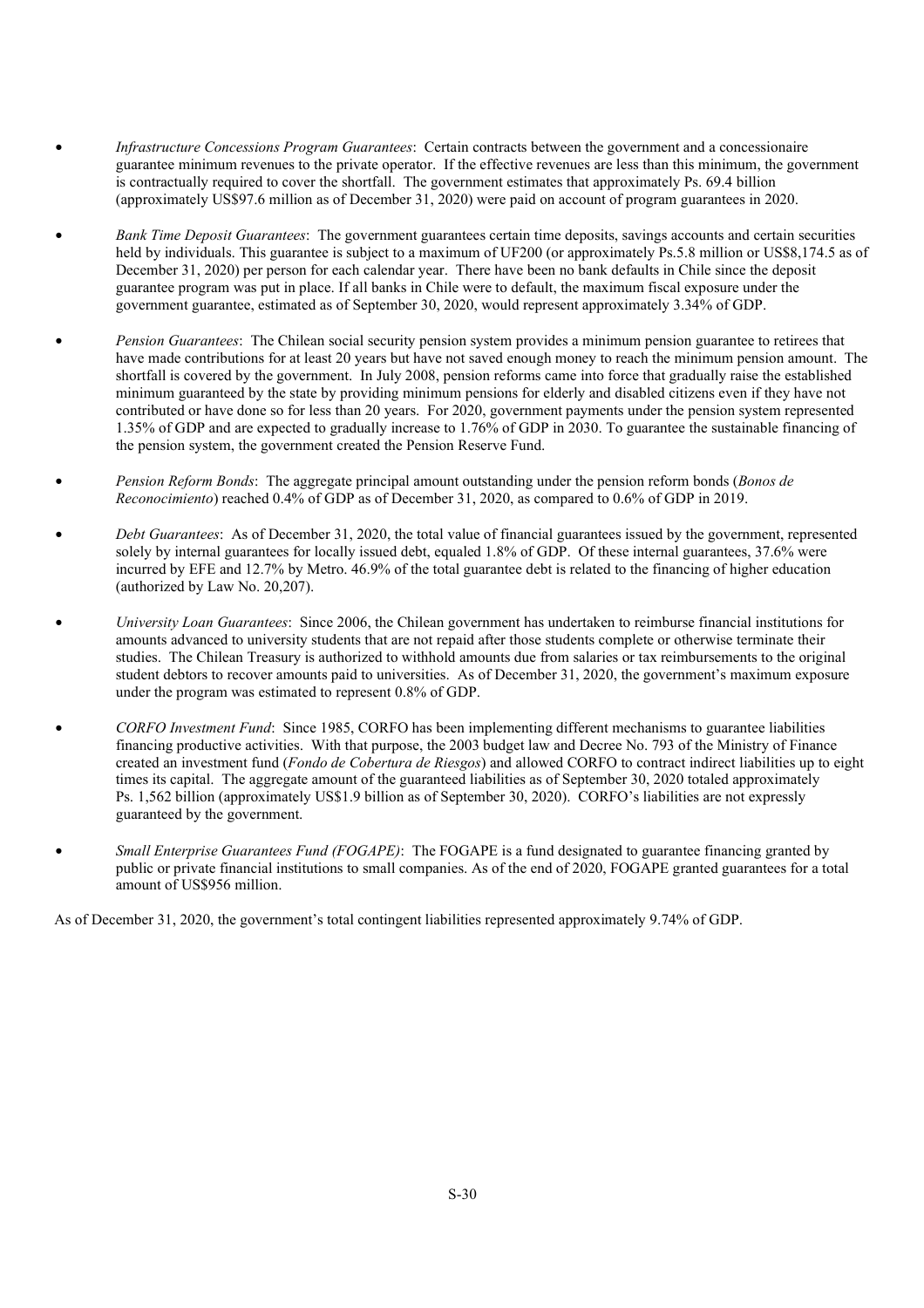## **PUBLIC SECTOR DEBT**

## **Net Consolidated Debt of the Chilean Central Bank and Central Government (as a % of GDP)**

The net consolidated debt increased from 2.3% as of December 31, 2019 to 10.9% as of December 31, 2020 mainly because the Republic raised debt to fund the measures it took to help its population withstand the COVID-19 pandemic. See ""*Recent Developments—Republic of Chile—The Outbreak of COVID-19*" in the Annual Report.

|     |       | $\sim$<br>December 1 |  |
|-----|-------|----------------------|--|
|     | 2019  | 2020                 |  |
| Nei | ر . ب |                      |  |
|     |       |                      |  |

*Source*: Chilean Central Bank, Chilean Budget Office and Comptroller General of the Republic.

### **External Debt**

Chile's total public sector external debt was US\$21.2 billion as of December 31, 2020. Chile is current on all its obligations to the IMF and other multilateral organizations.

The following table sets forth the outstanding amount of public sector external debt by creditor as of the dates indicated:

#### **Central Government External Debt, By Creditor (in millions of US\$)**

|        | As of December 31, |          |  |
|--------|--------------------|----------|--|
|        | 2019               | 2020     |  |
| IDB.   | 855.4              | 1,280.0  |  |
|        | 146.6              | 140.2    |  |
|        | 13,321.3           | 19,638.5 |  |
|        |                    |          |  |
|        | 221.02             | 149.4    |  |
| Total. | 14,544.3           | 21,208.1 |  |

*Source*: Chilean Budget Office.

The following table sets forth public sector external debt by currency as of the dates indicated:

#### **Central Government External Debt, by Currency (in millions of US\$)**

|       | As of December 31, |          |
|-------|--------------------|----------|
|       | 2019               | 2020     |
|       | 8.242.5            | 11,652.9 |
|       | 5,677.2            | 9.555.1  |
|       | 6243               |          |
| Other | 02                 |          |
| Total | 14,544.3           | 21,208.1 |

*Source*: Chilean Budget Office.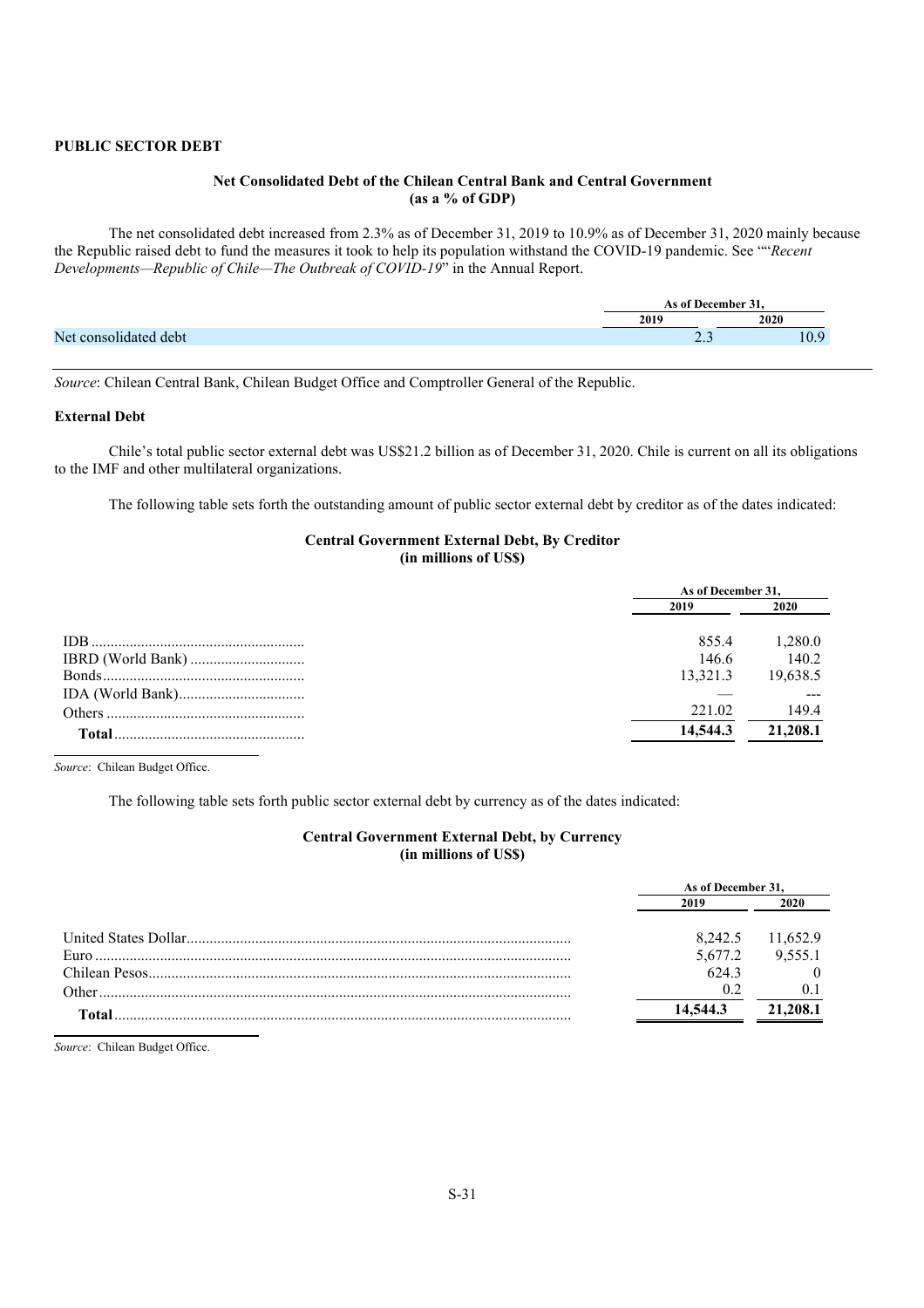## **Total Consolidated Public and Private Sector External Debt**

The following table sets forth approximate outstanding amounts of Chile's public and private sector external debt as of the dates indicated:

## **Total Consolidated Public and Private Sector External Debt (in millions of US\$, except ratios and as noted)**

|                                                                                                                 | As of December 31. |         |
|-----------------------------------------------------------------------------------------------------------------|--------------------|---------|
|                                                                                                                 | 2019               | 2020    |
|                                                                                                                 |                    |         |
|                                                                                                                 | 57,172             | 64.527  |
|                                                                                                                 | 117,894            | 124,422 |
| Total medium- and long-term debt                                                                                | 175,067            | 188,949 |
|                                                                                                                 |                    |         |
|                                                                                                                 | 2.335              | 3,230   |
|                                                                                                                 | 19.833             | 16,801  |
|                                                                                                                 | 22,167             | 20,031  |
| Total short-, medium and long-term debt                                                                         | 197,234            | 208,981 |
|                                                                                                                 |                    |         |
| Total public <sup><math>(1)</math></sup> and private external debt, less reserves (in billions of U.S. dollars) | 156.6              | 169.8   |
| Total public <sup><math>(1)</math></sup> and private external debt/GDP                                          | 74.8%              | 74.1%   |
| Total public <sup>(1)</sup> and private external debt/exports <sup>(2)</sup>                                    | 358.4%             | 330.4%  |

(1) Includes central government, Chilean Central Bank and public enterprises as well as publicly guaranteed private debt.

(2) Exports include goods and services.

*Source*: Chilean Central Bank.

### **Central Government External Bonds**

As of March 15, 2021, Chile had the following global bonds outstanding:

- 3.25% US\$446,783,000 Notes due September 14, 2021;
- 2.25% US\$427,707,000 Notes due October 30, 2022;
- 1.625% €1,641,550,000 Notes due January 30, 2025;
- 3.125% US\$318,728,000 Notes due March 27, 2025;
- $1.75\% \text{ } \in 1,109,707,000 \text{ Notes due January } 20,2026;$
- 3.125% US\$709,316,000 Notes due January 21, 2026;
- 3.24% US\$2,000,000,000 Notes due February 6, 2028;
- $1.44\% \, \text{E}709,103,000 \text{ Notes due February } 1,2029;$
- $1.875\% \text{ } \in 1,458,000,000 \text{ Notes due May } 27,2030;$
- 0.830% €1,954,685,000 Notes due July 2, 2031;
- 2.550% US\$1,500,000,000 January 27, 2032;
- 1.250% €1,269,017,000 Notes due January 29, 2040;
- 3.625% US\$407,620,000 Notes due October 30, 2042;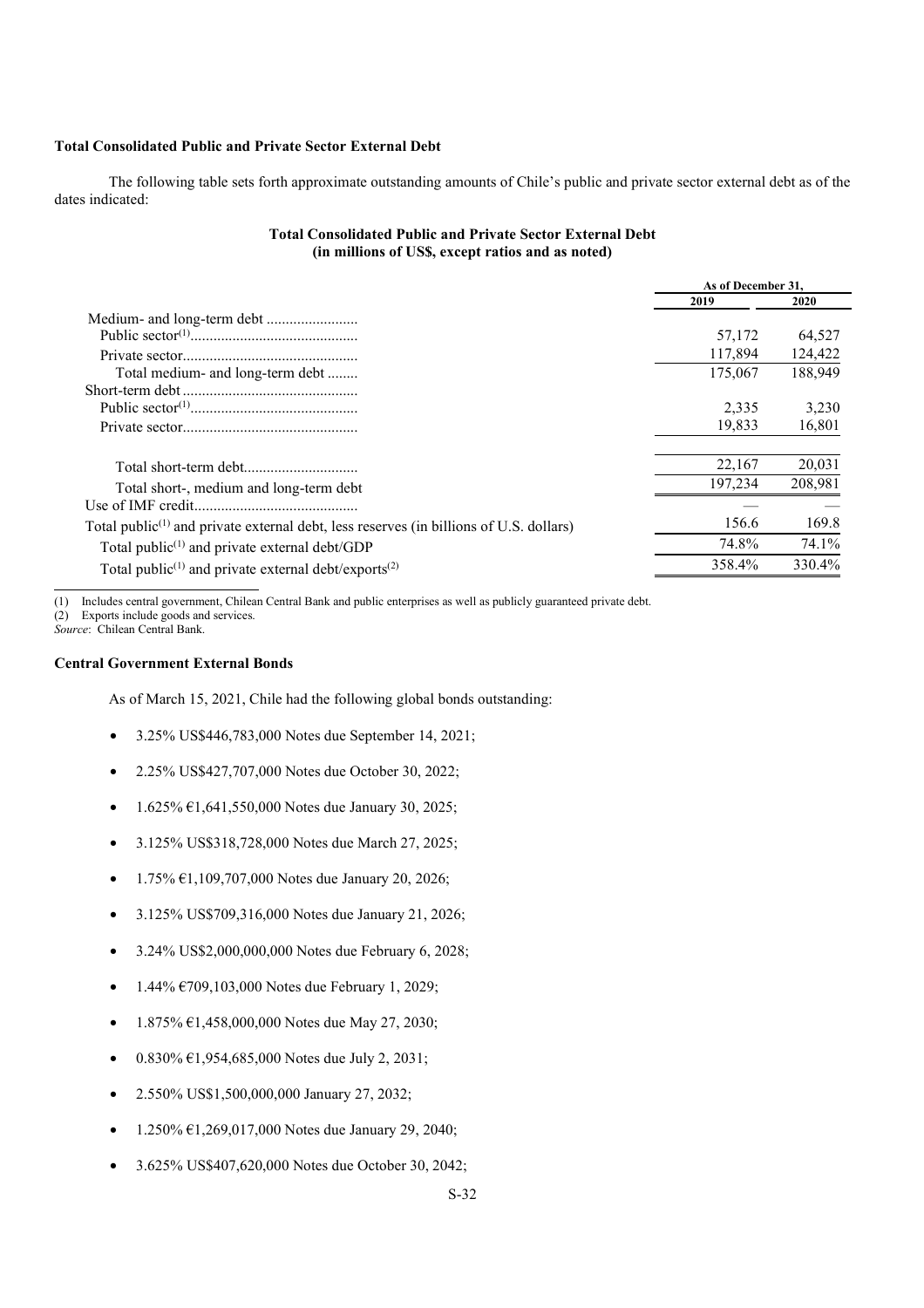- 3.86% US\$1,284,412,000 Notes due June 21, 2047;
- 3.500% US\$2,318,357,000 Notes due January 25, 2050;
- 2.550% US\$1,250,000,000 Notes due January 22, 2051; and
- 3.100% US\$1,500,000,000 Notes due January 22, 2061.

#### **Central Government Internal Bonds**

As of March 15, 2021, Chile had the following local bonds outstanding:

- 0.0% Ps. 537,000 million treasury bonds due April 15, 2021;
- 0.0% Ps. 340,000 million treasury bonds due June 3, 2021;
- 0.0% Ps. 814,000 million treasury bonds due July 1, 2021;
- 0.0% Ps. 537,000 million treasury bonds due August 5, 2021;
- 6.0% Ps.53,815 million treasury bonds due January 1, 2022;
- 4.0% Ps.1,840,145 million treasury bonds due March 1, 2023;
- 6.0% Ps.26,460 million treasury bonds due January 1, 2024;
- 2.5% Ps. 5,581,760 million treasury bonds due March 1, 2025;
- 5.5% Ps. 3,629,400 million treasury bonds due March 1, 2026;
- 2.3% Ps. 1,040,000 million treasury bonds due October 1, 2028;
- 4.7% Ps. 3,065,780 million treasury bonds due September 1, 2030;
- 6.0% Ps. 4,405 million treasury bonds due January 1, 2032;
- 6.0% Ps. 560,000 million treasury bonds due October 1, 2033;
- 6.0% Ps.6,155 million treasury bonds due January 1, 2034;
- 5.0% Ps.4,120,200 million treasury bonds due March 1, 2035;
- 6.0% Ps.3,247,570 million treasury bonds due January 1, 2043;
- 5.1% Ps. 1,170,595 million treasury bonds due July 15, 2050;
- 0.0% UF 11,900 thousand treasury bonds due June 3, 2021;
- 3.0% UF 1,346.5 thousand treasury bonds due January 1, 2022;
- 1.3% UF 47,072.5 thousand treasury bonds due March 1, 2023;
- 4.5% UF 8,470 thousand treasury bonds due October 15, 2023;
- 3.0% UF 1,410 thousand treasury bonds due January 1, 2024;
- 4.5% UF 2,140 thousand treasury bonds due August 1, 2024;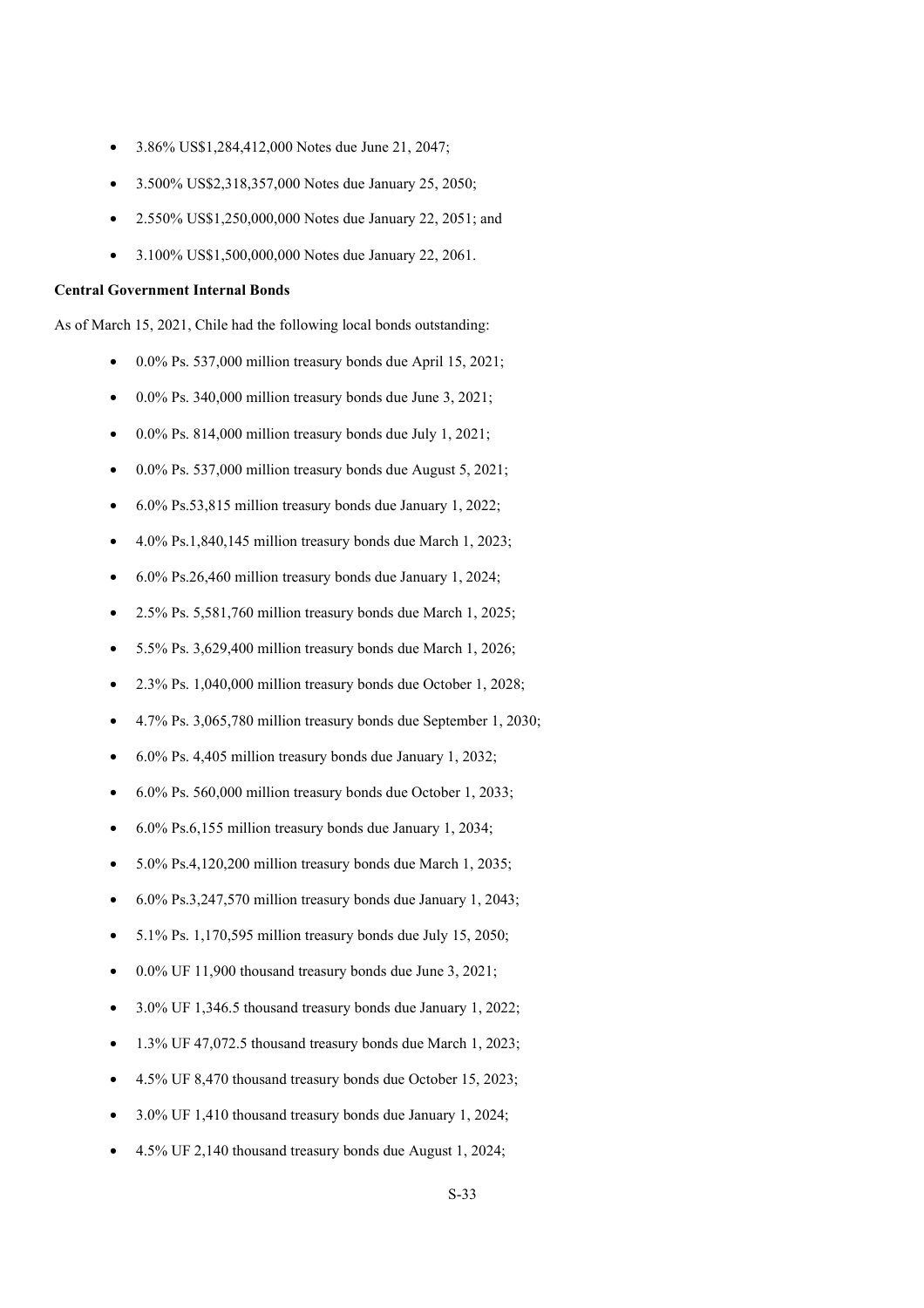- 0.0% UF 48,964 thousand treasury bonds due March 1, 205;
- 2.6% UF 533 thousand treasury bonds due September 1, 2025;
- 1.5% UF 182,310 thousand treasury bonds due March 1, 2026;
- 3.0% UF 349 thousand treasury bonds due March 1, 2027;
- 3.0% UF 1,350 thousand treasury bonds due March 1, 2028;
- 3.0% UF 956 thousand treasury bonds due March 1, 2029;
- 3.0% UF 2,658 thousand treasury bonds due January 1, 2030;
- 1.9% UF 65,827.5 thousand treasury bonds due September 1, 2030;
- 3.0% UF 298 thousand treasury bonds due January 1, 2032;
- 3.0% UF 267.5 thousand treasury bonds due January 1, 2034;
- 2.0% UF 150,760 thousand treasury bonds due March 1, 2035;
- 3.0% UF 2,268.5 thousand treasury bonds due March 1, 2038;
- 3.0% UF 2,708 thousand treasury bonds due March 1, 2039;
- 3.0% UF 1,833 thousand treasury bonds due January 1, 2040;
- 3.0% UF 500.5 thousand treasury bonds due January 1, 2042;
- 3.0% UF 180,850 thousand treasury bonds due January 1, 2044; and
- 2.1% UF 31,081.5 thousand treasury bonds due July 15, 2050.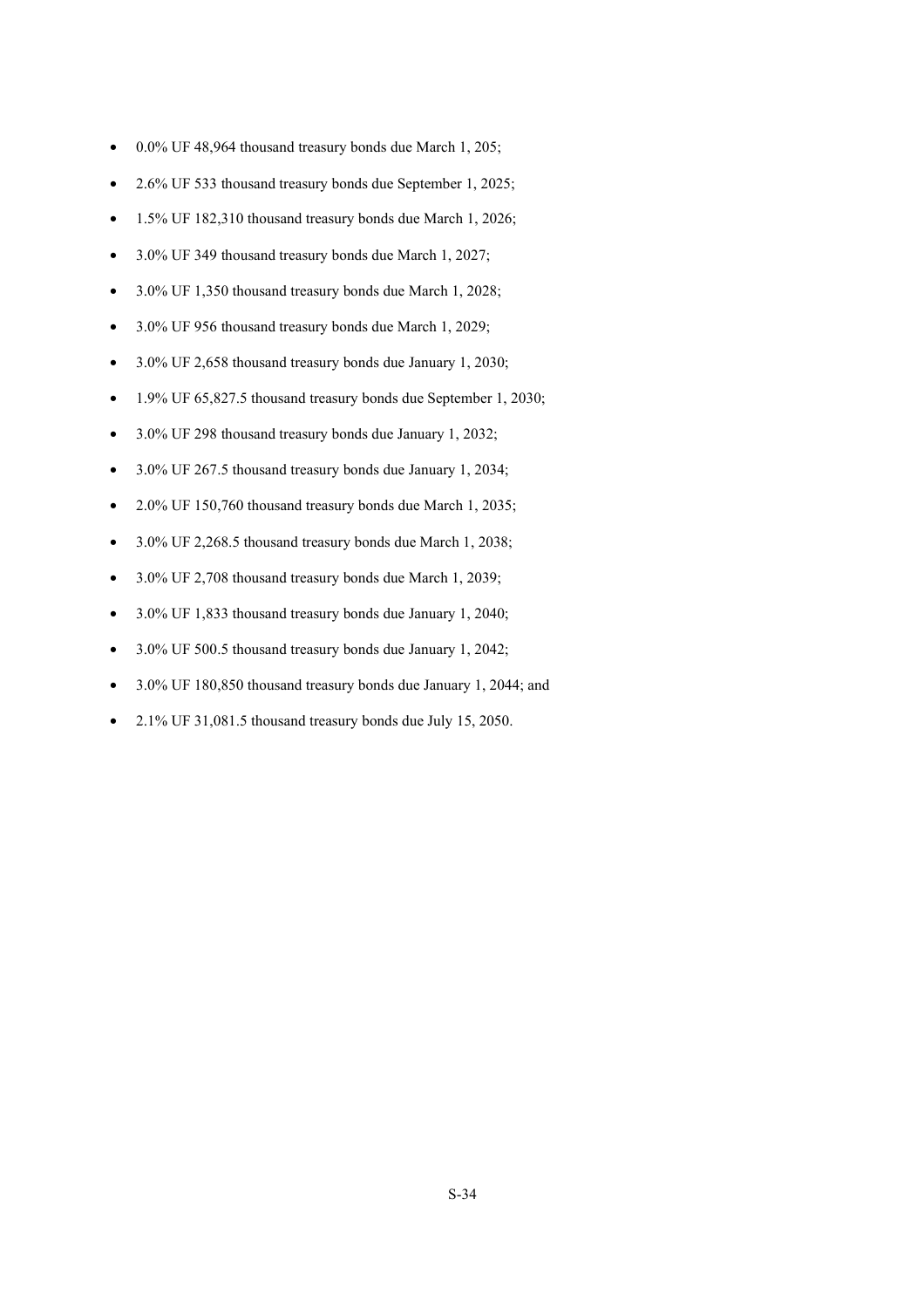# **Net Debt of the Chilean Central Bank**

|                                                     | As of December 31, |             |  |
|-----------------------------------------------------|--------------------|-------------|--|
|                                                     | 2019               | 2020        |  |
| <b>Liabilities</b>                                  | 20,869,170         | 29,960,494  |  |
| Chilean Central Bank notes and bonds <sup>(1)</sup> | 13,885,795         | 21,051,586  |  |
| Fiscal deposits                                     | 715,807            |             |  |
| Others <sup>(2)</sup>                               | 6,267,568          | 8,908,908   |  |
| Assets without subordinated debt                    | 32,030,318         | 34,941,916  |  |
| Net international reserves (in US\$ million)        | 40,657.0           | 39,200      |  |
| Others <sup>(3)</sup>                               | 1,756,343          | 7,061,320   |  |
| Total net debt without subordinated debt(1)(2)      |                    |             |  |
|                                                     | (11,161.148)       | (4,981,422) |  |

(1) Includes various notes and bonds of the Chilean Central Bank such as the Chilean Central Bank discountable promissory notes (PDBC), Chilean Central Bank indexed promissory notes (PRBC), Chilean Central Bank bonds in Chilean pesos (BCP), Chilean Central Bank bonds in UF (BCU), Chilean Central Bank bonds in U.S. dollars (BCD) and other instruments.

(2) Includes other deposits and obligations, reciprocal agreements and other securities.

(3) Includes net internal credit, excluding fiscal transfers, subordinated debt, SINAP obligations and popular capitalism, other securities from abroad, contributions to international organizations and other adjusted domestic securities.

*Source*: Chilean Central Bank.

# **Central Government Total Net Debt (in millions of Chilean pesos, except as indicated)**

|                                                                            | As of December 31, |             |
|----------------------------------------------------------------------------|--------------------|-------------|
|                                                                            | 2019               | 2020        |
| Debt in pesos                                                              | 43,997,027         | 50,083,426  |
| External debt                                                              | 380,481            |             |
| Domestic debt                                                              | 43,616,546         | 50,083,426  |
| Assets in pesos                                                            | 16,063,376         | 17,783,660  |
| Assets in pesos, without public enterprises <sup>(1)</sup>                 | 16,063,376         | 17,783,660  |
| Chilean Central Bank deposits                                              | 152,096            | 441,382     |
| Financial debt of public enterprises with the central government           |                    |             |
| Net debt in $pesos(2)$                                                     | 27,933,651         | 32,299,766  |
| Debt in U.S. dollars (in US\$ million)                                     | 15,305             | 21,208      |
| Treasury bills with the Chilean Central Bank (in US\$ million)             |                    |             |
| External debt (in US\$ million)                                            | 15,305             | 21,208      |
| Assets in U.S. dollars, Chilean Central Bank deposits(3) (in US\$ million) | 31,829             | 28,966      |
| Net debt in U.S. dollars (in US\$ million)                                 | (16, 524)          | (7,758)     |
| Total financial debt <sup>(4)</sup>                                        | 55,393,169         | 103,553,044 |
| Total financial assets <sup>(5)</sup>                                      | 39,763,975         | 65,167,462  |
| Total net financial debt                                                   | 15,629,194         | 38,385,582  |
|                                                                            |                    |             |
| Total net financial debt of central government (% of GDP)                  | $8.0\%$            | 13.4%       |

(1) Does not include assets of the old scholarship system.

(2) Includes CORFO.

(3) Includes Oil Stabilization Fund, Sovereign Wealth Funds, Infrastructure Fund and governmental term deposits.

(4) Debt in pesos plus debt in U.S. dollars (using the exchange rate at December 31, 2020).

(5) Assets in pesos plus assets in U.S. dollars (using the exchange rate at December 31, 2020).

*Source*: Chilean Central Bank, Chilean Budget Office and Comptroller General of the Republic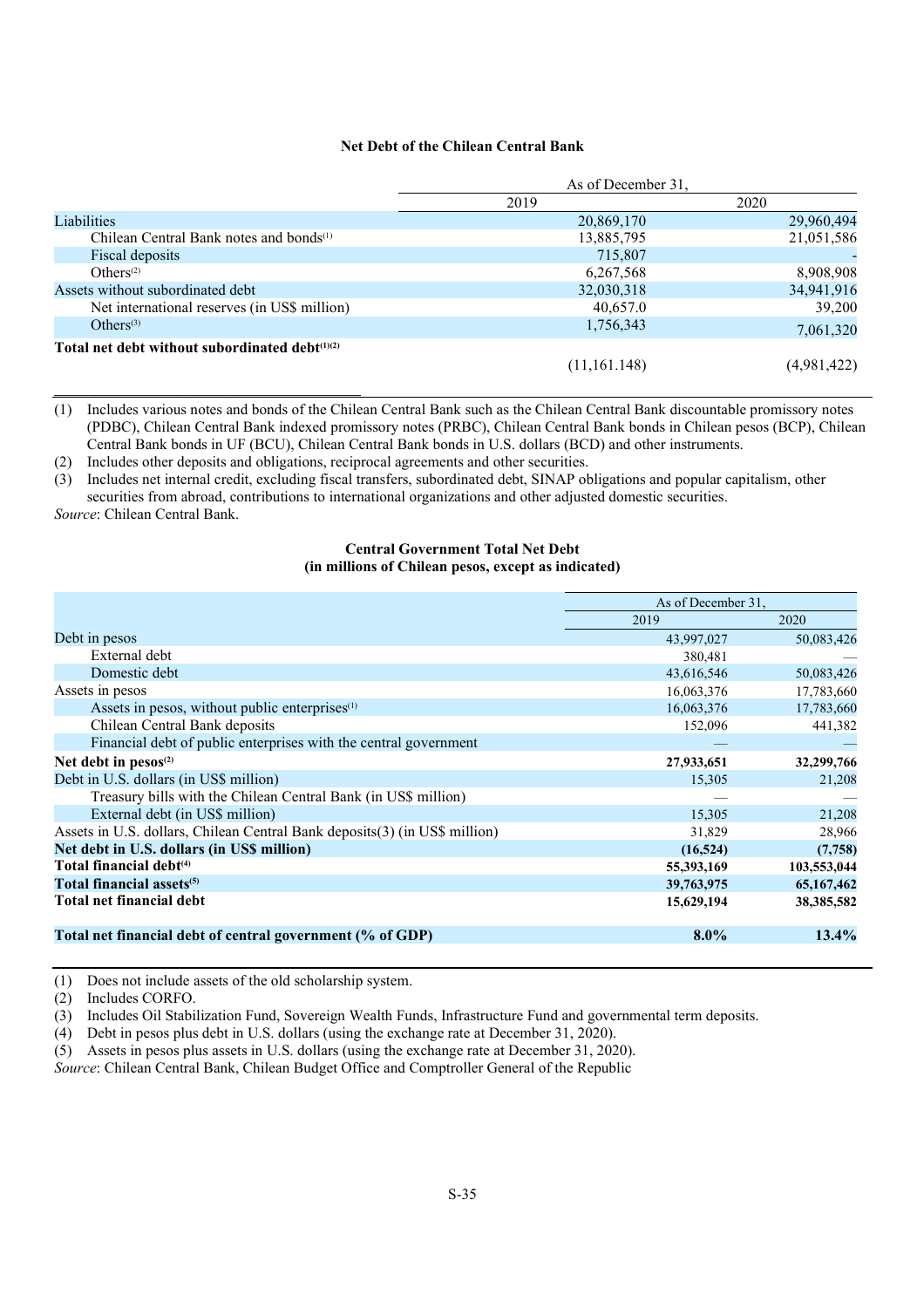# **Public Debt Statistics**

#### **Central Government Indebtedness**

The most widely used international indicator of governmental liabilities is the item called "General Government Indebtedness," which includes both "Central Government Liabilities" and "Local Government Authorized Liabilities". In Chile, local governments are not authorized to incur any financial indebtedness. Therefore, the general and central government liabilities are treated as a single item. As of December 31, 2020, central government liabilities represented 32.5% of GDP.

The level of general government liabilities is not an adequate indicator of Chile's financial soundness, because it does not take into account the government's financial assets. "Central Government Net Indebtedness" is used to more accurately measure the government's financial position, by showing the difference between public debt and financial assets, that is, deposits in current accounts, time deposits and fixed income investments. Equity investments and loans granted by the central government are disregarded, because it is very difficult to have an accurate economic valuation of them. Net central government indebtedness totaled 13.4% of GDP as of December 31, 2020.

#### **Other Assets and Liabilities**

Under the social security system, Chile maintains certain liabilities to workers that migrated from the state-administered pension system to the privately administered system. The government pays this debt directly to the individual pension fund account at the time the worker retires. The government estimates that this liability was 0.4% of GDP as of December 31, 2020.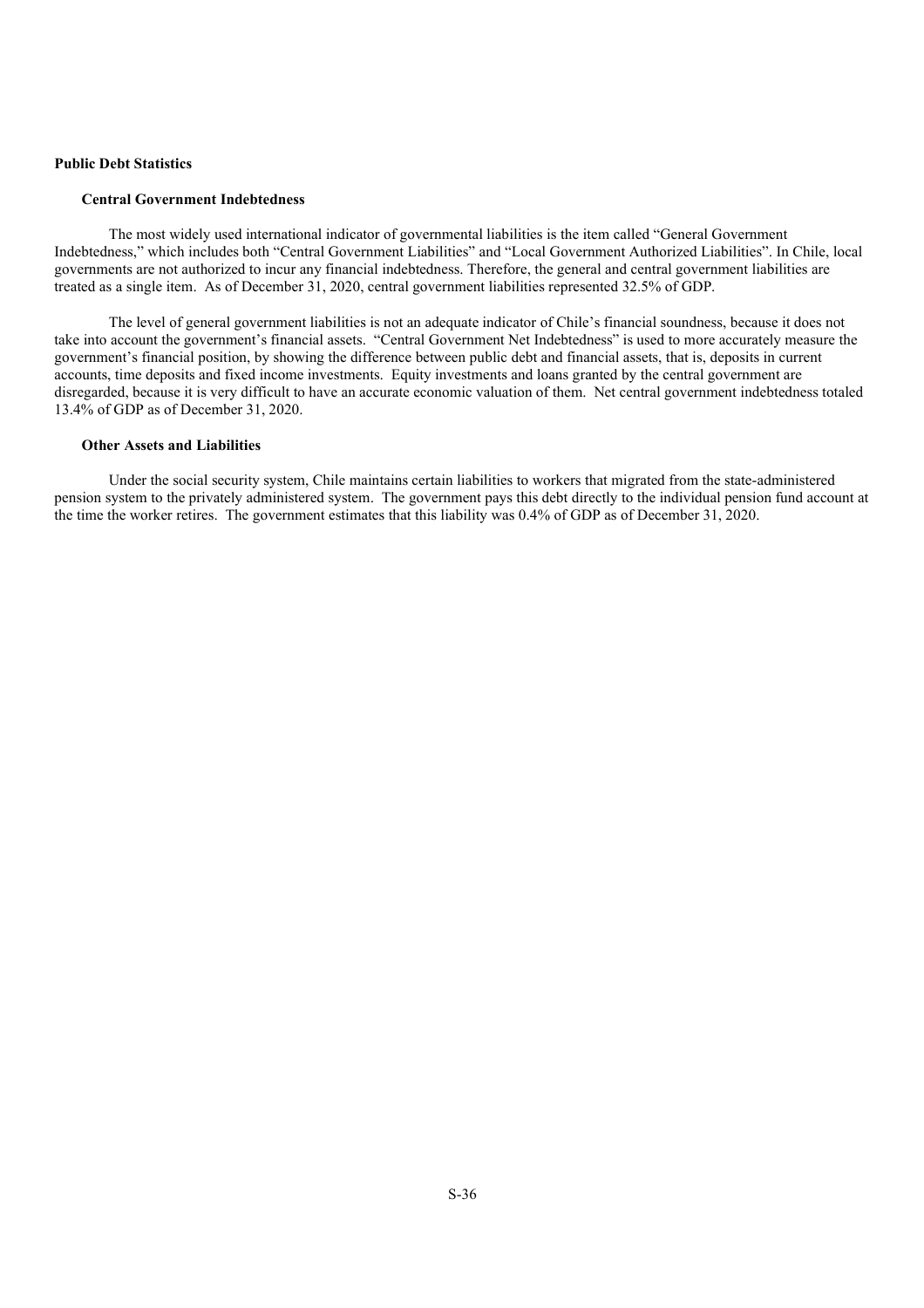# **DESCRIPTION OF THE NOTES**

*Chile will issue the notes under the indenture entered into on December 12, 2014, as supplemented by the first supplemental indenture dated as of May 27, 2015, between Chile and The Bank of New York Mellon, as trustee. The indenture, as it may be amended from time to time, is referred to herein as the "indenture." The information contained in this section summarizes the principal terms of the notes. The prospectus to which this prospectus supplement is attached contains a summary of the indenture and other general terms of the notes. You should review the information contained herein and in the accompanying prospectus. You should also read the indenture and the form of the notes before making your investment decision. Chile has filed a form of the indenture with the SEC. Copies of the indenture will also be made available at the offices of the trustee.*

# **General Terms of the Notes**

The notes will:

- be issued on or about April 15, 2021 in an aggregate principal amount of US\$1,500,000,000;
- mature on April 15, 2053;
- be issued in denominations of US\$200,000 and integral multiples of US\$1,000 in excess thereof;
- bear interest at a rate of 3.500% per year, commencing on April 15, 2021 and ending on the maturity date. Interest on the notes will be payable semi-annually on April 15 and October 15 of each year, commencing on October 15, 2021. Interest on the notes in respect of any period of less than one year will be computed on the basis of a 360-day year of twelve, 30 day months;
- pay interest to persons in whose names the notes are registered at the close of business on April 14 and October 14, as the case may be, preceding each payment date;
- constitute direct, general, unconditional and unsubordinated external indebtedness of Chile for which the full faith and credit of Chile is pledged;
- rank without any preference among themselves and equally with all other unsubordinated external indebtedness of Chile (it being understood that this provision will not be construed so as to require Chile to make payments under the notes ratably with payments being made under any other external indebtedness);
- be represented by one or more global securities in book-entry, registered form only;
- be registered in the name of the common depositary of Euroclear or Clearstream, Luxembourg;
- be redeemable at the option of Chile before maturity; see "—Optional Redemption" in this prospectus supplement; and
- contain "collective action clauses" under which Chile may amend certain key terms of the notes, including the maturity date, interest rate and other terms, with the consent of less than all of the holders of the notes.

#### **Optional Redemption**

At any time on or after October 15, 2052 (six months prior to the maturity date of the notes), Chile will have the right at its option, upon giving not less than 30 days' nor more than 60 days' notice, to redeem the notes prior to their maturity, in whole at any time or in part from time to time, at a redemption price equal to 100% of the principal amount of the notes to be redeemed, plus accrued and unpaid interest and additional amounts, if any, on the principal amount of the notes to, but excluding, the date of redemption.

#### **Payments of Principal and Interest**

For purposes of all payments of interest, principal or other amounts contemplated herein, "business day" means any day that is not a Saturday or Sunday, and that is not a day on which banking or trust institutions are authorized generally or obligated by law, regulation, or executive order to close in New York City.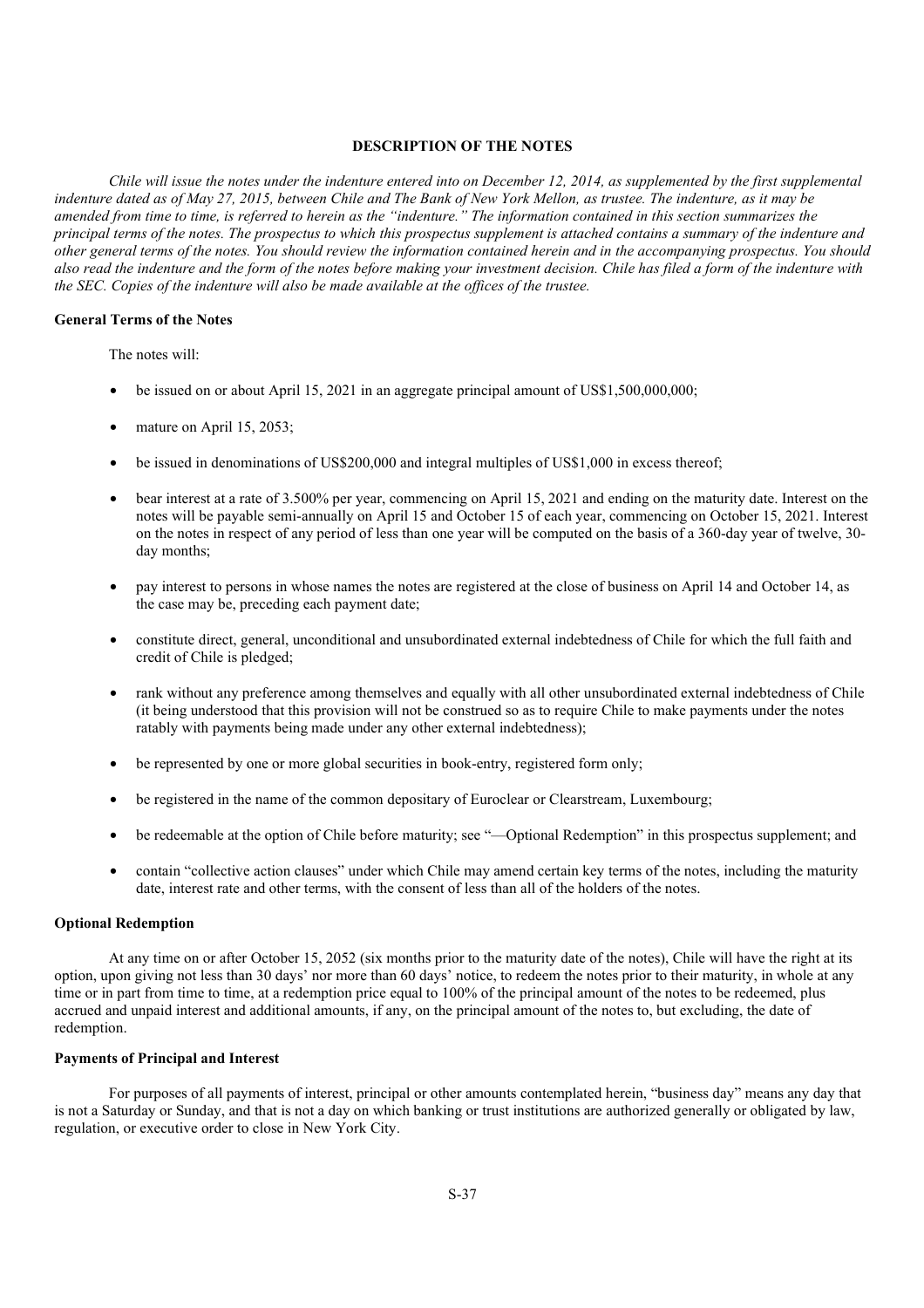If any date for an interest or principal payment on a note is not a business day, Chile will make the payment on the next business day. No interest on the notes will accrue as a result of any such delay in payment.

If any money that Chile pays to the trustee or to any paying agent to make payments on any notes is not claimed at the end of two years after the applicable payment was due and payable, then the money will be repaid to Chile upon Chile's written request. After any such repayment, neither the trustee nor any paying agent will be liable for that payment to the relevant holders. Chile will hold the unclaimed money in trust for the relevant holders until five years from the date on which the payment first became due.

## **Paying Agents; Transfer Agents; Registrar**

Until the notes are paid, Chile will maintain a principal paying agent, a transfer agent and a registrar in New York City. Chile has initially designated the corporate trust office of the trustee as the agency for each such purpose and as the place where the register will be maintained. You can contact the paying agent and transfer agent at the addresses listed on the inside back cover of this prospectus supplement.

### **Further Issues**

Chile may from time to time, without the consent of the holders, increase the size of the issue of the notes, or issue additional debt securities having the same terms and conditions as the notes in all respects, except for the issue date, issue price and first payment on those additional notes or debt securities; *provided, however*, that any additional debt securities subsequently issued that are not fungible with the previously outstanding notes for U.S. federal income tax purposes shall have a separate CUSIP, ISIN or other identifying number from the previously outstanding notes. Additional debt securities of a series issued in this manner will be consolidated with, form a single series and be fully fungible with the previously outstanding notes, to the extent permitted by applicable authorities in the ROC and subject to the receipt of all necessary regulatory and listing approvals from such authorities, including but not limited to the TPEx and the Taiwan Securities Association.

#### **Notices**

Chile will publish notices in a leading newspaper having general circulation in New York City and London (which is expected to be The Wall Street Journal and Financial Times, respectively).

In addition to the above, Chile will mail notices to holders at their registered addresses. So long as the notes are represented by a global security deposited with a custodian for the common depositary for Euroclear and Clearstream, Luxembourg, notices to be given to holders will be given to Euroclear and Clearstream, Luxembourg in accordance with their applicable policies as in effect from time to time. If we issue notes in certificated form, notices to be given to holders will be sent by mail to the respective addresses of the holders as they appear in the trustee's records, and will be deemed given when mailed.

### **Global Notes**

Payments of principal, interest and additional amounts, if any, in respect of the notes will be made in U.S. dollars to the common depositary of Euroclear and Clearstream, Luxembourg, or its nominee.

Euroclear and Clearstream, Luxembourg are under no obligation to perform or continue to perform the procedures described below, and they may modify or discontinue them at any time. Neither Chile nor the trustee will be responsible for Euroclear's or Clearstream, Luxembourg's performance of their obligations under their rules and procedures. Additionally, neither Chile nor the trustee will be responsible for the performance by direct or indirect participants of their obligations under their rules and procedures.

Chile may issue the notes in the form of one or more notes, the ownership and transfer of which are recorded in computerized book-entry accounts, eliminating the need for physical movement of notes. Chile refers to the intangible securities represented by a global security as "book-entry" securities.

When Chile issues book-entry securities, it will deposit the applicable global security with a clearing system. The global note will be either registered in the name of the clearing system or its nominee or common depositary. Unless a global note is exchanged for certificated securities, as discussed under "Description of the Securities—Certificated Securities" in the accompanying prospectus, it may not be transferred, except among the clearing system, its nominees or common depositaries and their successors. Clearing systems include Euroclear and Clearstream, Luxembourg.

Clearing systems process the clearance and settlement of book-entry securities for their direct participants. A "direct participant" is a bank or financial institution that has an account with a clearing system. The clearing systems act only on behalf of their direct participants, who in turn act on behalf of indirect participants. An "indirect participant" is a bank or financial institution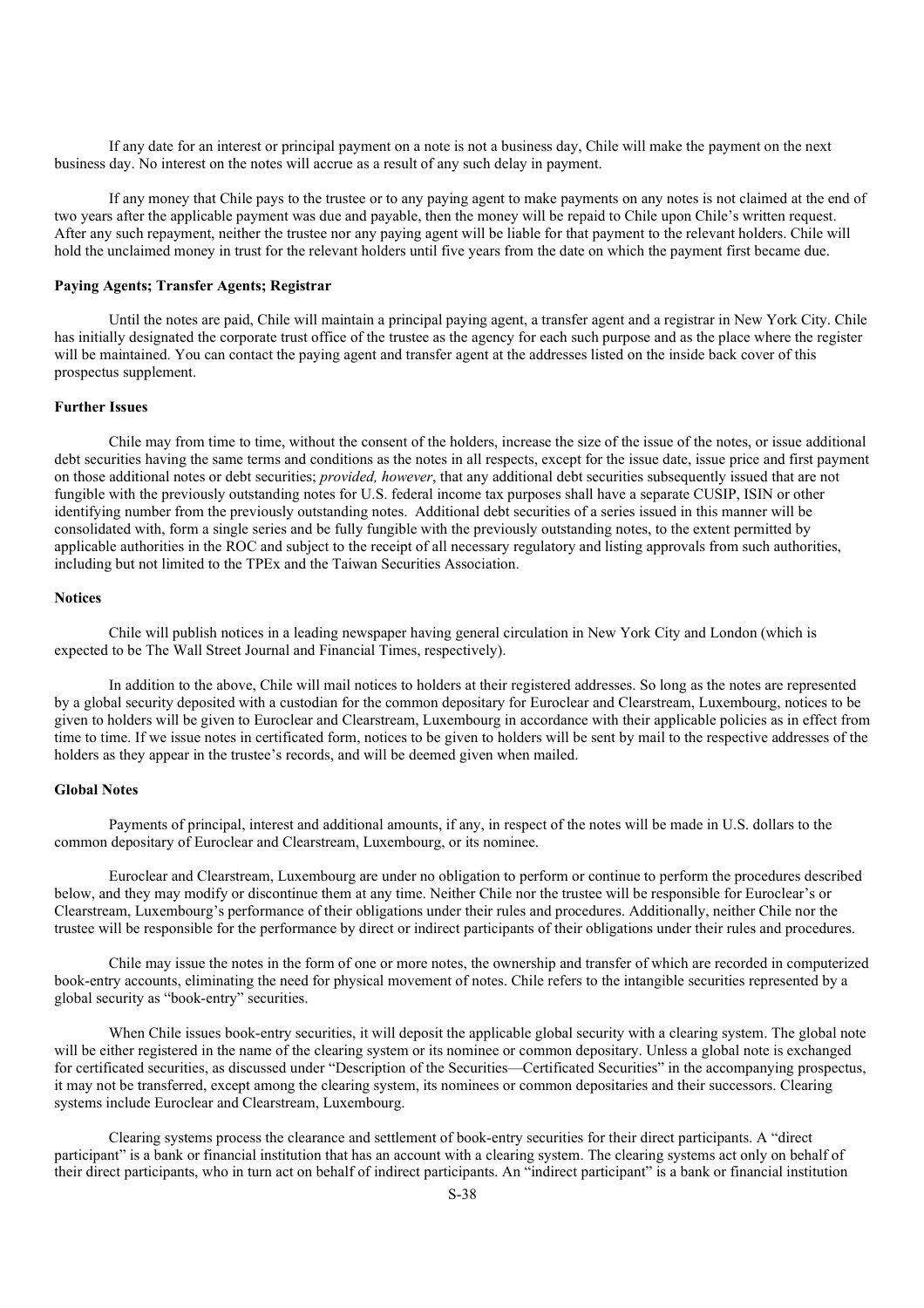that gains access to a clearing system by clearing through or maintaining a relationship with a direct participant. Euroclear and Clearstream, Luxembourg are connected to each other by a direct link. These arrangements permit you to hold the notes through participants in any of these systems, subject to applicable securities laws.

#### **Ownership of Book-Entry Securities**

If you wish to purchase the notes in global form, you must either be a direct participant or make your purchase through a direct or indirect participant. Investors who purchase global notes will hold them in an account at the bank or financial institution acting as their direct or indirect participant. Holding securities in this way is called holding in "street name."

When you hold notes in street name, you must rely on the procedures of the institutions through which you hold your notes to exercise any of the rights granted to holders. This is because the legal obligations of Chile and the trustee run only to the registered owner of the global note, which will be the clearing system or its nominee or common depositary. For example, once Chile and the trustee make a payment to the registered holder of a global note, they will no longer be liable for the payment, even if you do not receive it. In practice, the clearing systems will pass along any payments or notices they receive from Chile to their participants, which will pass along the payments to you. In addition, if you desire to take any action which a holder of a global note is entitled to take, then the clearing system would authorize the participant through which you hold your book-entry note to take such action, and the participant would then either authorize you to take the action or would act for you on your instructions. The transactions between you, the participants and the clearing systems will be governed by customer agreements, customary practices and applicable laws and regulations, and not by any legal obligation of Chile or the trustee.

As an owner of book-entry securities represented by a global note, you will also be subject to the following restrictions:

- you will not be entitled to (a) receive physical delivery of the notes in certificated form or (b) have any of the notes registered in your name, except under the circumstances described under "Description of the Securities—Certificated Securities" in the accompanying prospectus;
- you may not be able to transfer or sell your notes to some insurance companies and other institutions that are required by law to own their notes in certificated form; and
- you may not be able to pledge your notes in circumstances where certificates must be physically delivered to the creditor or the beneficiary of the pledge in order for the pledge to be effective.

# **ROC Trading**

Chile has not entered into any settlement agreement with Taiwan Depository & Clearing Corporation (the "TDCC") and has no intention to do so.

In the future, if Chile enters into a settlement agreement with TDCC, an investor, if it has a securities book-entry account with a Taiwan securities broker and a foreign currency deposit account with a Taiwanese bank, may settle the notes through the account of TDCC with Euroclear or Clearstream, Luxembourg if it applies to TDCC (by filing in a prescribed form) to transfer the notes in its own account with Euroclear or Clearstream to such TDCC account with Euroclear or Clearstream, Luxembourg for trading in the domestic market or *vice versa* for trading in overseas markets. For settlement through TDCC, TDCC will allocate the respective notes position to the securities book-entry account designated by such investor in the ROC. The notes will be traded and settled pursuant to the applicable rules and operating procedures of TDCC and the TPEx as domestic bonds.

For such investors who hold their interest in the notes through an account opened and held by TDCC with Euroclear or Clearstream, Luxembourg, distributions of principal and/or interest for the notes to such holders may be made by payment services banks whose systems are connected to TDCC to the foreign currency deposit accounts of the holders. Such payment is expected to be made on the second Taiwanese business day following TDCC's receipt of such payment (due to time difference, the payment is expected to be received by TDCC one Taiwanese business day after the distribution date). However, when the holders actually receive such distributions may vary depending upon the daily operations of the Taiwanese banks with which the holder has the foreign currency deposit account.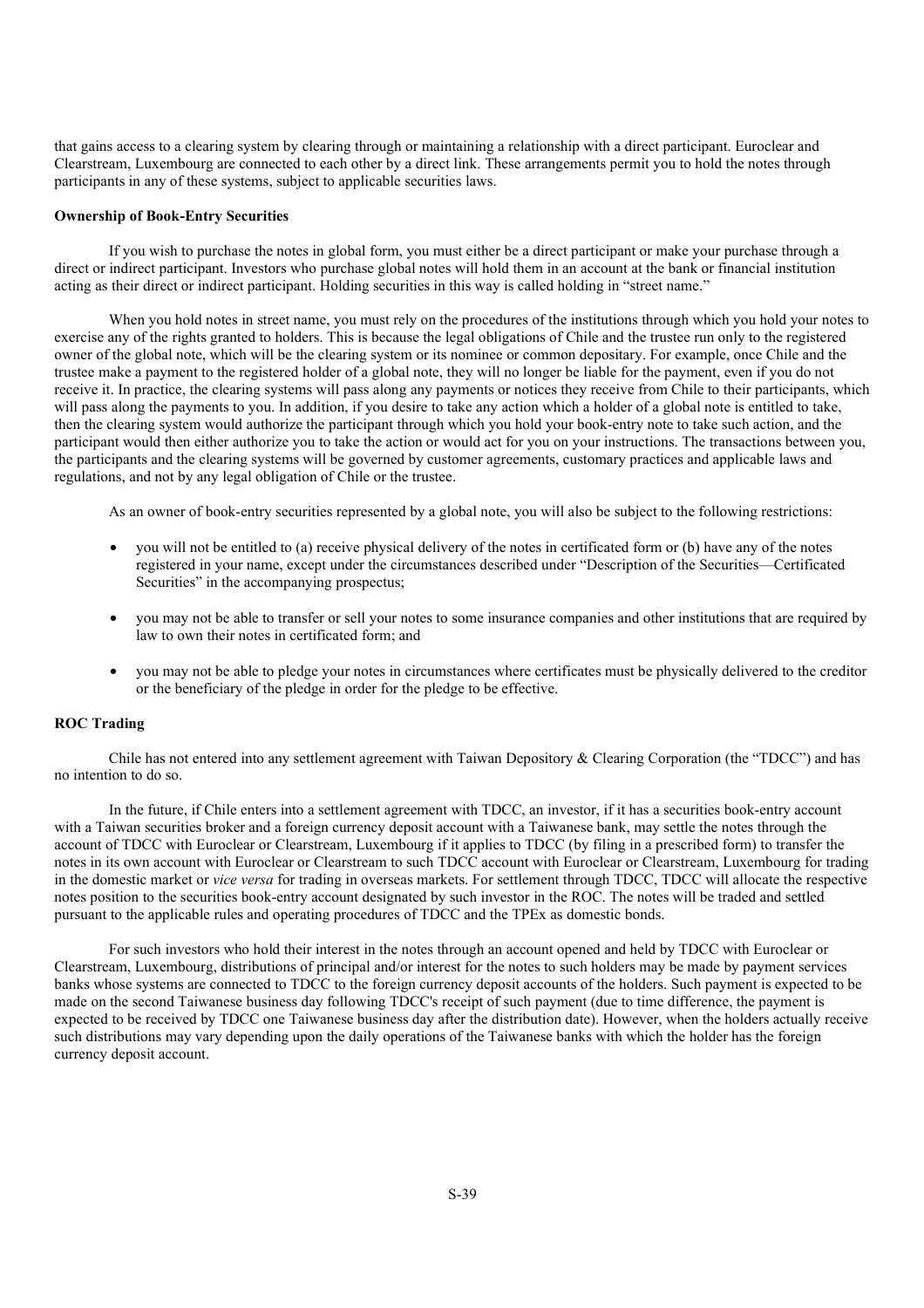# **TAXATION**

*The following discussion supplements, and to the extent inconsistent supersedes, the disclosure provided under the heading "Taxation" in the accompanying prospectus.*

## **Chilean Taxation**

The following is a general summary of the material consequences under Chilean tax law, as currently in effect, of an investment in the debt securities made by a "foreign holder", as defined below. This summary is based on the tax laws of Chile as in effect on the date of this Offering Memorandum, as well as regulations, rulings and decisions of Chile available on or before such date and now in effect. All of the foregoing is subject to change. For this purpose, "foreign holder" means either: (i) in the case of an individual, a person who is neither a resident nor domiciled in Chile (for purposes of Chilean taxation, an individual is (a) deemed a resident of Chile if he or she has remained in Chile for continued or discontinued periods of time that in total exceed 183 days within any period of twelve months and (b) domiciled in Chile if he or she resides in Chile with the actual or presumptive intent of staying in Chile); or (ii) in the case of a legal entity, a legal entity that is organized and exists under the laws of a jurisdiction other than Chile, unless the debt securities are assigned to a branch, agent, representative or permanent establishment of such legal entity in Chile.

Under Chilean law, provisions contained in statutes such as tax rates applicable to foreign investors, the computation of taxable income for Chilean purposes and the manner in which Chilean taxes are imposed and collected may be amended only by another law or international tax treaty. In addition, the Chilean tax authorities enact rulings and regulations of either general or specific application and interpret the provisions of Chilean tax law. Chilean tax law may not be applied retroactively against taxpayers who act in good faith relying on such rulings, regulations or interpretations, but Chilean tax authorities may change their rulings, regulations or interpretations prospectively.

Under Chilean income tax law, payments of interest made by Chile to a foreign holder of the debt securities will be subject to a Chilean interest withholding tax currently assessed at a rate of 4.0%. Chile is required to withhold, declare and pay such withholding tax. As described above, Chile has agreed, subject to specific exceptions and limitations, to pay to the holders Additional Amounts in respect of the Chilean tax in order for the interest the foreign holder receives, net of the Chilean tax on interest income, to equal the amount which would have been received by the foreign holder in the absence of the withholding. See "*Description of the Securities— Additional Amounts*." A foreign holder will not be subject to any Chilean withholding taxes in respect of payments of principal made by Chile with respect to the debt securities. Any other payment to be made by Chile (other than interest, premium or principal on the debt securities and except for some special exceptions granted by Chilean law and tax treaties subscribed by Chile and currently in force) will be subject to up to 35% withholding tax.

Chilean income tax law establishes that a foreign holder is subject to income tax only with respect to Chilean source income. For this purpose, Chilean source income means earnings from activities performed in Chile or from the operation, sale or disposition of, or other transactions in connection with, assets or goods located in Chile. Debt securities issued outside of Chile are not deemed assets or goods located in Chile. Accordingly, capital gains obtained by a foreign holder from the sale or disposition of debt securities issued outside Chile shall not constitute income from Chilean source, hence not being subject to any Chilean taxes.

A foreign holder (other than a Chilean national) will not be liable for estate, gift, inheritance or similar taxes with respect to its holdings unless the debt securities held by a foreign holder are either (i) deemed located in Chile at the time of such foreign holder's death, or (ii) if the notes are not deemed located in Chile at the time of a foreign holder's death, if such debt securities were purchased or acquired with cash obtained from Chilean sources.

The issuance of the debt securities by Chile is exempt from Chilean stamp, registration or similar taxes.

# **ROC Taxation**

The following summary of certain taxation provisions under ROC law is based on current law and practice and the notes will be issued, offered, sold and re-sold, directly or indirectly, to professional investors as defined under Paragraph 1 of Article 2-1 of the TPEx Rules only. It does not purport to be comprehensive and does not constitute legal or tax advice. Investors (particularly those subject to special tax rules, such as banks, dealers, insurance companies and tax-exempt entities) should consult with their own tax advisers regarding the tax consequences of an investment in the notes.

#### *Interest on the Notes*

As Chile is not a ROC statutory tax withholder, there is no ROC withholding tax on the interest or deemed interest to be paid on the notes.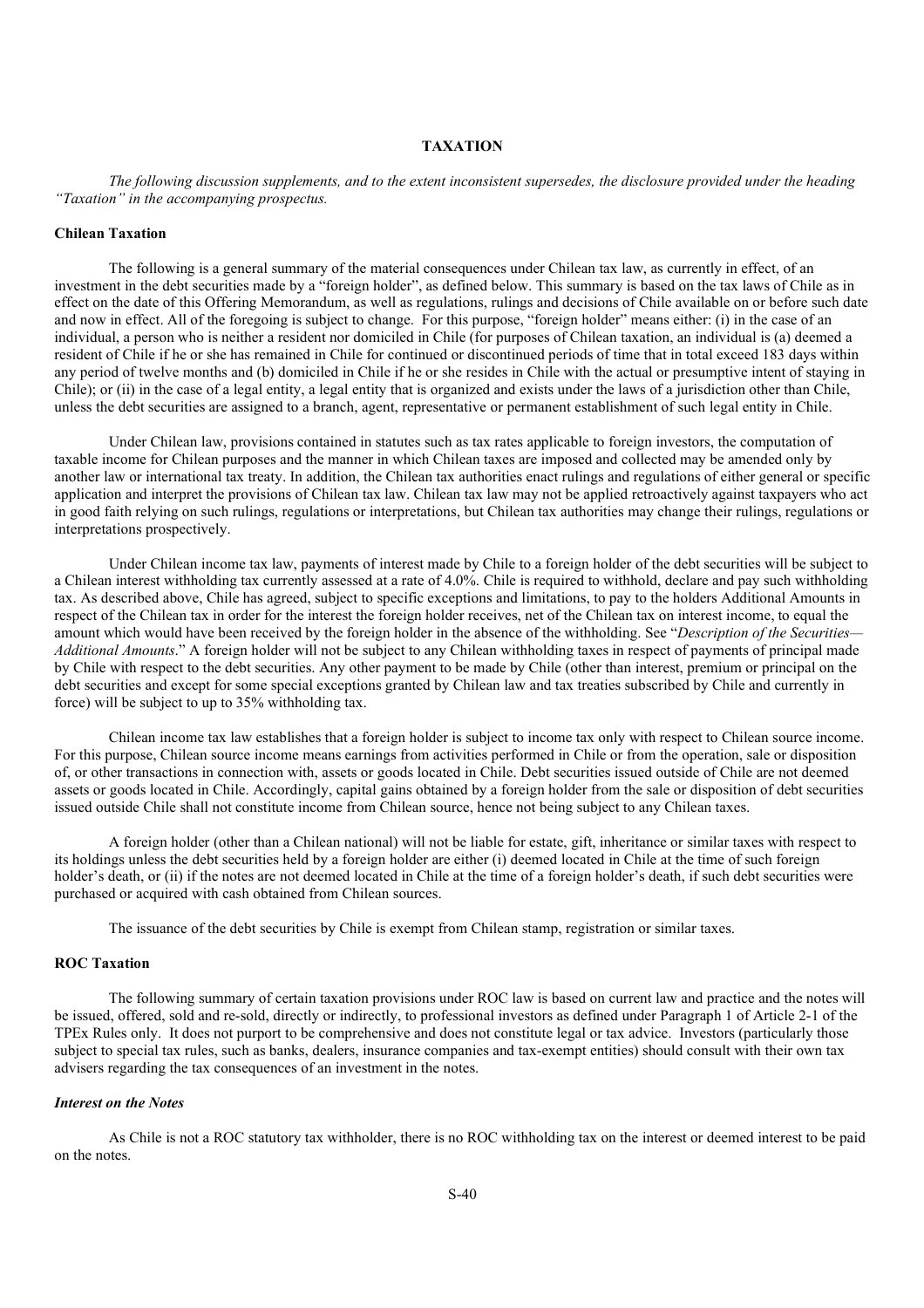Payments of any interest or deemed interest under the notes to a ROC individual holder are not subject to ROC income tax as such payments received by him/her are not considered ROC sourced income. However, such holder must include the interest or deemed interest received in calculating his/her basic income for the purpose of calculating his/her alternative minimum tax ("AMT"), unless the sum of the interest or deemed interest and other non-ROC sourced income received by such holder and the person(s) who is (are) required to jointly file the ROC income tax return in a calendar year is below one million New Taiwan dollars ("NT\$"). If the amount of the AMT exceeds the annual income tax calculated pursuant to the ROC Income Basic Tax Act (also known as the AMT Act), the excess becomes such holder's AMT payable.

ROC corporate holders must include any interest or deemed interest receivable under the notes as part of their taxable income and pay income tax at a flat rate of 20% (unless the total taxable income for a fiscal year is under NT\$120,000), as they are subject to ROC income tax on their worldwide income on an accrual basis. The AMT is not applicable.

Non-ROC corporate holders are not subject to income tax or AMT on any interest or deemed interest receivable or received under the notes.

### *Sale of the Notes*

In general, the sale of corporate bonds, financial bonds or other securities for public offering approved by the government of the ROC is subject to 0.1% securities transaction tax ("STT") on the transaction price. However, Article 2-1 of the Securities Transaction Tax Act prescribes that STT will cease to be levied on the sale of corporate bonds and financial bonds from January 1, 2010 to December 31, 2026. Such Article 2-1 applies, mutatis mutandis, to the sale of foreign currency denominated bonds issued by foreign governments and approved by the government of the ROC for public offering. Accordingly, the sale of the notes will be exempt from STT if the sale is conducted on or before December 31, 2026. Starting from January 1, 2027, any sale of the notes will be subject to STT at 0.1% of the transaction price, unless otherwise provided by the tax laws or other governmental orders that may be in force at that time.

Capital gains generated from the sale of bonds are exempt from ROC income tax. Accordingly, ROC individual and corporate holders are not subject to ROC income tax on any capital gains generated from the sale of the notes. In addition, ROC individual holders are not subject to AMT on any capital gains generated from the sale of the notes. However, ROC corporate holders should include such capital gains in calculating their basic income for the purpose of calculating their AMT. If the amount of the AMT exceeds the annual income tax calculated pursuant to the ROC Income Basic Tax Act, the excess becomes the ROC corporate holders' AMT payable. Capital losses, if any, incurred from the sale of the notes by such holders could be carried over 5 years to offset against capital gains of same category for the purposes of calculating their AMT.

Non-ROC corporate holders are not subject to ROC income tax on any capital gains generated from the sale of the notes. However, for non-ROC corporate holders with a fixed place of business (e.g., a branch) or a business agent in the ROC, their fixed place of business or business agent should include any such capital gains in calculating their basic income for the purpose of calculating AMT.

## **United States Federal Taxation**

The following is a summary of certain United States federal income tax consequences resulting from the purchase, ownership and disposition of the notes and does not purport to be a comprehensive discussion of all the possible United States federal income tax consequences of the purchase, ownership or disposition of the notes. Except as otherwise noted below, this summary replaces, and should be read to supersede, the discussion of tax matters in the section entitled "Taxation—United States Federal Taxation" in the accompanying prospectus. This summary is based on the United States federal income tax laws, including the Internal Revenue Code of 1986, as amended (the "Code"), existing, temporary and proposed regulations ("Treasury Regulations") promulgated thereunder, rulings, official pronouncements and judicial decisions, all as of the date of this prospectus supplement and all of which are subject to change, possibly with retroactive effect, or to different interpretations. It deals only with notes that are purchased as part of this offering and are held as capital assets by purchasers and does not deal with special classes of holders, such as brokers or dealers in securities or currencies, banks, tax exempt organizations, insurance companies, persons holding notes as a hedge or hedged against currency risk or as a part of a straddle or conversion transaction, entities taxed as partnerships or the partners therein, non-resident alien individuals present in the United States for more than 182 days in a taxable year, or United States persons (as defined below) whose functional currency is not the U.S. dollar. Further, it does not address the alternative minimum tax, the Medicare tax on net investment income, special rules for the taxable year of inclusion for accrual basis taxpayers under Section 451(b) of the Code or other aspects of United States federal income or state and local taxation that may be relevant to a holder in light of such holder's particular circumstances. Prospective purchasers of notes should consult their own tax advisors concerning the consequences, in their particular circumstances, under the Code and the laws of any other taxing jurisdiction of the purchase, ownership and disposition of the notes.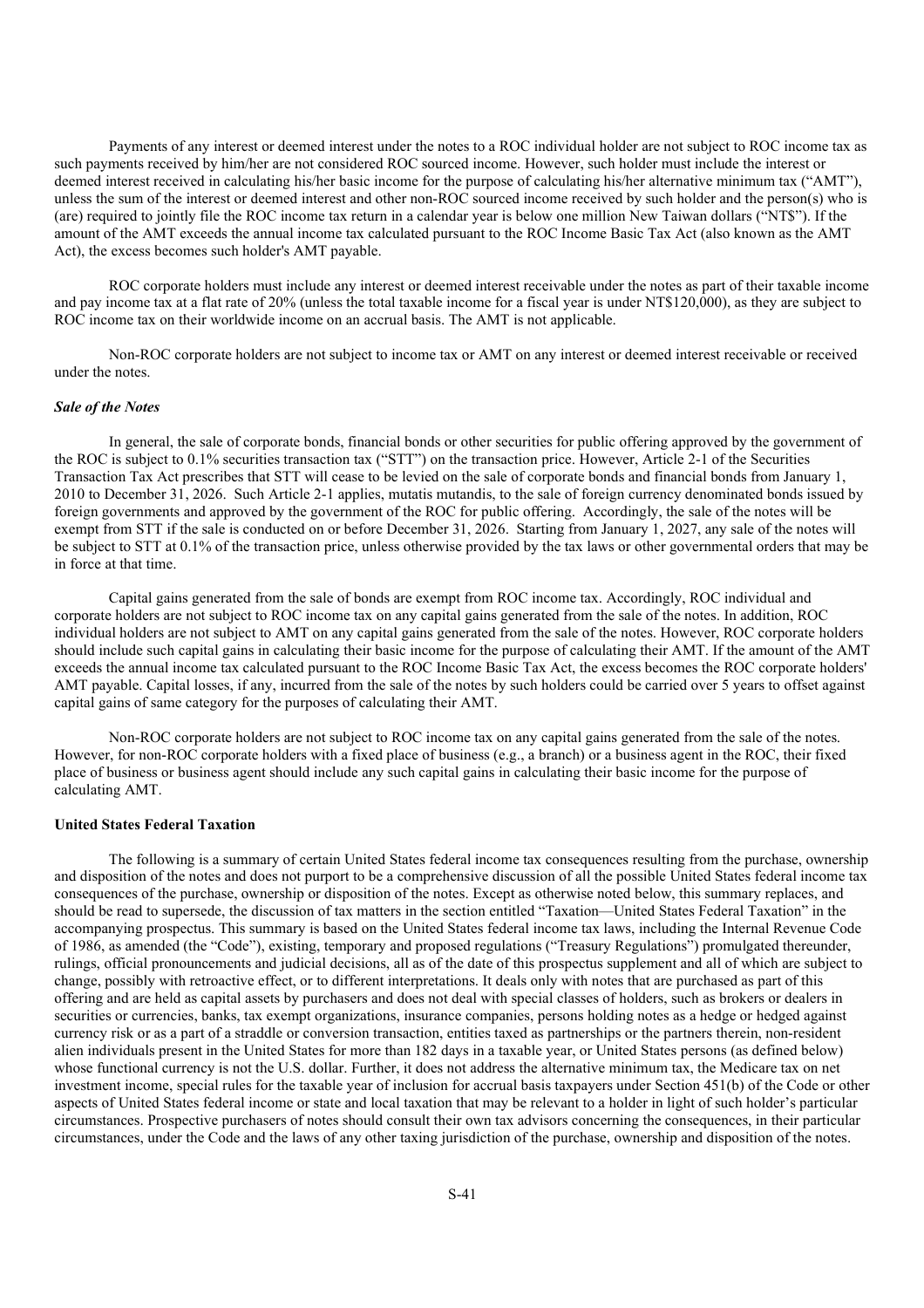In general, a United States person who holds the notes or owns a beneficial interest in the notes (a "U.S. holder") will be subject to United States federal taxation. You are a United States person for United States federal income tax purposes if you are:

- an individual who is a citizen or resident of the United States,
- a corporation or other entity organized under the laws of the United States or any state thereof or the District of Columbia,
- an estate, the income of which is subject to United States federal income taxation regardless of its source, or
- a trust if (i) a United States court is able to exercise primary supervision over the trust's administration and (ii) one or more United States persons have the authority to control all of the trust's substantial decisions.

## *Tax Consequences to U.S. Holders*

*Taxation of Interest and Additional Amounts.* If you are a U.S. holder, the interest on the notes (including any amounts withheld and any additional amounts paid with respect thereto) will generally be subject to United States taxation and will be considered ordinary interest income on which you will be taxed in accordance with the method of accounting you generally use for tax purposes. This discussion assumes that the notes will be issued without original issue discount.

Interest payments (including additional amounts) will constitute income from sources without the United States for foreign tax credit purposes. Such income generally will constitute "passive category income." If you are a U.S. holder, withholding tax levied by the government of Chile will be eligible:

- for deduction in computing your taxable income, or
- at your election, for credit against your United States federal income tax liability, subject to generally applicable limitations and conditions.

The availability of the deduction or, if you elect to have the foreign taxes credited against your United States federal income tax liability, the calculation of the foreign tax credit involves the application of rules that depend on your particular circumstances. To benefit from a foreign tax credit or deduction with respect to the Chilean withholding tax, you may be required to furnish to the IRS a receipt evidencing that tax was withheld and paid by Chile or by a local custodian or other agent on your behalf. Chile does not intend to provide such a receipt or other direct evidence that tax was withheld with respect to interest. The IRS may, in its discretion, accept secondary evidence of the withholding and of the amount of the tax so withheld. Secondary evidence of withholding and payment of tax may include your books of account and the rates of taxation prevailing in Chile during the relevant period. You should consult with your own tax advisors regarding the availability of foreign tax credits and the treatment of additional amounts.

*Taxation of Dispositions.* If you are a U.S. holder, when you sell, exchange or otherwise dispose of the notes, you generally will recognize gain or loss equal to the difference between the amount you realize on the transaction and your adjusted tax basis in the notes.

Your adjusted tax basis in a note generally will be the U.S. dollar value of the cost of the note to you. Your amount realized upon the sale, exchange or retirement of a note will be the U.S. dollar value received (reduced by an amount, if any, attributable to accrued but unpaid stated interest, which is taxable in the manner described above under *"—Taxation of Interest and Additional Amounts"*).

Gain or loss realized by a U.S. holder on such sale or other taxable disposition generally will be capital gain or loss and will be long-term capital gain or loss if, at the time of the disposition, the notes have been held for more than one year. Certain non-corporate U.S. holder (including individuals) may be eligible for preferential rates of taxation in respect of long-term capital gains. The deductibility of capital losses is subject to limitations.

Capital gain or loss recognized by a U.S. holder generally will be U.S. source gain or loss. Consequently, if any such gain would be subject to Chilean withholding tax, a U.S. holder may not be able to credit the tax against its United States federal income tax liability unless such credit can be applied (subject to applicable conditions and limitations) against tax due on other income treated as derived from foreign sources. As discussed above under "ROC Taxation–Sale of the Notes," a U.S. holder that sells a note on or after January 1, 2027 may be subject to the ROC securities transaction tax. If applied in its current form, it is expected that a U.S. Holder would not be permitted to deduct or credit such tax for U.S. federal income purposes, but it would reduce the amount that it realizes upon the sale by the amount of such tax. U.S. holders should consult their own tax advisors as to the foreign tax credit implications of a disposition of the notes.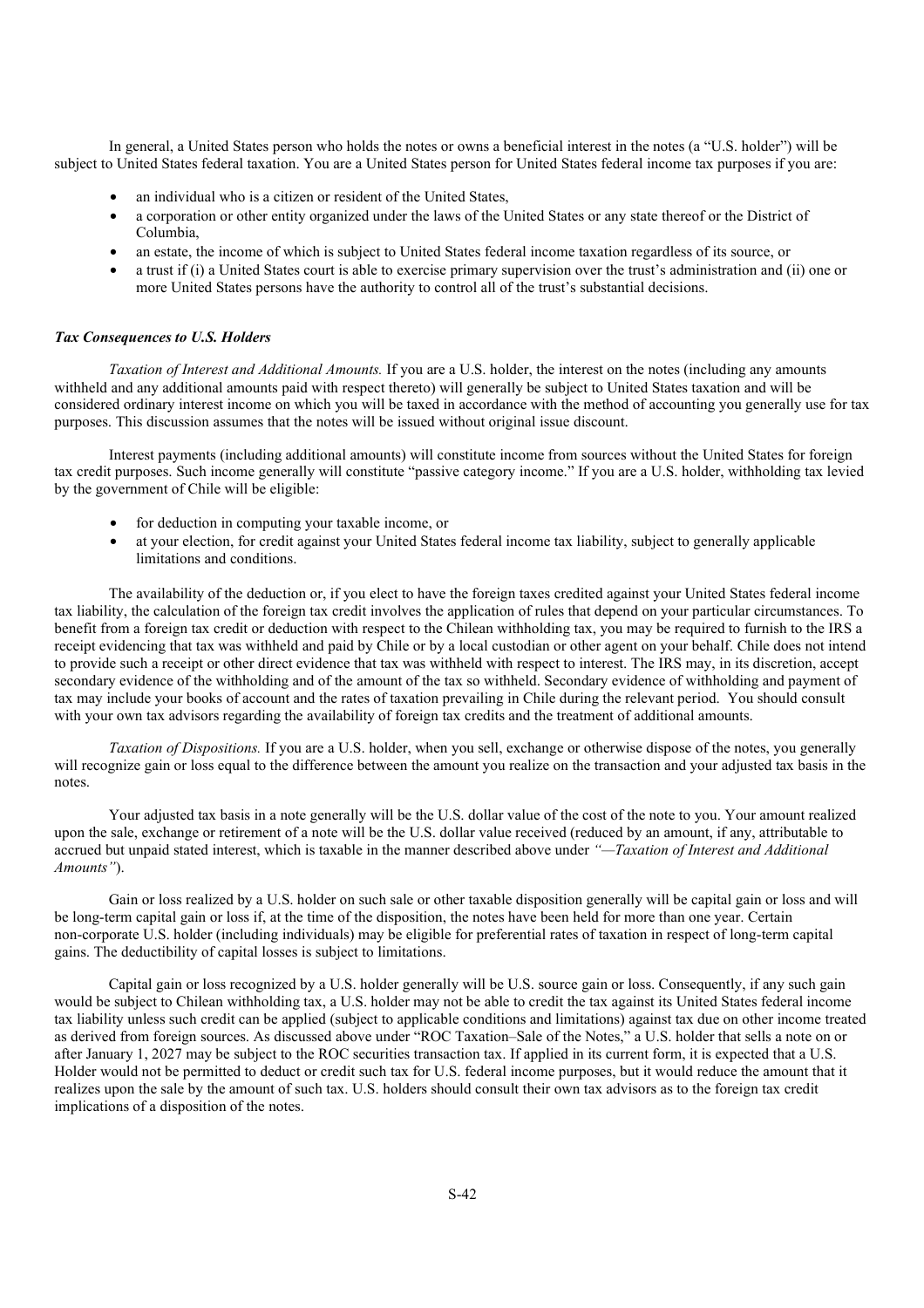# *Tax Consequences to Persons Who Are Not U.S. Holders*

Under current United States federal income tax law, if you are an individual, corporation, estate or trust and are not a U.S. holder, the interest payments (including any additional amounts) that you receive on the notes generally will be exempt from United States federal income tax, including withholding tax. However, to receive this exemption you may be required to satisfy certain certification requirements of the IRS to establish that you are not a U.S. holder.

If you are not a U.S. holder, any gain you realize on a sale or exchange of the notes generally will be exempt from United States federal income tax, including withholding tax, unless:

- your gain is effectively connected with your conduct of a trade or business in the United States (and if an income tax treaty applies, it is attributed to a United States permanent establishment), or
- you are an individual holder and are present in the United States for 183 days or more in the taxable year of the sale or exchange, and either (i) your gain is attributable to an office or other fixed place of business that you maintain in the United States or (ii) you have a "tax home" in the United States.

# *Backup Withholding and Information Reporting*

Information returns may be required to be filed with the IRS in connection with payments made to certain U.S. holders. You may also be subject to information reporting and backup withholding tax requirements with respect to the proceeds from a sale of the notes. If you are a U.S. holder, you generally will not be subject to a United States backup withholding tax on these payments or proceeds if you provide your taxpayer identification number and certify that you are not subject to backup withholding. If you are not a U.S. holder, in order to avoid information reporting and backup withholding tax requirements you may have to comply with certification procedures to establish that you are not a U.S. holder. You should consult with your own tax advisors concerning these rules and any other reporting obligations that may apply to the ownership or disposition of the notes.

# *Federal Estate Tax*

A note held by an individual holder who at the time of death is a non-resident alien generally will not be subject to United States federal estate tax.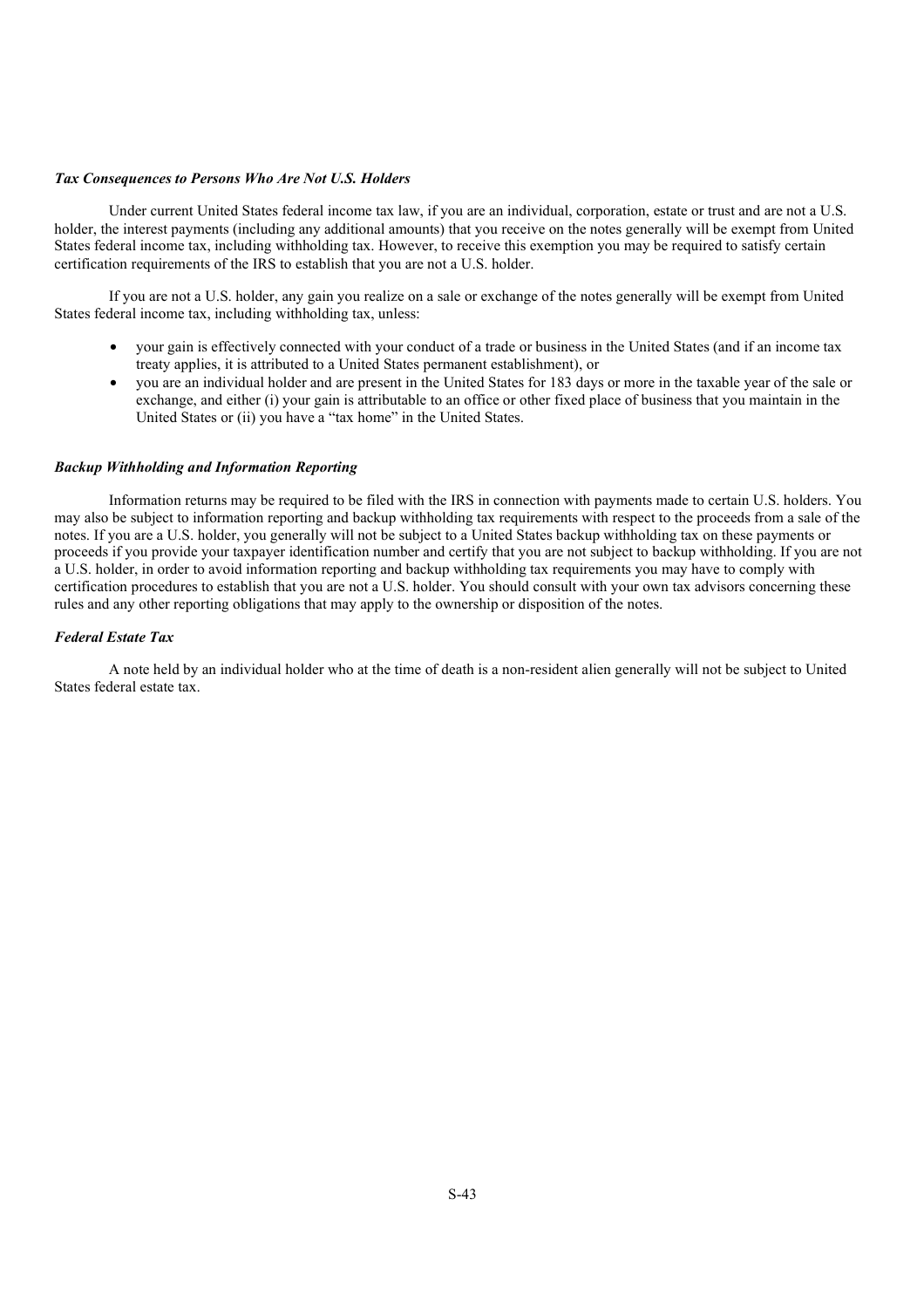# **UNDERWRITING (CONFLICTS OF INTEREST)**

Crédit Agricole Corporate and Investment Bank, Taipei Branch, and Goldman Sachs (Asia) L.L.C, Taipei Branch are acting as underwriters of the offering. Subject to the terms and conditions stated in the underwriting agreement related to the notes (the "underwriting agreement") dated as of March 30, 2021, the underwriters have severally but not jointly agreed to purchase, and Chile has agreed to sell to the underwriters, the principal amount of notes set forth opposite the underwriters' names.

| Underwriter | <b>Principal Amount of Notes</b> |               |
|-------------|----------------------------------|---------------|
|             | US\$                             | 335,000,000   |
|             |                                  | 1.145.000.000 |
| Total.      | USS                              | 1.500.000.000 |

The underwriting agreement provides that the obligation of the underwriters to purchase the notes included in this offering is subject to approval of legal matters by counsel and to other conditions.

The underwriters are obligated to purchase all of the notes if they purchase any of the notes. The underwriters propose to offer some of the notes directly to the public at the public offering price set forth on the cover page of this prospectus supplement. After the initial offering of the notes to the public, the underwriters may change the public offering prices.

In the case of offering or sale of the notes outside Taiwan, to the extent permitted by ROC laws and regulations, the underwriters may offer and sell the notes through certain of their respective affiliates. Crédit Agricole Corporate and Investment Bank, Taipei Branch and Goldman Sachs (Asia) L.L.C., Taipei Branch are not U.S. registered broker-dealers and, therefore, to the extent permitted by ROC laws and regulations and that they intend to effect any sales of the notes in the United States, they will do so through one or more U.S. registered broker-dealers in accordance with the applicable U.S. securities laws and regulations. The offering of the notes by the underwriters is subject to receipt and acceptance and subject to the underwriters' right to reject any order in whole or in part.

The aggregate commission that Chile is to pay to the underwriters in connection with this offering and to the structuring agent in connection with the services provided in such capacity is 0.040% of the principal amount of the notes. The payment will be deducted from the issuance proceeds paid by the underwriters to the issuer. The structuring agent is not licensed or a regulated entity in the ROC, has not offered or sold, and will not subscribe for or sell or underwrite, any notes offered hereby.

In connection with the offering, the underwriters may purchase and sell notes in the open market. To the extent permitted by applicable laws and regulations, these transactions may include over-allotment, syndicate covering transactions and stabilizing transactions. Over-allotment involves syndicate sales of notes in excess of the principal amount of notes to be purchased by the underwriters in the offering, which creates a syndicate short position. Syndicate covering transactions involve purchases of the notes in the open market after the distribution has been completed in order to cover syndicate short positions. Stabilizing transactions consist of certain bids or purchases of notes made for the purpose of preventing or retarding a decline in the market price of the notes while the offering is in progress.

Stabilizing transactions may also cause the price of the notes to be higher than the price that otherwise would exist in the open market in the absence of these transactions. The underwriters may conduct these transactions in the over-the-counter market or otherwise. If the underwriters commence any of these transactions, they may discontinue them at any time. Any stabilization may begin on or after the date on which adequate public disclosure of the final terms of the offer of the notes is made and, if begun, may be ended at any time, but must end no later than the earlier of 30 days after the issue date of the notes and 60 days after the date of the allotment of the notes.

Notwithstanding the foregoing, the underwriters will not conduct any over-allotment, syndicate covering transactions and stabilizing transactions in the TPEx.

Delivery of the notes is expected on or about April 15, 2021 which will be the tenth business day following the date of pricing of the notes. Under Rule 15c6-1 of the Securities Exchange Act of 1934, as amended, trades in the secondary market generally are required to settle in two business days, unless the parties to any such trade expressly agree otherwise. Accordingly, purchasers who wish to trade notes prior to the settlement date may be required, by virtue of the fact that the notes initially will settle in T+10, to specify an alternate settlement cycle at the time of any such trade to prevent a failed settlement. Purchasers of the notes who wish to trade notes prior to the settlement date should consult their own advisor.

Chile estimates that its total expenses for this offering will be approximately US\$150,000, a portion of which will be paid by the underwriters.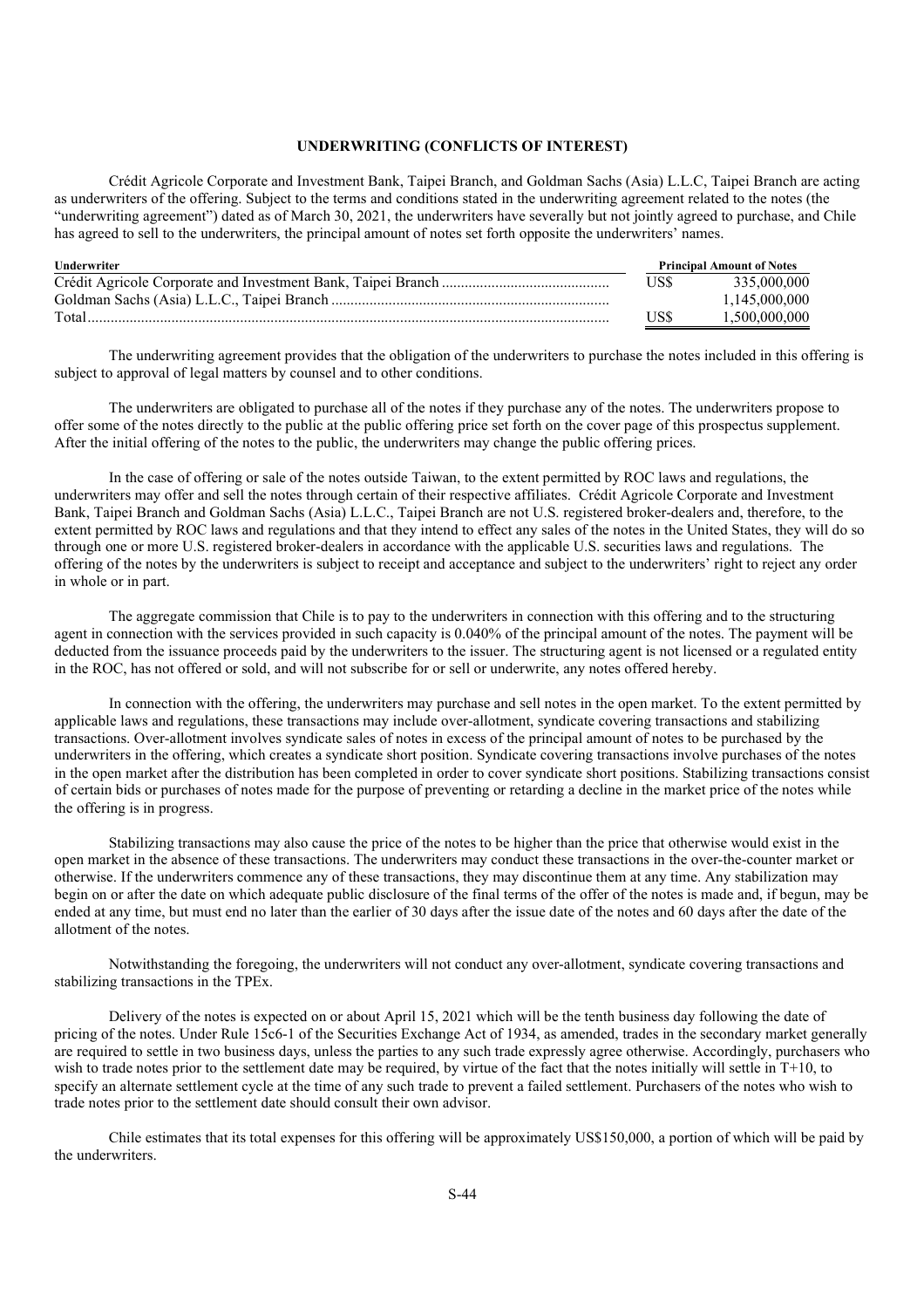Chile has agreed to indemnify the several underwriters and the structuring agent against certain liabilities, including liabilities under the United States Securities Act of 1933, as amended, or to contribute to payments the underwriters or the structuring agent may be required to make because of any of those liabilities.

The notes are offered for sale in the United States, the Americas, Europe and Asia, in jurisdictions where it is legal to make these offers. The distribution of this prospectus supplement and the accompanying prospectus, and the offering of the notes in certain jurisdictions may be restricted by law. Persons into whose possession this prospectus supplement and the accompanying prospectus come should inform themselves about and observe any of these restrictions. This prospectus supplement and the accompanying prospectus do not constitute, and may not be used in connection with, an offer or solicitation by anyone in any jurisdiction in which such offer or solicitation is not authorized, or in which the person making such offer or solicitation is not qualified to do so, or to any person to whom it is unlawful to make such offer or solicitation.

The underwriters will not offer, sell or deliver any of the notes, directly or indirectly, or distribute this prospectus supplement, the accompanying prospectus or any other offering material relating to the notes, in or from any jurisdiction except under circumstances that will, to the best knowledge and belief of the underwriters, after reasonable investigation, result in compliance with the applicable laws and regulations of such jurisdiction and which will not impose any obligations on Chile, except as set forth in the underwriting agreement.

Some of the underwriters and their affiliates have engaged in, and may in the future engage in, investment banking and other commercial dealings in the ordinary course of business with Chile or Chilean state-owned entities. They have received, or may in the future receive, customary fees and commissions for these transactions. The underwriters and their respective affiliates are full service financial institutions engaged in various activities, which may include sales and trading, commercial and investment banking, advisory, investment management, investment research, principal investment, hedging, market making, brokerage and other financial and non-financial activities and services.

In addition, in the ordinary course of their business activities, the underwriters and their affiliates may make or hold a broad array of investments and actively trade debt and equity securities (or related derivative securities) and financial instruments (including bank loans) for their own account and for the accounts of their customers. Such investments and securities activities may involve securities and/or instruments of Chile or Chilean state-owned entities. If any of the underwriters or their affiliates has a lending relationship with Chile, certain of those underwriters or their affiliates routinely hedge, and certain other of those underwriters or their affiliates may hedge, their credit exposure to Chile consistent with their customary risk management policies. Typically, these underwriters and their affiliates would hedge such exposure by entering into transactions which consist of either the purchase of credit default swaps or the creation of short positions in Chile's securities, including potentially the notes offered hereby. Any such credit default swaps or short positions could adversely affect future trading prices of the notes offered hereby. The underwriters and their affiliates may also make investment recommendations and/or publish or express independent research views in respect of such securities or financial instruments and may hold, or recommend to clients that they acquire, long and/or short positions in such securities and instruments.

The issuer of the notes has not authorized and does not authorize the making of any offer of notes through any financial intermediary on its behalf, other than offers made by the underwriters with a view to the final placement of the notes. Accordingly, no purchaser of the notes, other than the underwriters, is authorized to make any further offer of the notes on behalf of the issuer or the underwriters.

Neither Chile nor the underwriters nor the structuring agent have represented that the notes may be lawfully sold in compliance with any applicable registration or other requirements in any jurisdiction, or pursuant to an exemption, or assume any responsibility for facilitating these sales.

# **Notice to Prospective Investors in the European Economic Area**

Each underwriter has represented and agreed that it has not offered, sold or otherwise made available and will not offer, sell or otherwise make available any notes to any retail investor in the European Economic Area ("EEA"). For the purposes of this provision, the expression "retail investor" means a person who is one (or more) of the following:

(a) a retail client as defined in point (11) of Article 4(1) of MiFID II; or

(b) a customer within the meaning of the Insurance Distribution Directive, where that customer would not qualify as a professional client as defined in point (10) of Article 4(1) of MiFID II.

Each person in the EEA who receives any communication in respect of, or who acquires any notes under, the offers to the public contemplated in this prospectus supplement, or to whom the notes are otherwise made available, will be deemed to have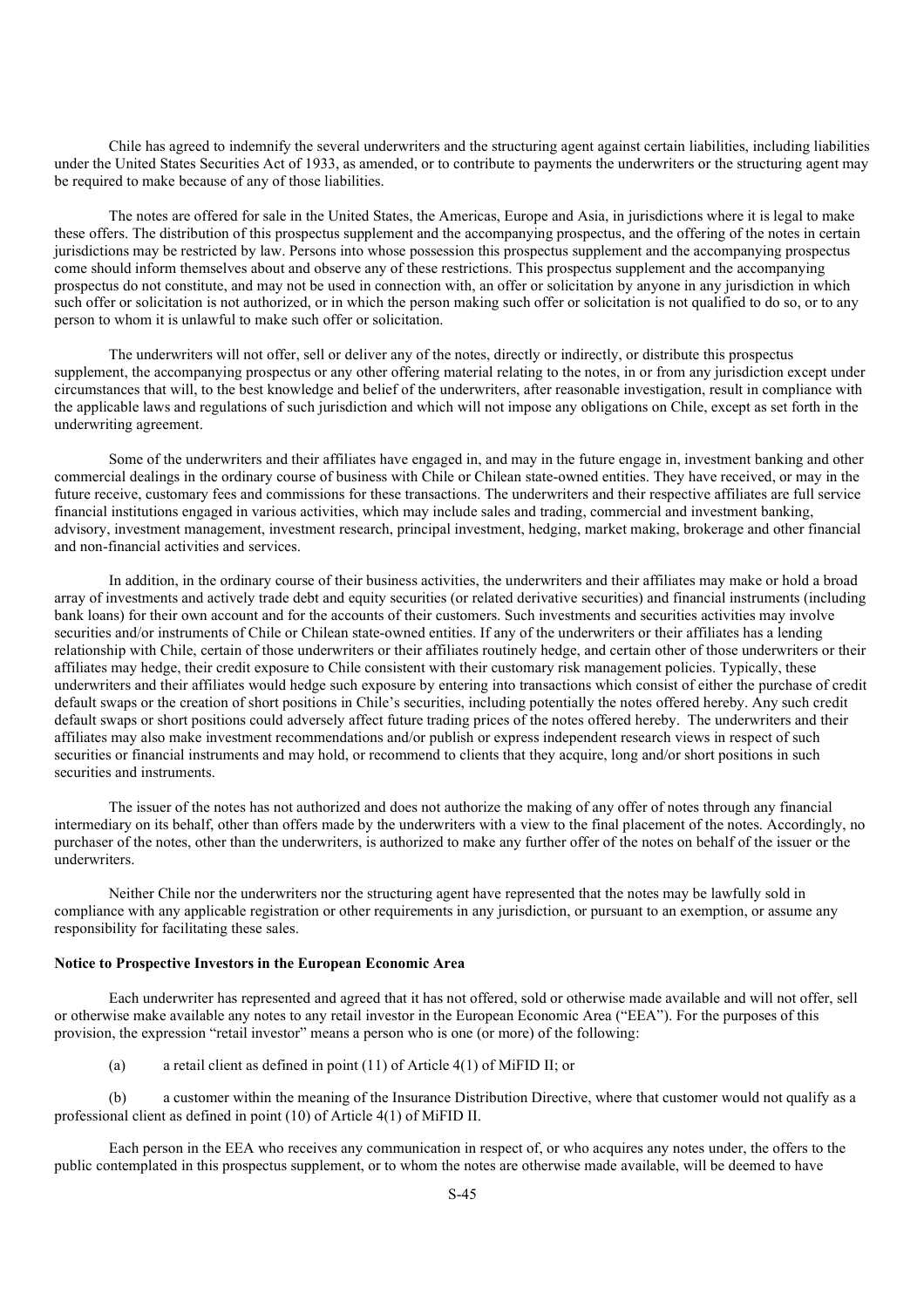represented, warranted, acknowledged and agreed to and with each underwriter and Chile that it and any person on whose behalf it acquires notes is not a "retail investor" in the EEA (as defined above).

# **Notice to Prospective Investors in the United Kingdom**

Each underwriter has represented and agreed that it has not offered, sold or otherwise made available and will not offer, sell or otherwise make available any notes to any retail investor in the United Kingdom. For the purposes of this provision, the expression "retail investor" means a person who is one (or more) of the following:

a retail client, as defined in point (8) of Article 2 of Regulation (EU) No 2017/565 as it forms part of UK domestic law by virtue of the EUWA; or

(b) a customer within the meaning of the provisions of the FSMA and any rules or regulations made under the FSMA to implement the Insurance Distribution Directive, where that customer would not qualify as a professional client, as defined in point (8) of Article 2(1) of Regulation (EU) No 600/2014 as it forms part of UK domestic law by virtue of the EUWA.

Each person in the United Kingdom who receives any communication in respect of, or who acquires any notes under, the offers to the public contemplated in this prospectus supplement, or to whom the notes are otherwise made available, will be deemed to have represented, warranted, acknowledged and agreed to and with each underwriter and Chile that it and any person on whose behalf it acquires notes is not a "retail investor" in the United Kingdom (as defined above).

Each underwriter has represented and agreed that:

(a) it has only communicated or caused to be communicated and will only communicate or cause to be communicated an invitation or inducement to engage in investment activity (within the meaning of Section 21 of the FSMA) received by it in connection with the issue or sale of the notes in circumstances in which Section 21(1) of the FSMA does not apply to Chile; and

(b) it has complied and will comply with all applicable provisions of the FSMA with respect to anything done by it in relation to the notes in, from or otherwise involving the United Kingdom.

This prospectus supplement is for distribution only to persons who: (i) are outside the United Kingdom; (ii) have professional experience in matters relating to investments falling within Article 19(5) of the Financial Promotion Order; (iii) are persons falling within Articles 49(2)(a) to (d) ("high net worth companies, unincorporated associations, etc.") of the Financial Promotion Order; or (iv) are persons to whom an invitation or inducement to engage in investment activity (within the meaning of Section 21 of the FSMA) in connection with the issue or sale of any securities may otherwise lawfully be communicated or caused to be communicated (all such persons together being referred to as "relevant persons"). This prospectus supplement is directed only at relevant persons and must not be acted on or relied on by persons who are not relevant persons. Any investment or investment activity to which this prospectus supplement relates is available only to relevant persons and will be engaged in only with relevant persons.

#### **Notice to Prospective Investors in the Netherlands**

The notes may not be offered or sold, directly or indirectly, other than to qualified investors (*gekwalificeerde beleggers*) within the meaning of Article 1:1 of the Dutch Financial Supervision Act (*Wet op het financieel toezicht*).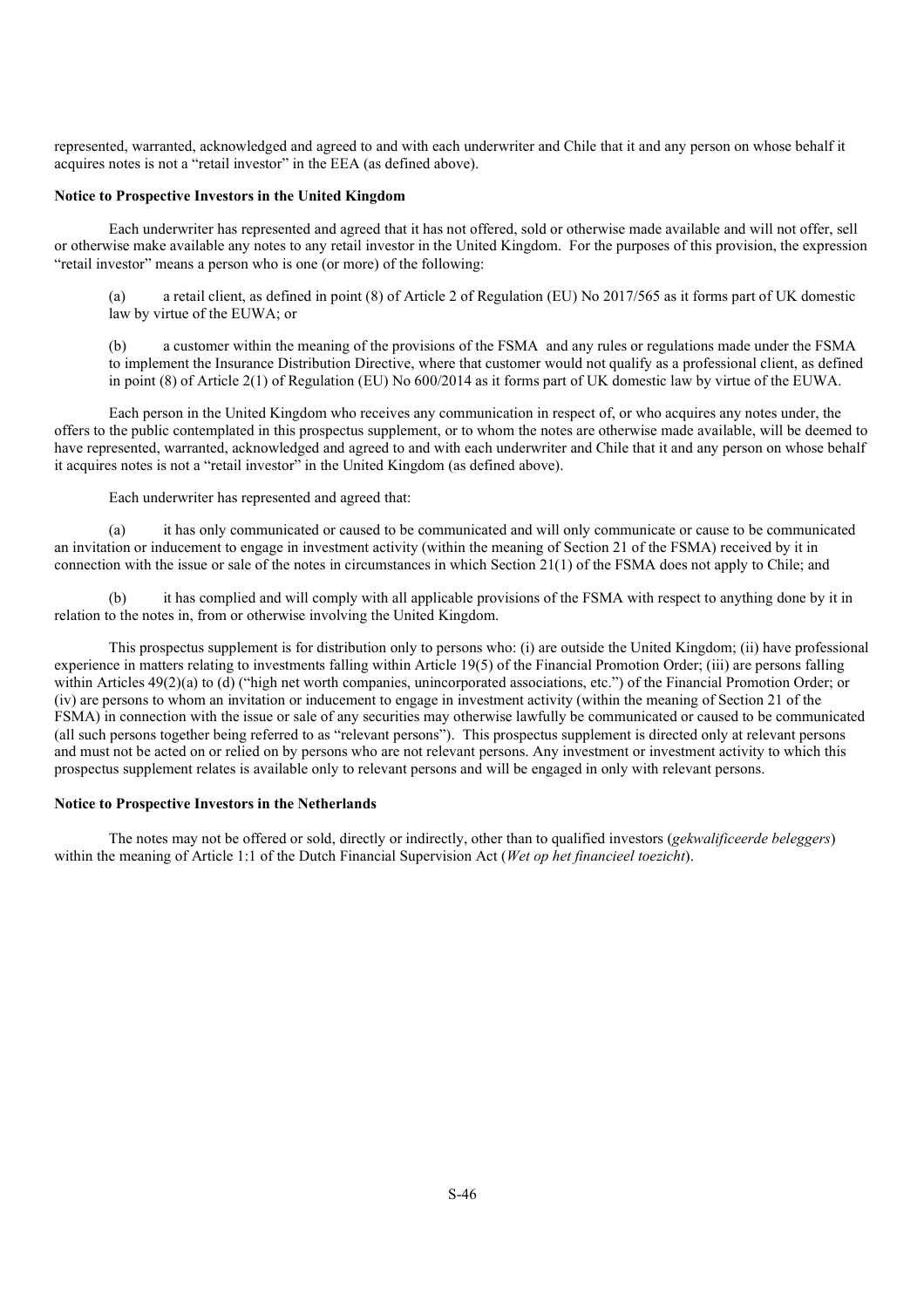#### **Notice to Prospective Investors in Taiwan**

The notes have not been, and shall not be, offered, sold or re-sold, directly or indirectly, to investors other than "professional investors" as defined under Paragraph 1 of Article 2-1 of the TPEx Rules, as amended from time to time (the "Professional Investors"), which currently include the following:

(a) "professional institutional investors" as defined under Paragraph 2 of Article 4 of the Financial Consumer Protection Act of the ROC, which currently include: (i) overseas or domestic banks, securities firms, futures firms and insurance companies (excluding insurance agencies, insurance brokers and insurance surveyors), the foregoing as further defined in more detail in Paragraph 3 of Article 2 of the Organization Act of the Financial Supervisory Commission of the ROC, (ii) overseas or domestic fund management companies, government investment institutions, government funds, pension funds, mutual funds, unit trusts, and funds managed by financial service enterprises pursuant to the Securities Investment Trust and Consulting Act of the ROC, the Futures Trading Act of the ROC or the Trust Enterprise Act of the ROC or investment assets mandated and delivered by or transferred for trust by financial consumers, and (iii) other institutions recognized by the Financial Supervisory Commission of the ROC;

(b) a legal entity or fund having applied in writing to the securities firms for the status of a professional investor that meets all of the following three criteria: (i) its total assets exceed NT\$50,000,000 according to its most recent CPA-audited or reviewed financial report, provided that the financial report of an non-Taiwanese offshore legal entity is not required to be audited or reviewed by the CPA, (ii) the person authorized by the investor to handle trades has sufficient professional knowledge and trading experience in bonds, and (iii) it fully understands that the securities firm is exempted from certain responsibilities towards professional investors in connection with bond trading activities and agrees to sign up as a professional investor; and

(c) a natural person who has applied in writing to a securities firm for the status of professional investor and who meets all of the following three criteria: (i) he/she  $(x)$  has provided a proof of financial capacity of at least NT\$30,000,000, or (y) has made a single trade, the transaction amount of which is higher than NT\$3,000,000, his/her total assets and investments booked at and made through such securities firm are higher than NT\$15,000,000, and he/she has provided a statement certifying that the value of his/her total assets exceeds NT\$30,000,000, (ii) he/she has sufficient professional knowledge and trading experience in bonds, and (iii) he/she fully understands that the securities firm is exempted from certain responsibilities toward professional investors in connection with bond trading activities and agrees to sign up as a professional investor.

# **Notice to Prospective Investors in Hong Kong**

The notes may not be offered or sold in Hong Kong by means of any document other than (i) in circumstances which do not constitute an offer to the public within the meaning of the Companies (Winding Up and Miscellaneous Provisions) Ordinance (Cap. 32 of the Laws of Hong Kong) ("Companies (Winding Up and Miscellaneous Provisions) Ordinance") or which do not constitute an invitation to the public within the meaning of the Securities and Futures Ordinance (Cap. 571 of the Laws of Hong Kong) ("Securities and Futures Ordinance"), or (ii) to "professional investors" as defined in the Securities and Futures Ordinance and any rules made thereunder, or (iii) in other circumstances which do not result in the document being a "prospectus" as defined in the Companies (Winding Up and Miscellaneous Provisions) Ordinance, and no advertisement, invitation or document relating to the notes may be issued or may be in the possession of any person for the purpose of issue (in each case whether in Hong Kong or elsewhere), which is directed at, or the contents of which are likely to be accessed or read by, the public in Hong Kong (except if permitted to do so under the securities laws of Hong Kong) other than with respect to notes which are or are intended to be disposed of only to persons outside Hong Kong or only to "professional investors" in Hong Kong as defined in the Securities and Futures Ordinance and any rules made thereunder.

### **Notice to Prospective Investors in Japan**

The notes have not been and will not be registered under the Financial Instruments and Exchange Law of Japan (the "Financial Instruments and Exchange Law") and each underwriter has agreed that it will not offer or sell any notes, directly or indirectly, in Japan or to, or for the benefit of, any resident of Japan (which term as used herein means any person resident in Japan, including any corporation or other entity organized under the laws of Japan), or to others for reoffering or resale, directly or indirectly, in Japan or to a resident of Japan, except pursuant to an exemption from the registration requirements of, and otherwise in compliance with, the Financial Instruments and Exchange Law and any other applicable laws, regulations and ministerial guidelines of Japan.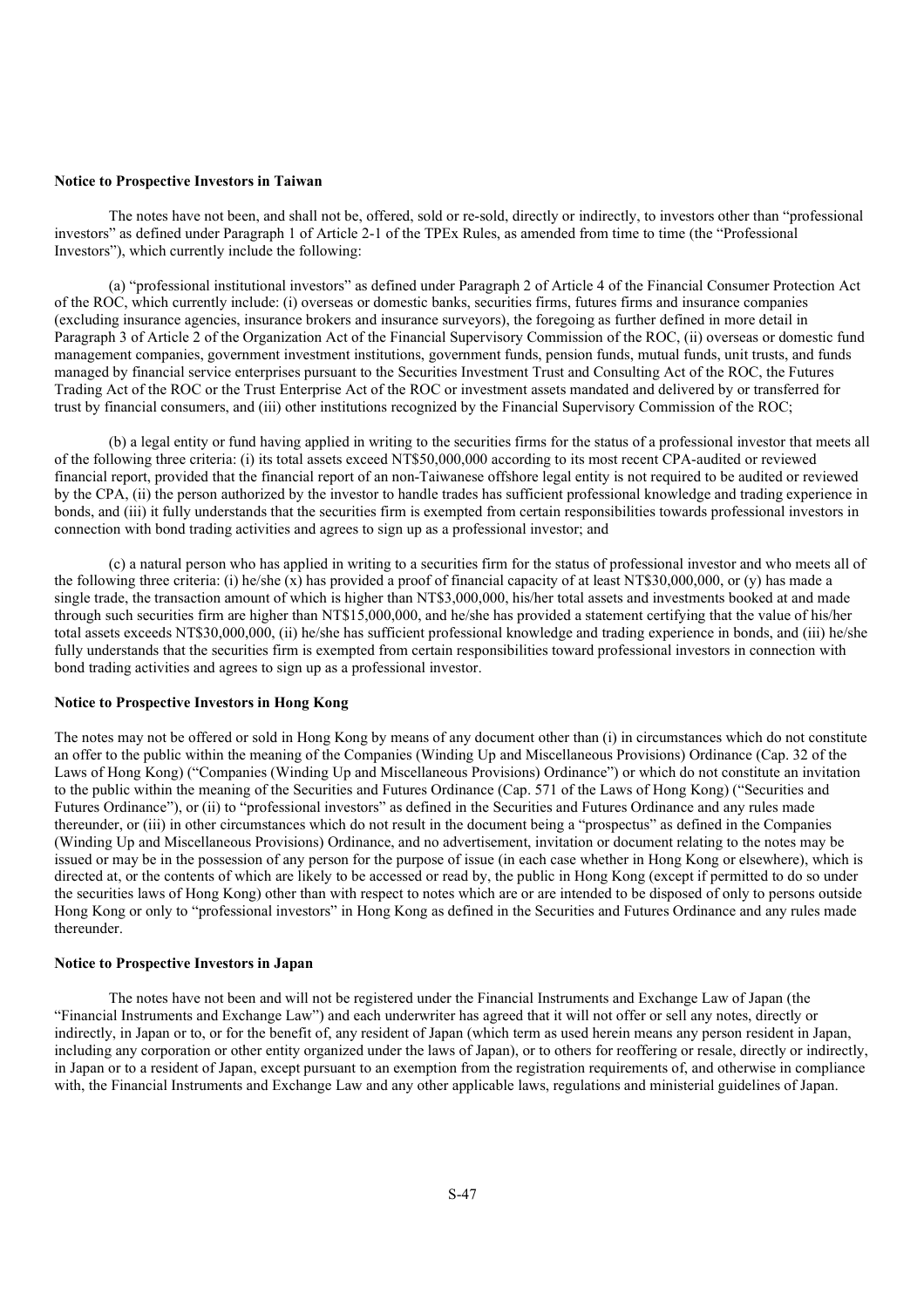#### **Notice to Prospective Investors in Singapore**

This prospectus supplement and the accompanying prospectus have not been registered as a prospectus with the Monetary Authority of Singapore. Accordingly, this prospectus supplement and the accompanying prospectus and any other document or material in connection with the offer or sale, or invitation for subscription or purchase, of the notes may not be circulated or distributed, nor may the notes be offered or sold, or be made the subject of an invitation for subscription or purchase, whether directly or indirectly, to persons in Singapore other than (i) to an institutional investor under Section 274 of the Securities and Futures Act, Chapter 289 of Singapore (the "SFA"), (ii) to a relevant person pursuant to Section 275(1), or any person pursuant to Section 275(1A), and in accordance with the conditions, specified in Section 275 of the SFA or (iii) otherwise pursuant to, and in accordance with the conditions of, any other applicable provision of the SFA, in each case subject to compliance with the conditions set forth in the SFA. Where the notes are subscribed or purchased under Section 275 of the SFA by a relevant person which is: (a) a corporation (which is not an accredited investor), the sole business of which is to hold investments and the entire share capital of which is owned by one or more individuals, each of whom is an accredited investor; or (b) a trust (where the trustee is not an accredited investor) whose sole purpose is to hold investments and each beneficiary of the trust is an individual who is an accredited investor, shares, debentures and units of shares and debentures of that corporation or the beneficiaries' rights and interest (howsoever described) in that trust shall not be transferable within six months after that corporation or that trust has acquired the notes pursuant to an offer made under Section 275 of the SFA except: (1) to an institutional investor under Section 274 of the SFA or to a relevant person, or any person pursuant to Section 275(1A), and in accordance with the conditions, specified in Section 275 of the SFA; (2) where no consideration is or will be given for the transfer; or (3) where the transfer is by operation of law.

Singapore Securities and Futures Act Product Classification-Solely for the purposes of its obligations pursuant to sections 309B(1)(a) and 309B(1)(c) of the SFA, the issuer has determined, and hereby notifies all relevant persons (as defined in Section 309A of the SFA) that the notes are "prescribed capital markets products" (as defined in the Securities and Futures (Capital Markets Products) Regulations 2018) and Excluded Investment Products (as defined in MAS Notice SFA 04-N12: Notice on the Sale of Investment Products and MAS Notice FAA-N16: Notice on Recommendations on Investment Products).

#### **Notice to Prospective Investors in Canada**

The notes may be sold only to purchasers in the provinces of Canada purchasing, or deemed to be purchasing, as principal that are accredited investors, as defined in National Instrument 45-106 Prospectus Exemptions or subsection 73.3(1) of the Securities Act (Ontario), and are permitted clients, as defined in National Instrument 31-103 Registration Requirements, Exemptions and Ongoing Registrant Obligations. Any resale of the notes must be made in accordance with an exemption from, or in a transaction not subject to, the prospectus requirements of applicable securities laws. Securities legislation in certain provinces or territories of Canada may provide a purchaser with remedies for rescission or damages if this prospectus supplement (including any amendment thereto) contains a misrepresentation, provided that the remedies for rescission or damages are exercised by the purchaser within the time limit prescribed by the securities legislation of the purchaser's province or territory. The purchaser should refer to any applicable provisions of the securities legislation of the purchaser's province or territory for particulars of these rights or consult with a legal advisor. Pursuant to section 3A.3 (or, in the case of securities issued or guaranteed by the government of a non-Canadian jurisdiction, section 3A.4) of National Instrument 33-105 Underwriting Conflicts (NI 33-105), the underwriters are not required to comply with the disclosure requirements of NI 33-105 regarding underwriter conflicts of interest in connection with this offering.

## **Notice to Prospective Investors in the Republic of Korea**

The notes may not be offered, sold or delivered directly or indirectly, or offered or sold to any person for re-offering or resale, directly or indirectly, in Korea or to any resident of Korea except pursuant to the applicable laws and regulations of Korea, including the Financial Investment Services and Capital Markets Act and the Foreign Exchange Transaction Law and the decrees and regulations thereunder. The notes have not been registered with the Financial Services Commission of Korea for public offering in Korea. Furthermore, the notes may not be re-sold to Korean residents unless the purchaser of the notes complies with all applicable regulatory requirements (including, but not limited to, government approval requirements under the Foreign Exchange Transaction Law and its subordinate decrees and regulations) in connection with their purchase.

### **Notice to Prospective Investors in Peru**

The notes and the information contained in this prospectus supplement are not being publicly marketed or offered in Peru and will not be distributed or caused to be distributed to the general public in Peru. Peruvian securities laws and regulations on public offerings will not be applicable to the offering of the notes and therefore, the disclosure obligations set forth therein will not be applicable to the issuer of the notes or the sellers of the notes before or after their acquisition by prospective investors. The notes and the information contained in this prospectus supplement have not been and will not be reviewed, confirmed, approved or in any way submitted to the Peruvian Superintendency of Capital Markets (*Superintendencia del Mercado de Valores*, or "SMV") nor have they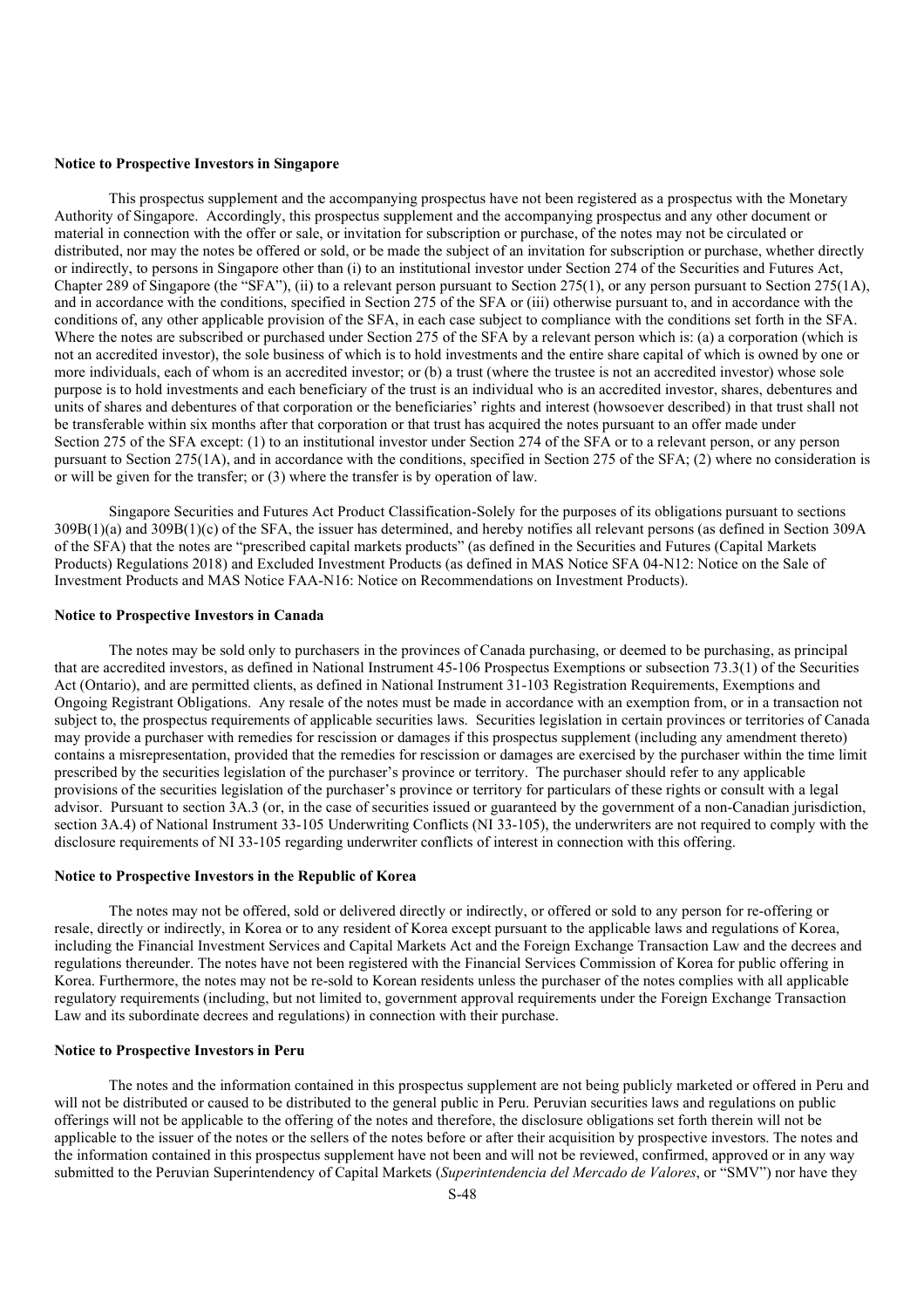been registered under the Securities Market Law (*Ley del Mercado de Valores*) or any other Peruvian regulations. Accordingly, the notes cannot be offered or sold within Peruvian territory except to the extent any such offering or sale qualifies as a private offering under Peruvian regulations and complies with the provisions on private offerings set forth therein.

### **Notice to Prospective Investors in Brazil**

The notes have not been and will not be issued nor placed, distributed, offered or negotiated in the Brazilian capital markets and, as a result, have not been and will not be registered with the Securities Commission of Brazil (*Comissão de Valores Mobiliários*, or "CVM"). Any public offering or distribution, as defined under Brazilian laws and regulations, of the notes in Brazil is not legal without prior registration under Law No. 6,385 of December 7, 1976, as amended, and Instruction No. 400, issued by the CVM on December 29, 2003, as amended. Documents relating to the offering of the notes may not be delivered in Brazil.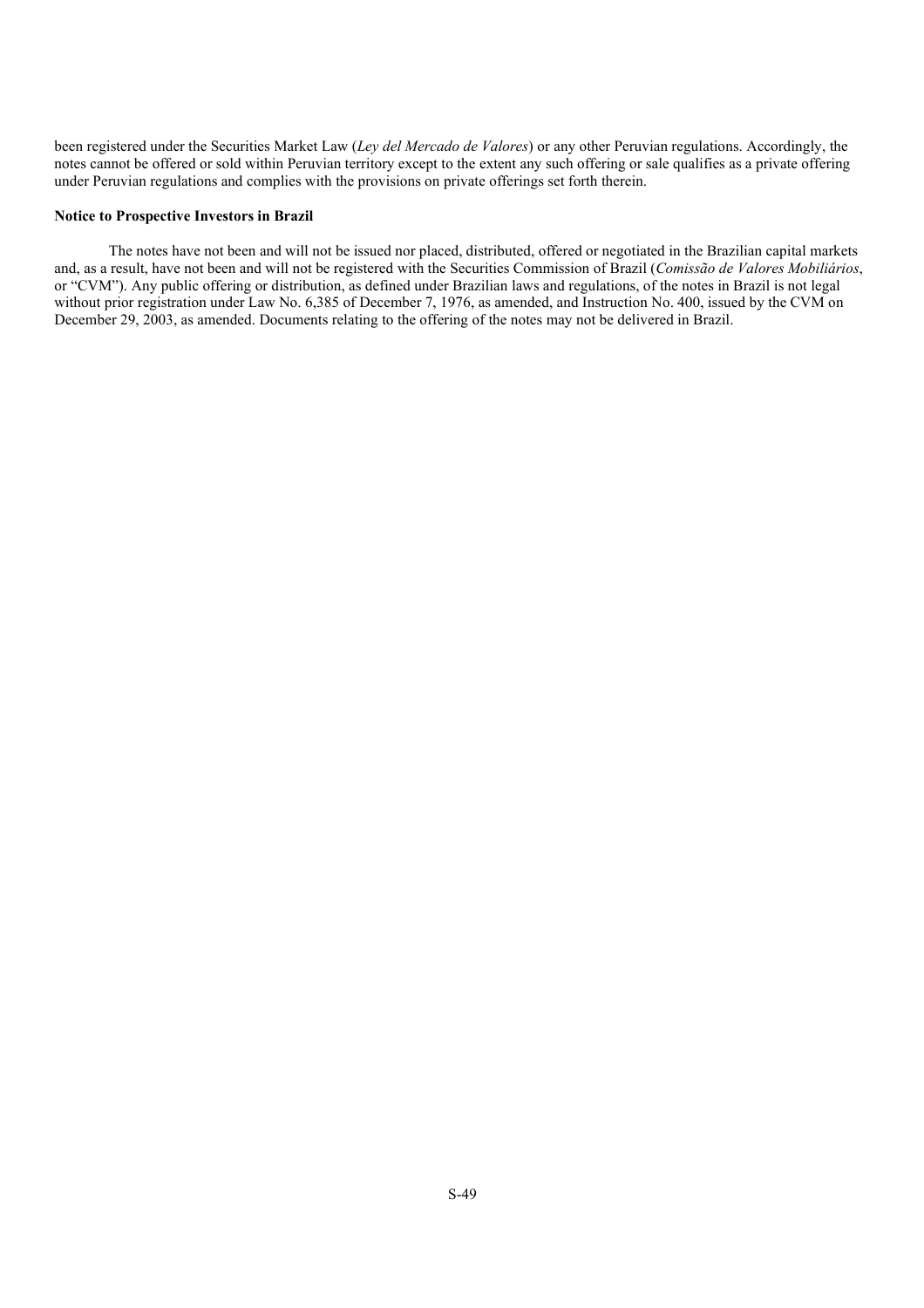# **AUTHORIZED REPRESENTATIVE**

The authorized representative of Chile in the United States of America is Mario Artaza Loyola, Consul General of Chile in New York, whose address is 600 Third Avenue #2808, New York, New York 10016.

# **VALIDITY OF THE NOTES**

The following persons will give opinions regarding the validity of the notes:

# For Chile:

- Linklaters LLP, special New York counsel to Chile; and
- Morales & Besa Ltda., special Chilean counsel to Chile.

For the underwriters:

- Cleary Gottlieb Steen & Hamilton LLP, special New York counsel to the underwriters; and
- Garrigues Chile SpA, special Chilean counsel to the underwriters.

As to all matters of Chilean law, Linklaters LLP may rely on, and assume the correctness of, the opinion of Morales & Besa Ltda., and Cleary Gottlieb Steen & Hamilton LLP may rely on, and assume the correctness of, the opinion of Garrigues Chile SpA.

All statements with respect to matters of Chilean law in this prospectus supplement and the prospectus have been passed upon by Morales & Besa Ltda. and Garrigues Chile SpA.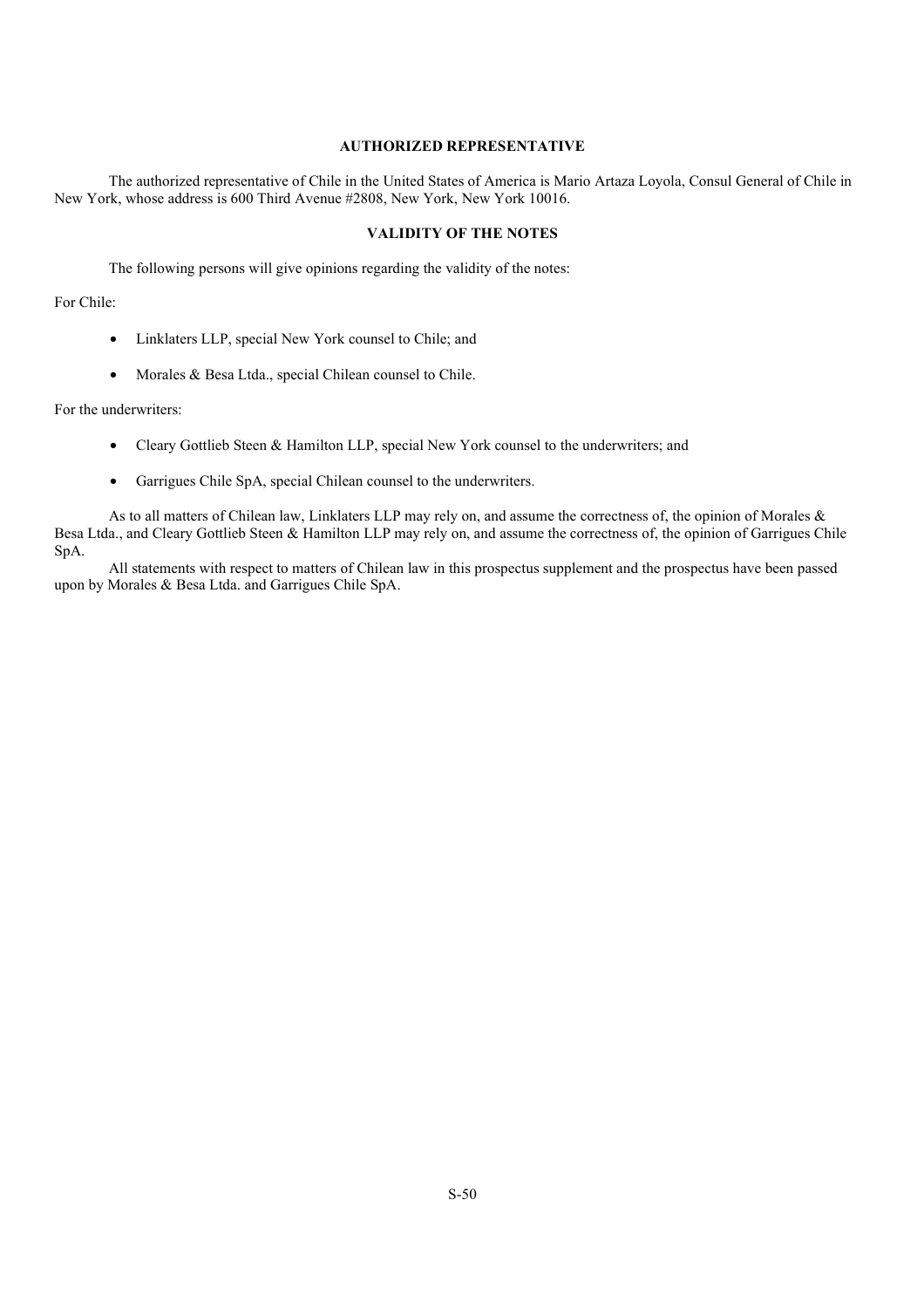# **GENERAL INFORMATION**

#### **Authorization**

Chile's Congress has authorized the issuance of the notes pursuant to Article 3 of Law No. 21,289, published in the Official Gazette on December 16, 2020, and the Executive Power has authorized the issuance of the notes pursuant to Supreme Decree No. 2,284, dated December 16, 2020, of the Ministry of Finance, published in the Official Gazette on January 18, 2021. Chile has obtained, or will obtain before the issue date for the notes, the authorizations and authentications necessary under Chilean law for the issuance of the notes.

# **Litigation**

Except for litigation described under "*Government Expenditures—Government Litigation*" in Chile's annual report on Form 18-K, as amended, Chile is not involved in any legal or arbitration proceedings (including any such proceedings that are pending or, to Chile's knowledge, threatened) relating to claims or amounts that could have or have had during the 12 months prior to the date of this prospectus supplement a material adverse effect on Chile's financial position taken as a whole.

### **Clearing**

The notes have been accepted for clearance and settlement through the clearing systems of Euroclear and Clearstream, Luxembourg. The securities codes are:

**ISIN Common Code**  XS2327851874 232785187

### **Listing**

Application will be made to the London Stock Exchange for the notes to be admitted to the ISM. Application will also be made to the TPEx for the listing of, and permission to deal in, the notes and such permission is expected to become effective on or about April 15, 2021. No assurances can be given by Chile that such applications will be approved or that such listings will be maintained.

## **Where You Can Find More Information**

Chile has filed registration statements relating to its notes, including the notes offered by this prospectus supplement, and warrants with the SEC under the U.S. Securities Act of 1933, as amended. Neither this prospectus supplement nor the accompanying prospectus contains all of the information described in the registration statements. For further information, you should refer to the registration statements.

The registration statements, including its various exhibits are available to the public from the SEC's web site at http://www.sec.gov.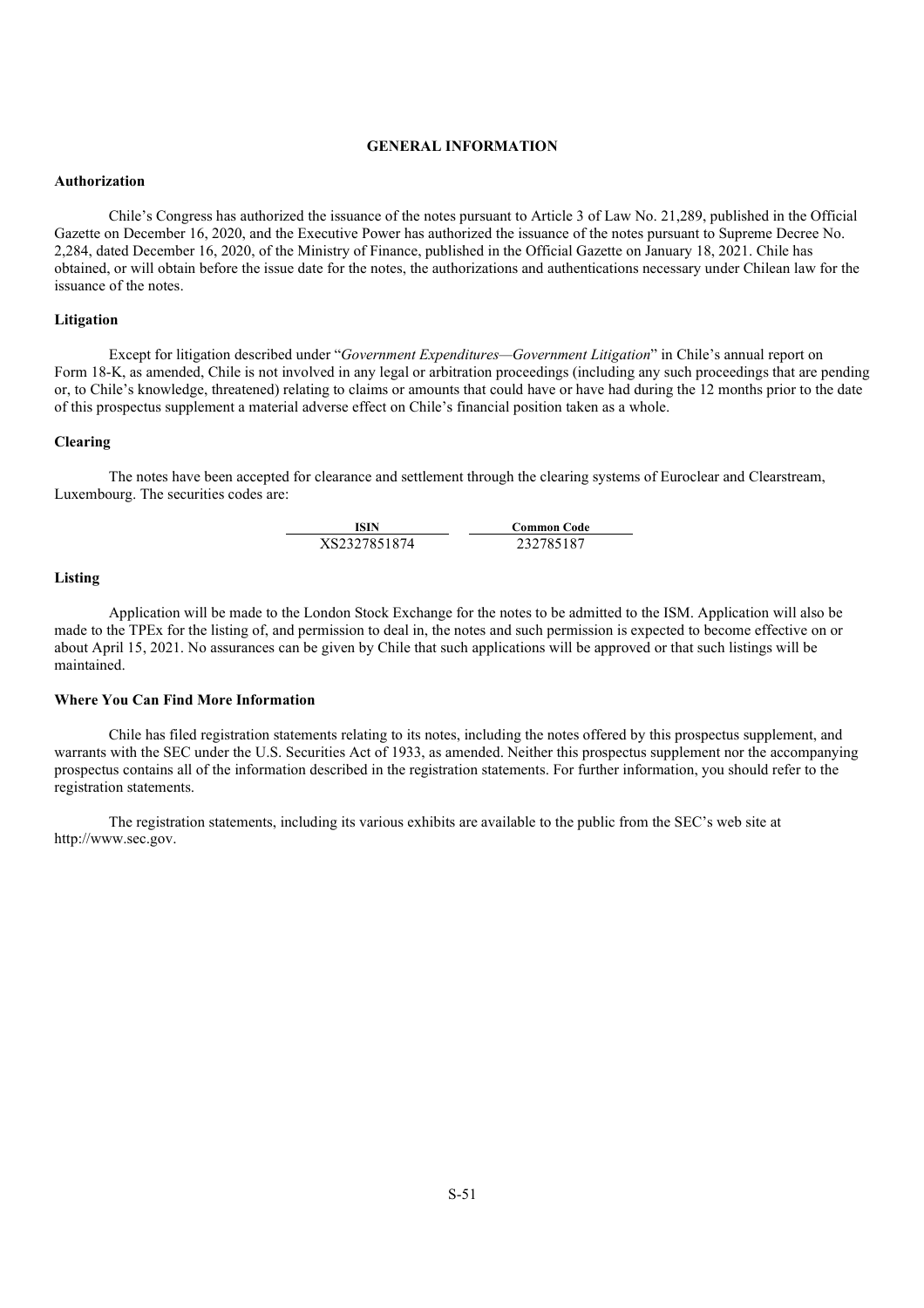## **Republic of Chile**

# **Debt Securities and Warrants**

The Republic of Chile may from time to time offer and sell its debt securities and warrants in amounts, at prices and on terms to be determined at the time of sale and provided in one or more supplements to this prospectus. Chile may also offer debt securities in exchange for other debt securities or that are convertible into new debt securities. Chile may offer securities with an aggregate principal amount of up to US\$7,026,200,513 (or the equivalent in other currencies) in the United States. The debt securities will be direct, unconditional and unsecured external indebtedness of Chile. The debt securities will at all times rank at least equally with all other unsecured and unsubordinated external indebtedness of Chile. The full faith and credit of Chile will be pledged for the due and punctual payment of all principal and interest on the securities.

The debt securities will contain "collective action clauses," unless otherwise indicated in the applicable prospectus supplement. Under these provisions, which differ from the terms of Chile's public external indebtedness issued prior to December 2, 2014, modifications affecting the reserve matters listed in the indenture (as defined below), including modifications to payment and other important terms, may be made to a single series of debt securities issued under the indenture (including the notes) with the consent of the holders of 75% of the aggregate principal amount outstanding of that series, and to two or more series of debt securities issued under the indenture either (x) with the consent of holders of 75% of the aggregate principal amount of the outstanding debt securities of all the series affected by the proposed modification (taken in aggregate) if the modification is uniformly applicable; or (y) with the consent of the holders of  $66\frac{2}{3}\%$  of the aggregate principal amount outstanding of all series of debt securities that would be affected and 50% in aggregate principal amount outstanding of each affected series of debt securities.

Chile will provide the specific terms of these securities in one or more supplements to this prospectus. You should read this prospectus and any prospectus supplement carefully before you invest. This prospectus may not be used to make offers or sales of securities unless accompanied by a prospectus supplement.

Chile may sell the securities directly, through agents designated from time to time or through underwriters. The names of any agents or underwriters will be provided in the applicable prospectus supplement.

You should read this prospectus and any supplements carefully. You should not assume that the information in this prospectus, any prospectus supplement or any document incorporated by reference in them is accurate as of any date other than the date on the front of these documents.

**Neither the Securities and Exchange Commission nor any other regulatory body has approved or disapproved these securities or determined if this prospectus is truthful or complete. Any representation to the contrary is a criminal offense.**

The date of this prospectus is January 16, 2020.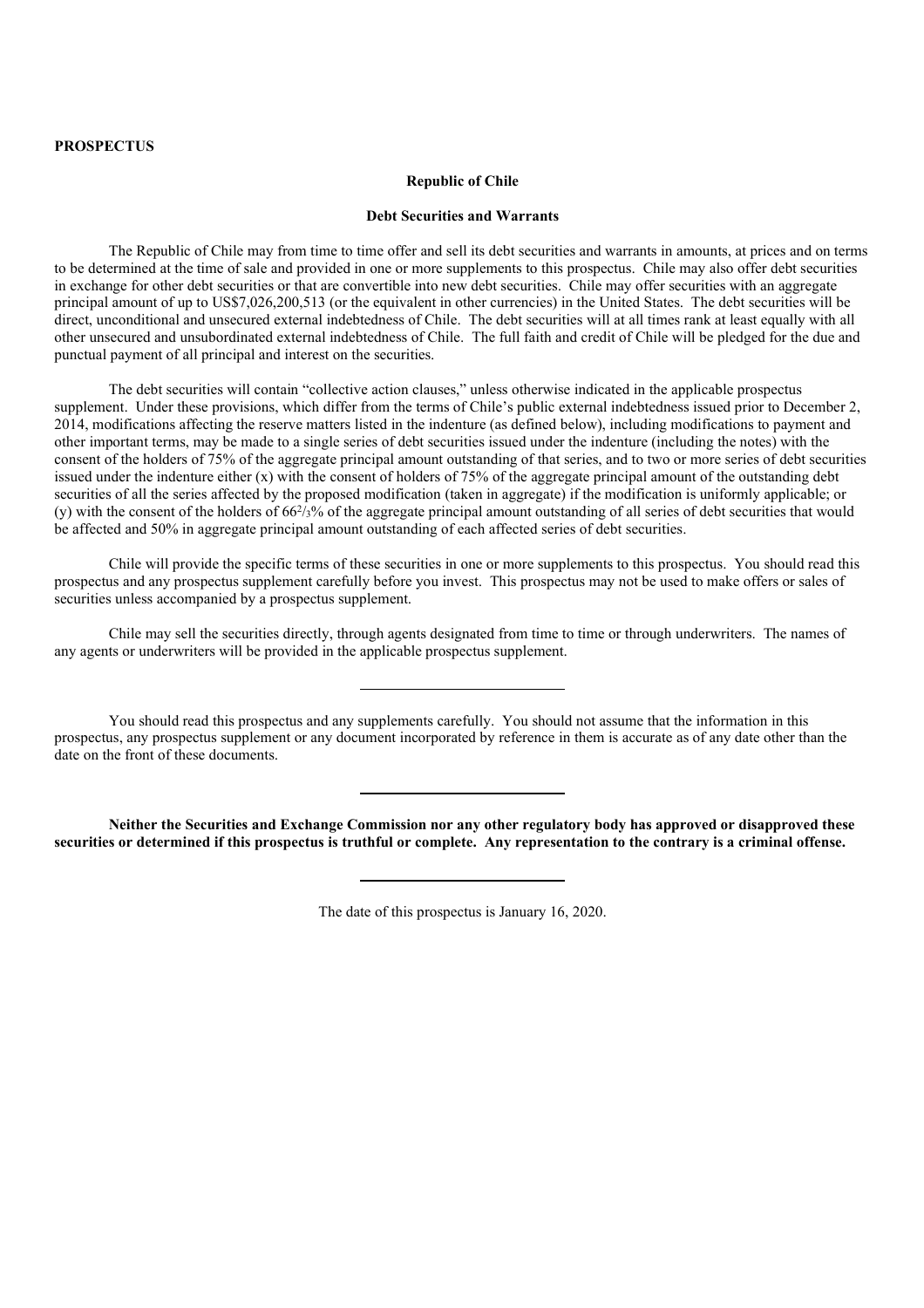# **TABLE OF CONTENTS**

| Page |
|------|
|      |
|      |
|      |
|      |
|      |
|      |
|      |
| 19   |
| 19   |
| 19   |
|      |
|      |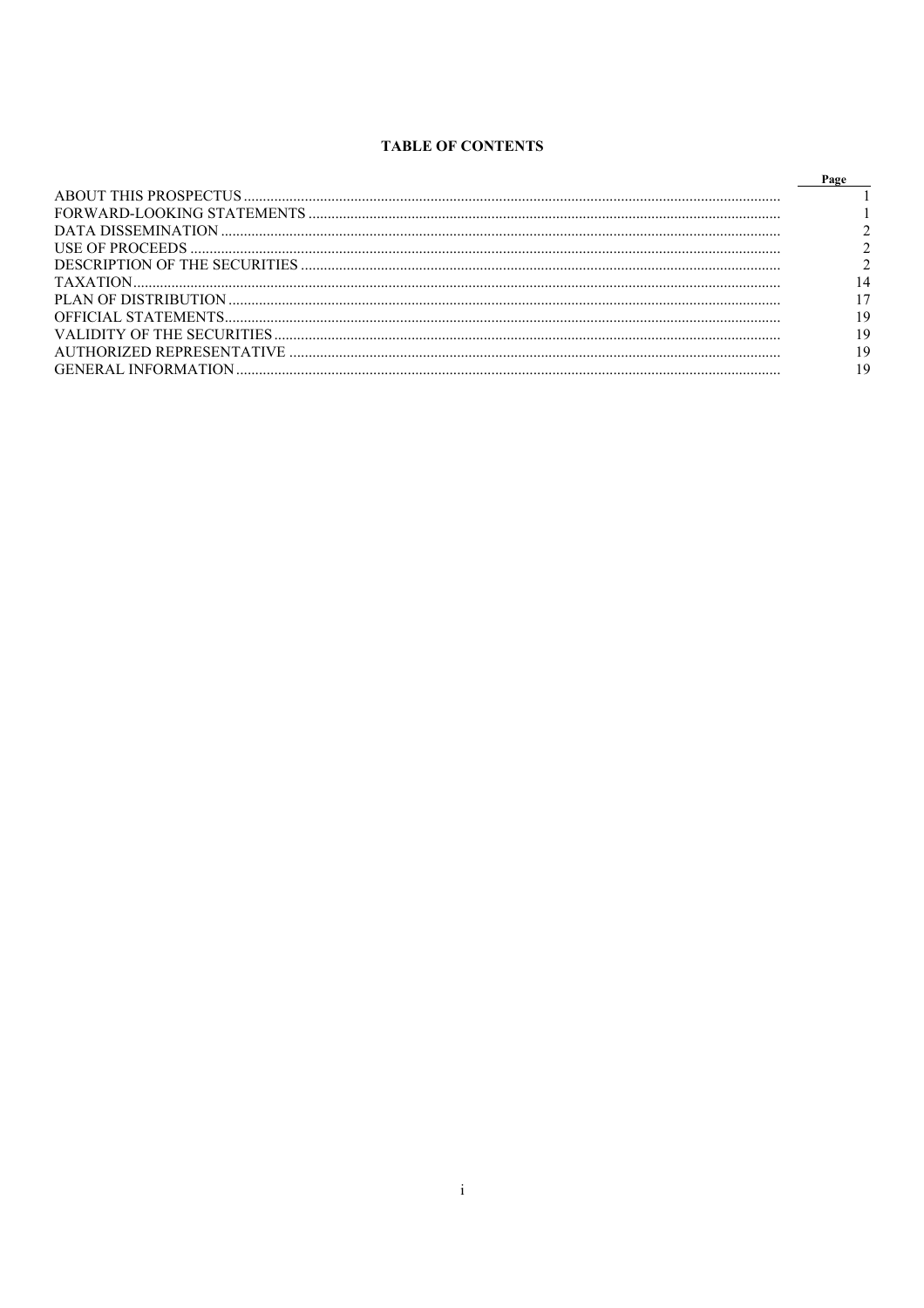# **ABOUT THIS PROSPECTUS**

This prospectus provides you with a general description of the securities Chile may offer. Each time Chile sells securities covered by this prospectus, it will provide a prospectus supplement that will contain specific information about the terms of that offering. The prospectus supplement may also add, update or change information contained in this prospectus. If the information in this prospectus differs from any prospectus supplement, you should rely on the information contained in the prospectus supplement. You should read both this prospectus and the accompanying prospectus supplement, together with additional information described below under the heading "*General Information—Where You Can Find More Information*."

This prospectus is based on information that is publicly available or that Chile has supplied, unless otherwise expressly stated. Chile confirms that:

- the information contained in this prospectus is true and correct in all material respects and is not misleading as of its date;
- it has not omitted facts, the omission of which makes this prospectus as a whole misleading; and
- it accepts responsibility for the information it has provided in this prospectus and will provide in any prospectus supplement.

Chile is a foreign sovereign state. Therefore, it may be difficult for investors to obtain or realize upon judgments of courts in the United States against Chile. Chile will not waive immunity from attachment prior to judgment and attachment in aid of execution under Chilean law with respect to property of Chile located in Chile and with respect to its movable and immovable property which is used by Chile's diplomatic and consular missions and the residences of the heads of such missions or for military purposes, including such property which is property of a military character or under the control of a military authority or defense agency, since such waiver is not permitted under the laws of Chile. Chile will irrevocably submit to the jurisdiction of any federal or state court in the Borough of Manhattan, The City of New York and will irrevocably waive, to the fullest extent permitted by law, any immunity from the jurisdiction of such courts in connection with any action based upon the securities covered by this prospectus or brought by any holder of securities covered by this prospectus. Nevertheless, Chile reserves the right to plead sovereign immunity under the U.S. Foreign Sovereign Immunities Act of 1976, or the Foreign Sovereign Immunities Act, with respect to any action brought against it under the U.S. federal securities laws or any state securities laws. In the absence of Chile's waiver of immunity with respect to such actions, it would not be possible to obtain a U.S. judgment in such an action against Chile unless a court were to determine that Chile is not entitled under the Foreign Sovereign Immunities Act to sovereign immunity with respect to such action.

Even if investors are able to obtain a judgment against Chile, the enforceability in Chile of such a judgment is dependent on such judgment not violating the principles of Chilean public policy.

# **FORWARD-LOOKING STATEMENTS**

The following documents related to Chile's securities offered by this prospectus may contain forward-looking statements:

- this prospectus;
- any prospectus supplement; and
- the documents incorporated by reference in this prospectus or any prospectus supplement.

Forward-looking statements are statements that are not about historical facts, including statements about Chile's beliefs and expectations. These statements are based on current plans, estimates and projections, and therefore, you should not place undue reliance on them. Forward-looking statements speak only as of the date they are made. Chile undertakes no obligation to update publicly any of these forward-looking statements in light of new information or future events, including changes in Chile's economic policy or budgeted expenditures, or to reflect the occurrence of unanticipated events. Forward-looking statements involve inherent risks and uncertainties. Chile cautions you that a number of important factors could cause actual results to differ materially from those expressed in any forward-looking statement. These factors include, but are not limited to:

• Adverse external factors, such as high international interest rates, changes in copper, mineral or other international prices and recession or low growth in Chile's trading partners. Changes in international prices and high international interest rates could negatively affect Chile's current account and could increase budgetary expenditures. Low copper and mineral prices could decrease the government's revenues and could negatively affect the current account. Recession or low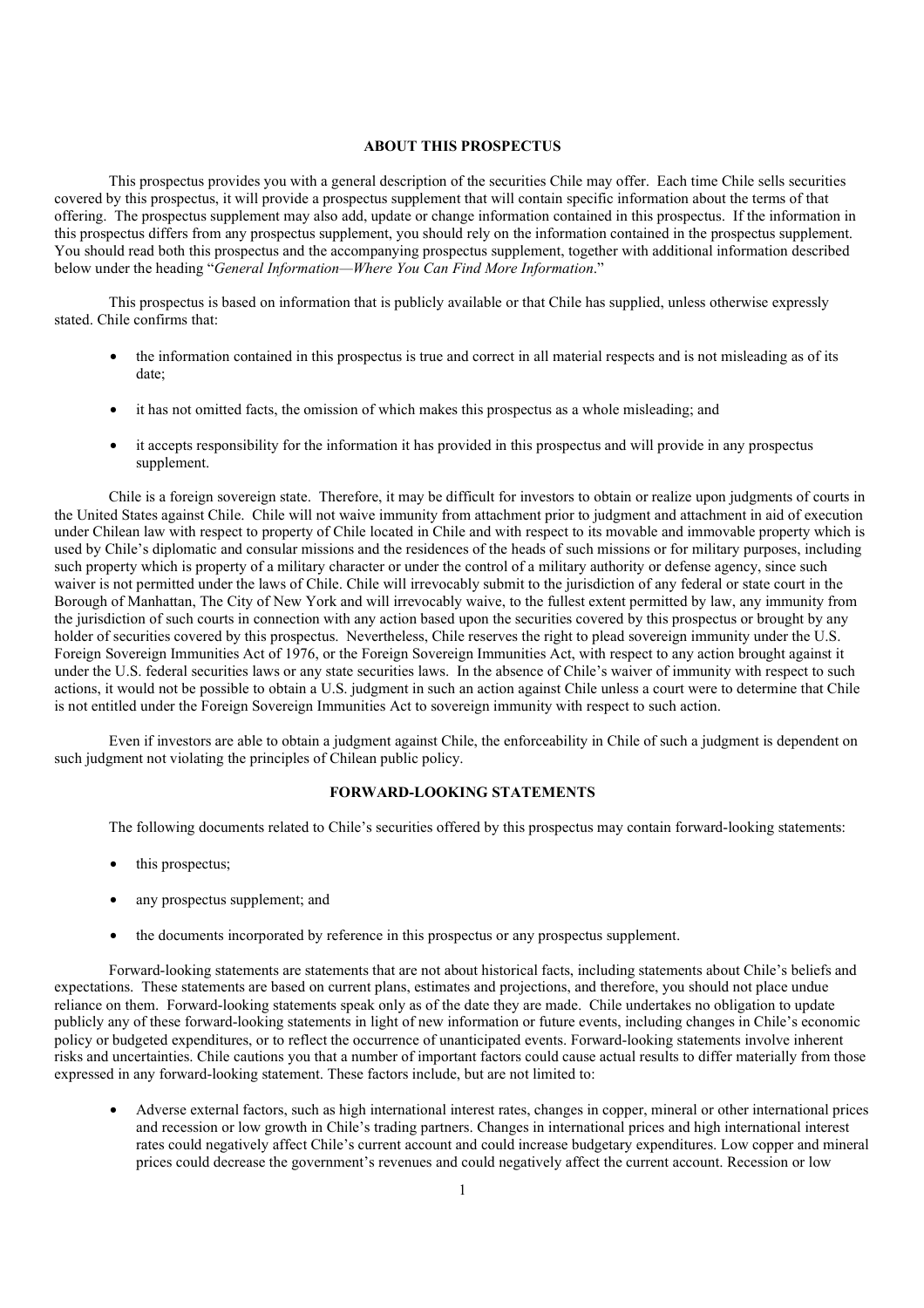growth in Chile's trading partners could lead to fewer exports from Chile, induce a contraction in the Chilean economy and, indirectly, reduce tax collections and other public sector revenues and adversely affect the country's fiscal accounts;

- Instability or volatility in the international financial markets, including in particular continued or increased distress in the financial markets of the European Union, could lead to domestic volatility, which may adversely affect the ability of the Chilean government to achieve its macroeconomic goals. This could also lead to declines in foreign investment inflows, and in particular portfolio investments;
- Adverse domestic factors, such as a decline in foreign direct and portfolio investment, increases in domestic inflation, high domestic interest rates, exchange rate volatility and increased political instability. Each of these factors could lead to lower growth or lower international reserves; and
- Other adverse factors, such as energy deficits or restrictions, climatic or seismic events, international or domestic hostilities and political uncertainty.

#### **DATA DISSEMINATION**

Chile is a subscriber to the International Monetary Fund's Special Data Dissemination Standard, or SDDS, which is designed to improve the timeliness and quality of information of subscribing member countries. The SDDS requires subscribing member countries to provide schedules indicating, in advance, the date on which data will be released on the so-called "Advance Release Calendar." For Chile, precise dates or "no-later-than-dates" for the release of data under the SDDS are disseminated for the current month and three months in advance through the Advance Release Calendar, which is published on the Internet under the International Monetary Fund's Dissemination Standards Bulletin Board. Summary methodologies of all metadata to enhance transparency of statistical compilation are also provided on the Internet under the International Monetary Fund's Dissemination Standards Bulletin Board. The SDDS's Internet website is located at http://dsbb.imf.org/Pages/SDDS/Home.aspx. Neither Chile nor any agents or underwriters acting on behalf of Chile in connection with the offer and sale of securities, as contemplated in this prospectus or in any prospectus supplement, accept any responsibility for information included on that website, and its contents are not intended to be incorporated by reference into this prospectus.

# **USE OF PROCEEDS**

Unless otherwise specified in a prospectus supplement, Chile will use the net proceeds from the sale of securities offered by this prospectus for the general purposes of the government. Chile may also issue securities to be offered in exchange for any of its outstanding securities.

# **DESCRIPTION OF THE SECURITIES**

*This prospectus provides a general description of the debt securities and warrants that Chile may offer. Each time Chile offers securities, Chile will provide a prospectus supplement that will contain specific information about the terms of that offering. The prospectus supplement may also add, update or change information contained in this prospectus. If the information in this prospectus differs from any prospectus supplement, you should rely on the updated information in the prospectus supplement.*

### **Debt Securities**

Chile will issue the debt securities under an indenture dated as of December 12, 2014 (the "base indenture"), between Chile and The Bank of New York Mellon, as trustee, as amended by the first supplemental indenture, dated as of May 27, 2015 (the "first supplemental indenture" and, together with the base indenture, the "indenture"). Chile has filed the indenture (as supplemented from time to time) and the forms of debt securities with the SEC. The following description summarizes some of the terms of the debt securities and the indenture. This summary does not contain all of the information that may be important to you as a potential investor in the securities. You should read the prospectus supplement, the indenture and the forms of debt securities before making your investment decision.

### *General*

The prospectus supplement relating to any series of debt securities offered will include specific terms relating to the debt securities of that series. These terms will include some or all of the following:

the title;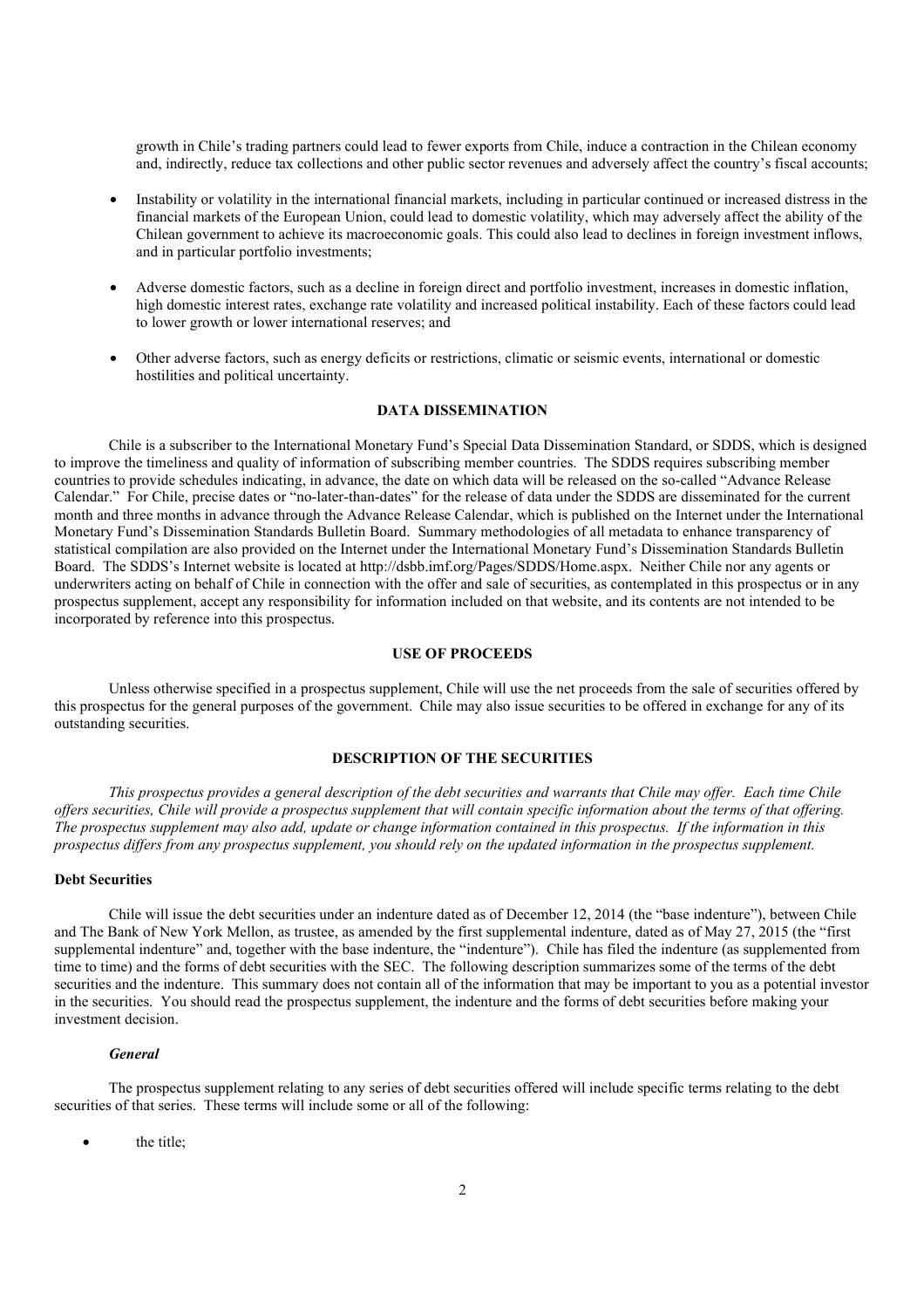- any limit on the aggregate principal amount;
- the issue price;
- the maturity date or dates;
- if the debt securities will bear interest, the interest rate, which may be fixed or floating, the date from which interest will accrue, the interest payment dates and the record dates for interest payment dates;
- the form of debt security (global or certificated and registered);
- any mandatory or optional sinking fund provisions;
- any provisions that allow Chile to redeem the debt securities at its option;
- any provisions that entitle the holders to repayment at their option;
- the currency in which the debt securities are denominated and the currency in which Chile will make payments;
- the authorized denominations;
- a description of any index Chile will use to determine the amount of principal or any premium or interest payments; and
- any other terms that do not conflict with the provisions of the indenture.

Chile may issue debt securities in exchange for other debt securities or that are convertible into new debt securities. The specific terms of the exchange or conversion of any debt security and the debt security for which it will be exchangeable or to which it will be converted will be described in the prospectus supplement relating to the exchangeable or convertible debt security.

Chile may issue debt securities at a discount below their stated principal amount, bearing no interest or interest at a rate that at the time of issuance is below market rates. Chile may also issue debt securities that have floating rates of interest but are exchangeable for fixed rate debt securities.

To the extent different from the discussion below under the heading "Taxation—United States Federal Taxation," Chile will describe the U.S. federal income tax consequences and other relevant considerations in the prospectus supplement for each offering.

Chile is not required to issue all of its debt securities under the indenture and this prospectus, but instead may issue debt securities other than those described in this prospectus under other indentures and documentation. That documentation may contain different terms from those included in the indenture and described in this prospectus.

#### *Status*

The debt securities will constitute direct, general, unconditional and unsubordinated external indebtedness of Chile for which the full faith and credit of Chile is pledged. The debt securities rank and will rank without any preference among themselves and equally with all other unsubordinated external indebtedness (as defined below) of Chile. It is understood that this provision will not be construed so as to require Chile to make payments under the debt securities ratably with payments being made under any other external indebtedness.

For this purpose, "external indebtedness" means obligations of or guaranteed by Chile for borrowed money or evidenced by bonds, notes or other similar instruments denominated or payable in a currency other than Chilean pesos, including those which at the option of any holder are so denominated or payable.

### *Payment of Principal and Interest*

Chile will arrange for payments to be made on global debt securities by wire transfer to the applicable clearing system, or to its nominee or common depositary, as the registered owner of the debt securities, which will receive the funds for distribution to the holders. See "—*Global Securities*" below.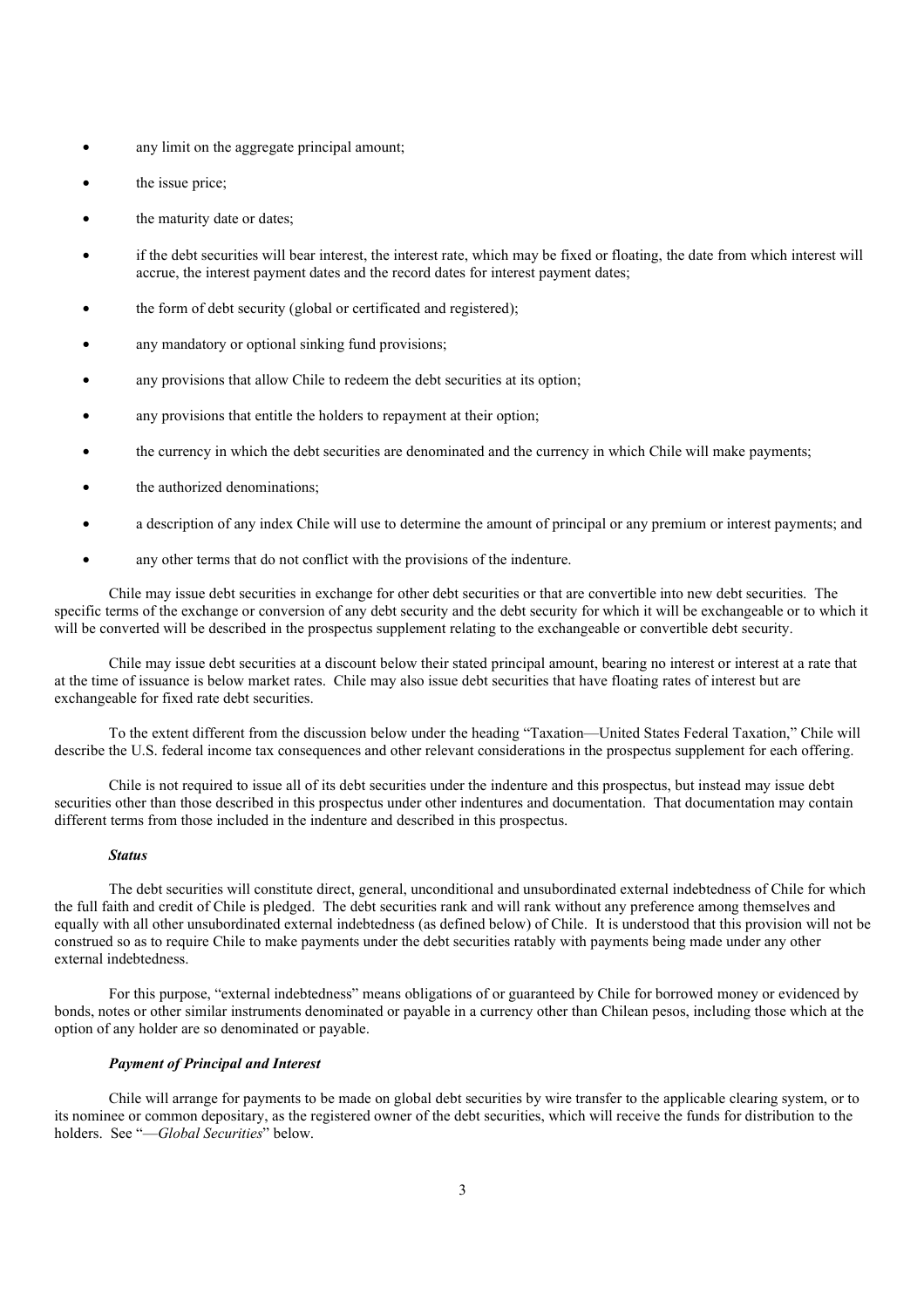Chile will arrange for payments to be made on registered certificated debt securities on the specified payment dates to the registered holders of the debt securities. Chile will arrange for such payments by wire transfer or by check mailed to the registered holders at their registered addresses.

If any money that Chile pays to the trustee or to any paying agent to make payments on any debt securities is not claimed at the end of two years after the applicable payment was due and payable, then the money will be repaid to Chile upon Chile's written request. Chile will hold such unclaimed money in trust for the relevant holders of those debt securities. After any such repayment, neither the trustee nor any paying agent will be liable for the payment. However, Chile's obligations to make payments on the debt securities as they become due will not be affected until the expiration of the prescription period, if any, specified in the debt securities. See "—*Limitations on Time for Claims*" below.

## *Additional Amounts*

All payments by Chile in respect of the debt securities will be made without withholding or deduction for or on account of any present or future taxes, duties, assessments or other governmental charges of whatever nature imposed or levied by or on behalf of Chile, or any political subdivision or taxing authority or agency therein or thereof having the power to tax (for purposes of this paragraph, a "relevant tax"), unless the withholding or deduction of any such relevant tax is required by law. In that event, Chile will pay such additional amounts, including but not limited to, the payment of the 4% withholding tax imposed on payments of interest to holders that are not residents of Chile ("additional amounts"), as may be necessary to ensure that the amounts received by the holders after such withholding or deduction will equal the respective amounts of principal and interest that would have been receivable in respect of the debt securities in the absence of such withholding or deduction; *provided*, *however*, that no additional amounts will be payable in respect of any relevant tax:

- imposed by reason of a holder or beneficial owner of a debt security having some present or former connection with Chile other than merely being a holder or beneficial owner of the debt security or receiving payments of any nature on the debt security or enforcing its rights in respect of the debt security;
- imposed by reason of the failure of a holder or beneficial owner of a debt security, or any other person through which the holder or beneficial owner holds a debt security, to comply with any certification, identification or other reporting requirement concerning the nationality, residence, identity or connection with Chile of such holder or beneficial owner or other person, if compliance with the requirement is a precondition to exemption from all or any portion of such withholding or deduction; *provided that* (x) Chile or Chile's agent has provided the trustee with at least 60 days' prior written notice of an opportunity to satisfy such a requirement, and (y) in no event shall such holder or beneficial owner or other person's obligation to satisfy such a requirement require such holder or beneficial owner or other person to provide any materially more onerous information, documents or other evidence than would be required to be provided had such holder or beneficial owner or other person been required to file Internal Revenue Service Forms W-8BEN, W-8BEN-E, W-8ECI, W-8EXP and/or W- 8IMY; or
- imposed by reason of a holder or beneficial owner of a debt security, or any other person through which the holder or beneficial owner holds a debt security, having presented the debt security for payment (where such presentation is required) more than 30 days after the relevant date, except to the extent that the holder or beneficial owner or such other person would have been entitled to additional amounts on presenting the debt security for payment on any date during such 30-day period.

As used in this paragraph, "relevant date" in respect of any debt security means the date on which payment in respect thereof first becomes due or, if the full amount of the money payable has not been received by the trustee on or prior to such due date, the date on which notice is duly given under the indenture to the holders that such monies have been so received and are available for payment. Any reference to "principal" and/or "interest" under the indenture also refers to any additional amounts which may be payable under the indenture.

Chile will pay any present or future stamp, court or documentary taxes or any excise or property taxes, charges or similar levies which arise in Chile or any political subdivision thereof or taxing authority thereof or therein in respect of the creation, issue, execution, initial delivery or registration of the debt securities or any other document or instrument referred to therein. Chile will also indemnify the holders from and against any stamp, court or documentary taxes or any excise or property taxes, charges or similar levies resulting from, or required to be paid by any of them in any jurisdiction in connection with, the enforcement of the obligations of Chile under the debt securities or any other document or instrument referred to therein following the occurrence of any event of default described in "*—Default and Acceleration of Maturity*."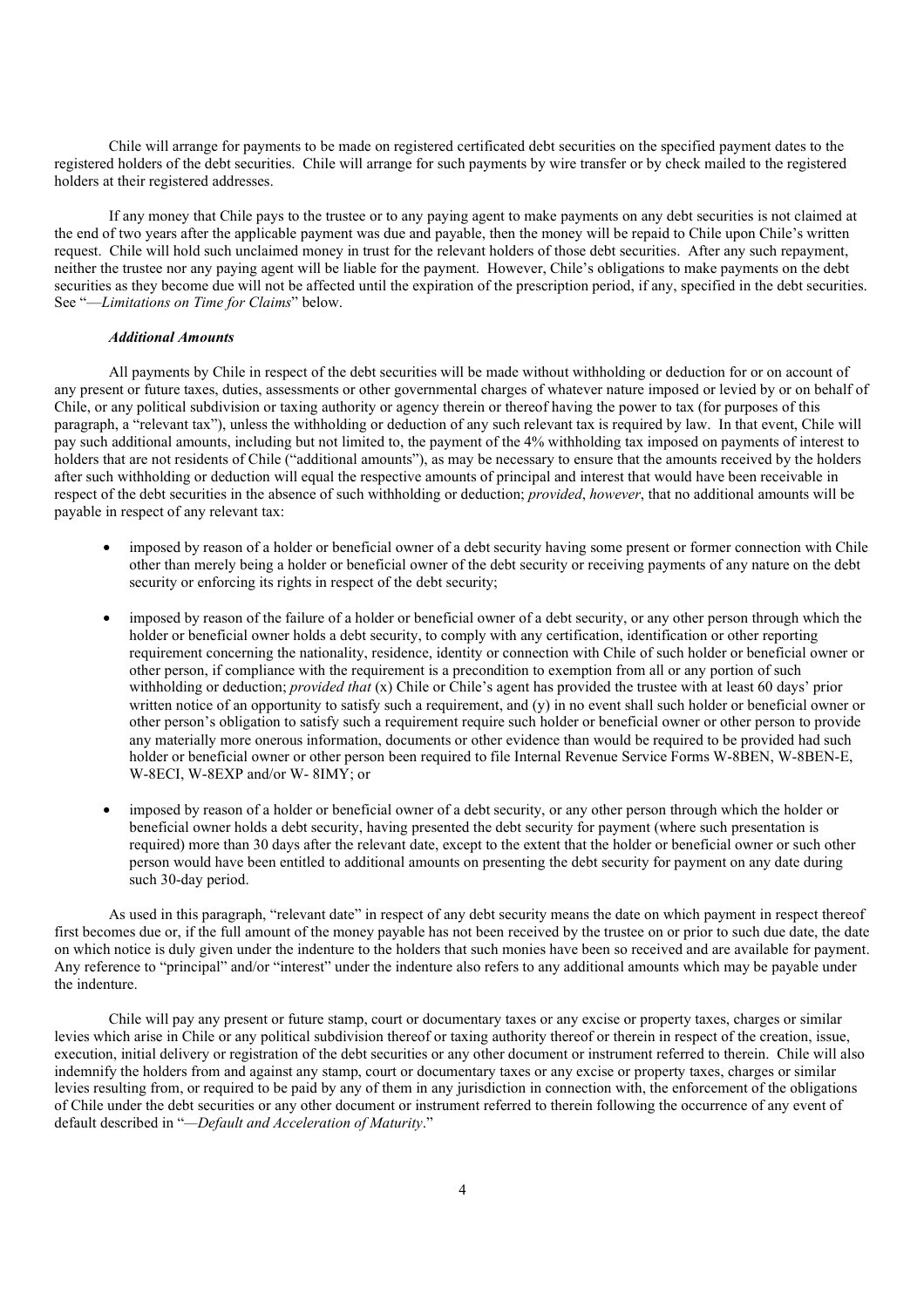### *Form and Denominations*

Unless otherwise provided in the applicable prospectus supplement, Chile will issue debt securities:

- denominated in U.S. dollars:
- in fully registered book-entry form;
- without coupons; and
- in denominations of US\$1,000 and integral multiples of US\$1,000.

### *Redemption, Repurchase and Early Repayment*

Unless otherwise provided in the applicable prospectus supplement, the debt securities will not be redeemable before maturity at the option of Chile or repayable before maturity at the option of the holder. Nevertheless, Chile may at any time repurchase the debt securities at any price in the open market or otherwise. Chile may hold or resell debt securities it purchases or may surrender them to the trustee for cancellation.

#### *Negative Pledge*

Chile will not grant or allow any lien to be placed on its assets or revenues as security for any of its public external indebtedness unless it contemporaneously grants or allows a lien that provides security on the same terms for Chile's obligations under any debt securities.

For this purpose:

- a "lien" means any lien, pledge, mortgage, security interest, deed of trust, charge or other encumbrance or preferential arrangement which has the practical effect of constituting a security interest with respect to the payment of any obligations with or from the proceeds of any assets or revenues of any kind whether in effect on the date of the indenture or at any time thereafter, and
- "public external indebtedness" is external indebtedness (as described above under "—*Status*") that is in the form of, or represented by, bonds, notes or other securities that are or may be quoted, listed or ordinarily purchased or sold on any stock exchange, automated trading system or over-the-counter or other securities market.

However, Chile may grant or agree to certain permitted types of liens as described below:

- any lien on property to secure public external indebtedness arising in the ordinary course of business to finance export, import or other trade transactions, which matures, after giving effect to all renewals and refinancings, not more than one year after the date on which this type of public external indebtedness was originally incurred;
- any lien on property to secure public external indebtedness incurred to finance Chile's acquisition or construction of the property, and any renewal or extension of the lien which is limited to the original property covered by it and which secures any renewal or extension of the original financing without any increase in the amount of the lien;
- any lien on property arising by operation of any law in force as of the date of this prospectus in connection with public external indebtedness, including without limitation any right of set-off with respect to demand or time deposits maintained with financial institutions and bankers' liens with respect to property held by financial institutions, which in each case are deposited with or delivered to the financial institutions in the ordinary course of the depositor's activities;
- any lien existing on property at the time of acquisition and any renewal or extension of that lien which is limited to the original property covered by the lien and which secures any renewal or extension of the original financing secured by the lien at the time of the acquisition without increasing the amount of the original secured financing;
- any lien in existence as of the date of the indenture; and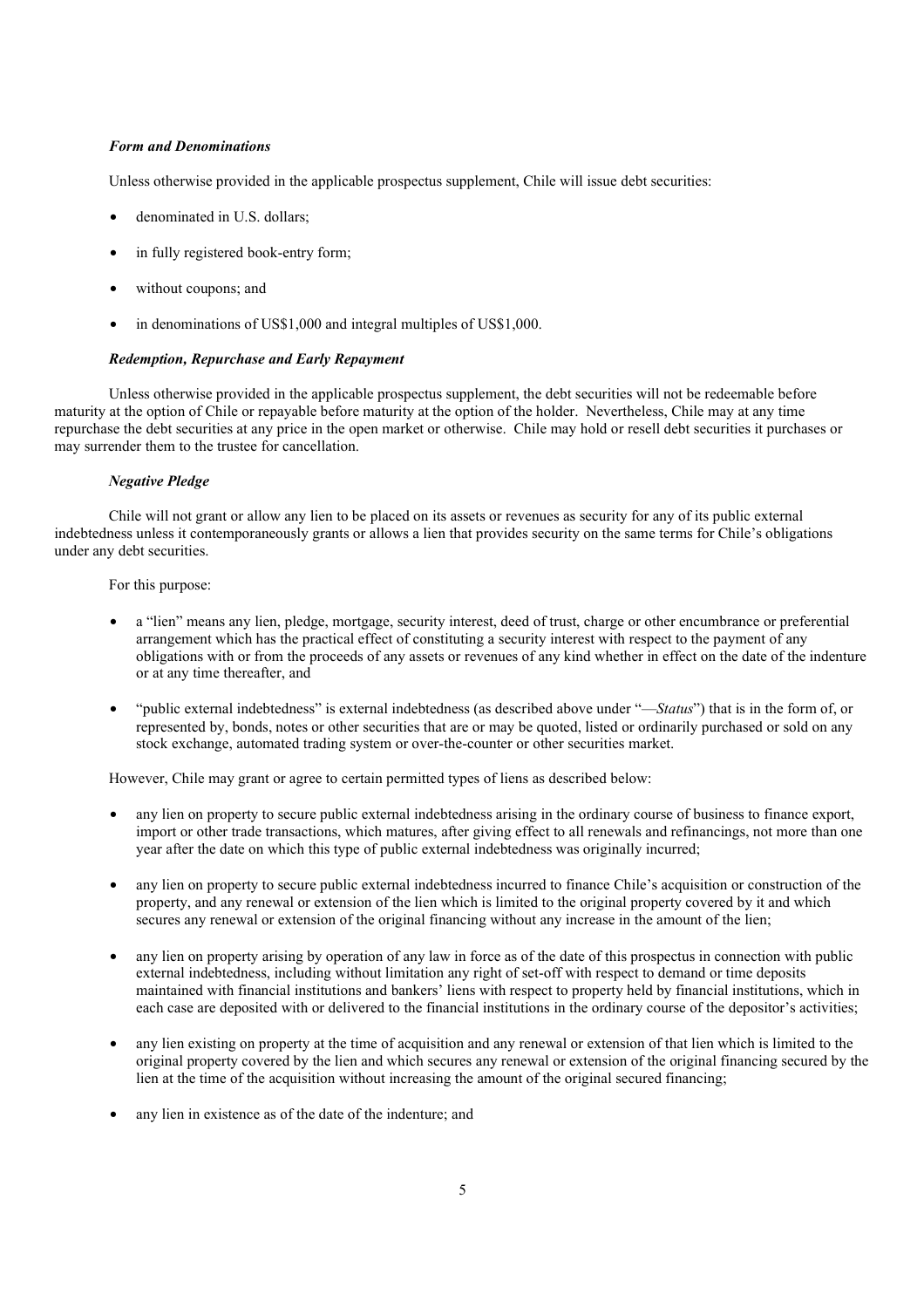• any lien securing public external indebtedness incurred for the purpose of financing all or part of the costs of the acquisition, construction or development of a project, provided that (a) the holders of the public external indebtedness agree to limit their recourse to the assets and revenues of the project as their principal source of repayment and (b) the property over which the lien is granted consists solely of the assets and revenues of the project.

#### *Default and Acceleration of Maturity*

Each of the following is an event of default under any series of debt securities:

- (i) Non-Payment: Chile's failure for a period of 30 days to make a payment of principal or interest when due on any debt security of that series; or
- (ii) Breach of Other Obligations: Chile's failure to observe or perform any of its covenants or obligations under that series of the debt securities or the indenture for 60 days following written notice to Chile to remedy the failure by the trustee or persons holding debt securities representing 25% of the aggregate principal amount of the debt securities of the affected series outstanding; or
- (iii) Cross Default:
	- Chile's failure beyond the applicable grace period to make any payment when due on any public external indebtedness in principal amount greater than or equal to US\$20,000,000; or
	- acceleration on any public external indebtedness of Chile in principal amount greater than or equal to US\$20,000,000 due to an event of default, unless the acceleration is rescinded or annulled; or
- (iv) Moratorium: Chile or certain Chilean courts declare a general suspension of payments or a moratorium on payment of its public external indebtedness; or
- (v) Validity: Chile, or any governmental entity of Chile which has the legal power to contest the validity of the debt securities, contests the validity of the debt securities of that series in any type of formal proceeding.

If any of the events of default described above occurs and is continuing, holders of at least 25% of the aggregate principal amount of the debt securities of the series then outstanding may declare all the debt securities of that series to be due and payable immediately by giving written notice to Chile, with a copy to the trustee.

Holders holding debt securities representing in the aggregate more than 50% of the principal amount of the then-outstanding debt securities of that series may waive any existing defaults, and their consequences on behalf of the holders of all of the debt securities of that series if:

- following the declaration that the principal of the debt securities of that series has become due and payable immediately, Chile deposits with the trustee a sum sufficient to pay all outstanding amounts then due on those debt securities (other than principal due by virtue of the acceleration upon the event of default) together with interest on such amounts through the date of the deposit as well as the reasonable fees and compensation of the holders that declared those notes due and payable to the trustee and their respective agents, attorneys and counsel; and
- all events of default (other than non-payment of principal that became due by virtue of the acceleration upon the event of default) have been remedied.

#### *Suits for Enforcement and Limitations on Suits by Holders*

If an event of default for a series has occurred and is continuing, the trustee may, in its discretion, institute judicial action to enforce the rights of the holders of that series. With the exception of a suit to enforce the absolute right of a holder to receive payment of the principal of and interest on debt securities on the stated maturity date therefor (as that date may be amended or modified pursuant to the terms of the debt securities, but without giving effect to any acceleration), a holder has no right to bring a suit, action or proceeding with respect to the debt securities of a series unless: (1) such holder has given written notice to the trustee that a default with respect to that series has occurred and is continuing; (2) holders of at least 25% of the aggregate principal amount outstanding of that series have instructed the trustee by specific written request to institute an action or proceeding and provided an indemnity satisfactory to the trustee; and (3) 60 days have passed since the trustee received the instruction, the trustee has failed to institute an action or proceeding as directed and no direction inconsistent with such written request shall have been given to the trustee by a majority of holders of that series. Moreover, any such action commenced by a holder must be for the equal, ratable and common benefit of all holders of debt securities of that series.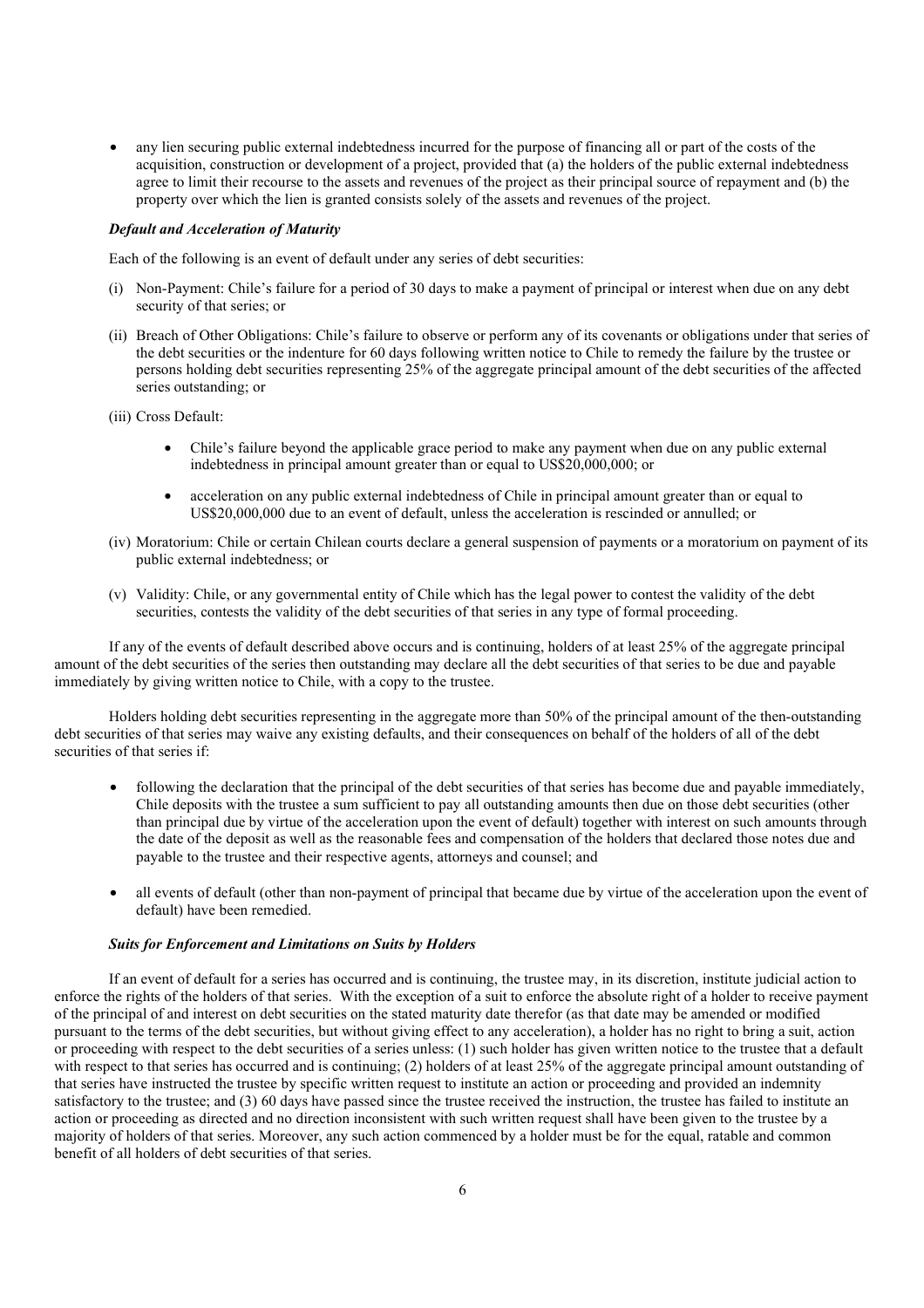#### *Meetings, Amendments and Waivers—Collective Action*

Chile may call a meeting of the holders of debt securities of a series at any time regarding the indenture or the debt securities of the series. Chile will determine the time and place of the meeting. Chile will notify the holders of the time, place and purpose of the meeting not less than 30 and not more than 60 days before the meeting.

In addition, Chile or the trustee will call a meeting of holders of debt securities of a series if the holders of at least 10% in principal amount of all debt securities of the series then outstanding have delivered a written request to Chile or the trustee (with a copy to Chile) setting out the purpose of the meeting. Within 10 days of receipt of such written request or copy thereof, Chile will notify the trustee and the trustee will notify the holders of the time, place and purpose of the meeting called by the holders, to take place not less than 30 and not more than 60 days after the date on which such notification is given.

Only holders and their proxies are entitled to vote at a meeting of holders. Chile will set the procedures governing the conduct of the meeting and if additional procedures are required, Chile will consult with the trustee to establish such procedures as are customary in the market.

Modifications may also be approved by holders of debt securities of a series pursuant to written action with the consent of the requisite percentage of debt securities of such series. Chile will solicit the consent of the relevant holders to the modification not less than 10 and not more than 30 days before the expiration date for the receipt of such consents as specified by Chile.

The holders may generally approve any proposal by Chile to modify or take action with respect to the indenture or the terms of the debt securities of a series with the affirmative vote (if approved at a meeting of the holders) or consent (if approved by written action) of holders of more than 50% of the outstanding principal amount of the debt securities of that series.

However, holders may approve, by vote or consent through one of three modification methods, any modification, amendment, supplement or waiver proposed by Chile that would do any of the following (such subjects referred to as "reserve matters"):

- change the date on which any amount is payable on the debt securities;
- reduce the principal amount (other than in accordance with the express terms of the debt securities and the indenture) of the debt securities;
- reduce the interest rate on the debt securities;
- change the method used to calculate any amount payable on the debt securities (other than in accordance with the express terms of the debt securities and the indenture);
- change the currency or place of payment of any amount payable on the debt securities;
- modify Chile's obligation to make any payments on the debt securities (including any redemption price therefor);
- change the identity of the obligor under the debt securities;
- change the definition of "outstanding debt securities" or the percentage of affirmative votes or written consents, as the case may be, required to make a "reserve matter modification";
- change the definition of "uniformly applicable" or "reserve matter modification";
- authorize the trustee, on behalf of all holders of the debt securities, to exchange or substitute all the debt securities for, or convert all the debt securities into, other obligations or securities of Chile or any other person; or
- change the legal ranking, governing law, submission to jurisdiction or waiver of immunities provisions of the terms of the debt securities.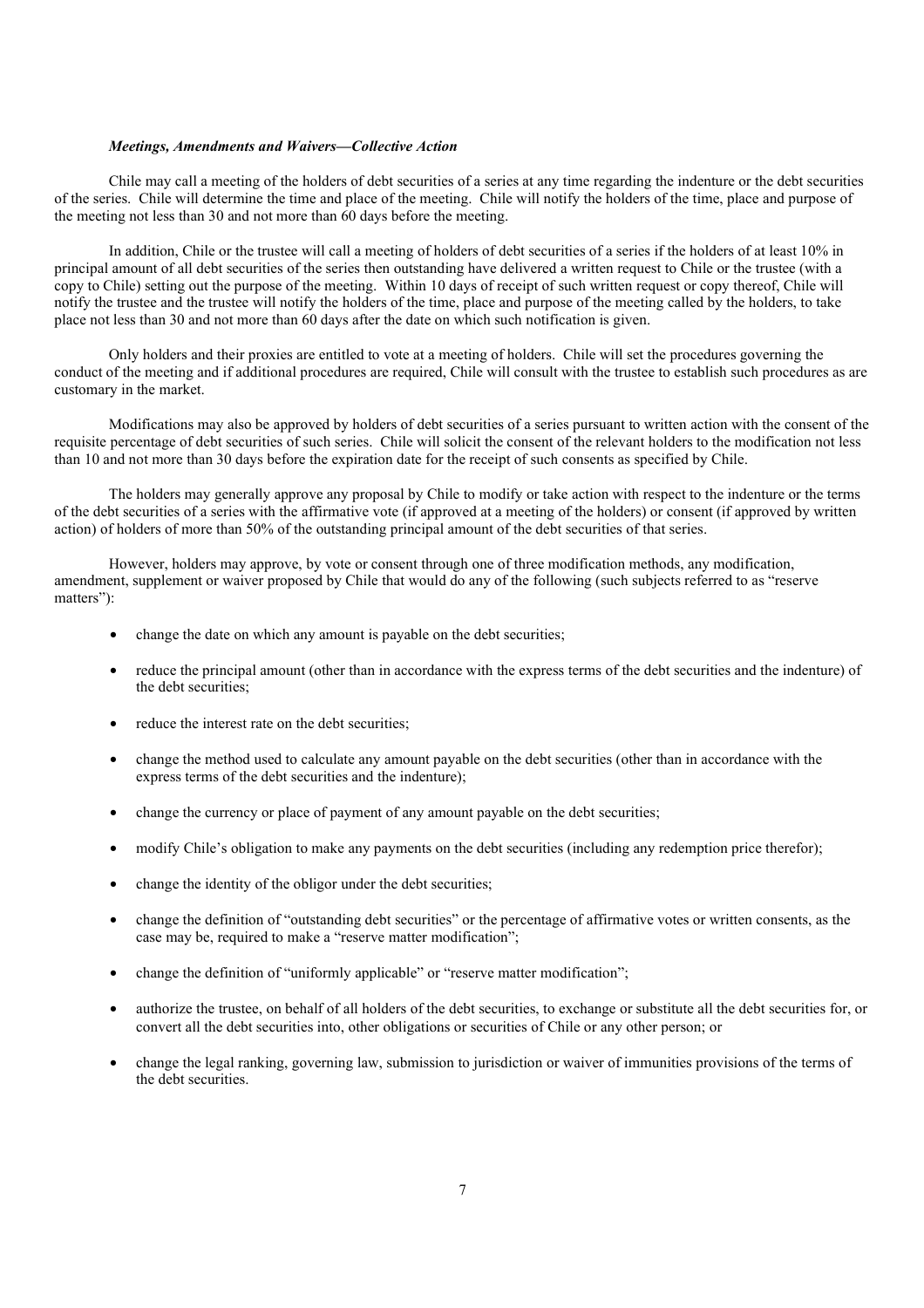A change to a reserve matter, including the payment terms of the debt securities, can be made without your consent, as long as the change is approved, pursuant to one of the three following modification methods, by vote or consent by:

- the holders of more than 75% of the aggregate principal amount of the outstanding debt securities of a series affected by the proposed modification;
- where such proposed modification would affect the outstanding debt securities of two or more series, the holders of more than 75% of the aggregate principal amount of the outstanding debt securities of all of the series affected by the proposed modification, taken in the aggregate, if certain "uniformly applicable" requirements are met; or
- where such proposed modification would affect the outstanding debt securities of two or more series, whether or not the "uniformly applicable" requirements are met, the holders of more than  $66\frac{2}{3}\%$  of the aggregate principal amount of the outstanding debt securities of all of the series affected by the proposed modification, taken in the aggregate, *and* the holders of more than 50% of the aggregate principal amount of the outstanding debt securities of each series affected by the modification, taken individually.

"Uniformly applicable," as referred to above, means a modification by which holders of debt securities of any series affected by that modification are invited to exchange, convert or substitute their debt securities on the same terms for (x) the same new instruments or other consideration or (y) new instruments or other consideration from an identical menu of instruments or other consideration. It is understood that a modification will not be considered to be uniformly applicable if each exchanging, converting or substituting holder of debt securities of any series affected by that modification is not offered the same amount of consideration per amount of principal, the same amount of consideration per amount of interest accrued but unpaid and the same amount of consideration per amount of past due interest, respectively, as that offered to each other exchanging, converting or substituting holder of debt securities of any series affected by that modification (or, where a menu of instruments or other consideration is offered, each exchanging, converting or substituting holder of debt securities of any series affected by that modification is not offered the same amount of consideration per amount of principal, the same amount of consideration per amount of interest accrued but unpaid and the same amount of consideration per amount of past due interest, respectively, as that offered to each other exchanging, converting or substituting holder of debt securities of any series affected by that modification electing the same option under such menu of instruments).

Chile may select, in its discretion, any modification method for a reserve matter modification in accordance with the indenture and to designate which series of debt securities will be included for approval in the aggregate of modifications affecting two or more series of debt securities. Any selection of a modification method or designation of series to be included will be final for the purpose of that vote or consent solicitation. If any debt securities issued under the indenture prior to May 5, 2015 are included in a proposed modification affecting two or more series that seeks holder approval pursuant to a single aggregated vote, that modification shall be uniformly applicable (as described above) to all such series.

Before soliciting any consent or vote of any holder of debt securities for any change to a reserve matter, Chile will provide the following information to the trustee for distribution to the holders of debt securities of any series that would be affected by the proposed modification:

- a description of Chile's economic and financial circumstances that are in Chile's opinion, relevant to the request for the proposed modification, a description of Chile's existing debts and description of its broad policy reform program and provisional macroeconomic outlook;
- if Chile shall at the time have entered into an arrangement for financial assistance with multilateral and/or other major creditors or creditor groups and/or an agreement with any such creditors regarding debt relief, (x) a description of any such arrangement or agreement and (y) where permitted under the information disclosure policies of the multilateral or other creditors, as applicable, a copy of the arrangement or agreement;
- a description of Chile's proposed treatment of external indebtedness instruments that are not affected by the proposed modification and its intentions with respect to any other major creditor groups; and
- if Chile is then seeking any reserve matter modification affecting any other series of debt securities, a description of that proposed modification.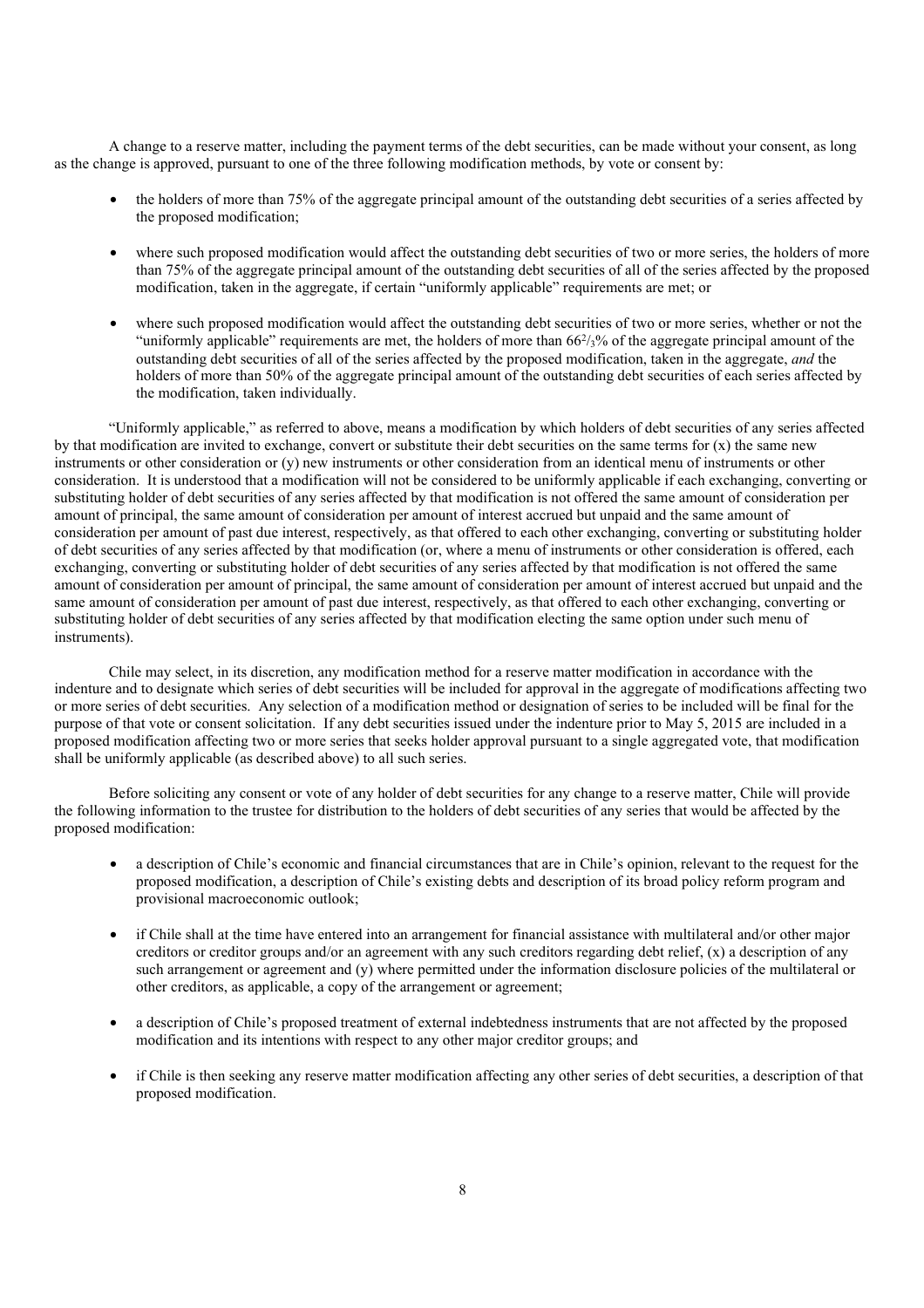For purposes of determining whether the required percentage of holders of the debt securities of a series has approved any amendment, modification or change to, or waiver of, the debt securities or the indenture, or whether the required percentage of holders has delivered a notice of acceleration of the debt securities of that series, debt securities will be disregarded and deemed not to be outstanding and may not be counted in a vote or consent solicitation for or against a proposed modification if on the record date for the proposed modification or other action or instruction hereunder, the debt security is held by Chile or by a public sector instrumentality, or by a corporation, trust or other legal entity that is controlled by Chile or a public sector instrumentality, except that  $(x)$  debt securities held by Chile or any public sector instrumentality of Chile or by a corporation, trust or other legal entity that is controlled by Chile or a public sector instrumentality which have been pledged in good faith may be regarded as outstanding if the pledgee establishes to the satisfaction of the trustee the pledgee's right so to act with respect to such debt securities and that the pledgee is not Chile or a public sector instrumentality, and in case of a dispute concerning such right, the advice of counsel shall be full protection in respect of any decision made by the trustee in accordance with such advice and any certificate, statement or opinion of counsel may be based, insofar as it relates to factual matters or information which is in the possession of the trustee, upon the certificate, statement or opinion of or representations by the trustee; and (y) in determining whether the trustee will be protected in relying upon any such action or instructions hereunder, or any notice from holders, only debt securities that a responsible officer of the trustee knows to be so owned or controlled will be so disregarded. Debt securities so owned which have been pledged in good faith may be regarded as outstanding if the pledgee establishes to the satisfaction of the trustee the pledgee's right so to act with respect to such debt securities and that the pledgee is not Chile or a public sector instrumentality.

As used in the preceding paragraph, "public sector instrumentality" means any department, ministry or agency of Chile, and "control" means the power, directly or indirectly, through the ownership of voting securities or other ownership interests, by contract or otherwise, to direct the management of or elect or appoint a majority of the board of directors or other persons performing similar functions in lieu of, or in addition to, the board of directors of that legal entity.

#### *Other Amendments*

Chile and the trustee may, without the vote or consent of any holder of debt securities of a series, amend the indenture or the debt securities of the series for the purpose of:

- adding to Chile's covenants for the benefit of the holders;
- surrendering any of Chile's rights or powers with respect to the debt securities of that series;
- securing the debt securities of that series;
- curing any ambiguity or curing, correcting or supplementing any defective provision in the debt securities of that series or the indenture;
- amending the debt securities of that series or the indenture in any manner that Chile and the trustee may determine and that does not materially adversely affect the interests of any holders of the debt securities of that series; or
- correcting a manifest error of a formal, minor or technical nature.

#### *Further Issues of Debt Securities*

Chile may from time to time, without the consent of the holders, create and issue additional debt securities having the same terms and conditions as the debt securities in all respects, except for the issue date, issue price and first payment on the debt securities; *provided*, *however*, that any additional debt securities subsequently issued that are not fungible with the previously outstanding debt securities for U.S. federal income tax purposes shall have a separate CUSIP, ISIN or other identifying number from the previously outstanding debt securities. Additional debt securities issued in this manner will be consolidated with and will form a single series with the previously outstanding debt securities.

#### **Warrants**

*If Chile issues warrants, it will describe their specific terms in a prospectus supplement. If any warrants are registered with the SEC, Chile will file a warrant agreement and form of warrant with the SEC. The following description briefly summarizes some of the general terms that apply to warrants. You should read the applicable prospectus supplement, warrant agreement and form of warrant before making your investment decision.*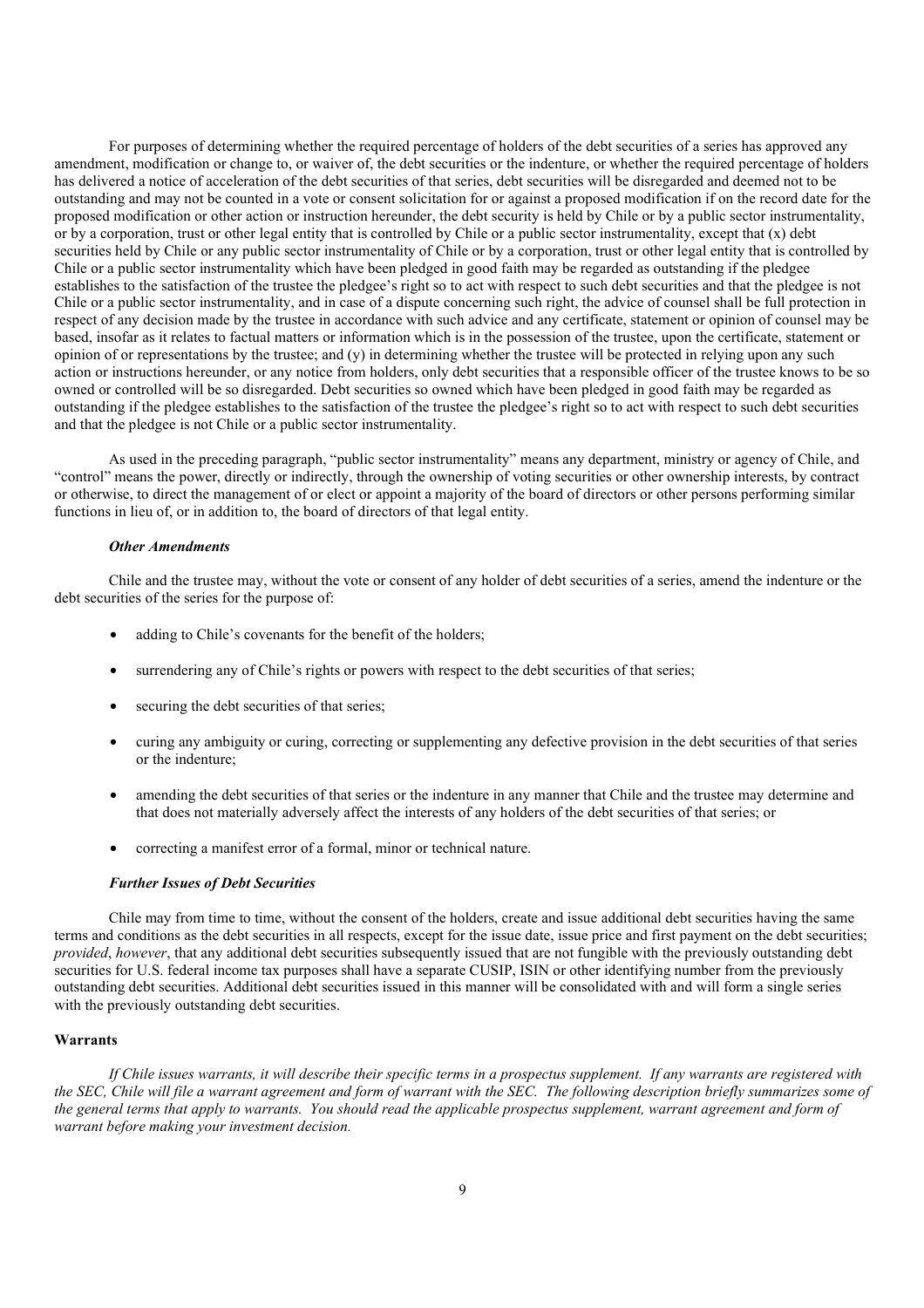Chile may issue warrants separately or together with any debt securities. All warrants will be issued under a warrant agreement between Chile and a bank or trust company, as warrant agent. The applicable prospectus supplement will include some or all of the following specific terms relating to the warrants:

- the initial offering price;
- the currency you must use to purchase the warrants:
- the title and terms of the debt securities or other consideration that you will receive on exercise of the warrants;
- the principal amount of debt securities or amount of other consideration that you will receive on exercise of the warrants;
- the exercise price or ratio;
- the procedures of, and conditions to, exercise the warrants;
- the date or dates on which you must exercise the warrants;
- whether and under what conditions Chile may cancel the warrants;
- the title and terms of any debt securities issued with the warrants and the amount of debt securities issued with each warrant;
- the date, if any, on and after which the warrants and any debt securities issued with the warrants will trade separately;
- the form of the warrants (global or certificated and registered), whether they will be exchangeable between such forms and, if registered, where they may be transferred and exchanged;
- the identity of the warrant agent;
- any special U.S. federal income tax considerations; and
- any other terms of the warrants.

The warrants will be direct, unconditional and unsecured obligations of Chile and do not constitute indebtedness of Chile.

#### **Global Securities**

*The Depository Trust Company, or DTC, Euroclear System, or Euroclear, and Clearstream Banking, société anonyme, or Clearstream, Luxembourg, are under no obligation to perform or continue to perform the procedures described below, and they may modify or discontinue them at any time. Neither Chile nor the trustee will be responsible for DTC's, Euroclear's or Clearstream, Luxembourg's performance of their obligations under their rules and procedures. Additionally, neither Chile nor the trustee will be responsible for the performance by direct or indirect participants of their obligations under their rules and procedures.*

Chile may issue debt securities or warrants in the form of one or more global securities, the ownership and transfer of which are recorded in computerized book-entry accounts, eliminating the need for physical movement of securities. Chile refers to the intangible securities represented by a global security as "book-entry" securities.

When Chile issues book-entry securities, it will deposit the applicable global security with a clearing system. The global security will be either registered in the name of the clearing system or its nominee or common depositary. Unless a global security is exchanged for certificated securities, as discussed below under "—*Certificated Securities*," it may not be transferred, except among the clearing system, its nominees or common depositaries and their successors. Clearing systems include DTC in the United States and Euroclear and Clearstream in Europe.

Clearing systems process the clearance and settlement of book-entry securities for their direct participants. A "direct participant" is a bank or financial institution that has an account with a clearing system. The clearing systems act only on behalf of their direct participants, who in turn act on behalf of indirect participants. An "indirect participant" is a bank or financial institution that gains access to a clearing system by clearing through or maintaining a relationship with a direct participant.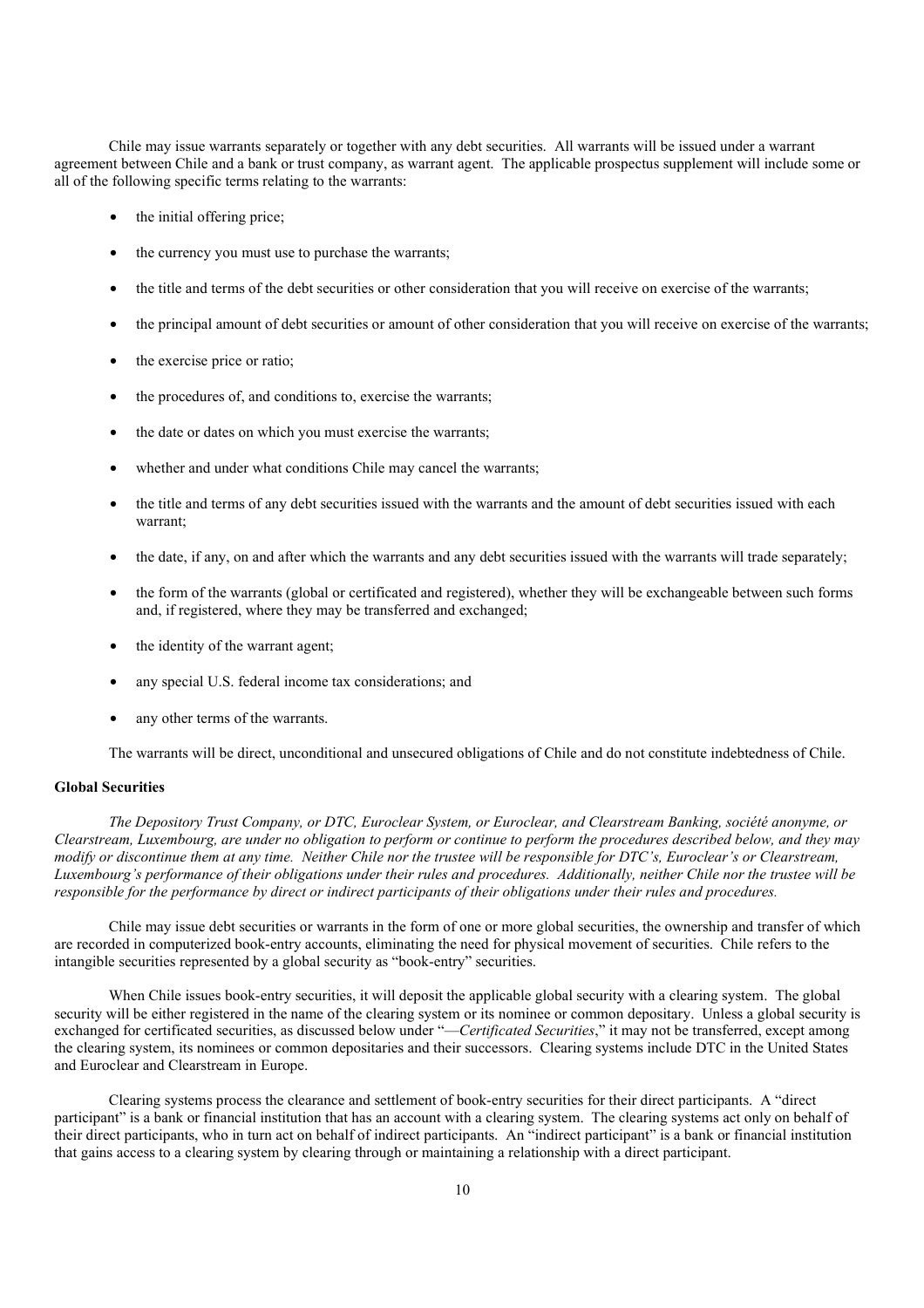Euroclear and Clearstream, Luxembourg are connected to each other by a direct link and participate in DTC through their New York depositaries, which act as links between the clearing systems. These arrangements permit you to hold book-entry securities through participants in any of these systems, subject to applicable securities laws.

#### *Ownership of Book-Entry Securities*

If you wish to purchase book-entry securities, you must either be a direct participant or make your purchase through a direct or indirect participant. Investors who purchase book-entry securities will hold them in an account at the bank or financial institution acting as their direct or indirect participant. Holding securities in this way is called holding in "street name."

When you hold securities in street name, you must rely on the procedures of the institutions through which you hold your securities to exercise any of the rights granted to holders. This is because the legal obligations of Chile and the trustee run only to the registered owner of the global security, which will be the clearing system or its nominee or common depositary. For example, once Chile and the trustee make a payment to the registered holder of a global security, they will no longer be liable for the payment, even if you do not receive it. In practice, the clearing systems will pass along any payments or notices they receive from Chile to their participants, which will pass along the payments to you. In addition, if you desire to take any action which a holder of a global security is entitled to take, then the clearing system would authorize the participant through which you hold your book-entry securities to take such action, and the participant would then either authorize you to take the action or would act for you on your instructions. The transactions between you, the participants and the clearing systems will be governed by customer agreements, customary practices and applicable laws and regulations, and not by any legal obligation of Chile or the trustee.

As an owner of book-entry securities represented by a global security, you will also be subject to the following restrictions:

- you will not be entitled to (a) receive physical delivery of the securities in certificated form or (b) have any of the securities registered in your name, except under the circumstances described below under "—*Certificated Securities*";
- you may not be able to transfer or sell your securities to some insurance companies and other institutions that are required by law to own their securities in certificated form; and
- you may not be able to pledge your securities in circumstances where certificates must be physically delivered to the creditor or the beneficiary of the pledge in order for the pledge to be effective.

#### *Cross-Market Transfer, Clearance and Settlement of Book-Entry Securities*

*The following description reflects Chile's understanding of the current rules and procedures of DTC, Euroclear and Clearstream, Luxembourg relating to cross-market trades in book-entry securities where Euroclear and Clearstream, Luxembourg hold securities through their respective depositaries at DTC. These systems could change their rules and procedures at any time.*

It is important for you to establish at the time of the trade where both the purchaser's and seller's accounts are located to ensure that settlement can be made on the desired value date, i.e., the date specified by the purchaser and seller on which the price of the securities is fixed.

When book-entry securities are to be transferred from a DTC seller to a Euroclear or Clearstream, Luxembourg purchaser, the purchaser must first send instructions to Euroclear or Clearstream, Luxembourg through a participant at least one business day before the settlement date. Euroclear or Clearstream, Luxembourg will then instruct its New York depositary to receive the securities and make payment for them. On the settlement date, the New York depositary will make payment to the DTC participant through which the seller holds its securities, which will make payment to the seller, and the securities will be credited to the New York depositary's account. After settlement has been completed, Euroclear or Clearstream, Luxembourg will credit the securities to the account of the participant through which the purchaser is acting.

This securities credit will appear the next day (European time) after the settlement date, but will be back-valued to the value date, which will be the preceding day if settlement occurs in New York. If settlement is not completed on the intended value date, the securities credit and cash debit will instead be valued at the actual settlement date.

A participant in Euroclear or Clearstream, Luxembourg, acting for the account of a purchaser of book-entry securities, will need to make funds available to Euroclear or Clearstream, Luxembourg in order to pay for the securities on the value date. The most direct way of doing this is for the participant to preposition funds, i.e., have funds in place at Euroclear or Clearstream, Luxembourg before the value date, either from cash on hand or existing lines of credit. The participant may require the purchaser to follow these same procedures.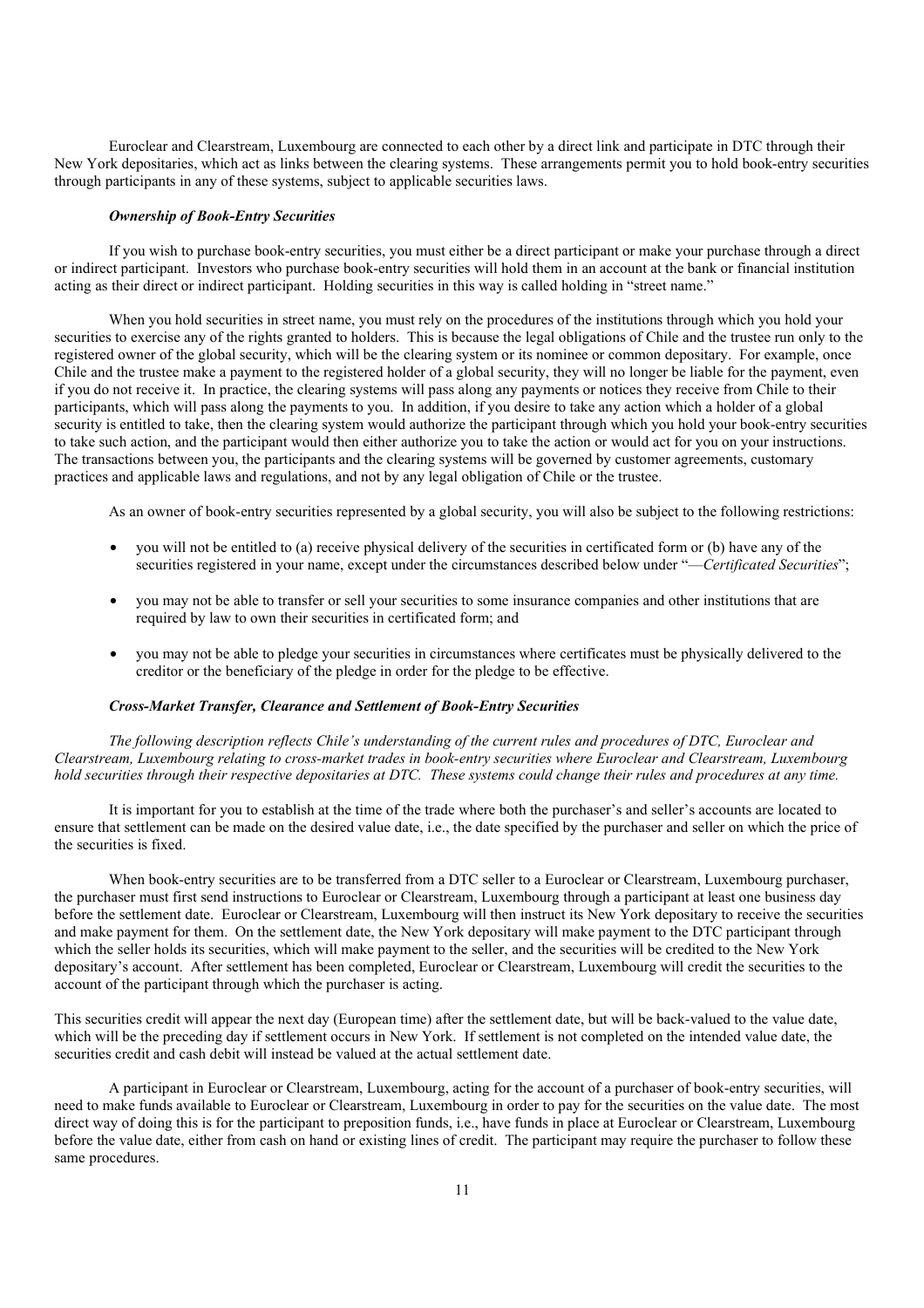When book-entry securities are to be transferred from a Euroclear or Clearstream, Luxembourg seller to a DTC purchaser, the seller must first send instructions to and preposition the securities with Euroclear or Clearstream, Luxembourg through a participant at least one business day before the settlement date. Euroclear or Clearstream, Luxembourg will then instruct its New York depositary to credit the book-entry securities to the account of the DTC participant through which the purchaser is acting and to receive payment in exchange. The payment will be credited to the account of the Euroclear or Clearstream, Luxembourg participant through which the seller is acting on the following day, but the receipt of the cash proceeds will be back-valued to the value date, which will be the preceding day if settlement occurs in New York. If settlement is not completed on the intended value date, the receipt of the cash proceeds and securities debit will instead be valued at the actual settlement date.

# **Certificated Securities**

Chile will only issue securities in certificated form in exchange for book-entry securities represented by a global security if:

- the depositary notifies Chile that it is unwilling or unable to continue as depositary, is ineligible to act as depositary or, in the case of DTC, ceases to be a clearing agency registered under the U.S. Securities Exchange Act of 1934 and Chile does not appoint a successor depositary or clearing agency within 90 days;
- the trustee has instituted or has been directed to institute any judicial proceeding to enforce the rights of the holders under the debt securities and has been advised by its legal counsel that it should obtain possession of the securities for the proceeding; or
- Chile elects not to have the securities of a series represented by a global security or securities.

If a physical or certificated security becomes mutilated, defaced, destroyed, lost or stolen, Chile may execute, and the trustee shall authenticate and deliver, a substitute security in replacement. In each case, the affected holder will be required to furnish to Chile and to the trustee an indemnity under which it will agree to pay Chile, the trustee and any of their respective agents for any losses that they may suffer relating to the security that was mutilated, defaced, destroyed, lost or stolen. Chile and the trustee may also require that the affected holder present other documents or proof. The affected holder may be required to pay all taxes, expenses and reasonable charges associated with the replacement of the mutilated, defaced, destroyed, lost or stolen security.

If Chile issues certificated securities, a holder of certificated securities may exchange them for securities of a different authorized denomination by submitting the certificated securities, together with a written request for an exchange, at the office of the trustee as specified in the indenture in New York City, or at the office of any paying agent. In addition, the holder of any certificated security may transfer it in whole or in part by surrendering it at any of such offices together with an executed instrument of transfer.

Chile will not charge the holders for the costs and expenses associated with the exchange, transfer or registration of transfer of certificated securities. Chile may, however, charge the holders for certain delivery expenses as well as any applicable stamp duty, tax or other governmental or insurance charges. The trustee may reject any request for an exchange or registration of transfer of any security made within 15 days of the date for any payment or principal of, or premium or interest on the securities.

### **Notices**

Chile will mail any notices to the holders of the notes at their registered addresses as reflected in the books and records of the trustee. Chile will consider any mailed notice to have been given five Business Days after it has been sent.

All notices to holders will be published in a leading newspaper having general circulation in London (which is expected to be the *Financial Times*).

### **Trustee**

The indenture establishes the obligations and duties of the trustee, the right to indemnification of the trustee and the liability and responsibility, including limitations, for actions that the trustee takes. The trustee is entitled to enter into business transactions with Chile or any of its affiliates without accounting for any profit resulting from these transactions.

#### **Paying Agent; Transfer Agents; Registrar**

Chile may appoint paying agents, transfer agents and a registrar with respect to each series of debt securities, which will be listed at the back of the relevant prospectus supplement. Chile may at any time appoint other paying agents, transfer agents and registrars with respect to a series. Chile, however, will at all times maintain a principal paying agent in a United States city and a registrar in New York City for each series until the securities of that series are paid. Chile will provide prompt notice of termination, appointment or change in the office of any paying agent, transfer agent or registrar acting in connection with any series of securities.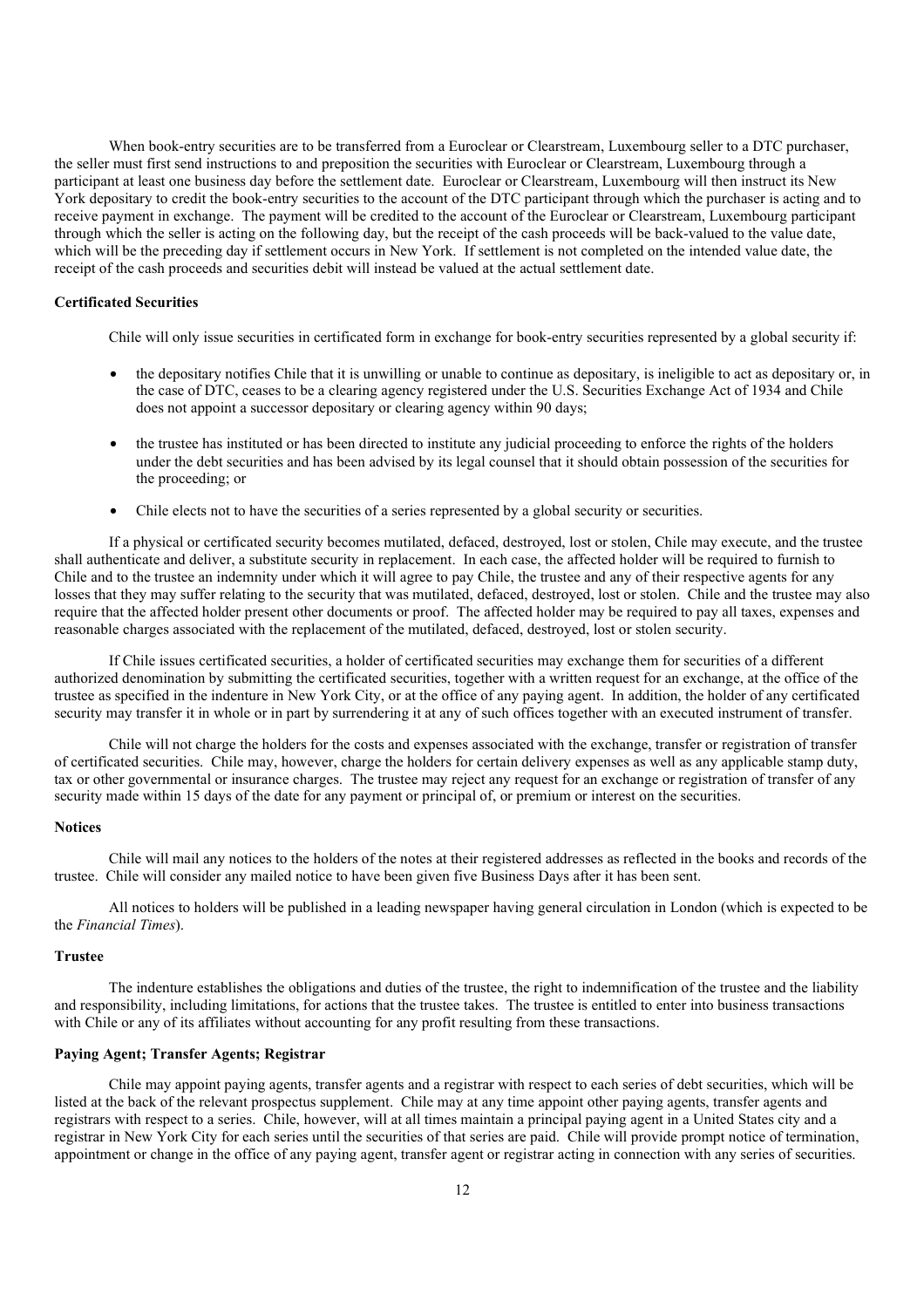## **Limitation on Time for Claims**

To the extent permitted by law, claims against Chile for the payment of principal of, or interest or other amounts due on, the debt securities (including additional amounts) will become void unless made within five years of the date on which that payment first became due.

# **Jurisdiction, Consent to Service, Enforcement of Judgments and Immunities from Attachment**

The debt securities and the indenture provide, and any warrants and warrant agreement will provide, that Chile will appoint and permanently maintain the person acting as or discharging the function of the Consul General of Chile in the City of New York, with an office on the date of this prospectus at 600 Third Avenue #2808, New York, New York 10016. Such Consul General shall act as, and process may be served upon Chile's process agent in connection with any judicial action or proceeding commenced by any security holder, the trustee, a warrant agent or any underwriter arising out of or relating to the indenture and any warrant agreement, if any, as well as from any debt securities or warrants, if any, issued thereunder, in any New York state or federal court sitting in the City of New York, in either case in the Borough of Manhattan, the City of New York, and any appellate court with jurisdiction over any of these courts.

The process agent will receive on behalf of Chile and its property service of copies of the summons and complaint and any other process, which may be served in any action or proceeding arising out of or relating to the indenture or any warrant agreement, as well as from any debt securities or warrants issued thereunder, in any New York state or federal court sitting in the City of New York, in either case in the Borough of Manhattan, the City of New York, and any appellate court with jurisdiction over any of these courts. Due service of process may be made by officially delivering a copy of the process to Chile, at the address of the process agent, or by any other method permitted by applicable law, but not by mail. In addition, Chile will authorize and direct the process agent to accept such service on its behalf.

Chile is a foreign sovereign state. Consequently, it may be difficult for holders of the securities to obtain judgments from courts in the United States or elsewhere against Chile. Furthermore, it may be difficult for investors to enforce, in the United States or elsewhere, the judgments of United States or foreign courts against Chile. Chile has been advised by Morales & Besa Ltda., special Chilean counsel to Chile, that there is doubt as to the enforceability of liabilities predicated solely upon the U.S. federal securities laws in a suit brought in Chile and as to the enforceability in Chilean courts of judgments of U.S. courts obtained in actions predicated upon the civil liability provisions of the U.S. federal securities laws.

To the extent that Chile may be entitled, in any jurisdiction in which judicial proceedings may at any time be commenced arising out of or relating to the indenture and any warrant agreement, as well as out of or relating to any debt securities or warrants issued thereunder, to claim for itself or its revenues or assets any immunity from suit, jurisdiction, attachment in aid of execution of a judgment or prior to a judgment, execution of a judgment or any other legal process with respect to its obligations under the indenture and any warrant agreement, as well as under any debt securities or warrants issued thereunder, and to the extent that in any jurisdiction there may be attributed to Chile this immunity (whether or not claimed) Chile will irrevocably agree not to claim and will irrevocably waive this immunity to the maximum extent permitted by law, except for actions arising out of or based on the U.S. federal securities laws or any state securities laws. However, Chile will not waive immunity from attachment prior to judgment and attachment in aid of execution under Chilean law with respect to property of Chile located in Chile and with respect to its movable and immovable property which is destined to diplomatic and consular missions and to the residence of the head of these missions or to military purposes, including any property, which is property of a military character or under the control of a military authority or defense agency, or the rights and property of the Chilean Central Bank abroad, since this waiver is not permitted under the laws of Chile. Chile agrees that the waivers described in this provision are permitted under the Foreign Sovereign Immunities Act and are intended to be irrevocable for purposes of that Act.

Chile reserves the right to plead sovereign immunity under the Foreign Sovereign Immunities Act with respect to any action brought against it under the U.S. federal securities laws or any U.S. state securities laws. In the absence of a waiver of immunity by Chile with respect to those actions, it would not be possible to obtain a U.S. judgment in an action brought against Chile under the U.S. federal securities laws or state securities laws unless a court were to determine that Chile is not entitled under the Foreign Sovereign Immunities Act to sovereign immunity with respect to the action.

Chile will waive, to the fullest extent permitted by law, any requirement or other provision of law, rule, regulation or practice which requires or otherwise establishes as a condition to the institution, prosecution or completion of any action or proceeding (including appeals) arising out of or relating to the indenture or any warrant agreement, as well as from any debt securities or warrants issued thereunder, the posting of any bond or the furnishing, directly or indirectly, of any other security.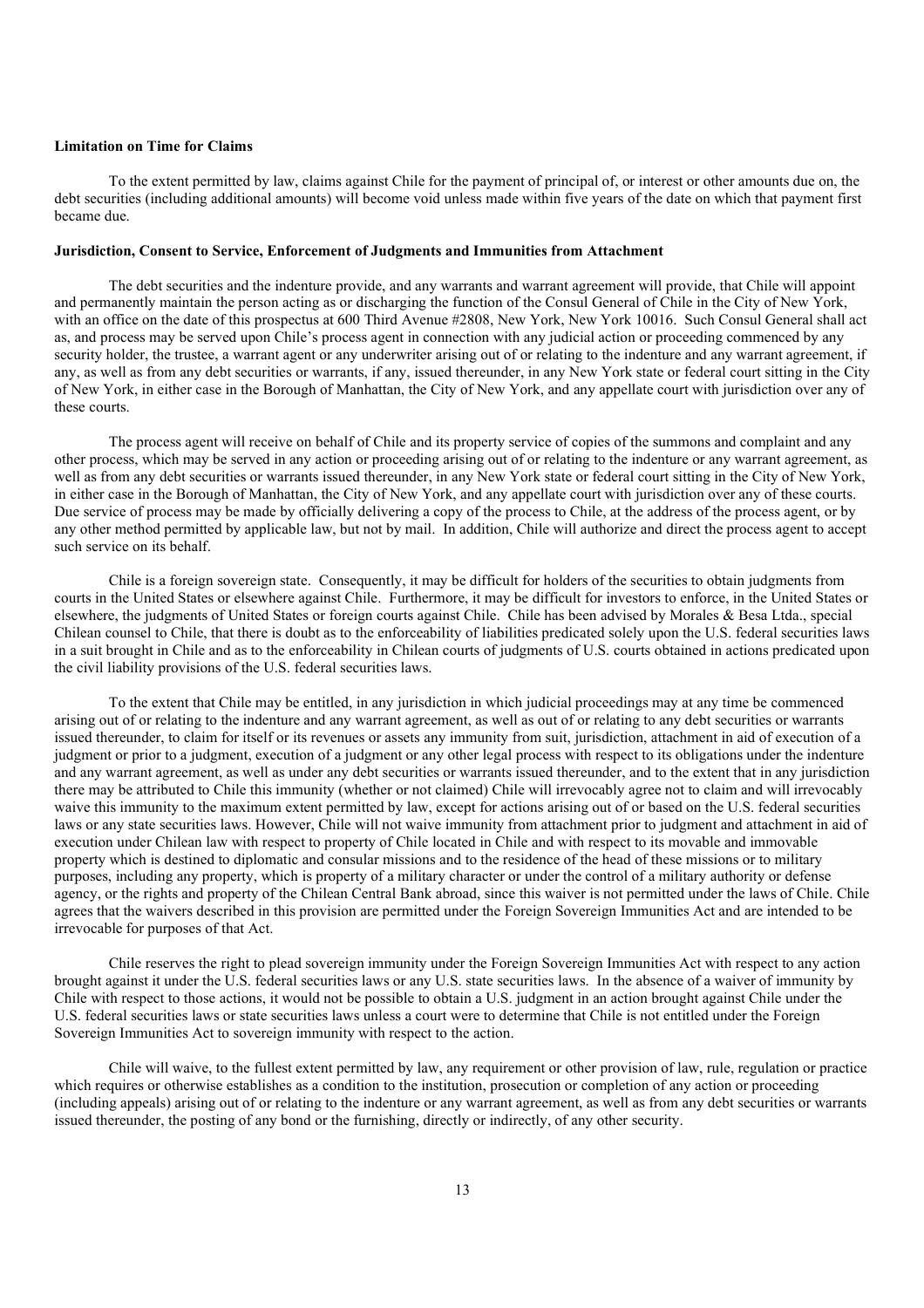A final judgment obtained against Chile for the payment of a fixed or readily calculable sum of money rendered by any New York State or federal court sitting in the City of New York having jurisdiction under its laws over Chile in an action arising out of the indenture or any warrant agreement, or the debt securities or warrants, if any, issued thereunder, can be enforced against Chile in the courts of Chile without any retrial or re-examination of the merits of the original action as long as the following conditions are met (the satisfaction or non-satisfaction of which is to be determined by the Supreme Court of Chile):

- if there exists a treaty as to the enforcement of judgments between Chile and the United States, such treaty will be applied. As at the date hereof no such treaty exists between Chile and the United States;
- if there is no treaty, the judgment will be enforced if there is reciprocity as to the enforcement of judgments (i.e., a United States court would enforce a comparable judgment of a Chilean court under comparable circumstances);
- if it can be proven that there is no reciprocity, the judgment cannot be enforced in Chile;
- if reciprocity cannot be proven, the judgment will be enforced if it has not been rendered by default within the meaning of Chilean law, that is, if valid service of process was effected upon the parties to the action, unless the defendant can prove that it was prevented from assuming its defense. Under Chilean law, service of process effected through the mail is not considered proper service of process and, consequently, any judgment rendered in a legal proceeding in which process was served on Chile by means of the mail may be effectively contested by Chile; and
- if the judgment is not contrary to Chilean public policy and does not affect in any way properties located in Chile, which are, as a matter of Chilean law, subject exclusively to the jurisdiction of Chilean courts.

Any treaty as to the enforcement of foreign judgments entered into in the future between Chile and the United States of America could supersede the foregoing.

To enforce in Chile a judgment of a New York State or federal court sitting in the City of New York rendered in relation to any of the securities, the indenture or any warrant agreement, the judgment must be presented to the Supreme Court of Chile, in a form complying with the authentication requirements of Chilean law, including a translation of the same in Spanish. The Supreme Court will conduct a hearing limited to enforcement and not the merits of the case.

If the Chilean Supreme Court orders Chile to make payment, it shall deliver notice to the Ministry of Finance in this regard, with a copy of such notice to the Council for the Defense of the State (*Consejo de Defensa del Estado*, or CDE). After receiving a copy of such notice, the President of the Council for the Defense of the State will inform the Ministry of Finance to whom the payment must be made. The Ministry of Finance will then issue a decree instructing the Chilean Treasury (*Tesorería General de la República*) to make the payment.

# **Indemnification for Foreign Exchange Rate Fluctuations**

Chile's obligation to any holder under the securities that has obtained a court judgment affecting those securities will be discharged only to the extent that the holder may purchase the currency in which the securities are denominated, referred to as the "agreement currency," with the judgment currency. If the holder cannot purchase the agreement currency in the amount originally to be paid, Chile agrees to pay the difference. The holder, however, agrees to reimburse Chile for the excess if the amount of the agreement currency purchased exceeds the amount originally to be paid to the holder. If Chile is in default of its obligations under the securities, however, the holder will not be obligated to reimburse Chile for any excess.

# **Governing Law**

The indenture and the securities are governed by and construed in accordance with the law of the State of New York unless otherwise specified in any series of debt securities, except that all matters related to the consent of holders and any modifications to the indenture or the debt securities will always be governed by and construed in accordance with the law of the State of New York.

### **TAXATION**

*The following discussion provides a general summary of some of the primary tax consequences of purchasing, owning or selling the debt securities. For further information, you should consult your tax advisor to determine the tax consequences relevant to your particular situation. In addition, you may be required to pay stamp taxes and other charges under the laws of the country where you purchase the debt securities. Chile does not currently have a tax treaty in effect with the United States.*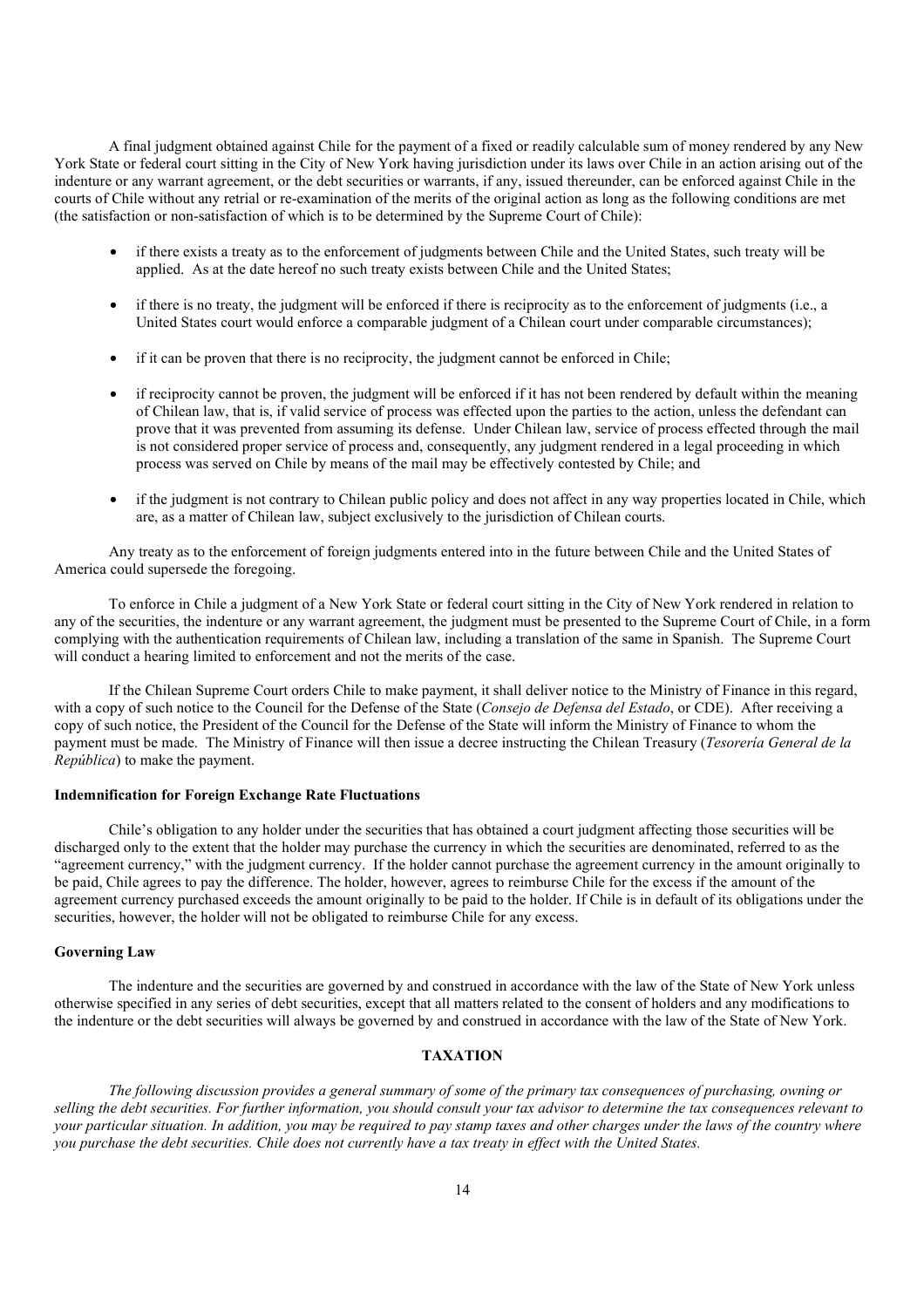# **Chilean Taxation**

The following is a general summary of the material consequences under Chilean tax law, as currently in effect, of an investment in the debt securities made by a "foreign holder." For this purpose, foreign holder means either: (i) in the case of an individual, a person who is neither a resident nor domiciled in Chile (for purposes of Chilean taxation, an individual holder is deemed a resident of Chile if he or she has remained in Chile for more than six months in one calendar year, or for more than six months in two consecutive calendar years); or (ii) in the case of a legal entity, a legal entity that is not domiciled in Chile even if organized under the laws of Chile, unless the debt securities are assigned to a branch, agent, representative or permanent establishment of an entity in Chile.

Under Chilean income tax law, payments of interest made by Chile to a foreign holder of the debt securities will be subject to a Chilean interest withholding tax currently assessed at a rate of 4.0%. Chile is required to withhold, declare and pay such withholding tax. As described above, Chile has agreed, subject to specific exceptions and limitations, to pay to the holders Additional Amounts in respect of the Chilean tax in order for the interest the foreign holder receives, net of the Chilean tax on interest income, to equal the amount which would have been received by the foreign holder in the absence of the withholding. See "*Description of the Securities— Additional Amounts*." A foreign holder will not be subject to any Chilean withholding taxes in respect of payments of principal made by Chile with respect to the debt securities.

Chilean income tax law establishes that a foreign holder is subject to income tax on income from Chilean sources. For this purpose, income from Chilean sources means earnings from activities performed in Chile or from the operation, sale or disposition of, or other transactions in connection with, assets or goods located in Chile. Capital gains realized on the sale or other disposition by a foreign holder of the debt securities generally will not be subject to any Chilean taxes provided that this sale or other disposition occurs outside of Chile (except that any premium payable on redemption of the debt securities will be treated as interest and subject to the Chilean interest withholding tax, as described above).

A foreign holder will not be liable for estate, gift, inheritance or similar taxes with respect to its holdings unless the debt securities held by a foreign holder are either (i) located in Chile at the time of foreign holder's death or gift, or (ii) if the bonds are not located in Chile at the time of a foreign holder's death, if the debt securities were purchased or acquired with income obtained from Chilean sources.

The issuance of the debt securities by Chile is exempt from Chilean stamp, registration or similar taxes.

### **United States Federal Taxation**

The following is a summary of certain United States federal income tax consequences resulting from the purchase, ownership and disposition of a debt security and does not purport to be a comprehensive discussion of all the possible United States federal income tax consequences of the purchase, ownership or disposition of the debt securities. This summary is based on the United States federal income tax laws, including the Internal Revenue Code of 1986, as amended, or the Code, existing, temporary and proposed regulations, or Treasury Regulations, promulgated thereunder, rulings, official pronouncements and judicial decisions, all as in effect on the date of this prospectus and all of which are subject to change, possibly with retroactive effect, or to different interpretations. It deals only with debt securities that are purchased as part of the initial offering and are held as capital assets by purchasers and does not deal with special classes of holders, such as brokers or dealers in securities or currencies, banks, tax exempt organizations, insurance companies, persons holding debt securities as a hedge or hedged against currency risk or as a part of a straddle or conversion transaction, entities taxed as partnerships or the partners therein, or United States persons (as defined below) whose functional currency is not the U.S. dollar. Further, it does not address the alternative minimum tax, the Medicare tax on net investment income or other aspects of United States federal income or state and local taxation that may be relevant to a holder in light of such holder's particular circumstances. The tax consequences of holding a particular debt security will depend, in part, on the particular terms of such debt security as set forth in the applicable prospectus supplement. Prospective purchasers of debt securities should consult their own tax advisors concerning the consequences, in their particular circumstances, under the Code and the laws of any other taxing jurisdiction of the purchase, ownership and disposition of the debt securities.

In general, a United States person who holds the debt securities or owns a beneficial interest in the debt securities will be subject to United States federal taxation. You are a United States person for United States federal income tax purposes if you are:

- an individual who is a citizen or resident of the United States,
- a corporation or other entity organized under the laws of the United States or any state thereof or the District of Columbia,
- an estate, the income of which is subject to United States federal income taxation regardless of its source, or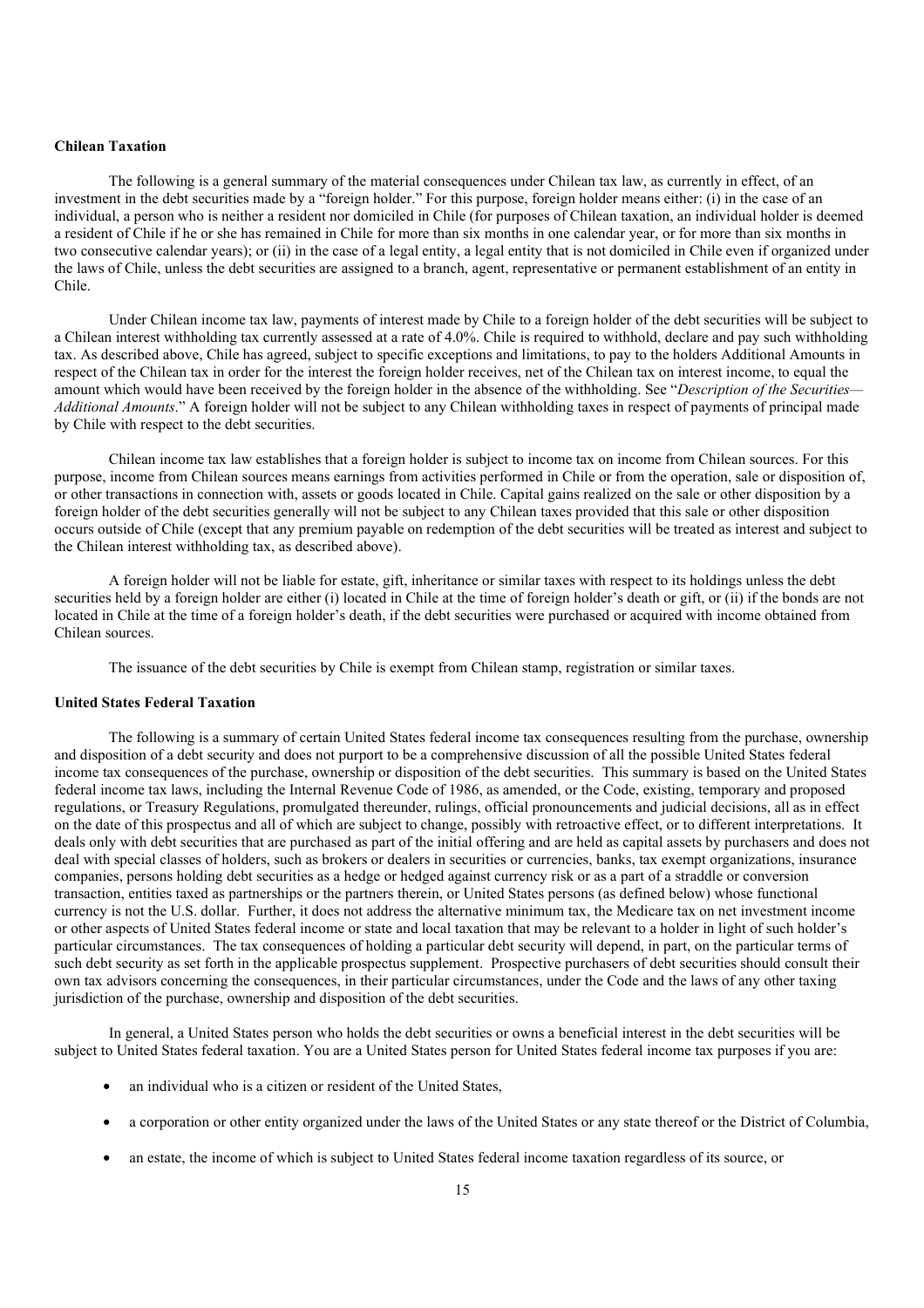• a trust if (i) a United States court is able to exercise primary supervision over the trust's administration and (ii) one or more United States persons have the authority to control all of the trust's substantial decisions.

Under recently enacted legislation, United States persons that use an accrual method of accounting for tax purposes generally will be required to include certain amounts in income no later than the time such amounts are reflected on certain financial statements. The application of this rule thus may require the accrual of income earlier than would be the case under the general tax rules described below, although the precise application of this rule is unclear at this time. However, recently released proposed regulations generally would exclude, among other items, original issue discount and market discount (in either case, whether or not de minimis) from the applicability of the book/tax conformity rule. Although the proposed regulations generally will not be effective until taxable years beginning after the date on which they are issued in final form, taxpayers generally are permitted to elect to rely on their provisions currently. This rule generally will be effective for tax years beginning after December 31, 2017 or, for debt securities issued with original issue discount, for tax years beginning after December 31, 2018. United States persons that use an accrual method of accounting should consult with their tax advisors regarding the potential applicability of this legislation to their particular situation.

If you are a United States person, the interest you receive on the debt securities (including Additional Amounts) will generally be subject to United States taxation and will be considered ordinary interest income on which you will be taxed in accordance with the method of accounting you generally use for tax purposes. In the event the debt securities are issued with more than *de minimis* original issue discount ("OID") for U.S. federal income tax purposes, United States persons will be required to include OID in income on a constant-yield basis over the life of the debt securities. The rest of the discussion assumes that the debt securities will be issued without OID. Interest payments (including Additional Amounts) will constitute income from sources without the United States for foreign tax credit purposes. Such income generally will constitute "passive category income." If you are a United States person, withholding tax levied by the government of Chile will be eligible:

- for deduction in computing your taxable income, or
- at your election, for credit against your United States federal income tax liability, subject to generally applicable limitations and conditions.

The availability of the deduction or, if you elect to have the foreign taxes credited against your United States federal income tax liability, the calculation of the foreign tax credit involves the application of rules that depend on your particular circumstances. You should consult with your own tax advisors regarding the availability of foreign tax credits and the treatment of Additional Amounts.

If you are a United States person, when you sell, exchange or otherwise dispose of the debt securities, you generally will recognize gain or loss equal to the difference between the amount you realize on the transaction and your tax basis in the debt securities. Your tax basis in a debt security generally will equal the cost of the debt security to you. If you are an individual and the debt security being sold, exchanged or otherwise disposed of is held for more than one year, you may be eligible for reduced rates of taxation on any capital gain realized. Your ability to deduct capital losses is subject to limitations.

Gain or loss recognized by a United States person on the sale, redemption, retirement or other taxable disposition of the debt securities will generally be United States-source gain or loss. Accordingly, if Chilean withholding tax is imposed on the sale or disposition of the debt securities, a United States person may not be able to fully utilize its United States foreign tax credits in respect of such withholding tax unless such United States person has other foreign source income. You should consult with your own tax advisors regarding the availability of foreign tax credits.

Under current United States federal income tax law, if you are an individual, corporation, estate or trust and are not a United States person, the interest payments (including any Additional Amounts) that you receive on the debt securities generally will be exempt from United States federal income tax, including withholding tax. However, to receive this exemption you may be required to satisfy certain certification requirements of the United States Internal Revenue Service, or the IRS, to establish that you are not a United States person.

If you are not a United States person, any gain you realize on a sale or exchange of the debt securities generally will be exempt from United States federal income tax, including withholding tax, unless:

• your gain is effectively connected with your conduct of a trade or business in the United States (and if an income tax treaty applies, it is attributed to a United States permanent establishment), or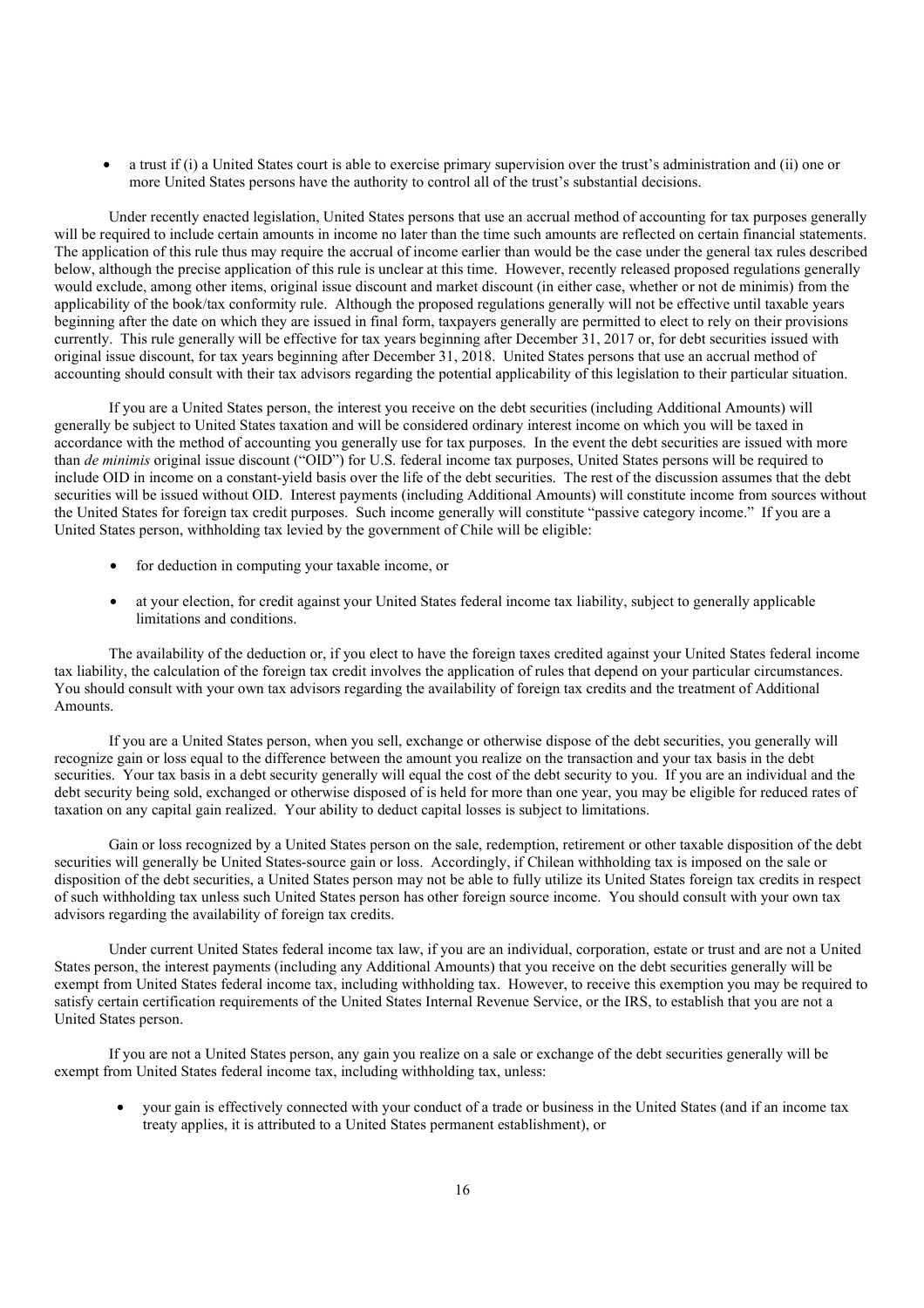• you are an individual holder and are present in the United States for 183 days or more in the taxable year of the sale or exchange, and either (i) your gain is attributable to an office or other fixed place of business that you maintain in the United States or (ii) you have a "tax home" in the United States.

Information returns may be required to be filed with the IRS in connection with payments made to certain United States persons. You may also be subject to information reporting and backup withholding tax requirements with respect to the proceeds from a sale of the debt securities. If you are a United States person, you generally will not be subject to a United States backup withholding tax on these payments or proceeds if you provide your taxpayer identification number and certify that you are not subject to backup withholding. If you are not a United States person, in order to avoid information reporting and backup withholding tax requirements you may have to comply with certification procedures to establish that you are not a United States person.

A debt security held by an individual holder who at the time of death is a non-resident alien generally will not be subject to United States federal estate tax.

Individual United States persons that own "specified foreign financial assets" with an aggregate value in excess of \$50,000 on the last day of the taxable year or \$75,000 at any time during the taxable year are generally required to file an information statement along with their tax returns, currently on Form 8938, with respect to such assets. "Specified foreign financial assets" include any financial accounts held at a non-U.S. financial institution, as well as securities issued by a non-U.S. issuer (which may include notes issued in certificated form) that are not held in accounts maintained by financial institutions. Higher reporting thresholds apply to certain individuals living abroad and to certain married individuals. Regulations extend this reporting requirement to certain entities that are treated as formed or availed of to hold direct or indirect interests in specified foreign financial assets based on certain objective criteria. United States persons who fail to report the required information could be subject to substantial penalties. In addition, the statute of limitations for assessment of tax would be suspended, in whole or part. Prospective investors should consult their own tax advisors concerning the application of these rules to their investment in the notes, including the application of the rules to their particular circumstances.

#### **The Proposed Financial Transaction Tax**

The European Commission has published a proposal, or the "Commission's Proposal", for a Directive for a common financial transaction tax, or "FTT", in Belgium, Germany, Estonia, Greece, Spain, France, Italy, Austria, Portugal, Slovenia and Slovakia, or the "participating Member States". However, Estonia has since stated that it will not participate.

The Commission's Proposal has very broad scope and could, if introduced in its current form, apply to certain dealings in the securities in certain circumstances.

Under current proposals, the FTT could apply in certain circumstances to persons both within and outside of the participating Member States. Generally, it would apply to certain dealings in the securities where at least one party is a financial institution, and at least one party is established in a participating Member State. A financial institution may be, or be deemed to be, "established" in a participating Member State in a broad range of circumstances, including (a) by transacting with a person established in a participating Member State or (b) where the financial instrument which is subject to the dealings is issued in a participating Member State.

The FTT remains subject to negotiation between the participating Member States and the legality of the proposal is uncertain. It may therefore be altered prior to any implementation, the timing of which remains unclear. Additional EU Member States may decide to participate and/or certain of the participating Member States may decide to withdraw.

Prospective holders of the securities are advised to seek their own professional advice in relation to the FTT.

# **PLAN OF DISTRIBUTION**

# **General**

Chile may sell the securities in any of three ways.

- through underwriters or dealers;
- directly to one or more purchasers; or
- through agents.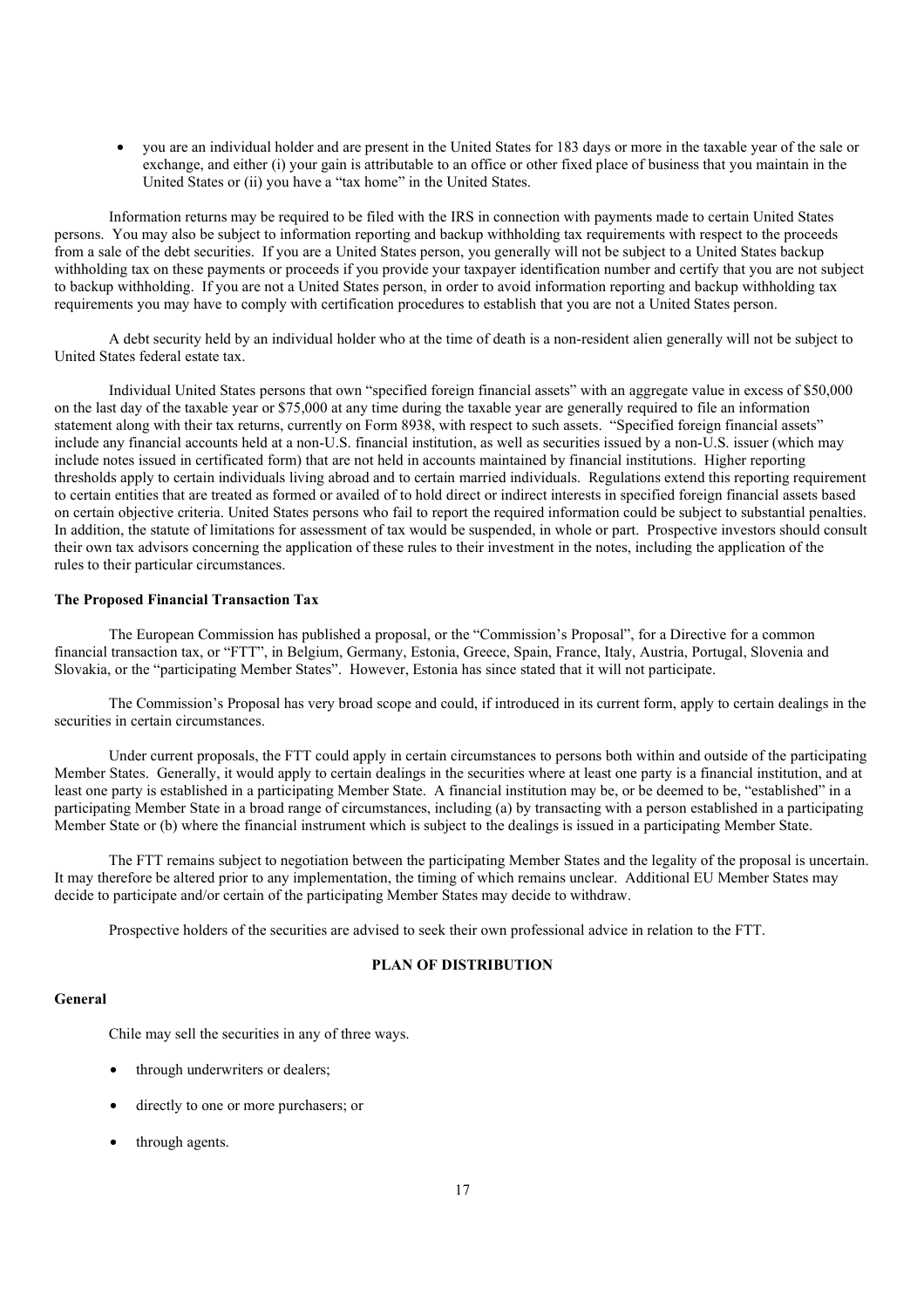Each prospectus supplement will set forth, relating to an issuance of the securities:

- the name or names of any underwriters, dealer/managers or agents;
- the purchase price of the securities, if any:
- the proceeds to Chile from the sale, if any:
- any underwriting discounts and other items constituting underwriters' compensation;
- any agents' commissions;
- any initial public offering price of the securities;
- any concessions allowed or reallowed or paid to dealers; and
- any securities exchanges on which such securities may be listed.

If Chile uses underwriters or dealers in a sale, they will acquire the securities for their own accounts and may resell them in one or more transactions, including negotiated transactions, at a fixed public offering price or at varying prices determined at the time of sale. Chile may offer the securities to the public either through underwriting syndicates represented by managing underwriters or directly through underwriters. The obligations of the underwriters to purchase a particular offering of securities may be subject to conditions. The underwriters may change the initial public offering price or any concessions allowed or reallowed or paid to dealers.

Chile may agree to indemnify any agents and underwriters against certain liabilities, including liabilities under the U.S. Securities Act of 1933, as amended, or the U.S. Securities Act. The agents and underwriters may also be entitled to contribution from Chile for payments they make relating to these liabilities. Agents and underwriters may engage in transactions with or perform services for Chile in the ordinary course of business.

Chile may not publicly offer or sell the securities in Chile unless it so specifies in the applicable prospectus supplement.

Chile may also sell the securities directly or through agents. Any agent will generally act on a reasonable best efforts basis for the period of its appointment.

Chile may authorize agents, underwriters or dealers to solicit offers by certain institutions to purchase a particular offering of securities at the public offering price using delayed delivery contracts. These contracts provide for payment and delivery on a specified date in the future. The applicable prospectus supplement will describe the commission payable for solicitation and the terms and conditions of these contracts.

Chile may offer the securities to holders of other securities of Chile as consideration for Chile's purchase or exchange of the other securities. Chile may conduct such an offer either (a) through a publicly announced tender or exchange offer for the other securities or (b) through privately negotiated transactions. This type of offer may be in addition to sales of the same securities using the methods discussed above.

#### **Non-U.S. Offerings**

Chile will generally not register under the U.S. Securities Act the securities that it will offer and sell outside the United States. Thus, subject to certain exceptions, Chile cannot offer, sell or deliver such securities within the United States or to U.S. persons. When Chile offers or sells securities outside the United States, each underwriter or dealer will acknowledge that the securities:

- have not been and will not be registered under the U.S. Securities Act; and
- may not be offered or sold within the United States except pursuant to an exemption from, or in a transaction not subject to, the registration requirements of the U.S. Securities Act.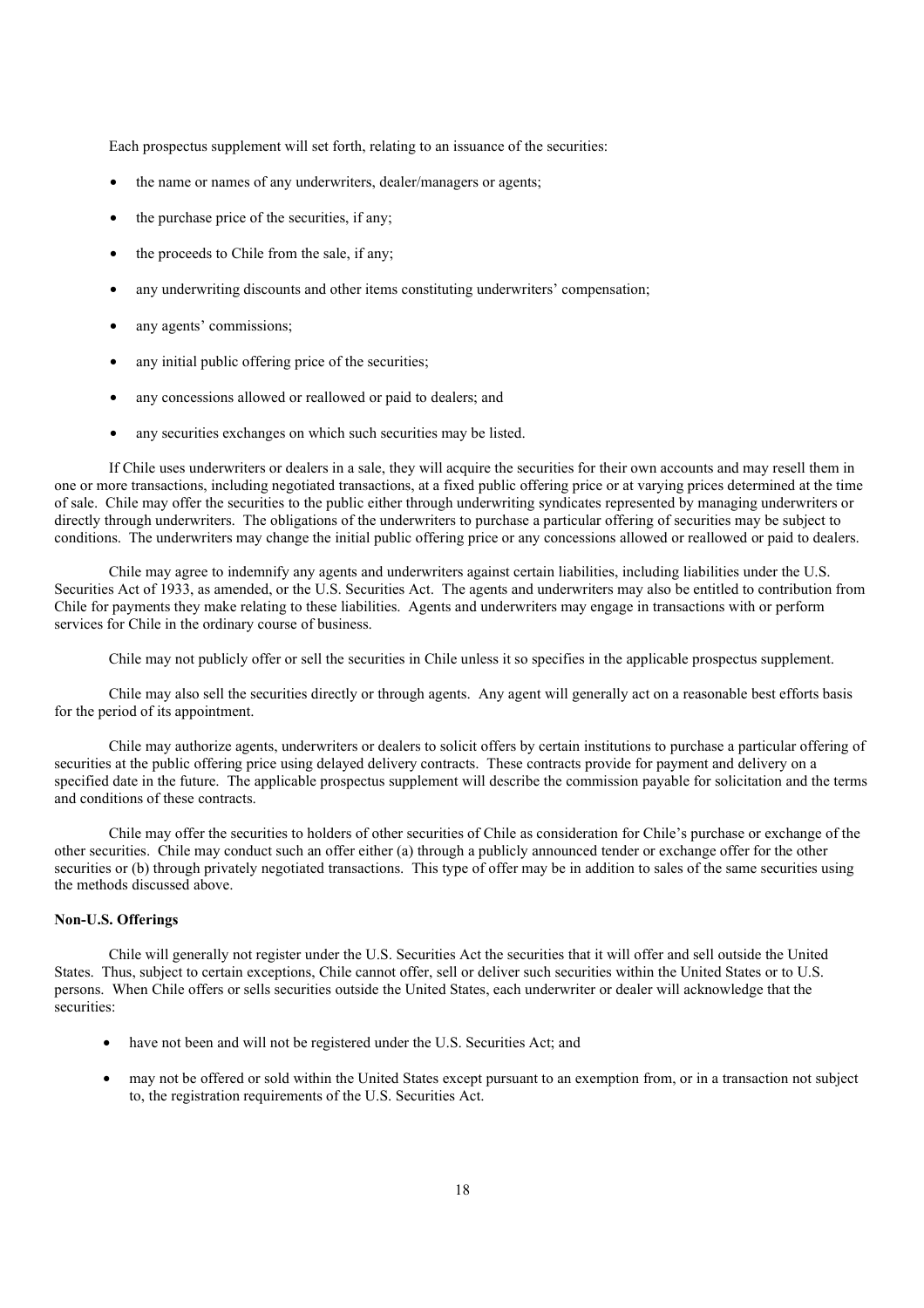Each underwriter or dealer will agree that:

- it has not offered or sold, and will not offer or sell, any of these non-SEC-registered securities within the United States, except pursuant to Rule 903 of Regulation S under the Securities Act; and
- neither it nor its affiliates nor any persons acting on its or their behalf have engaged or will engage in any directed selling efforts regarding these securities.

#### **OFFICIAL STATEMENTS**

Information in this prospectus whose source is identified as a publication of Chile or one of its agencies or instrumentalities relies on the authority of the publication as a public official document of Chile. All other information in this prospectus and in the registration statement for the securities that Chile has filed with the SEC is included as a public official statement made on the authority of Ignacio Briones Rojas, the Minister of Finance.

#### **VALIDITY OF THE SECURITIES**

The following persons, whose addresses will appear on the inside back cover of the applicable prospectus supplement or pricing supplement, will give opinions regarding the validity of the securities:

For Chile:

- As to all matters of Chilean law, Morales & Besa Ltda., special Chilean counsel to Chile, or any other counsel to Chile named in the applicable prospectus supplement; and
- As to all matters of U.S. law, Cleary Gottlieb Steen & Hamilton LLP, special New York counsel to Chile, or any other counsel to Chile named in the applicable prospectus supplement.

For the underwriters, if any:

- As to all matters of Chilean law, any Chilean counsel to the underwriters named in the applicable prospectus supplement; and
- As to all matters of U.S. law, any U.S. counsel to the underwriters named in the applicable prospectus supplement.

As to all matters of Chilean law, Cleary Gottlieb Steen & Hamilton LLP, or any other U.S. counsel to Chile named in the applicable prospectus supplement, may rely upon the opinion of any Chilean counsel to the Republic named in the applicable prospectus supplement.

As to all matters of U.S. law, any Chilean counsel to the Republic named in the applicable prospectus supplement, may rely on the opinion of Cleary Gottlieb Steen & Hamilton LLP, or any other U.S. counsel to Chile named in the applicable prospectus supplement.

### **AUTHORIZED REPRESENTATIVE**

The authorized representative of Chile in the United States of America is Francisco Del Campo Lagos, Consul General of Chile in New York, whose address is 600 Third Avenue #2808, New York, New York 10016.

## **GENERAL INFORMATION**

#### **Authorization**

The Executive Power of Chile will authorize each issuance of the securities by supreme decree. Chile will obtain all consents and authorizations necessary under Chilean law for the issuance of the securities and has obtained all consents and authorizations necessary for the execution of the indenture.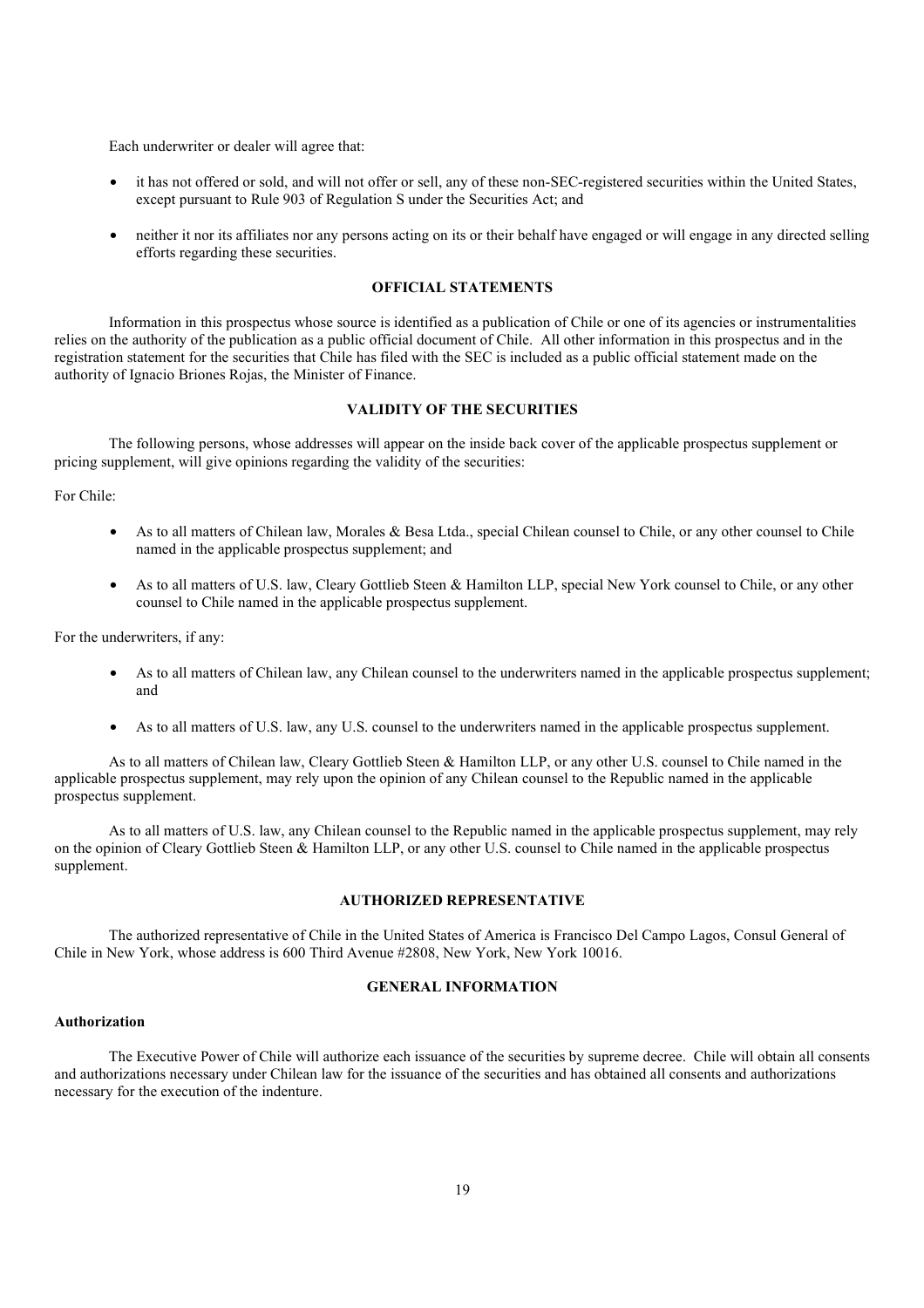#### **Litigation**

Except as described under "*Government Expenditures—Government Litigation*" in our annual report on Form 18-K, neither Chile nor the Ministry of Finance of Chile is involved in any litigation or arbitration proceeding which is material in the context of the issue of the securities. Chile is not aware of any similarly material litigation or arbitration proceeding that is pending or threatened.

## **Where You Can Find More Information**

Chile has filed a registration statement for the securities with the SEC under the U.S. Securities Act. This prospectus does not contain all of the information described in the registration statement. For further information, you should refer to the registration statement.

Chile is not subject to the informational requirements of the U.S. Securities Exchange Act of 1934, as amended. Chile commenced filing annual reports on Form 18-K with the SEC on a voluntary basis beginning with its fiscal year ended December 31, 2014. These reports include certain financial, statistical and other information concerning Chile. Chile may also file amendments on Form 18-K/A to its annual reports for the purpose of filing with the SEC exhibits which have not been included in the registration statement to which this prospectus and any prospectus supplements relate. When filed, these exhibits will be incorporated by reference into this registration statement.

The registration statement, including its various exhibits, is available to the public from the SEC's website at www.sec.gov.

The SEC allows Chile to incorporate by reference some information that Chile files with the SEC. Incorporated documents are considered part of this prospectus. Chile can disclose important information to you by referring you to those documents. The following documents, which Chile has filed or will file with the SEC, are considered part of and incorporated by reference in this prospectus, any accompanying prospectus supplement and any accompanying pricing supplement:

- Chile's annual report on Form 18-K for the year ended December 31, 2018 filed with the SEC on May 8, 2019 (File No. 001-02574)(the "2018 Annual Report");
- Amendment No. 1 on Form 18-K to the 2018 Annual Report filed with the SEC on June 17, 2019; and
- Each subsequent annual report on Form 18-K and any amendment on Form 18-K/A filed on or after the date of this prospectus and before all of the debt securities and warrants are sold.

Later information that Chile files with the SEC will update and supersede earlier information that it has filed.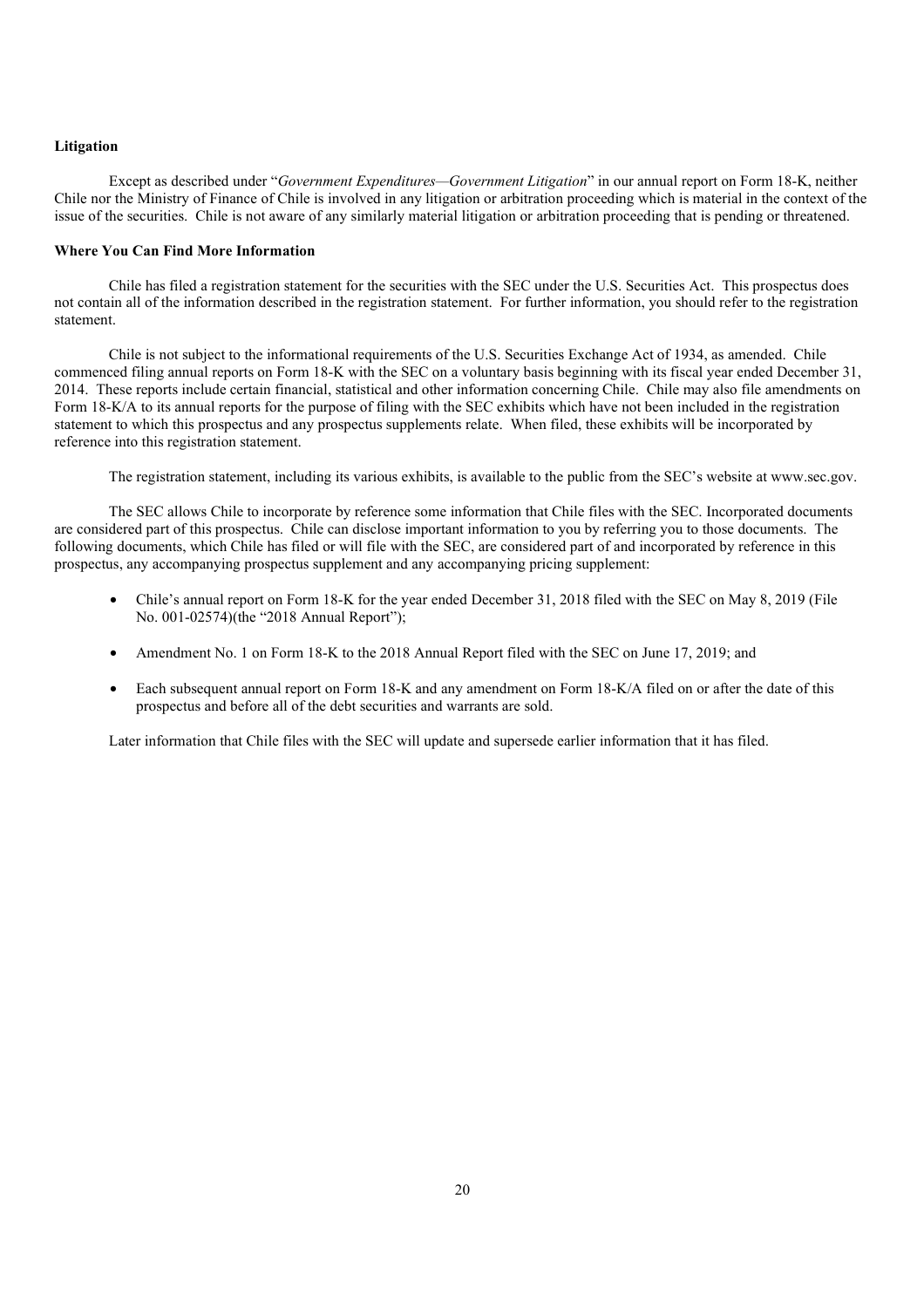## **ISSUER**

Republic of Chile The Ministry of Finance Teatinos 120, Piso 12 Santiago, Chile Postal Code 8340487

## **TRUSTEE, REGISTRAR, TRANSFER AGENT AND PAYING AGENT**

The Bank of New York Mellon 240 Greenwich Street, Floor 7E New York, New York 10286 United States of America Attn: Global Corporate Trust

## **PRINCIPAL PAYING AGENT**

The Bank of New York Mellon, London Branch One Canada Square Canary Wharf London E14 5AL, England

## **LEGAL ADVISORS TO CHILE**

*As to New York law* Linklaters LLP 1290 Avenue of the Americas New York, New York 10104 United States of America

*As to Chilean law* Morales & Besa Ltda. Av. Isidora Goyenechea 3477, piso 19, Las Condes, Santiago, Chile Postal Code 7550106

 *As to ROC Law* Lee and Li, Attorneys-at-Law 8F, No. 555, Sec. 4, Zhongxiao E. Rd. Taipei 11072, Taiwan, R.O.C.

# **LEGAL ADVISORS TO THE UNDERWRITERS AND STRUCTIRING AGENT**

*As to New York law* Cleary Gottlieb Steen & Hamilton LLP One Liberty Plaza New York, New York 10006 United States of America

*As to Chilean law* Garrigues Chile SpA Av. Isidora Goyenechea 3477, Piso 12, Las Condes Santiago, Chile Postal Code 7550106